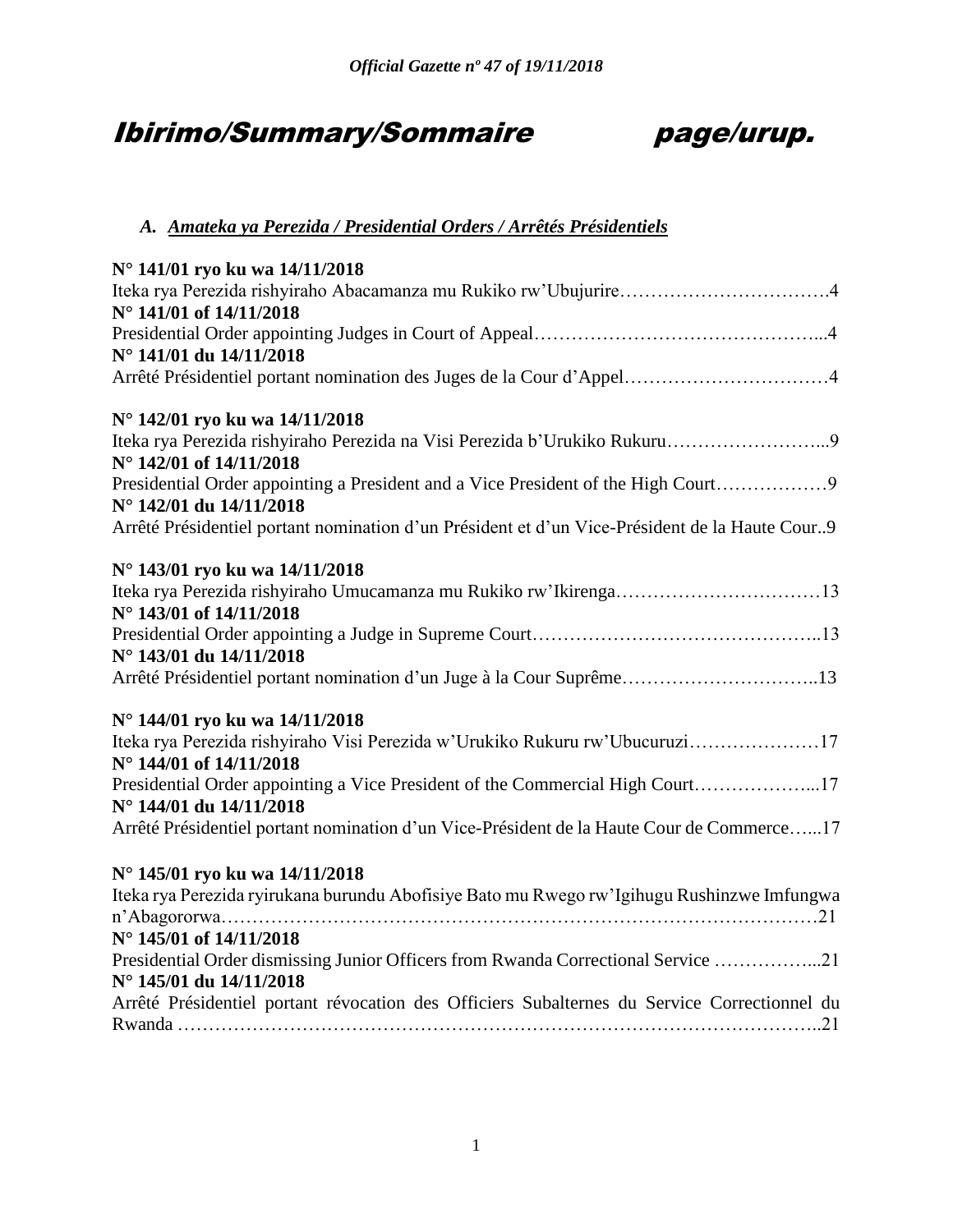## *B. Iteka rya Minisitiri / Ministerial Order / Arrêté Ministériel*

## **Nº 003/2018 ryo ku wa 24/10/2018**

| Iteka rya Minisitiri rishyiraho urutonde rw'ibikorwa n'imishinga biterwa inkunga n'Ikigega           |
|------------------------------------------------------------------------------------------------------|
|                                                                                                      |
| N° 003/2018 of 24/10/2018                                                                            |
| Ministerial Order establishing the list of activities and projects financed by the National Fund for |
|                                                                                                      |
| Nº 003/2018 du 24/10/2018                                                                            |
| Arrêté Ministériel établissant la liste des activités et projets financés par le Fonds National de   |
|                                                                                                      |

## *C. Itangazo ry'Ubuyobozi Bukuru Bw'Abinjira n'Abasohoka/ Announcement of The Directorate General of Immigration and Emigration* / *Communiqué de La Direction Générale de l'Immigration et Emigration*

- Abantu bahawe Ubwenegihugu bw'u Rwanda / the persons who have been granted Rwandan nationality / les personnes qui ont acquis la nationalité Rwandaise…………..34
- Abantu baretse Ubwenegihugu bw'u Rwanda ku bushake / The persons who have voluntarily renounced Rwandan nationality/ Les personnes qui ont volontairement renouncé à la nationalité Rwandaise……………………………………………………..56

## *D. Guhindura amazina / Change of names / Changement de noms*

## *Icyemezo gitanga uburenganzira bwo guhindura izina:*

## *Ingingo z'ingenzi z'urwandiko rusaba guhindura amazina:*

## *E. Amakoperative / Cooperatives /Coopératives*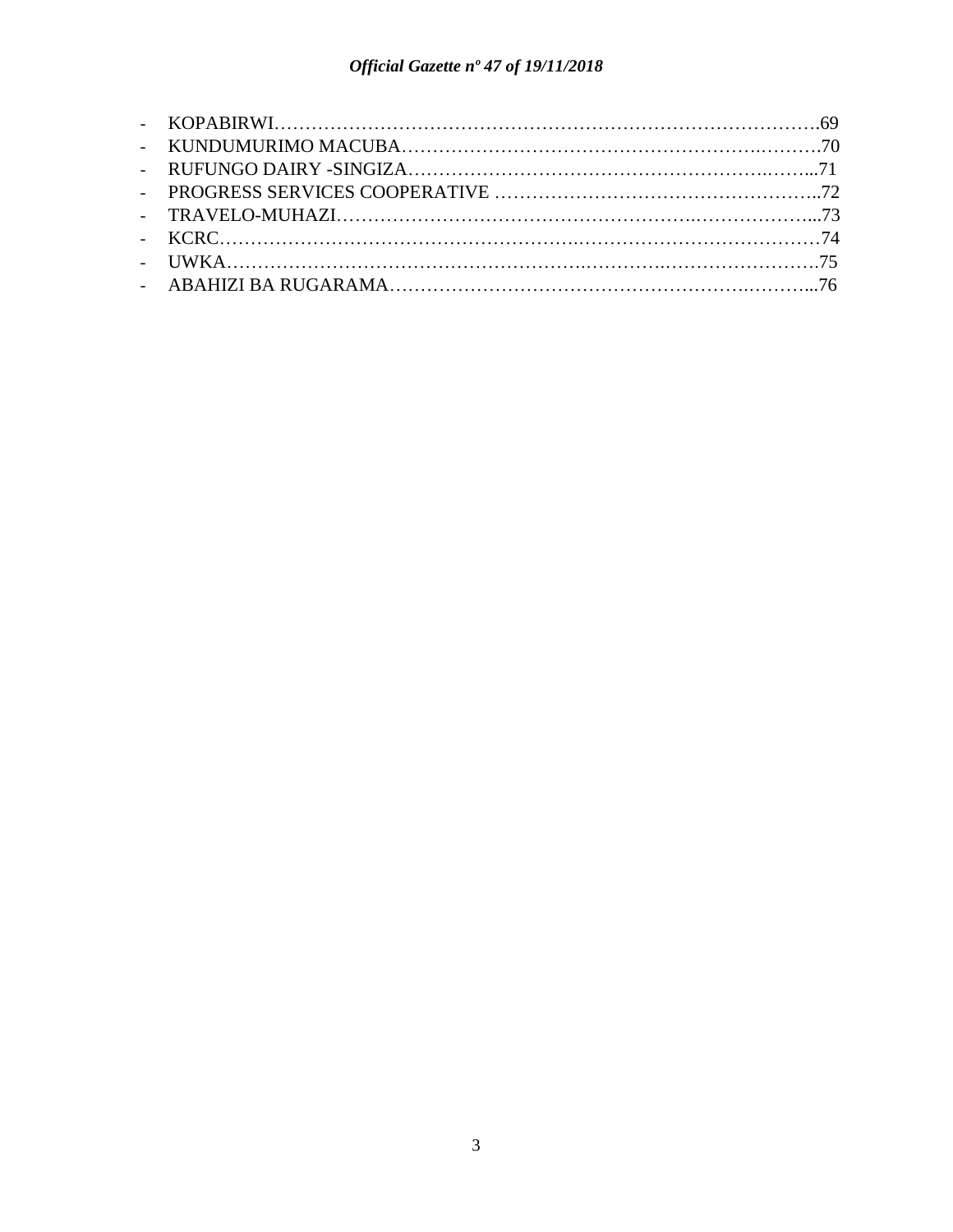**ITEKA RYA PEREZIDA N°141/01 RYO PRESIDENTIAL ORDER N°141/01 OF ARRETE PRESIDENTIEL N°141/01 DU KU WA 14/11/2018 RISHYIRAHO 14/11/2018 APPOINTING JUDGES IN 14/11/2018 PORTANT NOMINATION ABACAMANZA** MU **RW'UBUJURIRE RUKIKO COURT OF APPEAL DES JUGES DE LA COUR D'APPEL**

### **ISHAKIRO**

**Ingingo ya mbere: Ishyirwaho** 

### **TABLE OF CONTENTS**

### **TABLE DES MATIERES**

**Article premier: Nomination**

| підпідо уа піреге; ізнун мано | Article Olle: Appointment    | ATUCIE premier; indimitation                                                                                                 |
|-------------------------------|------------------------------|------------------------------------------------------------------------------------------------------------------------------|
|                               |                              |                                                                                                                              |
|                               |                              | Ingingo ya 2: Abashinzwe gushyira mu Article 2: Authorities responsible for the Article 2: Autorités chargées de l'exécution |
| bikorwa iri teka              | implementation of this Order | du présent arrêté                                                                                                            |

**Article One: Appointment**

**Ingingo ya 3: Ivanwaho ry'ingingo Article 3: Repealing provision zinyuranyije n'iri teka Article 3: Disposition abrogatoire**

**Ingingo ya 4: Igihe iri teka ritangira Article 4: Commencement gukurikizwa Article 4: Entrée en vigueur**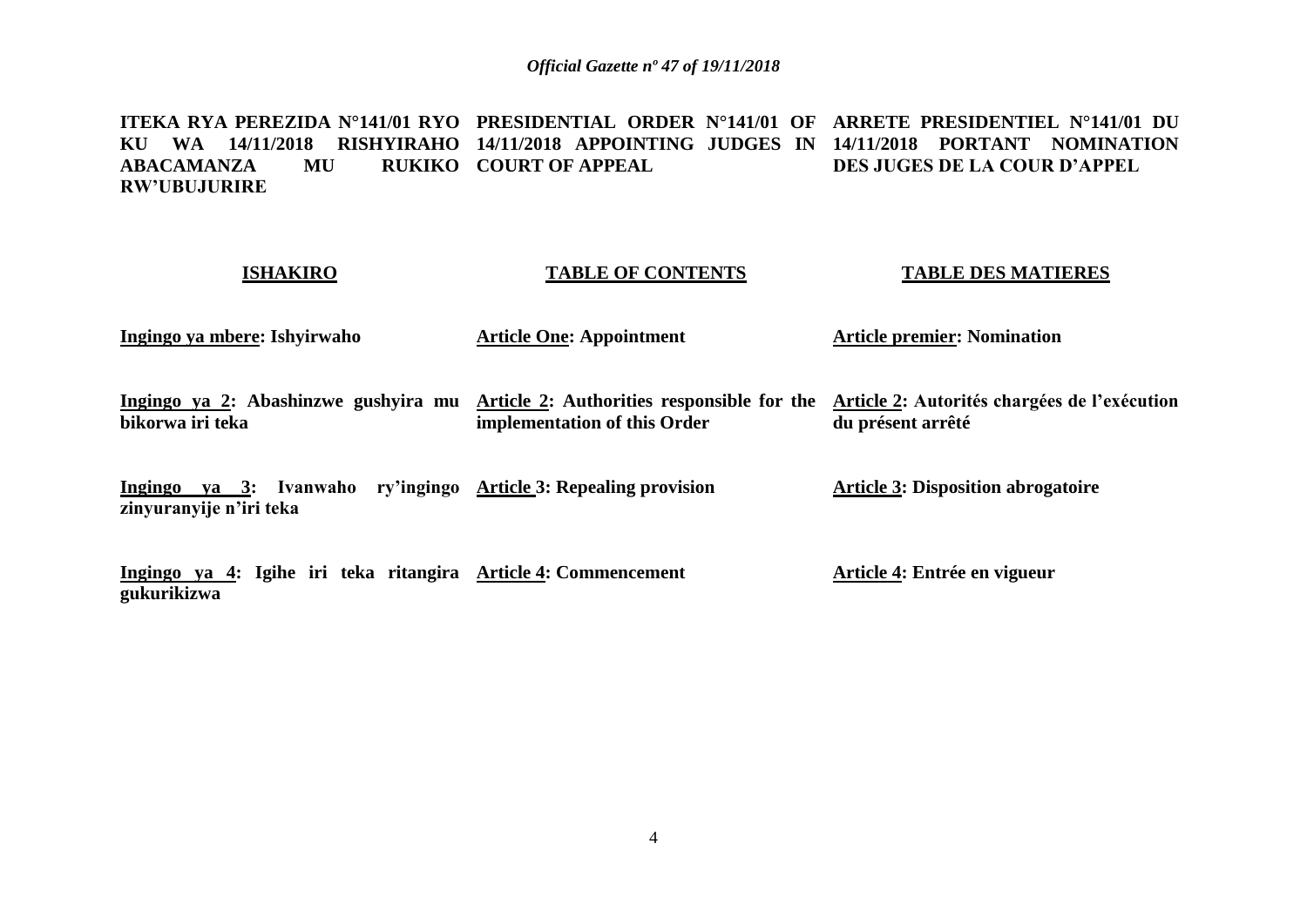**ITEKA RYA PEREZIDA N°141/01 RYO PRESIDENTIAL ORDER N°141/01 OF ARRETE PRESIDENTIEL N°141/01 DU KU WA 14/11/2018 RISHYIRAHO 14/11/2018 APPOINTING JUDGES IN 14/11/2018 PORTANT NOMINATION DES ABACAMANZA MU RW'UBUJURIRE RUKIKO COURT OF APPEAL JUGES DE LA COUR D'APPEL**

| <b>Twebwe, KAGAME Paul,</b><br>Perezida wa Repubulika;                                                                                                                                                                         | We, KAGAME Paul,<br>President of the Republic;                                                | <b>Nous, KAGAME Paul,</b><br>Président de la République;                                                                                                                                      |
|--------------------------------------------------------------------------------------------------------------------------------------------------------------------------------------------------------------------------------|-----------------------------------------------------------------------------------------------|-----------------------------------------------------------------------------------------------------------------------------------------------------------------------------------------------|
| Dushingiye<br>ku Itegeko<br>Nshinga rya<br>Repubulika y'u Rwanda ryo mu 2003<br>ryavuguruwe mu 2015, cyane cyane mu in Articles 86, 112, 120, 122 and 176;<br>ngingo zaryo, iya 86, iya 112, iya 120, iya 122<br>$n'$ iya 176; | Pursuant to the Constitution of the Republic<br>of Rwanda of 2003 revised in 2015, especially | Vu la Constitution de la République du Rwanda<br>de 2003 révisée en 2015, spécialement en ses<br>articles 86, 112, 120, 122 et 176;                                                           |
| Dushingiye<br>Itegeko<br>ku<br>04/04/2018<br>002/2018.OL ryo<br>ku wa<br>rishyiraho Urukiko rw'Ubujurire, cyane especially in Article 3;<br>cyane mu ngingo ya 3;                                                              | 04/04/2018 establishing the Court of Appeal,                                                  | Ngenga n° Pursuant to Organic Law n° 002/2018.OL of Vu la Loi Organique n° 002/2018.OL du<br>04/04/2018 portant création de la Cour d'Appel,<br>spécialement en son article 3;                |
| Bisabwe na Minisitiri w'Ubutabera/Intumwa<br>Nkuru ya Leta;                                                                                                                                                                    | On proposal<br>Minister<br>by<br>the<br>Justice/Attorney General;                             | of Sur proposition du Ministre de la Justice/Garde<br>des Sceaux;                                                                                                                             |
| Bimaze<br>n'Inama<br>Nkuru<br>kwemezwa<br>idasanzwe<br>y'Ubucamanza<br>nama<br>mu<br>yateranye ku wa 11/07/2018;                                                                                                               | 11/07/2018;                                                                                   | After approval by the High Council of Après adoption par le Conseil Supérieur de la<br>Judiciary, in its extraordinary session of Magistrature, en sa séance extraordinaire du<br>11/07/2018; |
| 11/07/2018,<br>kubisuzuma<br>imaze<br>no<br>kubyemeza;                                                                                                                                                                         | Cabinet, in its session of $11/07/2018$ ;                                                     | Inama y'Abaminisitiri, yateranye ku wa After consideration and approval by the Après examen et adoption par le Conseil des<br>Ministres, en sa séance du 11/07/2018;                          |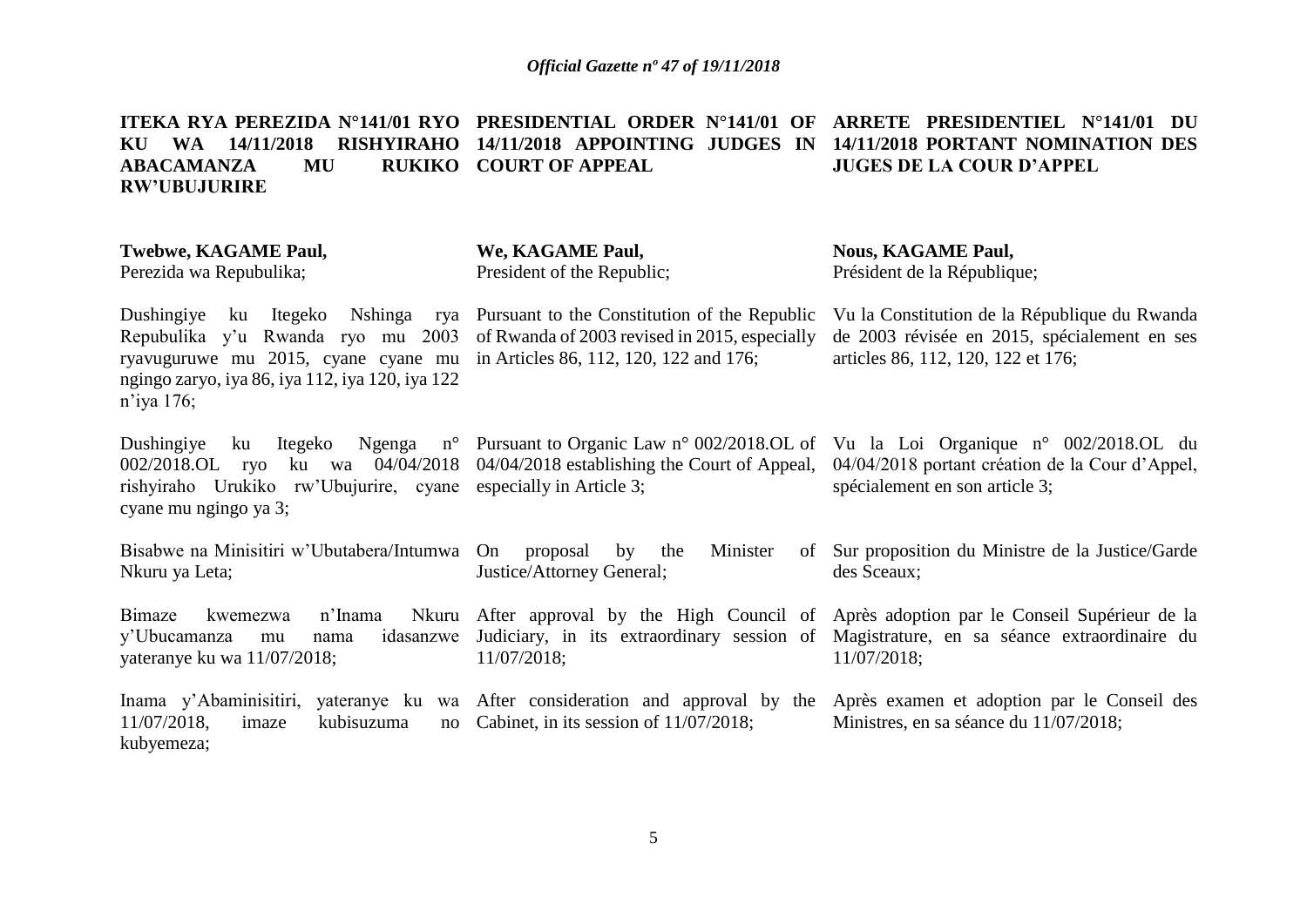|             | Bimaze kwemezwa na Sena mu nama yayo<br>y'inteko rusange yo ku wa 24/07/2018; | of 24/07/2018;                                                        | After approval by Senate in its plenary session Après adoption par le Sénat en sa séance plénière<br>du 24/07/2018; |
|-------------|-------------------------------------------------------------------------------|-----------------------------------------------------------------------|---------------------------------------------------------------------------------------------------------------------|
|             | <b>TWATEGETSE KANDI DUTEGETSE:</b>                                            | <b>HAVE ORDERED AND ORDER:</b>                                        | <b>AVONS ARRETE ET ARRETONS:</b>                                                                                    |
|             | Ingingo ya mbere: Ishyirwaho                                                  | <b>Article One: Appointment</b>                                       | <b>Article premier: Nomination</b>                                                                                  |
|             | Abantu bakurikira bagizwe abacamanza mu<br>Rukiko rw'Ubujurire:               | The following persons are appointed judges<br>of the Court of Appeal: | Les personnes suivantes sont nommées juges de<br>la Cour d'Appel:                                                   |
|             | <b>Bwana KALIMUNDA MUYOBOKE</b><br>Aimé: Perezida;                            | <sup>1</sup> ° Mr KALIMUNDA MUYOBOKE<br>Aimé: President;              | 1º Monsieur KALIMUNDA MUYOBOKE<br>Aimé: Président;                                                                  |
| $2^{\circ}$ | <b>MUKAMULISA</b><br>Madamu<br>Marie<br>Thérèse: Visi Perezida;               | 2° Ms MUKAMULISA Marie Thérèse:<br>Vice Président;                    | 2 <sup>°</sup> Madame<br><b>MUKAMULISA</b><br>Marie<br>Thérèse: Vice-Président;                                     |
| $3^{\circ}$ | <b>KALIWABO</b><br>Charles:<br>Bwana<br>Umucamanza;                           | 3° Mr KALIWABO Charles: Judge;                                        | 3° Monsieur KALIWABO Charles: Juge;                                                                                 |
| $4^{\circ}$ | Madamu MUKANYUNDO Patricie:<br>Umucamanza;                                    | Ms MUKANYUNDO Patricie:<br>$4^{\circ}$<br>Judge;                      | <b>MUKANYUNDO</b><br>$4^{\circ}$<br>Madame<br>Patricie:<br>Juge;                                                    |
| $5^\circ$   | Madamu MUKANDAMAGE Marie<br>Josée: Umucamanza;                                | 5° Ms MUKANDAMAGE Marie Josée:<br>Judge;                              | <b>MUKANDAMAGE</b><br>5° Madame<br>Marie<br>Josée: Juge                                                             |
| $6^{\circ}$ | <b>RUGABIRWA</b><br>Bwana<br>Ruben:<br>Umucamanza;                            | 6° Mr RUGABIRWA Ruben: Judge;                                         | Monsieur RUGABIRWA Ruben: Juge;<br>$6^{\circ}$                                                                      |
|             | Bwana MUNYANGERI<br>Innocent:<br>Umucamanza;                                  | 7° Mr MUNYANGERI Innocent: Judge;                                     | <b>MUNYANGERI</b><br>Monsieur<br>Innocent:<br>Juge;                                                                 |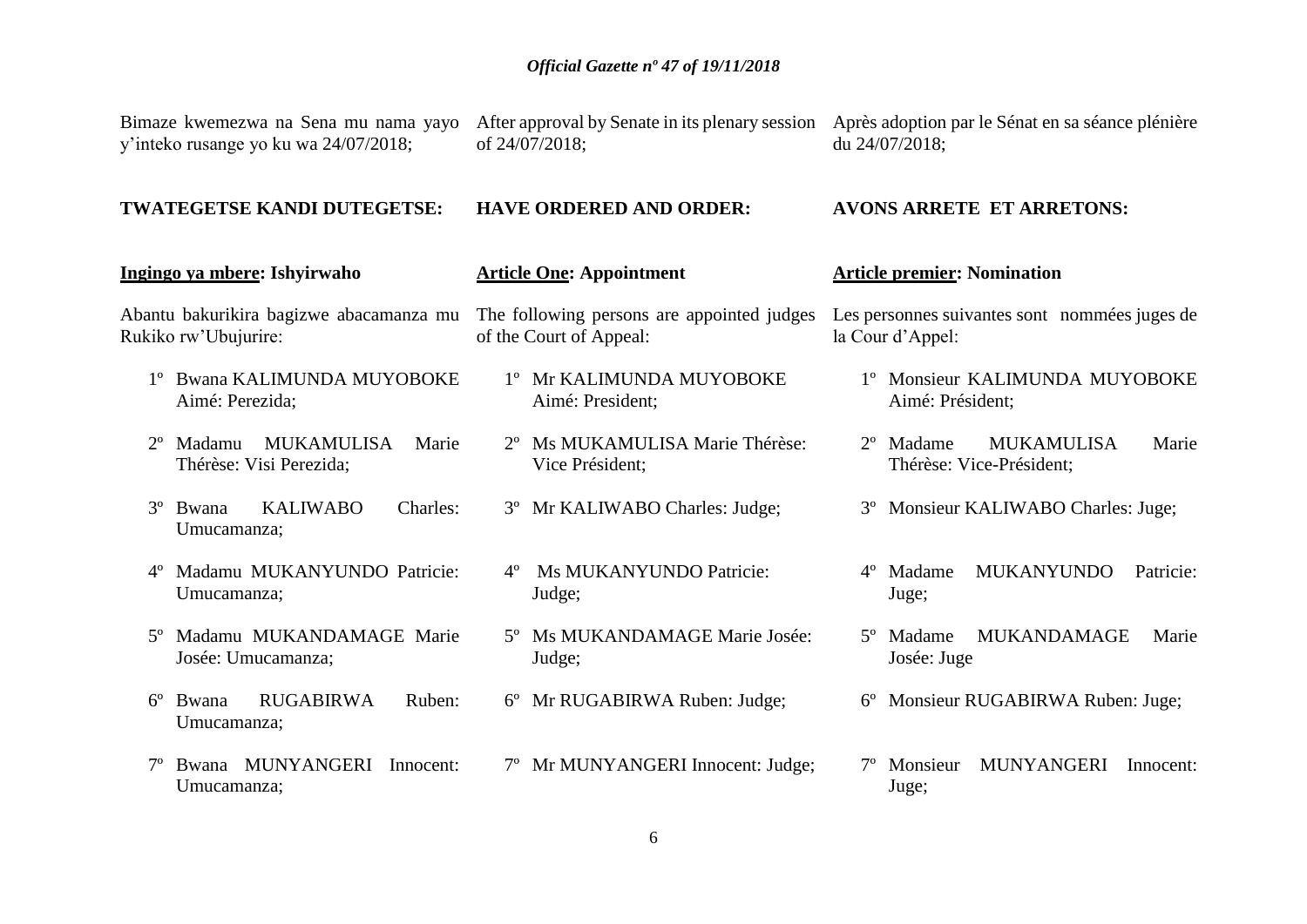8º Mr HITIYAREMYE Alphonse:

9º Mr. GAKWAYA Justin: Judge;

Alphonse: Judge;

10º Mr. NGAGI MUNYAMFURA

11º Ms NYIRANDABARUTA Agnès:

12º Mr MUHUMUZA Richard: Judge;

13º Ms KANYANGE Fidélité: Judge.

- 8º Bwana HITIYAREMYE Alphonse: Umucamanza;
- 9º Bwana GAKWAYA Justin: Umucamanza;
- 10º Bwana NGAGI MUNYAMFURA Alphonse: Umucamanza;
- 11º Madamu NYIRANDABARUTA Agnès: Umucamanza;
- 12º Bwana MUHUMUZA Richard: Umucamanza;
- 13º Madamu KANYANGE Fidélité: Umucamanza.

## **Ingingo ya 2: Abashinzwe gushyira mu bikorwa iri teka**

**Article 2: Authorities responsible for the** 

Judge;

Judge;

## **Article 2: Autorités chargées de l'exécution du présent arrêté**

Minisitiri w'Intebe, Minisitiri The Prime Minister, the Minister of Le Premier Ministre, le Ministre de la w'Ubutabera/Intumwa Nkuru ya Leta na Minisitiri w'Imari n'Igenamigambi Finance and Economic Planning are entrusted bashinzwe gushyira mu bikorwa iri teka. Justice/Attorney General and the Minister of with the implementation of this Order. Justice/Garde des Sceaux et le Ministre des Finances et de la Planification Economique sont chargés de l'exécution du présent arrêté.

**implementation of this Order**

**Ingingo ya 3: Ivanwaho ry'ingingo zinyuranyije n'iri teka Article 3: Repealing provision Article 3: Disposition abrogatoire**

#### Ingingo zose z'amateka abanziriza iri kandi zinyuranyije na ryo zivanyweho. All prior provisions contrary to this Order are repealed. Toutes les dispositions antérieures contraires au présent arrêté sont abrogées.

- 8º Monsieur HITIYAREMYE Alphonse: Juge;
- 9º Monsieur GAKWAYA Justin: Juge;
- 10º Monsieur NGAGI MUNYAMFURA Alphonse: Juge;
- 11º Madame NYIRANDABARUTA Agnès: Juge;
- 12º Monsieur MUHUMUZA Richard: Juge;

13º Madame KANYANGE Fidélité: Juge.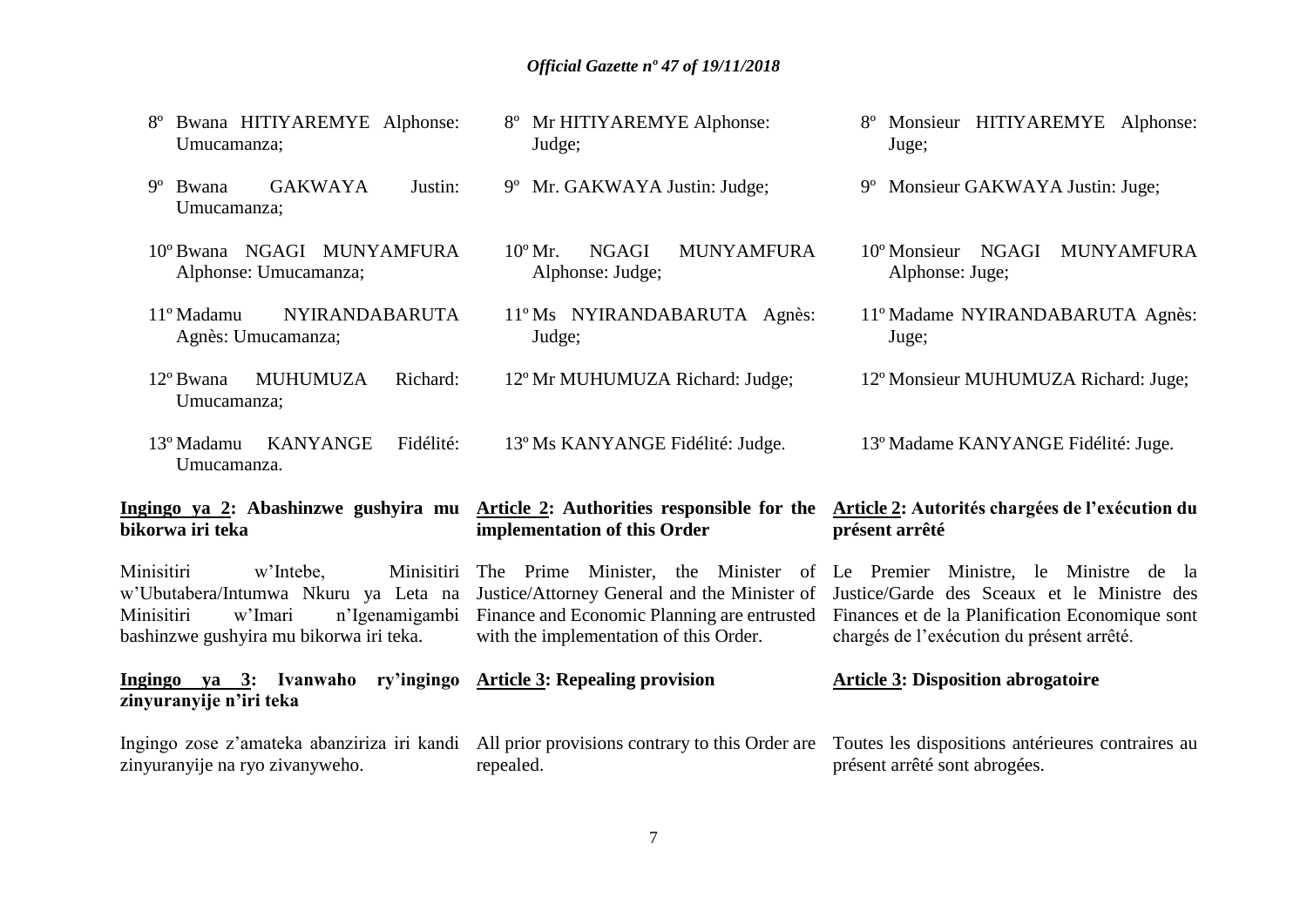**Ingingo ya 4: Igihe iri teka ritangira Article 4: Commencement gukurikizwa Article 4: Entrée en vigueur**

Iri teka ritangira gukurikizwa ku munsi This Order comes into force on the date of its Le présent arrêté entre en vigueur le jour de sa ritangarijweho mu Igazeti ya Leta ya publication in Official Gazette of the publication au Journal Officiel de la République Repubulika y'u Rwanda. Agaciro karyo Republic of Rwanda. It takes effect as of du Rwanda. Il sort ses effets à partir du gahera ku wa 11/07/2018.

11/07/2018.

Kigali, ku wa 14/11/2018

Kigali, on 14/11/2018

Kigali, le 14/11/2018

11/07/2018.

**(sé) KAGAME Paul** Perezida wa Repubulika

**(sé) Dr NGIRENTE Edouard** Minisitiri w'Intebe

**Bibonywe kandi bishyizweho Ikirango cya Repubulika:**

**(sé) BUSINGYE Johnston** Minisitiri w'Ubutabera/Intumwa Nkuru ya Leta

**(sé) KAGAME Paul** President of the Republic

**(sé) Dr NGIRENTE Edouard** Prime Minister

**Seen and sealed with the Seal of the Republic:**

**(sé) BUSINGYE Johnston** Minister of Justice/**Attorney General**

**(sé) KAGAME Paul** Président de la République

**(sé) Dr NGIRENTE Edouard** Premier Ministre

**Vu et scellé du Sceau de la République:**

**(sé) BUSINGYE Johnston** Ministre de la Justice/Garde des Sceaux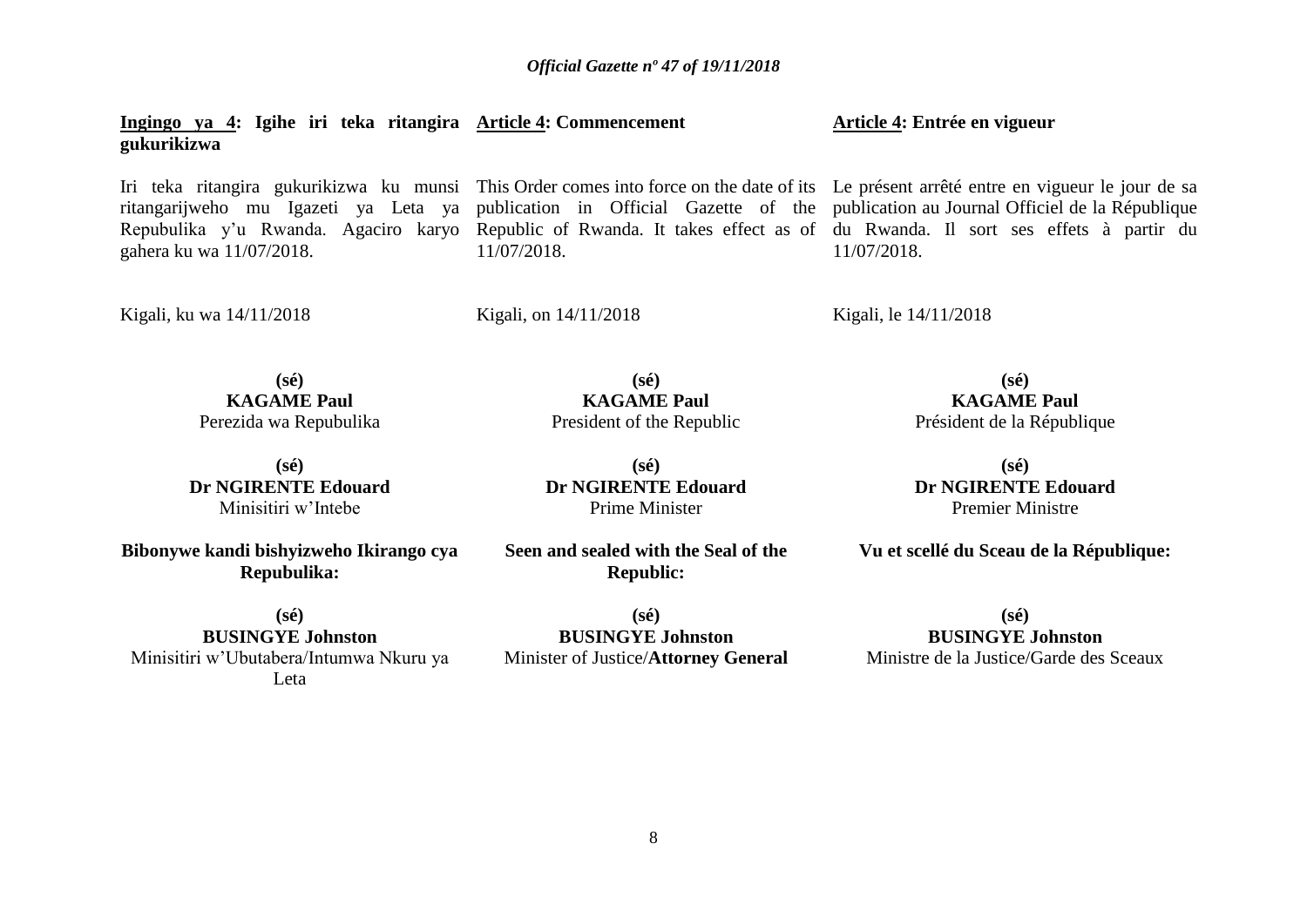**ITEKA RYA PEREZIDA N° 142/01 RYO PRESIDENTIAL ORDER N° 142/01 OF ARRETE PRESIDENTIEL N°142/01 DU KU WA 14/11/2018 RISHYIRAHO 14/11/2018 APPOINTING A PRESIDENT 14/11/2018 PORTANT NOMINATION D'UN PEREZIDA NA VISI PEREZIDA AND A VICE PRESIDENT OF THE PRESIDENT ET D'UN VICE-PRESIDENT B'URUKIKO RUKURU HIGH COURT DE LA HAUTE COUR**

### **ISHAKIRO**

## **TABLE OF CONTENTS**

### **TABLE DES MATIERES**

| Ingingo ya mbere: Ishyirwaho                                                                | <b>Article One: Appointment</b>                                            | <b>Article premier: Nomination</b>                                |
|---------------------------------------------------------------------------------------------|----------------------------------------------------------------------------|-------------------------------------------------------------------|
| Ingingo ya 2: Abashinzwe gushyira mu<br>bikorwa iri teka                                    | Article 2: Authorities responsible for the<br>implementation of this Order | Article 2: Autorités chargées de l'exécution du<br>présent arrêté |
| Ingingo ya 3: Ivanwaho ry'ingingo Article 3: Repealing provision<br>zinyuranyije n'iri teka |                                                                            | <b>Article 3: Disposition abrogatoire</b>                         |
| Ingingo ya 4: Igihe iri teka ritangira Article 4: Commencement<br>gukurikizwa               |                                                                            | Article 4: Entrée en vigueur                                      |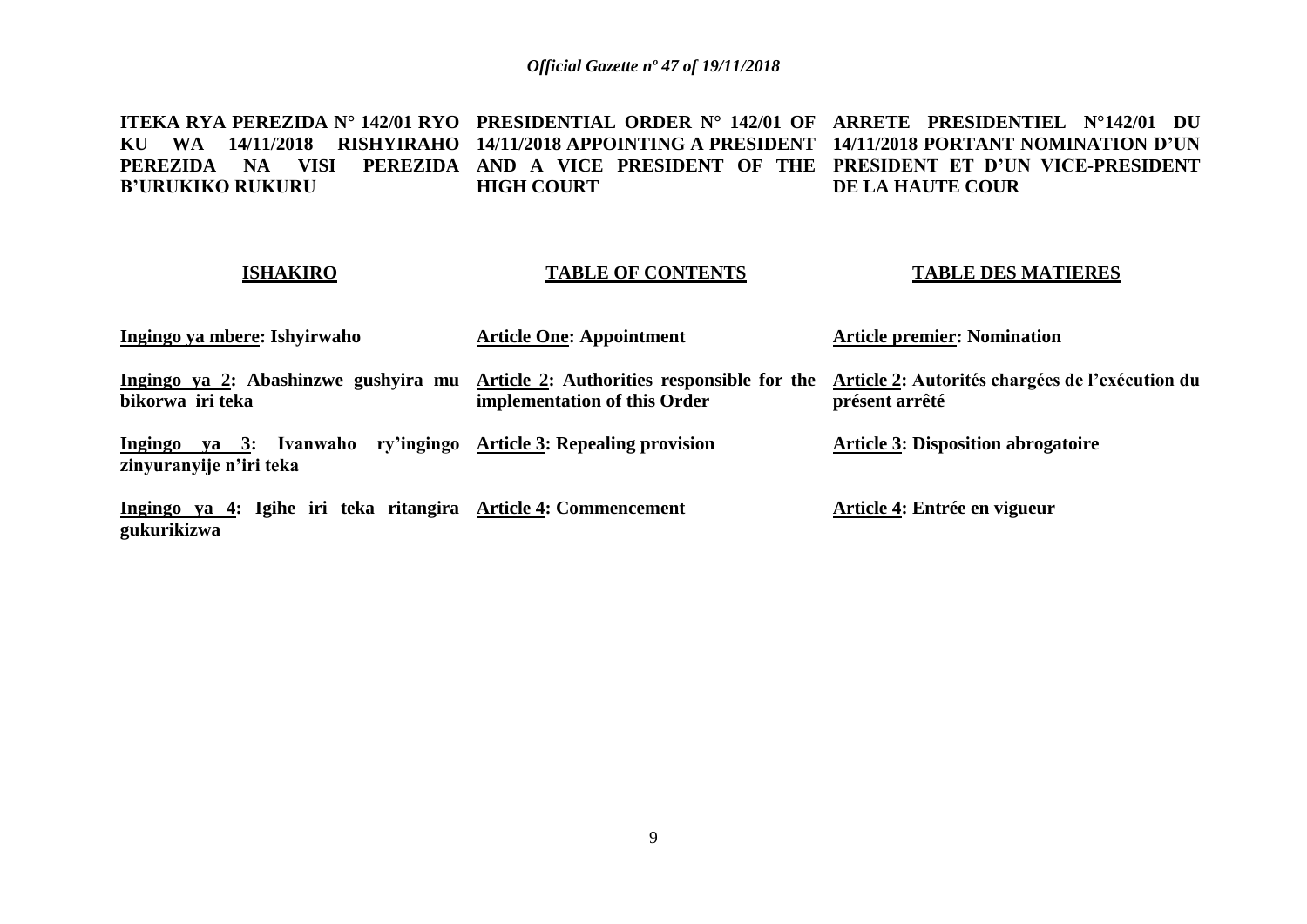|                         |                   | ITEKA RYA PEREZIDA N° 142/01 RYO PRESIDENTIAL ORDER N°142/01 OF ARRETE PRESIDENTIEL N°142/01 DU  |
|-------------------------|-------------------|--------------------------------------------------------------------------------------------------|
|                         |                   | KU WA 14/11/2018 RISHYIRAHO 14/11/2018 APPOINTING A PRESIDENT 14/11/2018 PORTANT NOMINATION D'UN |
| PEREZIDA NA             |                   | VISI PEREZIDA AND A VICE PRESIDENT OF THE PRESIDENT ET D'UN VICE-PRESIDENT                       |
| <b>B'URUKIKO RUKURU</b> | <b>HIGH COURT</b> | DE LA HAUTE COUR                                                                                 |
|                         |                   |                                                                                                  |

**Twebwe, KAGAME Paul,**

Perezida wa Repubulika;

**We, KAGAME Paul,** President of the Republic;

**Nous, KAGAME Paul,** Président de la République;

Dushingiye ku Itegeko Nshinga rya Pursuant to the Constitution of the Republic Repubulika y'u Rwanda ryo mu ryavuguruwe mu 2015, cyane cyane mu in Articles 86, 112, 120, 122, 153 and 176; ngingo zaryo, iya 86, iya 112, iya 120, iya 122, iya 153 n'iya 176; 2003 of Rwanda of 2003 revised in 2015, especially

kugeza ubu, cyane cyane mu ngingo yaryo ya Article 17; 17;

Dushingiye ku Itegeko n°10/2013 ryo kuwa Pursuant to Law n°10/2013 of 08/03/2013 Vu la Loi n°10/2013 du 08/03/2013 portant statut 08/03/2013 rigena sitati y'abacamanza governing the statutes of judges and judicial des juges et du personnel judiciaire telle que n'abakozi b'inkiko nk'uko ryahinduwe personnel as amended to date, especially in modifiée à ce jour, spécialement en son article 17;

Vu la Constitution de la République du Rwanda de 2003 révisée en 2015, spécialement en ses

articles 86, 112, 120, 122, 153 et 176;

Bisabwe na Minisitiri w'Ubutabera/Intumwa Nkuru ya Leta; Bimaze kwemezwa n'Inama y'Ubucamanza, mu nama yateranye ku wa 11/07/2018; Inama y'Abaminisitiri yateranye ku wa After consideration and approval by the Après examen et adoption par le Conseil des  $11/07/2018$ , imaze kubisuzuma kubyemeza; proposal by the Minister Justice/Attorney General; After approval by the High Council of the Après adoption par le Conseil Supérieur de la Judiciary, in its extraordinary session of Magistrature, en sa séance extraordinaire du 11/07/2018; no Cabinet, in its session of  $11/07/2018$ ; Sur proposition du Ministre de la Justice/Garde des Sceaux; 11/07/2018; Ministres, en sa séance du 11/07/2018;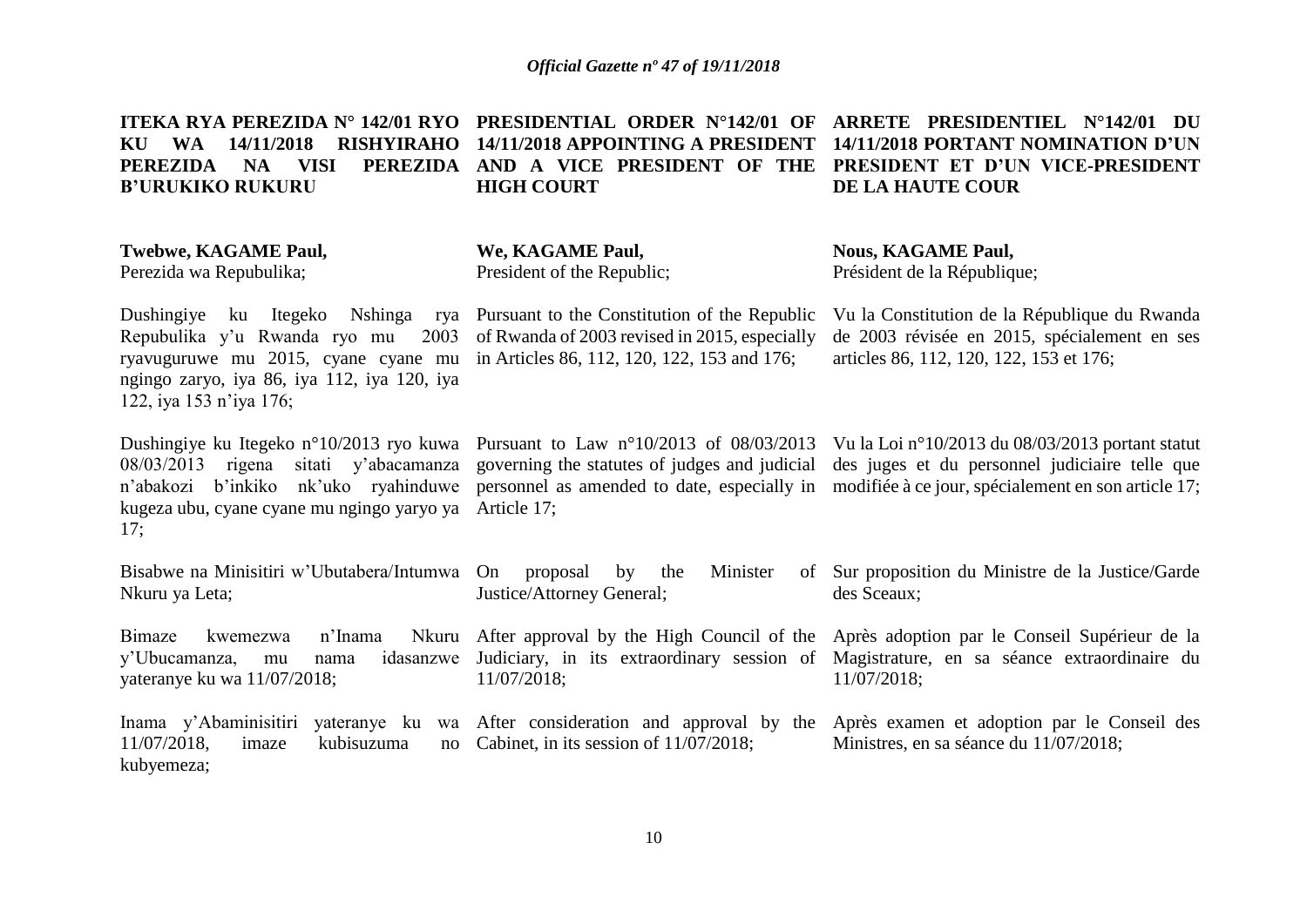Bimaze kwemezwa na Sena mu nama After approval by the Senate in its plenary y'Inteko Rusange yayo yo ku wa 24/07/2018; session of 24/07/208; Après approbation par le Sénat, en sa séance plénière du 24/07/2018;

#### **TWATEGETSE KANDI DUTEGETSE: HAVE ORDERED AND ORDER: AVONS ARRETE ET ARRETONS:**

### **Ingingo ya mbere: Ishyirwaho** Abantu bakurikira bahawe imyanya ikurikira The following persons are appointed to the Les personnes suivantes sont nommées aux mu Rukiko Rukuru: 1° Bwana NDAHAYO Xavier: Perezida; 2° Madamu KANZAYIRE Bernadette: Visi Perezida. Ingingo ya 2: Abashinzwe gushyira mu Article 2: Authorities responsible for the Article 2: Autorités chargées de l'exécution du **bikorwa iri teka** Minisitiri w'Intebe, Minisitiri The Prime Minister, the Minister of Le Premier Ministre, le Ministre de la w'Ubutabera/Intumwa Nkuru ya Leta na Justice/Attorney General and the Minister of Minisitiri w'Imari n'Igenamigambi Finance and Economic Planning are entrusted bashinzwe gushyira mu bikorwa iri teka. **Ingingo ya 3: Ivanwaho ry'ingingo Article 3: Repealing provision zinyuranyije n'iri teka Article One: Appointment** following positions in the High Court: 1° Mr NDAHAYO Xavier: President; 2° Ms KANZAYIRE Bernadette: Vice President. **implementation of this Order** with the implementation of this Order. **Article premier: Nomination**  postes suivants à la Haute Cour: 1° Monsieur. NDAHAYO Xavier: Président; 2° Madame KANZAYIRE Bernadette: Vice-Présidente. **présent arrêté** Justice/Garde des Sceaux et le Ministre des Finances et de la Planification Economique sont chargés de l'exécution du présent arrêté. **Article 3: Disposition abrogatoire**

Ingingo zose z'amateka abanziriza iri kandi All prior provisions contrary to this Order are Toutes les dispositions antérieures contraires au zinyuranyije na ryo zivanyweho. repealed. présent arrêté sont abrogées.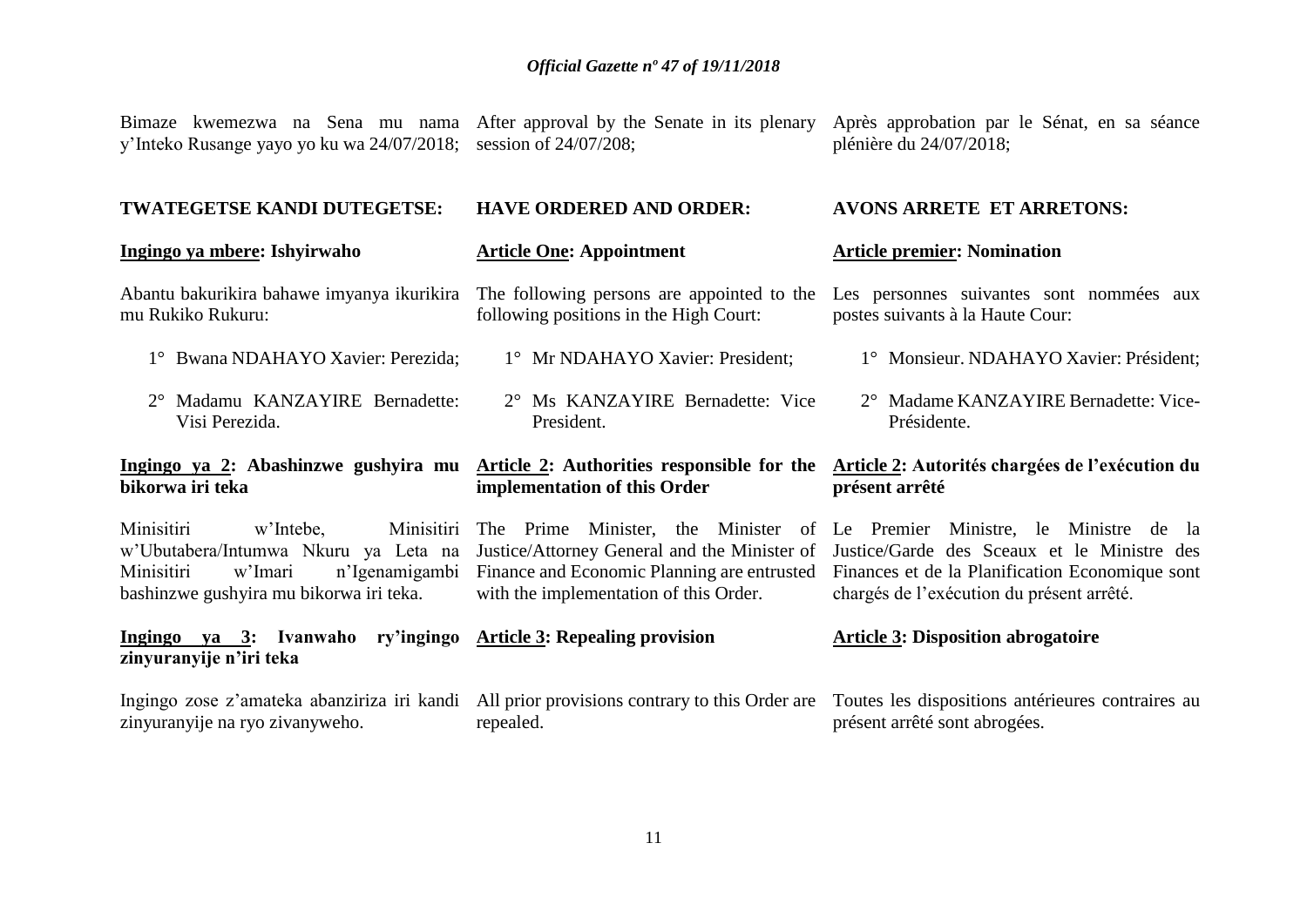**Ingingo ya 4: Igihe iri teka ritangira Article 4: Commencement gukurikizwa Article 4: Entrée en vigueur**

Iri teka ritangira gukurikizwa ku munsi This Order comes into force on the date of its Le présent arrêté entre en vigueur le jour de sa ritangarijweho mu Igazeti ya Leta ya publication in the Official Gazette of the publication au Journal Officiel de la République Repubulika y'u Rwanda. Agaciro karyo Republic of Rwanda. It takes effect as of du Rwanda. Il sort ses effets à partir du gahera ku wa 11/07/2018.

11/07/2018.

Kigali, ku wa 14/11/2018

Kigali, on 14/11/2018

Kigali, le 14/11/2018

11/07/2018.

**(sé) KAGAME Paul** Perezida wa Repubulika

**(sé) Dr NGIRENTE Edouard** Minisitiri w'Intebe

**Bibonywe kandi bishyizweho Ikirango cya Repubulika:**

**(sé) BUSINGYE Johnston** Minisitiri w'Ubutabera/ Intumwa Nkuru ya Leta

**(sé) KAGAME Paul** President of the Republic

**(sé) Dr NGIRENTE Edouard** Prime Minister

**Seen and sealed with the Seal of the Republic:**

**(sé) BUSINGYE Johnston** Minister of Justice/Attorney General

**(sé) KAGAME Paul** Président de la République

**(sé) Dr NGIRENTE Edouard** Premier Ministre

**Vu et scellé du Sceau de la République:**

**(sé) BUSINGYE Johnston** Ministre de la Justice/Garde des Sceaux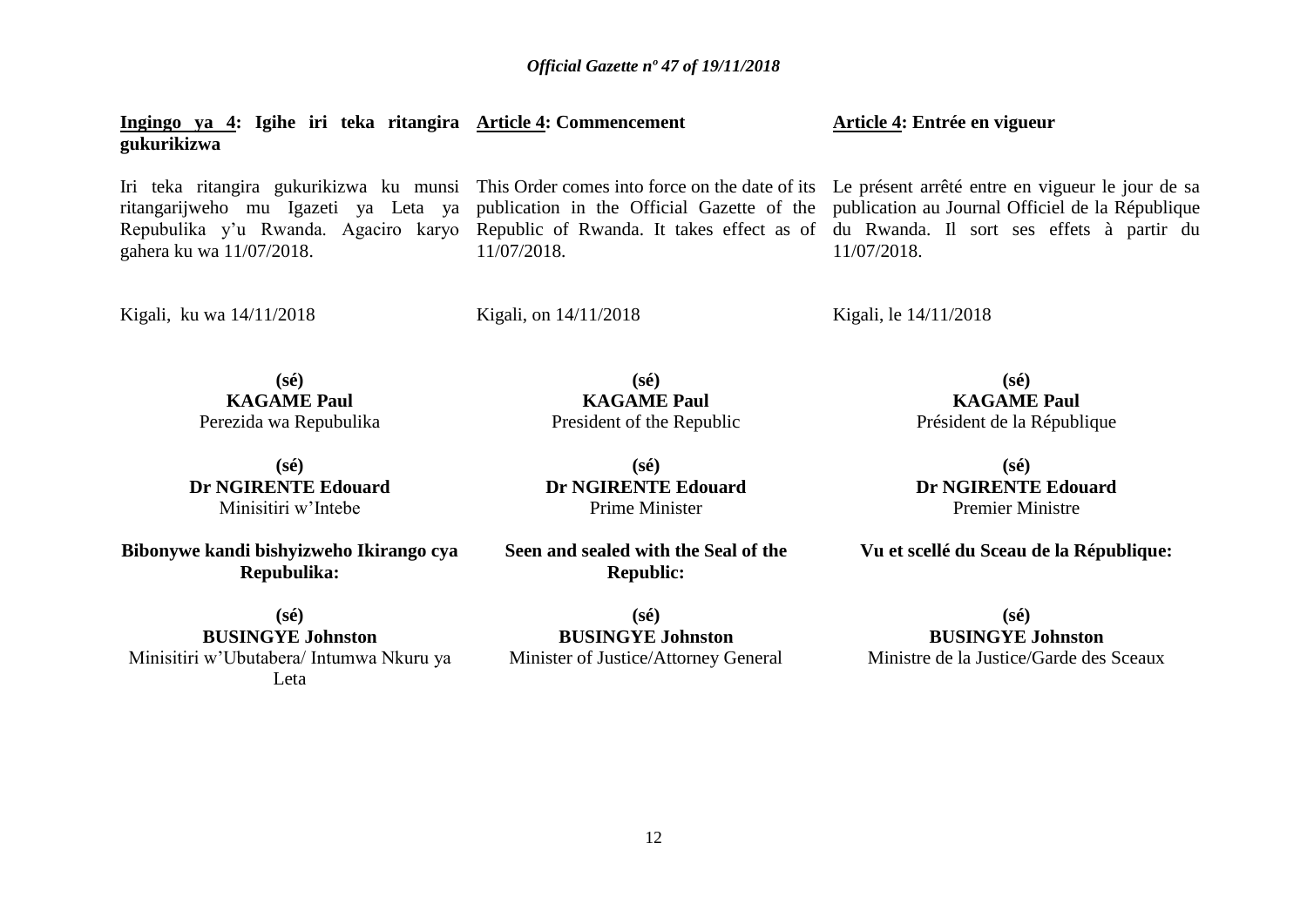**ITEKA RYA PEREZIDA N° 143/01 RYO PRESIDENTIAL ORDER N°143/01 OF ARRETE PRESIDENTIEL N°143/01 DU KU WA 14/11/2018 RISHYIRAHO 14/11/2018 APPOINTING A JUDGE IN 14/11/2018 PORTANT NOMINATION UMUCAMANZA MU RW'IKIRENGA RUKIKO SUPREME COURT D'UN JUGE A LA COUR SUPREME**

### **ISHAKIRO**

## **TABLE OF CONTENTS**

### **TABLE DES MATIERES**

| Ingingo ya mbere: Ishyirwaho                                                                | <b>Article One: Appointment</b>                                            | <b>Article premier: Nomination</b>                                |
|---------------------------------------------------------------------------------------------|----------------------------------------------------------------------------|-------------------------------------------------------------------|
| Ingingo ya 2: Abashinzwe gushyira mu<br>bikorwa iri teka                                    | Article 2: Authorities responsible for the<br>implementation of this Order | Article 2: Autorités chargées de l'exécution<br>du présent arrêté |
| Ingingo ya 3: Ivanwaho ry'ingingo Article 3: Repealing provision<br>zinyuranyije n'iri teka |                                                                            | <b>Article 3: Disposition abrogatoire</b>                         |
| Ingingo ya 4: Igihe iri teka ritangira Article 4: Commencement<br>gukurikizwa               |                                                                            | Article 4 : Entrée en vigueur                                     |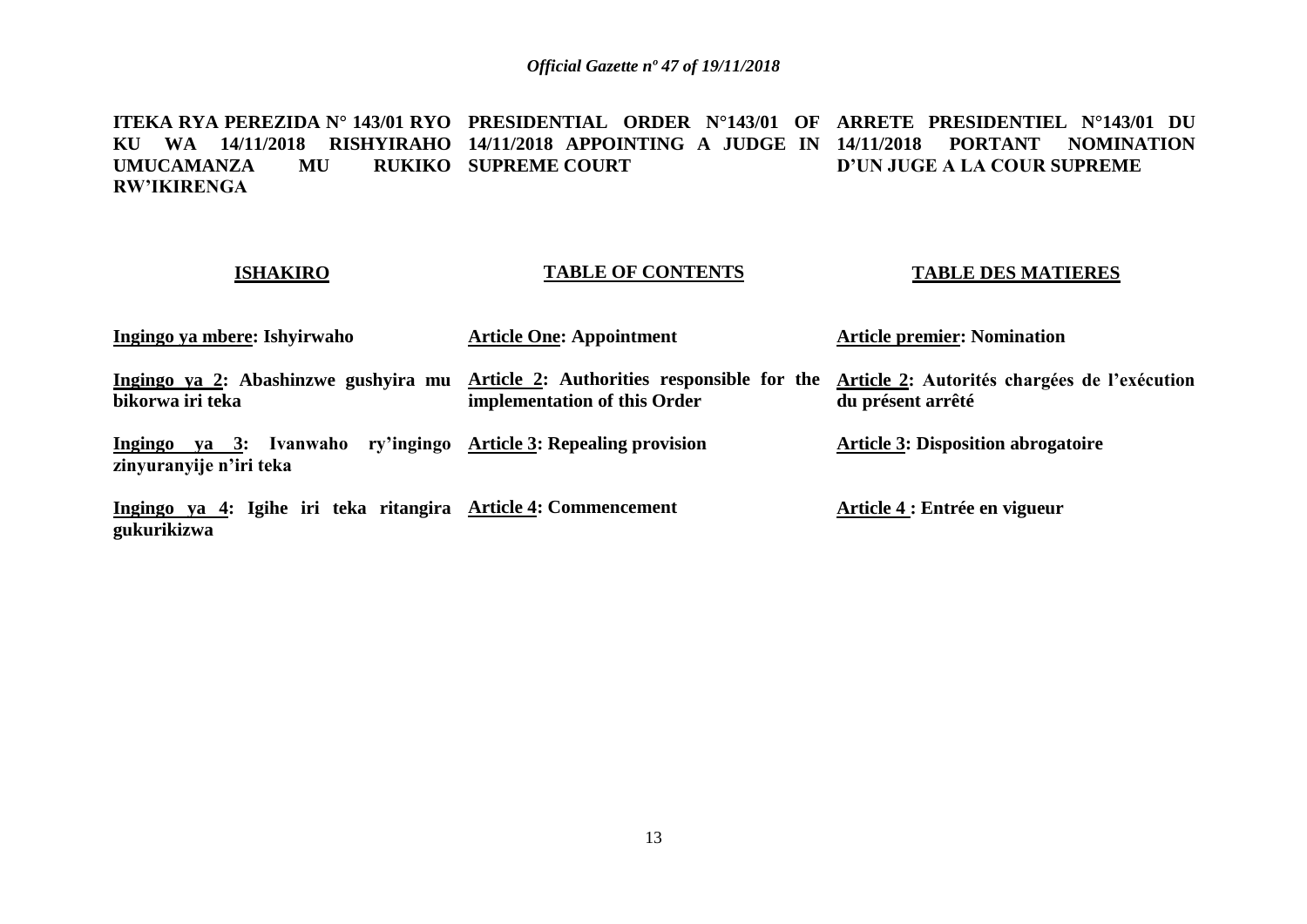**ITEKA RYA PEREZIDA N° 143/01 RYO PRESIDENTIAL ORDER N°143/01 OF ARRETE PRESIDENTIEL N°143/01 DU KU WA 14/11/2018 RISHYIRAHO 14/11/2018 APPOINTING A JUDGE IN 14/11/2018 PORTANT NOMINATION UMUCAMANZA MU RW'IKIRENGA RUKIKO SUPREME COURT D'UN JUGE A LA COUR SUPREME**

| Twebwe, KAGAME Paul,                                                                                                                                                                           | We, KAGAME Paul,                                                                                                                             | <b>Nous, KAGAME Paul,</b>                                                                                                                                                                                  |
|------------------------------------------------------------------------------------------------------------------------------------------------------------------------------------------------|----------------------------------------------------------------------------------------------------------------------------------------------|------------------------------------------------------------------------------------------------------------------------------------------------------------------------------------------------------------|
| Perezida wa Repubulika;                                                                                                                                                                        | President of the Republic;                                                                                                                   | Président de la République;                                                                                                                                                                                |
| Nshinga rya<br>Dushingiye<br>ku Itegeko<br>Repubulika y'u Rwanda ryo mu 2003<br>ryavuguruwe mu 2015, cyane cyane mu<br>ngingo zaryo, iya 86, iya 112, iya 120, iya<br>122, iya 154, n'iya 176; | Pursuant to the Constitution of the Republic of<br>Rwanda of 2003 revised in 2015, especially in<br>Articles 86, 112, 120, 122, 154 and 176; | Vu la Constitution de la République du Rwanda<br>de 2003 révisée en 2015, spécialement en ses<br>articles 86, 112, 120, 122, 154 et 176;                                                                   |
| Dushingiye ku Itegeko n <sup>o</sup> 10/2013 ryo ku wa                                                                                                                                         | Pursuant to Law $n^{\circ}$ 10/2013 of 08/03/2013                                                                                            | Vu la Loi nº $10/2013$ du $08/03/2013$ portant                                                                                                                                                             |
| 08/03/2013 rigena sitati y'abacamanza                                                                                                                                                          | governing the statutes of judges and judicial                                                                                                | statut des juges et du personnel judiciaire telle                                                                                                                                                          |
| n'abakozi b'inkiko nk'uko yahinduwe kugeza                                                                                                                                                     | personnel as amended to date, especially in                                                                                                  | que modifiée à ce jour, spécialement en son                                                                                                                                                                |
| ubu, cyane cyane mu ngingo yaryo ya 20;                                                                                                                                                        | Article 20;                                                                                                                                  | article $20$ ;                                                                                                                                                                                             |
| Bisabwe na Minisitiri w'Ubutabera/Intumwa                                                                                                                                                      | On proposal by the Minister of Justice/Attorney                                                                                              | Sur proposition du Ministre de la Justice/Garde                                                                                                                                                            |
| Nkuru ya Leta;                                                                                                                                                                                 | General;                                                                                                                                     | des Sceaux;                                                                                                                                                                                                |
| n'Inama<br>Bimaze<br>kwemezwa<br>y'Ubucamanza<br>idasanzwe<br>mu<br>nama<br>yateranye ku wa 11/07/2018;                                                                                        | 11/07/2018;                                                                                                                                  | Nkuru After approval by the High Council of the Après adoption par le Conseil Supérieur de la<br>Judiciary, in its extraordinary session of Magistrature, en sa séance extraordinaire du<br>$11/07/2018$ ; |
| kubisuzuma<br>$11/07/2018$ ,<br>imaze<br>no<br>kubyemeza;                                                                                                                                      | Inama y'Abaminisitiri yateranye ku wa After consideration and approval by the<br>Cabinet, in its session of 11/07/2018;                      | Après examen et adoption par le Conseil des<br>Ministres en sa séance du 11/07/2018;                                                                                                                       |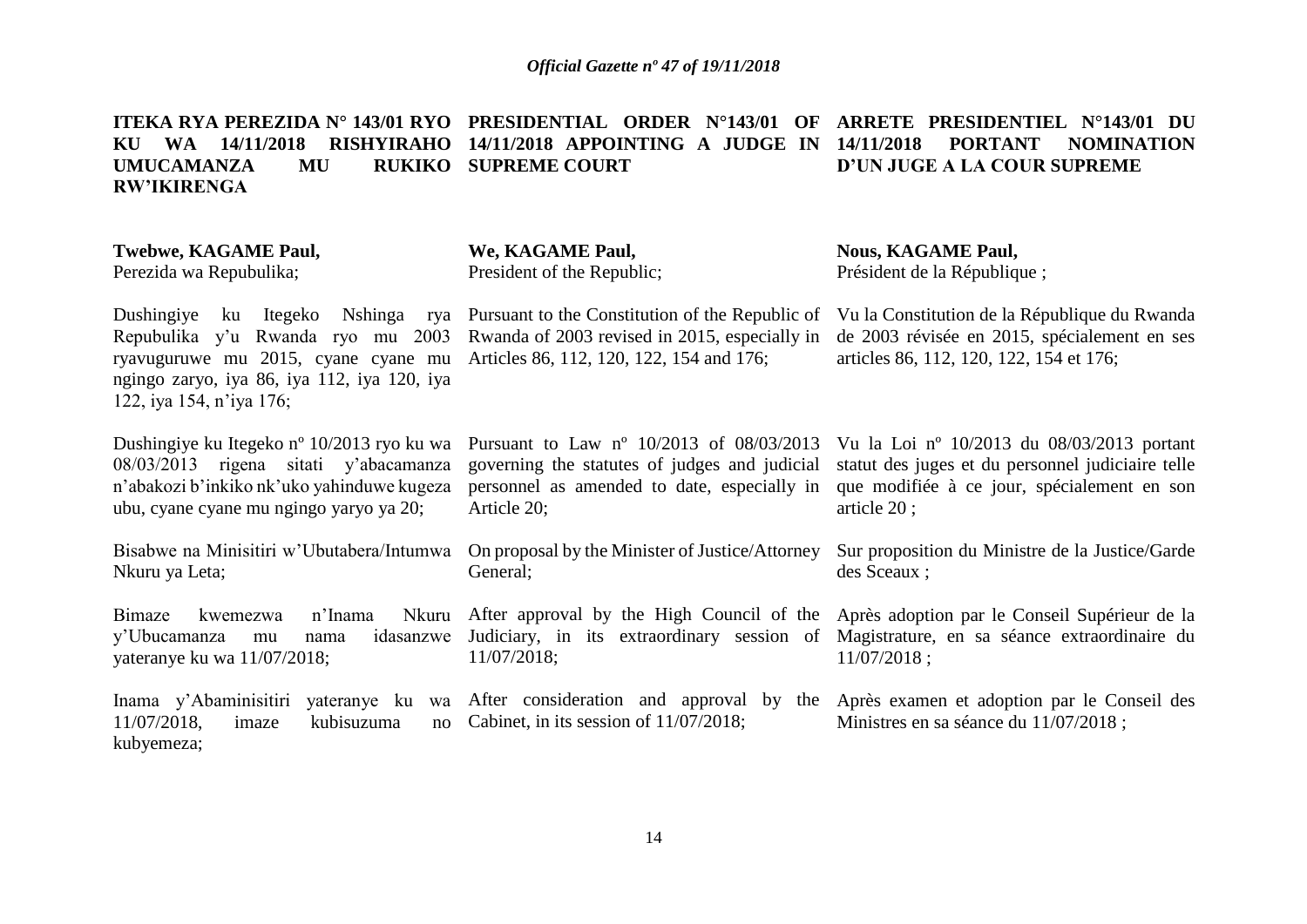|  |  |  | Bimaze kwemezwa na Sena mu nama After approval by the Senate, in its plenary Après adoption par le Sénat, en sa séance |                          |  |  |  |
|--|--|--|------------------------------------------------------------------------------------------------------------------------|--------------------------|--|--|--|
|  |  |  | y'Inteko Rusange yayo yo ku wa 24/07/2018; session of 24/07/2018;                                                      | plénière du 24/07/2018 ; |  |  |  |
|  |  |  |                                                                                                                        |                          |  |  |  |

**AVONS ARRETE ET ARRETONS :**

| TWATEGETSE KANDI DUTEGETSE:                                                                                                                                         | <b>HAVE ORDERED AND ORDER:</b>                                                                           | <b>AVONS ARRETE ET ARRETONS:</b>                                                                                                                                                                                                                                                                |
|---------------------------------------------------------------------------------------------------------------------------------------------------------------------|----------------------------------------------------------------------------------------------------------|-------------------------------------------------------------------------------------------------------------------------------------------------------------------------------------------------------------------------------------------------------------------------------------------------|
| Ingingo ya mbere: Ishyirwaho                                                                                                                                        | <b>Article One: Appointment</b>                                                                          | <b>Article premier: Nomination</b>                                                                                                                                                                                                                                                              |
| Madamu CYANZAYIRE Aloysie agizwe<br>Umucamanza mu Rukiko rw'Ikirenga.                                                                                               | Judge in Supreme Court.                                                                                  | Mrs CYANZAYIRE Aloysie is appointed Madame CYANZAYIRE Aloysie est nommée<br>Juge à la Cour Suprême.                                                                                                                                                                                             |
| bikorwa iri teka                                                                                                                                                    | implementation of this Order                                                                             | Ingingo ya 2: Abashinzwe gushyira mu Article 2: Authorities responsible for the Article 2: Autorités chargées de l'exécution<br>du présent arrêté                                                                                                                                               |
| Minisitiri<br>Minisitiri<br>w'Intebe,<br>w'Ubutabera/Intumwa Nkuru ya Leta na<br>w'Imari<br>n'Igenamigambi<br>Minisitiri<br>bashinzwe gushyira mu bikorwa iri teka. | The Prime Minister,<br>with the implementation of this Order.                                            | the Minister of Le Premier Ministre, le Ministre de la<br>Justice/Attorney General and the Minister of Justice/Gardes des Sceaux et le Ministre des<br>Finance and Economic Planning are entrusted Finances et de la Planification Economique sont<br>chargés de l'exécution du présent arrêté. |
|                                                                                                                                                                     |                                                                                                          |                                                                                                                                                                                                                                                                                                 |
| Ingingo ya 3: Ivanwaho ry'ingingo Article 3: Repealing provision<br>zinyuranyije n'iri teka                                                                         |                                                                                                          | <b>Article 3: Disposition abrogatoire</b>                                                                                                                                                                                                                                                       |
| zinyuranyije na ryo zivanyweho.                                                                                                                                     | Ingingo zose z'amateka abanziriza iri kandi All prior provisions contrary to this Order are<br>repealed. | Toutes les dispositions antérieures contraires au<br>présent arrêté sont abrogées.                                                                                                                                                                                                              |
| Ingingo ya 4: Igihe iri teka ritangira Article 4: Commencement<br>gukurikizwa                                                                                       |                                                                                                          | Article 4: Entrée en vigueur                                                                                                                                                                                                                                                                    |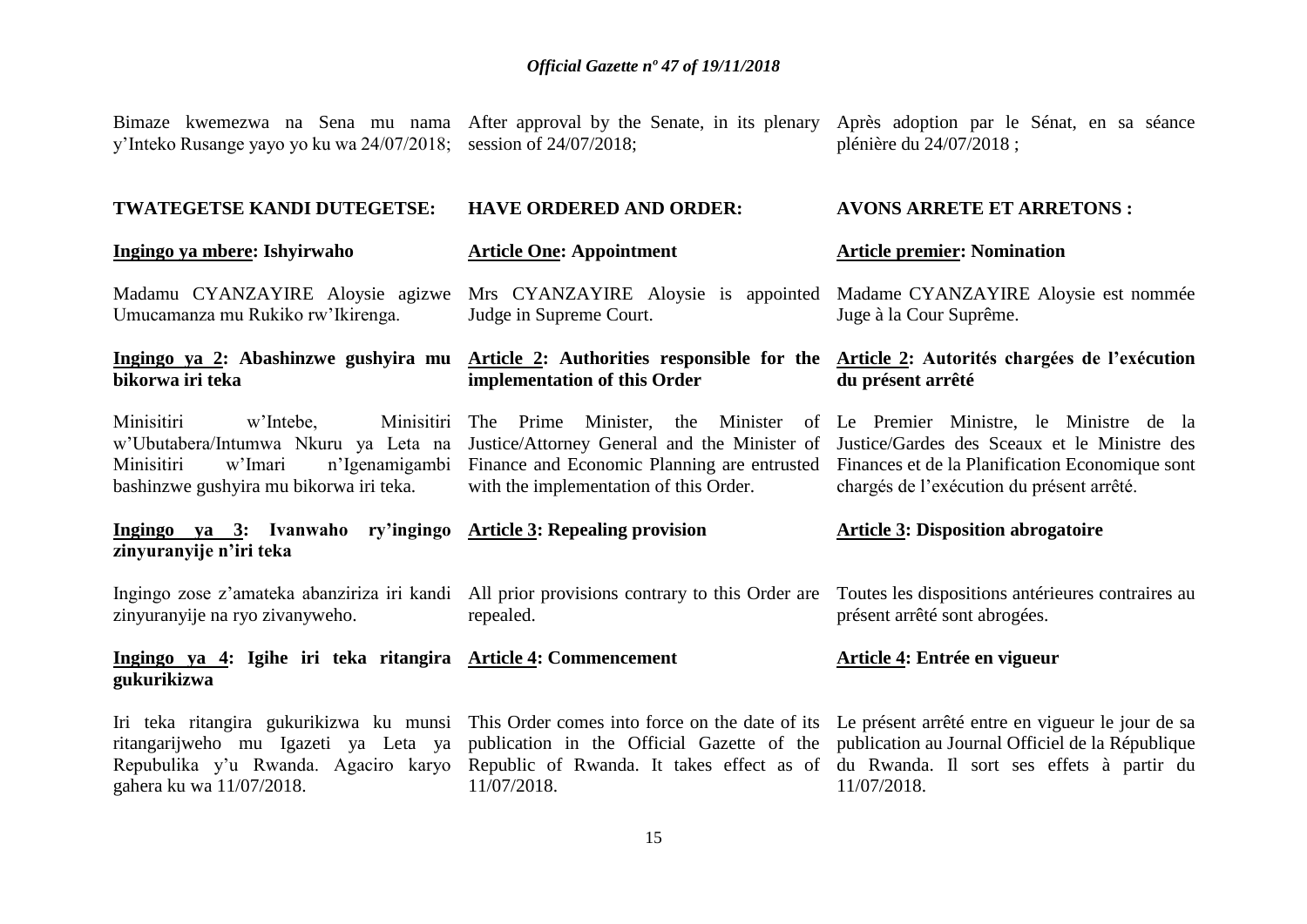Kigali, ku wa 14/11/2018

**(sé) KAGAME Paul** Perezida wa Repubulika

**(sé) Dr NGIRENTE Edouard** Minisitiri w'Intebe

**Bibonywe kandi bishyizweho Ikirango cya Repubulika:**

**(sé) BUSINGYE Johnston** Minisitiri w'Ubutabera/Intumwa Nkuru ya Leta

**(sé) BUSINGYE Johnston** Minister of Justice/Attorney General

**(sé) BUSINGYE Johnston** Ministre de la Justice/Garde des Sceaux

**(sé) KAGAME Paul**

President of the Republic

**(sé) Dr NGIRENTE Edouard** Prime Minister

**Seen and sealed with the Seal of the Republic:**

**(sé)**

Kigali, le 14/11/2018

**KAGAME Paul** Président de la République

**(sé) Dr NGIRENTE Edouard** Premier Ministre

**Vu et scellé du Sceau de la République :**

Kigali, on 14/11/2018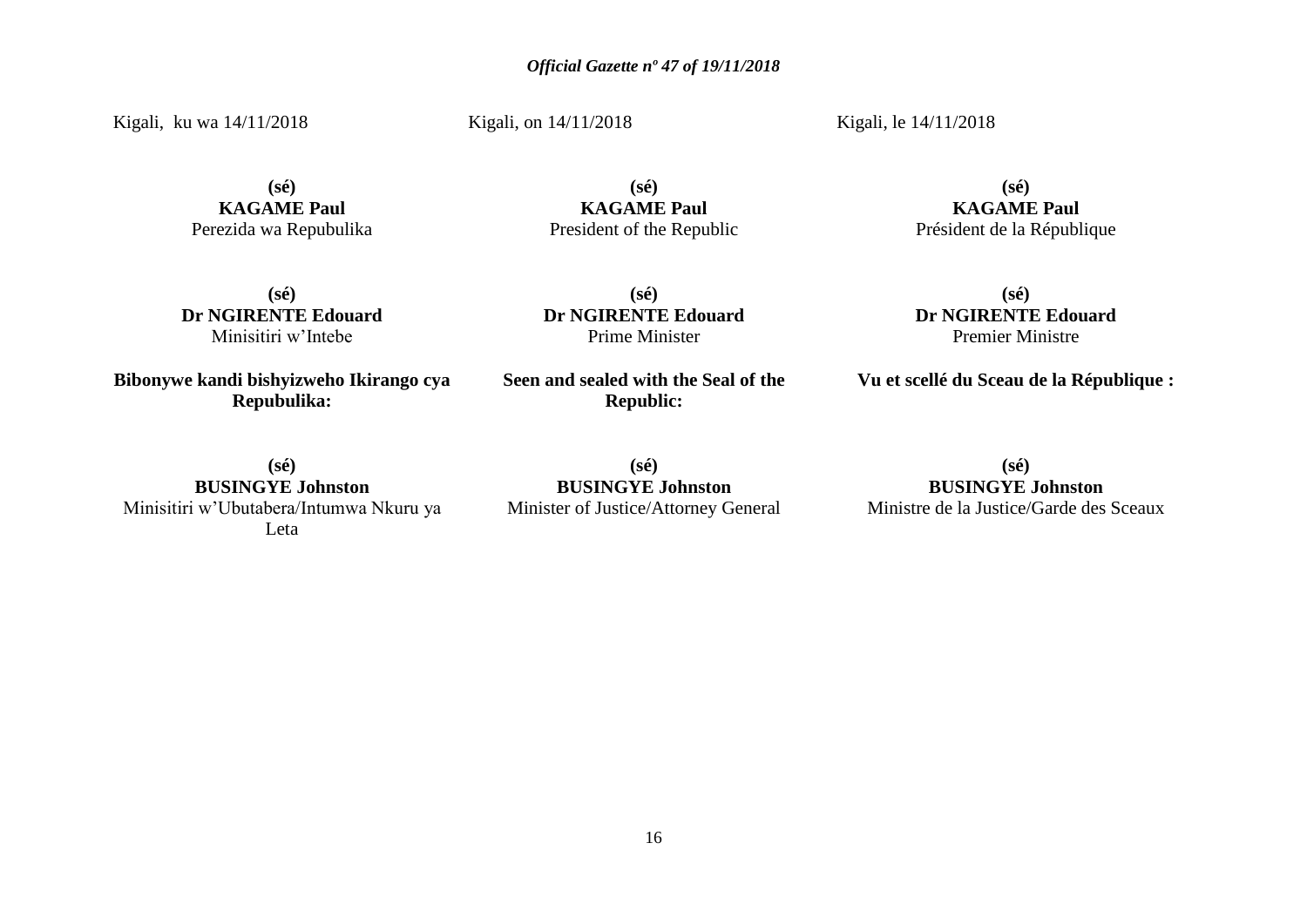**ITEKA RYA PEREZIDA N° 144/01 RYO PRESIDENTIAL ORDER N°144/01 OF ARRETE PRESIDENTIEL N°144/01 DU KU WA 14/11/2018 RISHYIRAHO VISI 14/11/2018 APPOINTING A VICE 14/11/2018 PORTANT NOMINATION PEREZIDA W'URUKIKO RUKURU PRESIDENT OF THE COMMERCIAL D'UN VICE-PRESIDENT DE LA HAUTE RW'UBUCURUZI HIGH COURT COUR DE COMMERCE**

### **ISHAKIRO**

## **TABLE OF CONTENTS**

### **TABLE DES MATIERES**

| Ingingo ya mbere: Ishyirwaho                                                                | <b>Article One: Appointment</b> | <b>Article premier: Nomination</b>                                                                                                                |
|---------------------------------------------------------------------------------------------|---------------------------------|---------------------------------------------------------------------------------------------------------------------------------------------------|
| bikorwa iri teka                                                                            | implementation of this Order    | Ingingo ya 2: Abashinzwe gushyira mu Article 2: Authorities responsible for the Article 2: Autorités chargées de l'exécution<br>du présent arrêté |
| Ingingo ya 3: Ivanwaho ry'ingingo Article 3: Repealing provision<br>zinyuranyije n'iri teka |                                 | <b>Article 3: Disposition abrogatoire</b>                                                                                                         |
| Ingingo ya 4: Igihe iri teka ritangira Article 4: Commencement<br>gukurikizwa               |                                 | Article 4: Entrée en vigueur                                                                                                                      |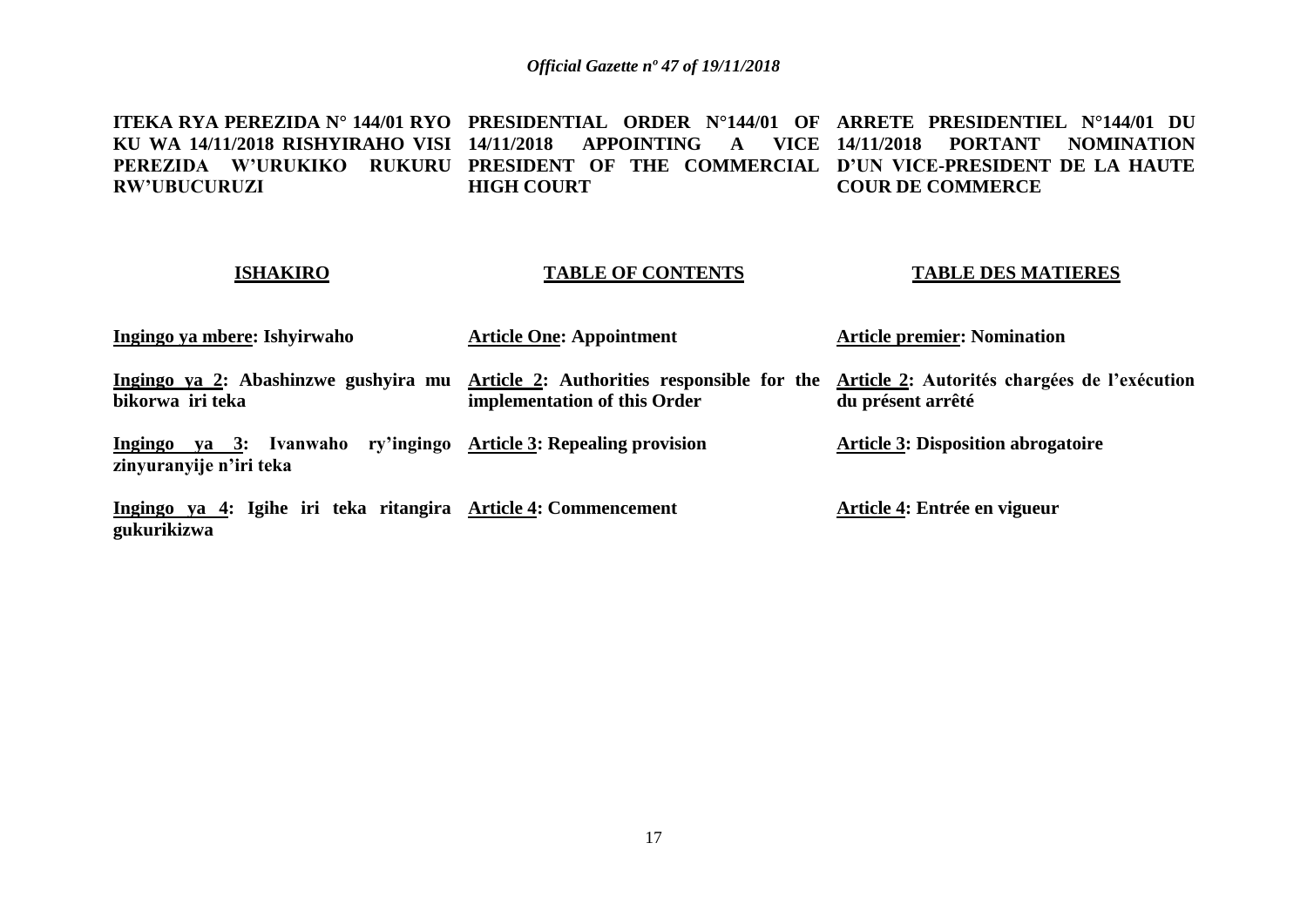**ITEKA RYA PEREZIDA N° 144/01 RYO PRESIDENTIAL ORDER N°144/01 OF ARRETE PRESIDENTIEL N° 144/01 DU KU WA 14/11/2018 RISHYIRAHO VISI PEREZIDA W'URUKIKO RUKURU PRESIDENT OF THE COMMERCIAL D'UN VICE-PRESIDENT DE LA RW'UBUCURUZI 14/11/2018 APPOINTING HIGH COURT 14/11/2018 PORTANT NOMINATION HAUTE COUR DE COMMERCE**

**Twebwe, KAGAME Paul,**

Perezida wa Repubulika;

**We, KAGAME Paul,** President of the Republic;

General;

11/07/2018;

Repubulika y'u Rwanda ryo mu 2003 ryavuguruwe mu 2015, cyane cyane mu Articles 86, 112, 120, 122, 153 and 176; ngingo zaryo, iya 86, iya 112, iya 120, iya 122, iya 153 n'iya 176;

kugeza ubu, cyane cyane mu ngingo yaryo ya Article 17; 17;

Bisabwe na Minisitiri w'Ubutabera/Intumwa On proposal by the Minister of Justice/Attorney Sur proposition du Ministre de la Nkuru ya Leta;

Bimaze kwemezwa n'Inama y'Ubucamanza, mu nama yateranye ku wa 11/07/2018;

Dushingiye ku Itegeko n°10/2013 ryo kuwa Pursuant to Law n°10/2013 of 08/03/2013 Vu la Loi n°10/2013 du08/03/2013 portant 08/03/2013 rigena sitati y'abacamanza governing the statutes of judges and judicial statut des juges et du personnel judiciaire n'abakozi b'inkiko nk'uko ryahinduwe personnel as amended to date, especially in telle que modifiée à ce jour, spécialement en

**Nous, KAGAME Paul,** Président de la République;

Dushingiye ku Itegeko Nshinga rya Pursuant to the Constitution of the Republic of Vu la Constitution de la République du Rwanda of 2003 revised in 2015, especially in Rwanda de 2003 révisée en 2015, spécialement en ses articles 86, 112, 120, 122, 153 et 176;

son article 17;

Justice/Garde des Sceaux;

After approval by the High Council of Après adoption par le Conseil Supérieur de Judiciary, in its extraordinary session of la Magistrature, en sa séance extraordinaire du 11/07/2018;

Inama y'Abaminisitiri yateranye ku wa After consideration and approval by the Après examen et adoption par le Conseil des  $11/07/2018$ , imaze kubisuzuma kubyemeza; no Cabinet, in its session of  $11/07/2018$ ; Ministres, en sa séance du 11/07/2018;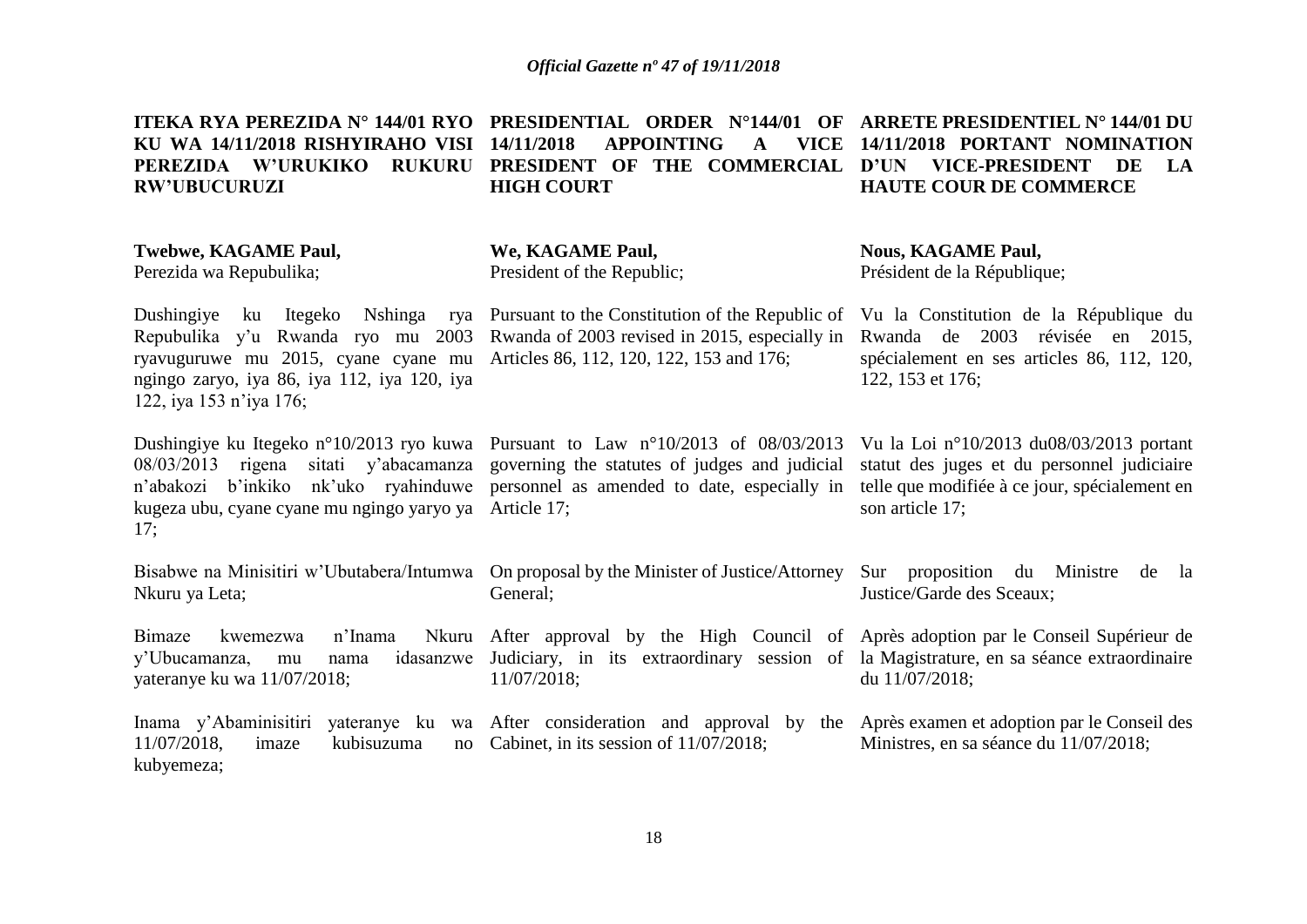Bimaze kwemezwa na Sena mu nama After approval by the Senate in its plenary Après approbation par le Sénat, en sa séance

| y'Inteko Rusange yayo yo ku wa 24/07/2018; session of 24/07/208;                                                                                                    |                                                                                                                                                                                                                                              | plénière du 24/07/2018;                                                                                            |
|---------------------------------------------------------------------------------------------------------------------------------------------------------------------|----------------------------------------------------------------------------------------------------------------------------------------------------------------------------------------------------------------------------------------------|--------------------------------------------------------------------------------------------------------------------|
| <b>TWATEGETSE KANDI DUTEGETSE:</b>                                                                                                                                  | <b>HAVE ORDERED AND ORDER:</b>                                                                                                                                                                                                               | <b>AVONS ARRETE ET ARRETONS:</b>                                                                                   |
| Ingingo ya mbere: Ishyirwaho                                                                                                                                        | <b>Article One: Appointment</b>                                                                                                                                                                                                              | <b>Article premier: Nomination</b>                                                                                 |
| Madamu RUTAZANA Angeline agizwe Visi<br>Perezida w'Urukiko Rukuru rw'Ubucuruzi.                                                                                     | Ms RUTAZANA Angeline is appointed Vice<br>President of the Commercial High Court.                                                                                                                                                            | RUTAZANA<br>Angeline<br>Madame<br>est<br>nommée Vice-Président de la Haute Cour de<br>Commerce.                    |
| bikorwa iri teka                                                                                                                                                    | Ingingo ya 2: Abashinzwe gushyira mu Article 2: Authorities responsible for the<br>implementation of this Order                                                                                                                              | <b>Autorités</b><br>Article 2:<br>chargées<br>de<br>l'exécution du présent arrêté                                  |
| Minisitiri<br>Minisitiri<br>w'Intebe,<br>w'Ubutabera/Intumwa Nkuru ya Leta na<br>Minisitiri<br>n'Igenamigambi<br>w'Imari<br>bashinzwe gushyira mu bikorwa iri teka. | Prime<br>The<br>Justice/Attorney General and the Minister of Justice/Garde des Sceaux et le Ministre des<br>Finance and Economic Planning are entrusted Finances et de la Planification Economique<br>with the implementation of this Order. | Minister, the Minister of Le Premier Ministre, le Ministre de la<br>sont chargés de l'exécution du présent arrêté. |

| $ya \quad 3:$<br>Ingingo<br>zinyuranyije n'iri teka                           | Ivanwaho ry'ingingo Article 3: Repealing provision                                                                                                      | <b>Article 3: Disposition abrogatoire</b> |
|-------------------------------------------------------------------------------|---------------------------------------------------------------------------------------------------------------------------------------------------------|-------------------------------------------|
| zinyuranyije na ryo zivanyweho.                                               | Ingingo zose z'amateka abanziriza iri kandi All prior provisions contrary to this Order are Toutes les dispositions antérieures contraires<br>repealed. | au présent arrêté sont abrogées.          |
| Ingingo ya 4: Igihe iri teka ritangira Article 4: Commencement<br>gukurikizwa |                                                                                                                                                         | Article 4: Entrée en vigueur              |

Iri teka ritangira gukurikizwa ku munsi This Order comes into force on the date of its Le présent arrêté entre en vigueur le jour de ritangarijweho mu igazeti ya Leta ya publication in the Official Gazette of the sa publication au Journal Officiel de la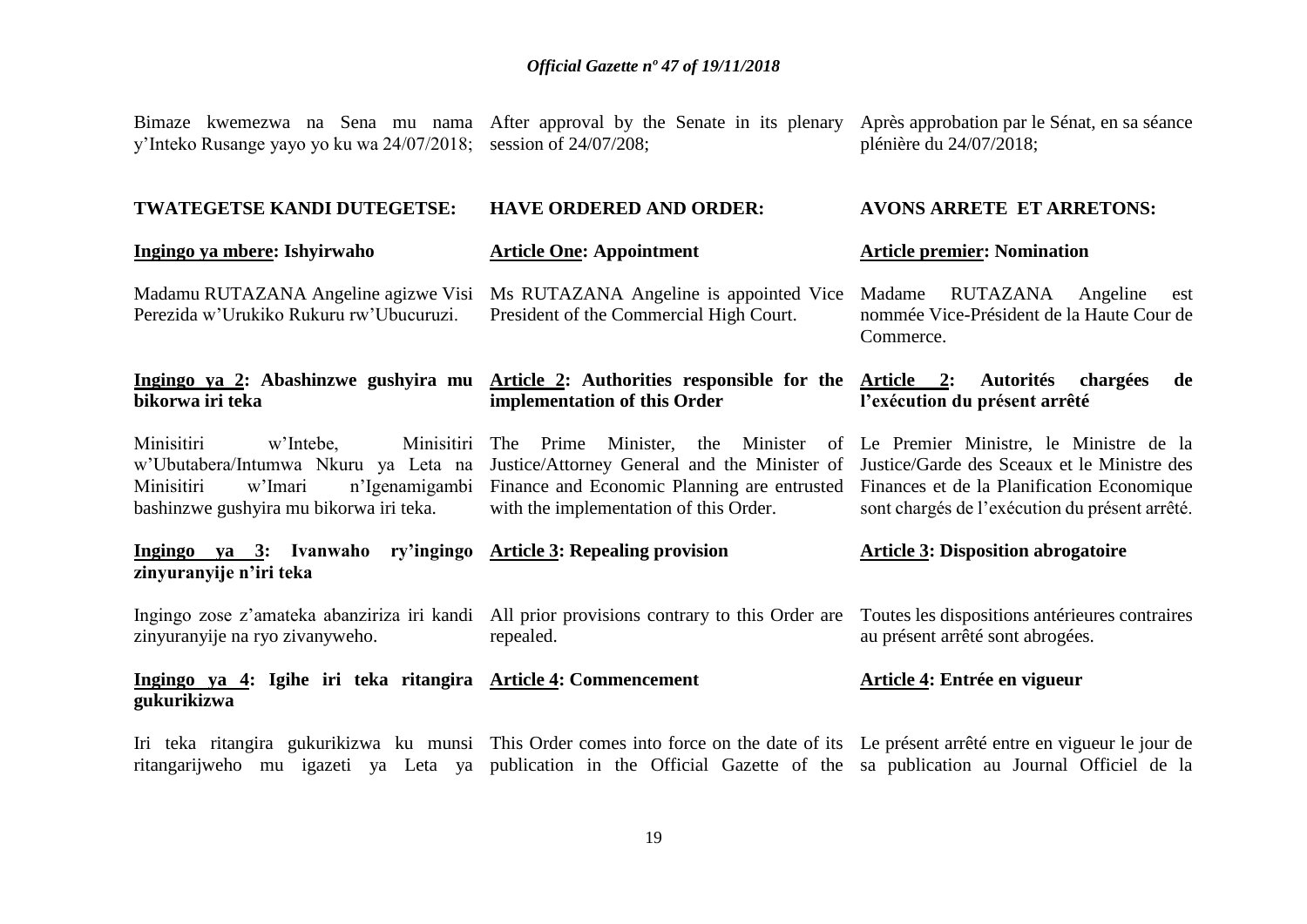gahera ku wa 11/07/2018.

Kigali, ku wa 14/11/2018

11/07/2018.

Kigali, on 14/11/2018

**KAGAME Paul** President of the Republic

**(sé) Dr NGIRENTE Edouard** Prime Minister

**Seen and sealed with the Seal of the Republic:**

**(sé) Dr NGIRENTE Edouard** Minisitiri w'Intebe

**(sé) KAGAME Paul** Perezida wa Repubulika

**Bibonywe kandi bishyizweho Ikirango cya Repubulika:**

**(sé) BUSINGYE Johnston** Minisitiri w'Ubutabera/ Intumwa Nkuru ya Leta

**(sé) BUSINGYE Johnston** Minister of Justice/Attorney General

Repubulika y'u Rwanda. Agaciro karyo Republic of Rwanda. It takes effect as of République du Rwanda. Il sort ses effets à partir du 11/07/2018.

Kigali, le 14/11/2018

**(sé) KAGAME Paul** Président de la République

**(sé) Dr NGIRENTE Edouard** Premier Ministre

**Vu et scellé du Sceau de la République:**

**(sé) BUSINGYE Johnston** Ministre de la Justice/Garde des Sceaux

**(sé)**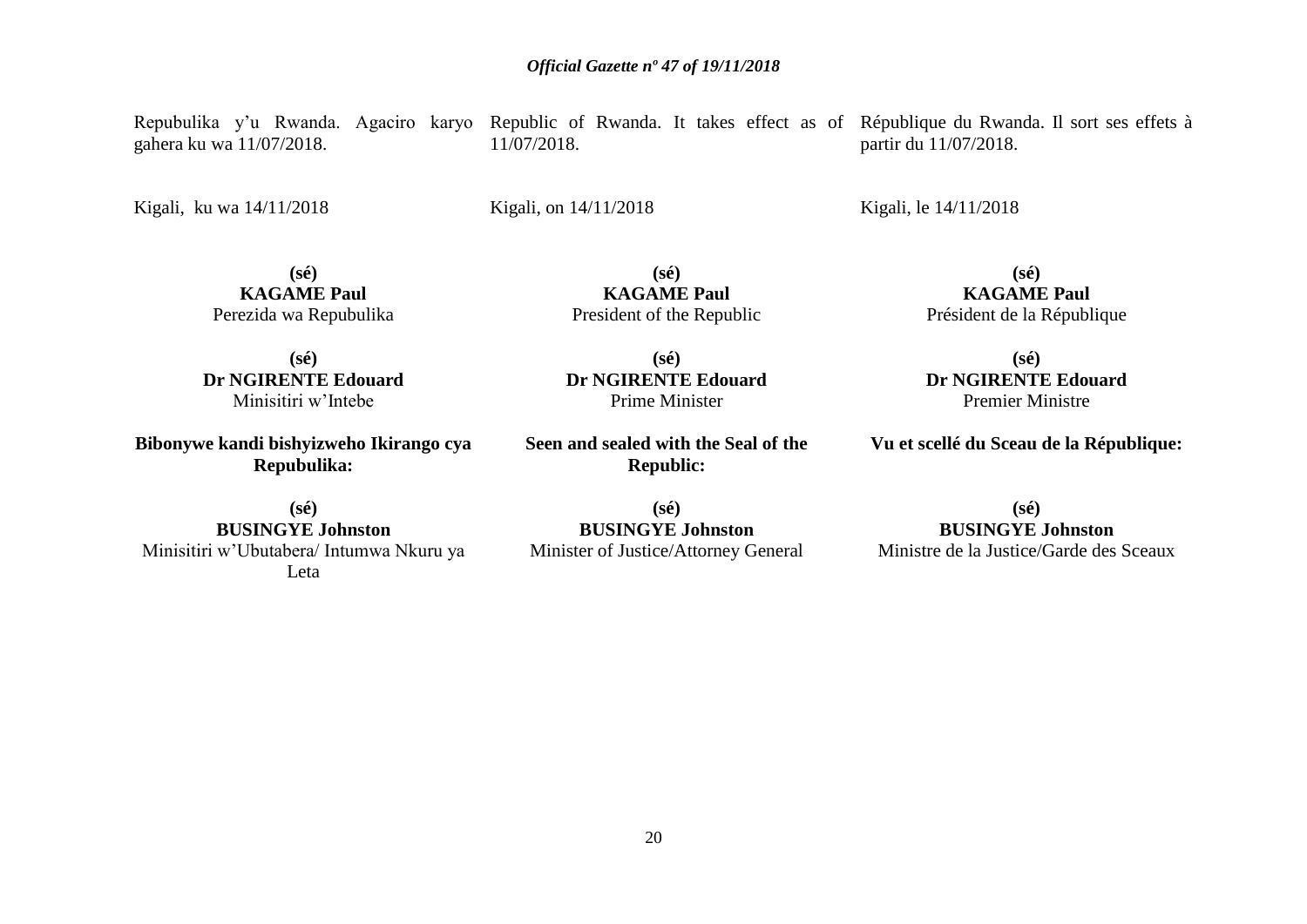**ITEKA RYA PEREZIDA N°145/01 RYO KU PRESIDENTIAL ORDER N°145/01 OF ARRETE PRESIDENTIEL N°145/01 DU WA 14/11/2018 RYIRUKANA BURUNDU ABOFISIYE BATO MU RWEGO OFFICERS FROM RWANDA RW'IGIHUGU RUSHINZWE IMFUNGWA CORRECTIONAL SERVICE N'ABAGORORWA 14/11/2018 PROM 14/11/2018 PORTANT REVOCATION RWANDA DES OFFICIERS SUBALTERNES DU SERVICE CORRECTIONNEL DU RWANDA** 

## **ISHAKIRO**

## **TABLE OF CONTENTS**

## **TABLE DES MATIERES**

| Ingingo ya mbere: Kwirukana burundu                                                         | <b>Article One: Dismissal</b>                                              | <b>Article Premier: Révocation</b>                                |
|---------------------------------------------------------------------------------------------|----------------------------------------------------------------------------|-------------------------------------------------------------------|
| Ingingo ya 2: Abashinzwe gushyira mu<br>bikorwa iri teka                                    | Article 2: Authorities responsible for the<br>implementation of this Order | Article 2: Autorités chargées de l'exécution<br>du présent arrêté |
| Ingingo ya 3: Ivanwaho ry'ingingo Article 3: Repealing provision<br>zinyuranyije n'iri teka |                                                                            | <b>Article 3: Disposition abrogatoire</b>                         |
| Ingingo ya 4: Igihe iri teka ritangira Article 4: Commencement<br>gukurikizwa               |                                                                            | Article 4: Entrée en vigueur                                      |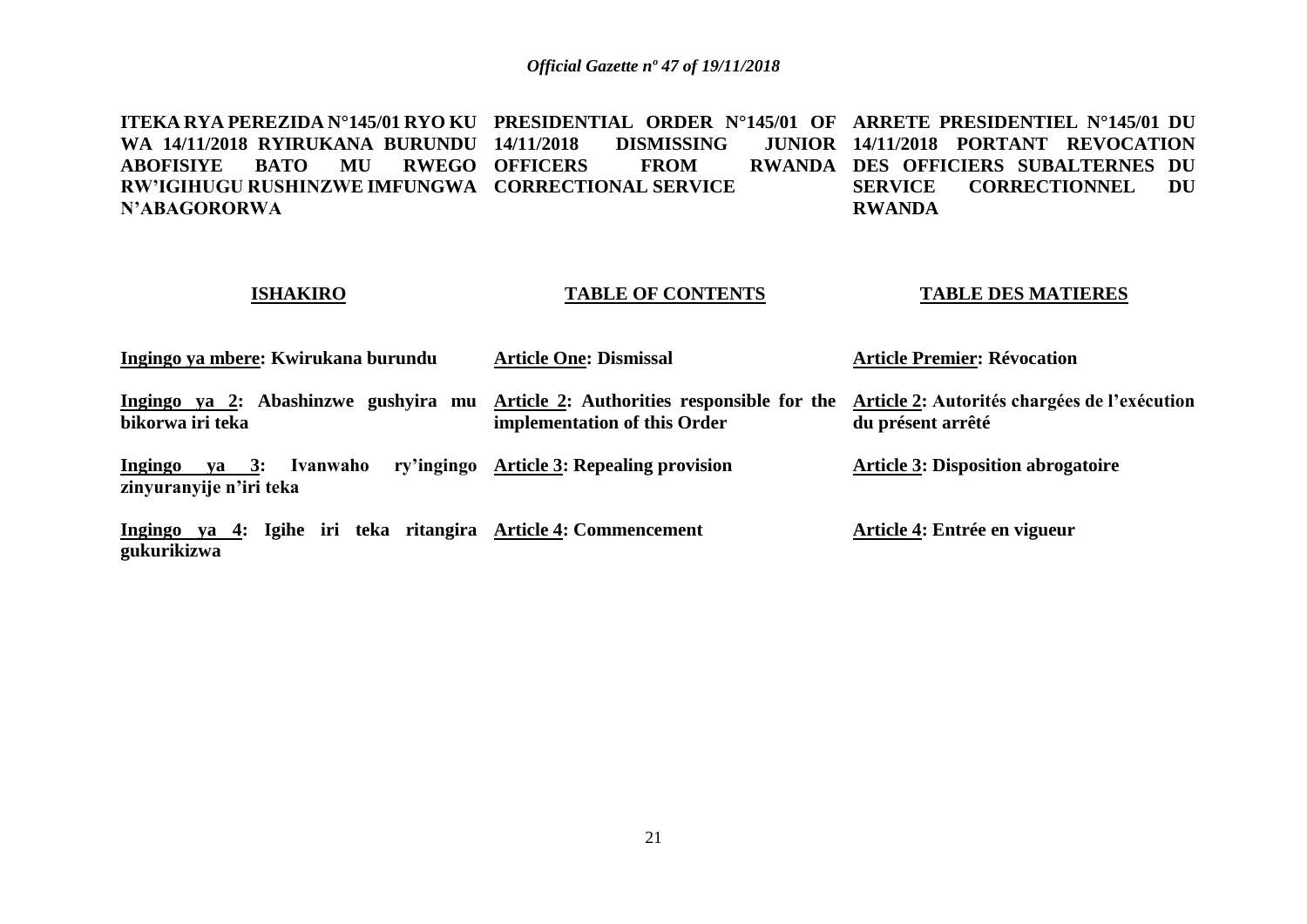**ITEKA RYA PEREZIDA N°145/01 RYO KU PRESIDENTIAL ORDER N°145/01 OF ARRETE PRESIDENTIEL N° 145/01 DU WA 14/11/2018 RYIRUKANA BURUNDU 14/11/2018 ISSING JUNIOR OFFICERS 14/11/2018 PORTANT REVOCATION ABOFISIYE BATO MU RWEGO FROM RWANDA CORRECTIONAL DES OFFICIERS SUBALTERNES DU RW'IGIHUGU RUSHINZWE IMFUNGWA SERVICE N'ABAGORORWA SERVICE CORRECTIONNEL DU RWANDA** 

| Twebwe, KAGAME Paul,<br>Perezida wa Repubulika;                                                                                                                                                                                                                                | We, KAGAME Paul,<br>President of the Republic;                                                                  | <b>Nous, KAGAME Paul,</b><br>Président de la République;                                                                                                                                                     |  |  |
|--------------------------------------------------------------------------------------------------------------------------------------------------------------------------------------------------------------------------------------------------------------------------------|-----------------------------------------------------------------------------------------------------------------|--------------------------------------------------------------------------------------------------------------------------------------------------------------------------------------------------------------|--|--|
| Ashingiye ku Itegeko Nshinga rya Repubulika Pursuant to the Constitution of the Republic of Vu la Constitution de la République du<br>y'u Rwanda ryo mu 2003 ryavuguruwe mu<br>2015, cyane cyane mu ngingo zaryo, iya 112, iya Articles 112, 122 and 176;<br>$122 n'$ iya 176; |                                                                                                                 | Rwanda of 2003 revised in 2015, especially in Rwanda de 2003 révisée en 2015,<br>spécialement en ses articles 112, 122 et 176;                                                                               |  |  |
| Ashingiye ku Iteka rya Perezida n° 31/01 ryo ku<br>wa 24/01/2018 rishyiraho sitati yihariye igenga<br>abacungagereza, cyane cyane mu ngingo zaryo,<br>iya 17 n'iya 79;                                                                                                         | $24/01/2018$ establishing the special statutes<br>governing prison guards, especially in Articles<br>17 and 79; | Pursuant to Presidential Order nº 31/01 of Vu l'Arrêté Présidentiel n° 31/01 du<br>24/01/2018 portant statut particulier régissant<br>les surveillants des prisons, spécialement en<br>ses article 17 et 79; |  |  |
| Bisabwe na Minisitiri w'Ubutabera/Intumwa<br>Nkuru ya Leta;                                                                                                                                                                                                                    | Minister<br>On<br>the<br>proposal<br>by<br>Justice/Attorney General;                                            | of Sur proposition du<br>Ministre<br>de<br>la<br>Justice/Garde des Sceaux;                                                                                                                                   |  |  |
| Inama y'Abaminisitiri yateranye ku wa After consideration and approval by the<br>11/07/2018 imaze kubisuzuma no kubyemeza;                                                                                                                                                     | Cabinet, in its session of $11/07/2018$ ;                                                                       | Après examen et adoption par le Conseil des<br>Ministres, en sa séance du 11/07/2018;                                                                                                                        |  |  |
| TWATEGETSE KANDI DUTEGETSE:                                                                                                                                                                                                                                                    | <b>HAVE ORDERED AND ORDER:</b>                                                                                  | <b>AVONS ARRETE ET ARRETONS:</b>                                                                                                                                                                             |  |  |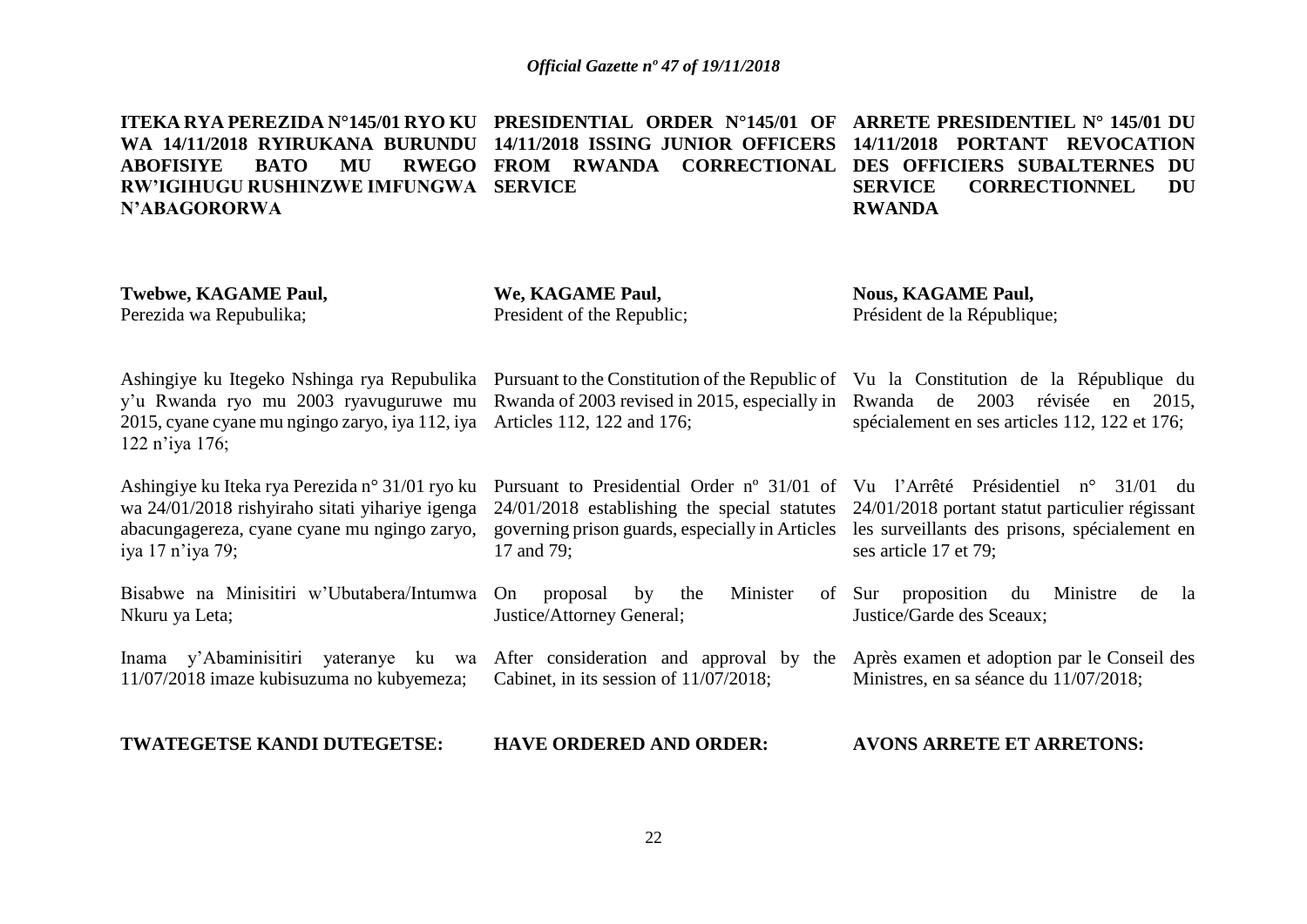| Ingingo ya mbere: Kwirukana burundu                                                                                                                                 | <b>Article One: Dismissal</b>                                                                                                                                               | <b>Article premier: Révocation</b>                                                                                                                                                       |
|---------------------------------------------------------------------------------------------------------------------------------------------------------------------|-----------------------------------------------------------------------------------------------------------------------------------------------------------------------------|------------------------------------------------------------------------------------------------------------------------------------------------------------------------------------------|
| Abofisiye bato bafite amazina na nimero<br>zibaranga biri ku mugereka w'iri teka<br>birukanwe burundu mu Rwego rw'lgihugu<br>rushinzwe Imfungwa n'Abagororwa (RCS). | officers<br>whose<br>Junior<br>names<br>and<br>matriculation numbers are in the annex to this<br>Order<br>dismissed<br>from<br>Rwanda<br>are<br>Correctional Service (RCS). | Les officiers subalternes dont les noms et les<br>numéros de matricule se trouvent en annexe<br>du présent arrêté sont révoqués du Service<br>Correctionnel du Rwanda (RCS).             |
| Ingingo ya 2: Abashinzwe gushyira mu Article 2: Authorities responsible for the<br>bikorwa iri teka                                                                 | implementation of this Order                                                                                                                                                | Article 2: Autorités chargées de l'exécution<br>du présent arrêté                                                                                                                        |
| Minisitiri<br>Minisitiri<br>w'Intebe,<br>w'Ubutabera/Intumwa Nkuru ya Leta na<br>Minisitiri w'Imari n'Igenamigambi bashinzwe<br>gushyira mu bikorwa iri teka.       | The Prime Minister, the Minister<br>Justice/Attorney General and the Minister of<br>Finance and Economic Planning are entrusted<br>with the implementation of this Order.   | of Le Premier Ministre, le Ministre de la<br>Justice/Garde des Sceaux et le Ministre des<br>Finances et de la Planification Economique<br>sont chargés de l'exécution du présent arrêté. |
|                                                                                                                                                                     |                                                                                                                                                                             |                                                                                                                                                                                          |
| ry'ingingo<br>Ingingo ya 3: Ivanwaho<br>zinyuranyije n'iri teka                                                                                                     | <b>Article 3: Repealing provision</b>                                                                                                                                       | <b>Article 3: Disposition abrogatoire</b>                                                                                                                                                |
| Ingingo zose z'amateka abanziriza iri kandi All prior provisions contrary to this Order are<br>zinyuranyije na ryo zivanyweho.                                      | repealed.                                                                                                                                                                   | Toutes les dispositions antérieures contraires<br>au présent arrêté sont abrogées.                                                                                                       |
| Ingingo ya 4: Igihe iri teka ritangira Article 4: Commencement<br>gukurikizwa                                                                                       |                                                                                                                                                                             | Article 4: Entrée en vigueur                                                                                                                                                             |
| Iri teka ritangira gukurikizwa ku munsi<br>ritangarijweho mu Igazeti ya Leta ya<br>Repubulika y'u Rwanda. Agaciro karyo gahera<br>ku wa 11/07/2018.                 | This Order comes into force on the date of its<br>publication in the Official Gazette of the<br>Republic of Rwanda. It takes effect as of<br>11/07/2018.                    | Le présent arrêté entre en vigueur le jour de sa<br>publication au Journal Officiel de la<br>République du Rwanda. Il sort ses effets à<br>partir du 11/07/2018.                         |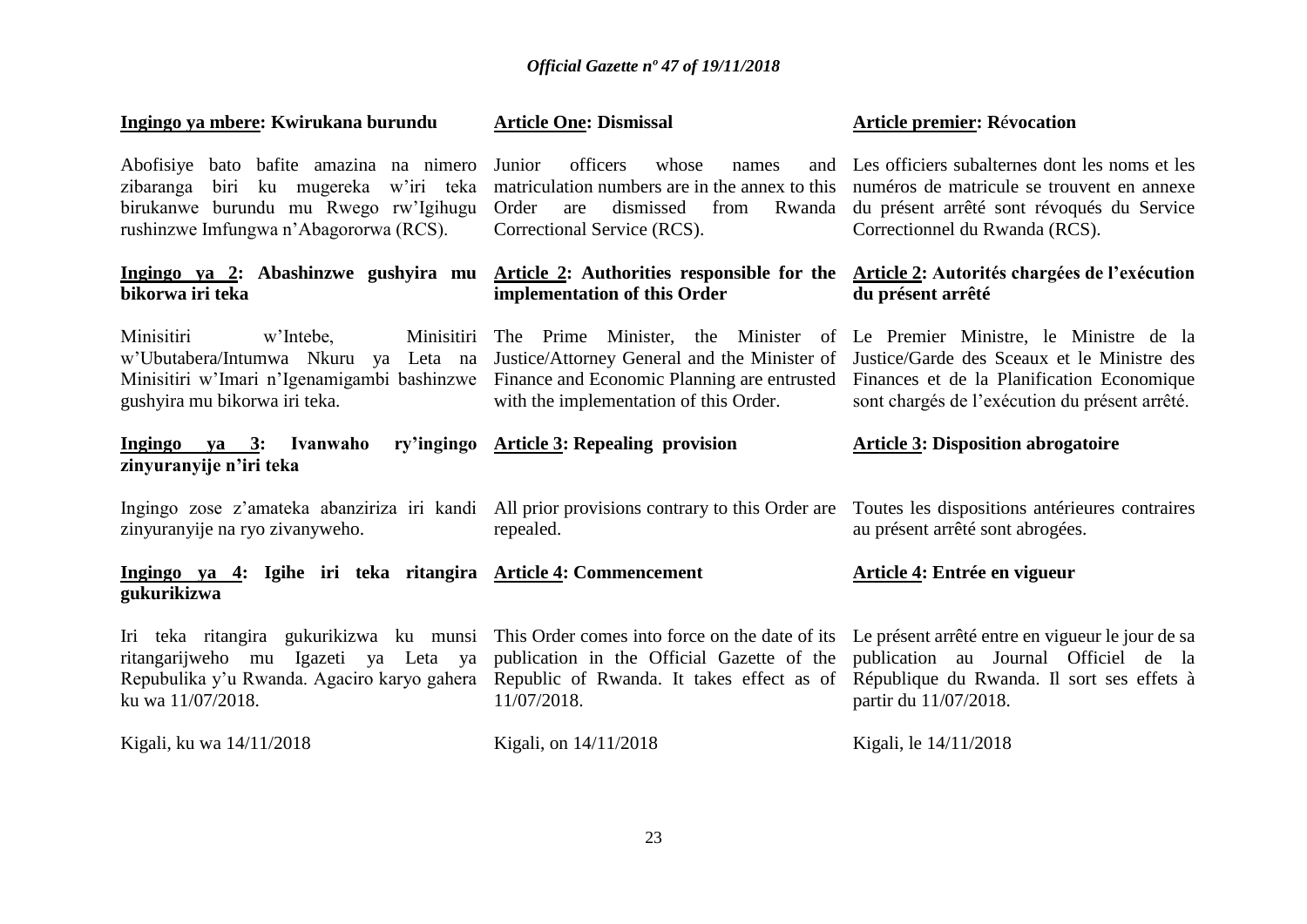$(sé)$ **KAGAME Paul** Perezida wa Repubulika

(sé) **KAGAME Paul** President of the Republic

 $(s\acute{e})$ **KAGAME Paul** Président de la République

(sé) **Dr NGIRENTE Edouard** Minisitiri w'Intebe

**Bibonywe kandi bishyizweho Ikirango cya Repubulika:**

**Dr NGIRENTE Edouard** Prime Minister

(sé)

**Seen and sealed with the Seal of the Republic**:

(sé) **BUSINGYE Johnston** Minisitiri w'Ubutabera/Intumwa Nkuru ya Leta

 $(sé)$ **BUSINGYE Johnston** Minister of Justice/Attorney General

(sé) **Dr NGIRENTE Edouard** Premier Ministre

**Vu et scellé du Sceau de la République :**

 $(sé)$ **BUSINGYE Johnston** Ministre de la Justice/Garde des Sceaux

24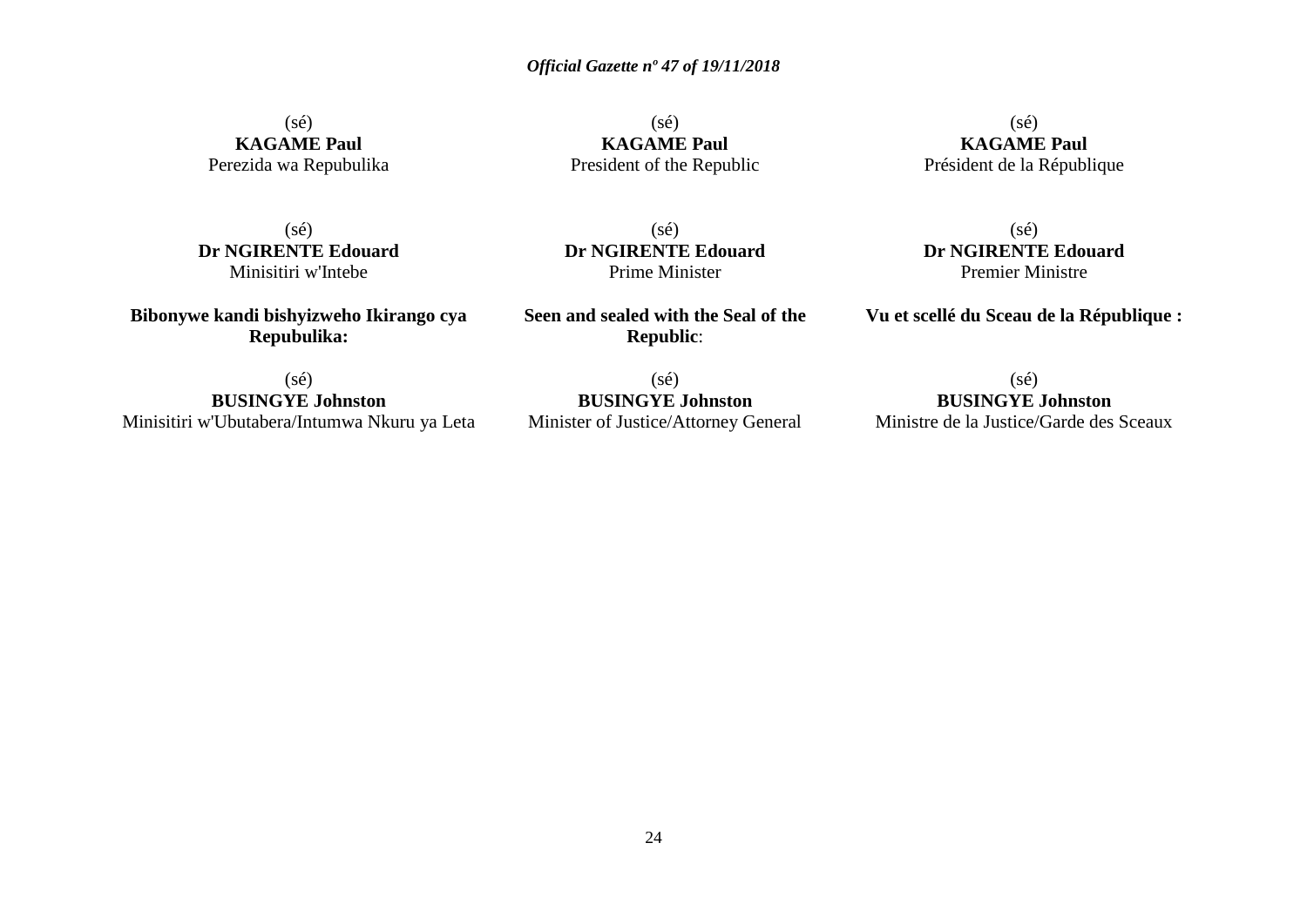| UMUGEREKA<br><b>W'ITEKA</b>                  | RYA ANNEX TO PRESIDENTIAL ORDER ANNEXE A L'ARRETE PRESIDENTIEL                               |                                                                 |
|----------------------------------------------|----------------------------------------------------------------------------------------------|-----------------------------------------------------------------|
|                                              | PEREZIDA N°145/01 RYO KU WA N°145/01 OF 14/11/2018 DISMISSING N°145/01 DU 14/11/2018 PORTANT |                                                                 |
|                                              | 14/11/2018 RYIRUKANA BURUNDU JUNIOR OFFICERS FROM RWANDA REVOCATION                          | <b>OFFICIERS</b><br><b>DES</b>                                  |
| ABOFISIYE BATO MU RWEGO CORRECTIONAL SERVICE |                                                                                              | <b>SERVICE</b><br><b>SUBALTERNES</b><br>$\overline{\mathbf{D}}$ |
| <b>RW'IGIHUGU</b><br><b>RUSHINZWE</b>        |                                                                                              | <b>CORRECTIONNEL DU RWANDA</b>                                  |
| <b>IMFUNGWA N'ABAGORORWA</b>                 |                                                                                              |                                                                 |
|                                              |                                                                                              |                                                                 |
|                                              |                                                                                              |                                                                 |

| <b>ABOFISIYE</b>         | <b>BATO</b> | B'URWEGO JUNIOR OFFICERS OF     |  |  | <b>RWANDA   OFFICIERS</b> | <b>SUBALTERNES</b>   | DU |
|--------------------------|-------------|---------------------------------|--|--|---------------------------|----------------------|----|
| <b>RW'IGIHUGU</b>        |             | <b>RUSHINZWE   CORRECTIONAL</b> |  |  | <b>SERVICE   SERVICE</b>  | <b>CORRECTIONNEL</b> | DU |
| <b>IMFUNGWA</b>          |             | N'ABAGORORWA   DISMISSED        |  |  | <b>RWANDA REVOOUES</b>    |                      |    |
| <b>BIRUKANWE BURUNDU</b> |             |                                 |  |  |                           |                      |    |
|                          |             |                                 |  |  |                           |                      |    |
|                          |             |                                 |  |  |                           |                      |    |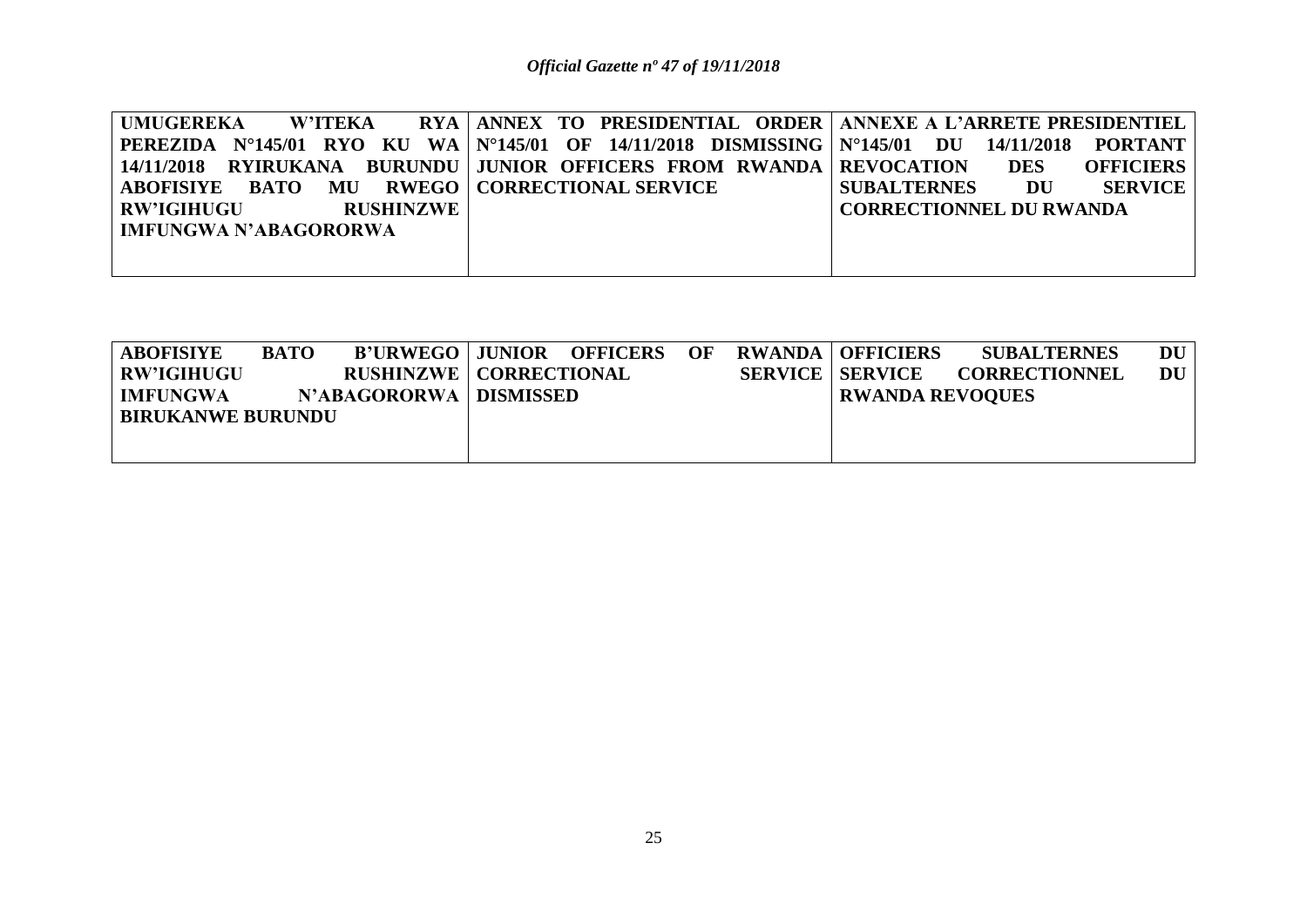| S/N | <b>DOC CVO NO</b><br><b>NUD DA</b><br>$\sim$ 1. | <b>RANK</b> | ' NAME<br><b>FIRST</b> | <b>NAME</b><br>$\alpha$<br>- UAD - |
|-----|-------------------------------------------------|-------------|------------------------|------------------------------------|
|     | <b>RCS 062</b>                                  | <b>SIP</b>  | <b>MBABAZI</b>         | Innocent                           |
|     | 226<br><b>RCS</b><br>-44 J                      | AIP         | <b>BUGINGO</b>         | Berbard                            |

|                                    | Bibonywe kugira ngo bishyirwe ku Seen to be annexed to Presidential Order   Vu pour être annexé à l'Arrêté Présidentiel           |
|------------------------------------|-----------------------------------------------------------------------------------------------------------------------------------|
|                                    | mugereka w'Iteka rya Perezida n° 145/01   n°145/01 of 14/11/2018 dismissing Junior   n° 145/01 du 14/11/2018 portant révocation   |
|                                    | ryo ku wa 14/11/2018 ryirukana burundu   Officers from Rwanda Correctional Service   des   Officiers   Subalternes   du   Service |
| Abofisiye Bato mu Rwego rw'lgihugu | <b>Correctionnel du Rwanda</b>                                                                                                    |
| rushinzwe Imfungwa n'Abagororwa    |                                                                                                                                   |
|                                    |                                                                                                                                   |

| Kigali, ku wa 14/11/2018                | Kigali, on 14/11/2018                | Kigali, le 14/11/2018                    |
|-----------------------------------------|--------------------------------------|------------------------------------------|
|                                         |                                      |                                          |
|                                         |                                      |                                          |
| $(s\acute{e})$                          | $(s\acute{e})$                       | $(s\acute{e})$                           |
| <b>KAGAME Paul</b>                      | <b>KAGAME Paul</b>                   | <b>KAGAME Paul</b>                       |
| Perezida wa Repubulika                  | President of the Republic            | Président de la République               |
|                                         |                                      |                                          |
|                                         |                                      |                                          |
| $(s\acute{e})$                          | $(s\acute{e})$                       | $(s\acute{e})$                           |
| <b>Dr NGIRENTE Edouard</b>              | <b>Dr NGIRENTE Edouard</b>           | <b>Dr NGIRENTE Edouard</b>               |
| Minisitiri w'Intebe                     | <b>Prime Minister</b>                | <b>Premier Ministre</b>                  |
|                                         |                                      |                                          |
| Bibonywe kandi bishyizweho Ikirango cya | Seen and sealed with the Seal of the | Vu et scellé du Sceau de la République : |
| Repubulika:                             | <b>Republic:</b>                     |                                          |
|                                         |                                      |                                          |
| $(s\acute{e})$                          | $(s\acute{e})$                       | $(s\acute{e})$                           |
| <b>BUSINGYE Johnston</b>                | <b>BUSINGYE Johnston</b>             | <b>BUSINGYE Johnston</b>                 |
| Minisitiri w'Ubutabera/Intumwa Nkuru ya | Minister of Justice/Attorney General | Ministre de la Justice/Garde des Sceaux  |
| Leta                                    |                                      |                                          |
|                                         |                                      |                                          |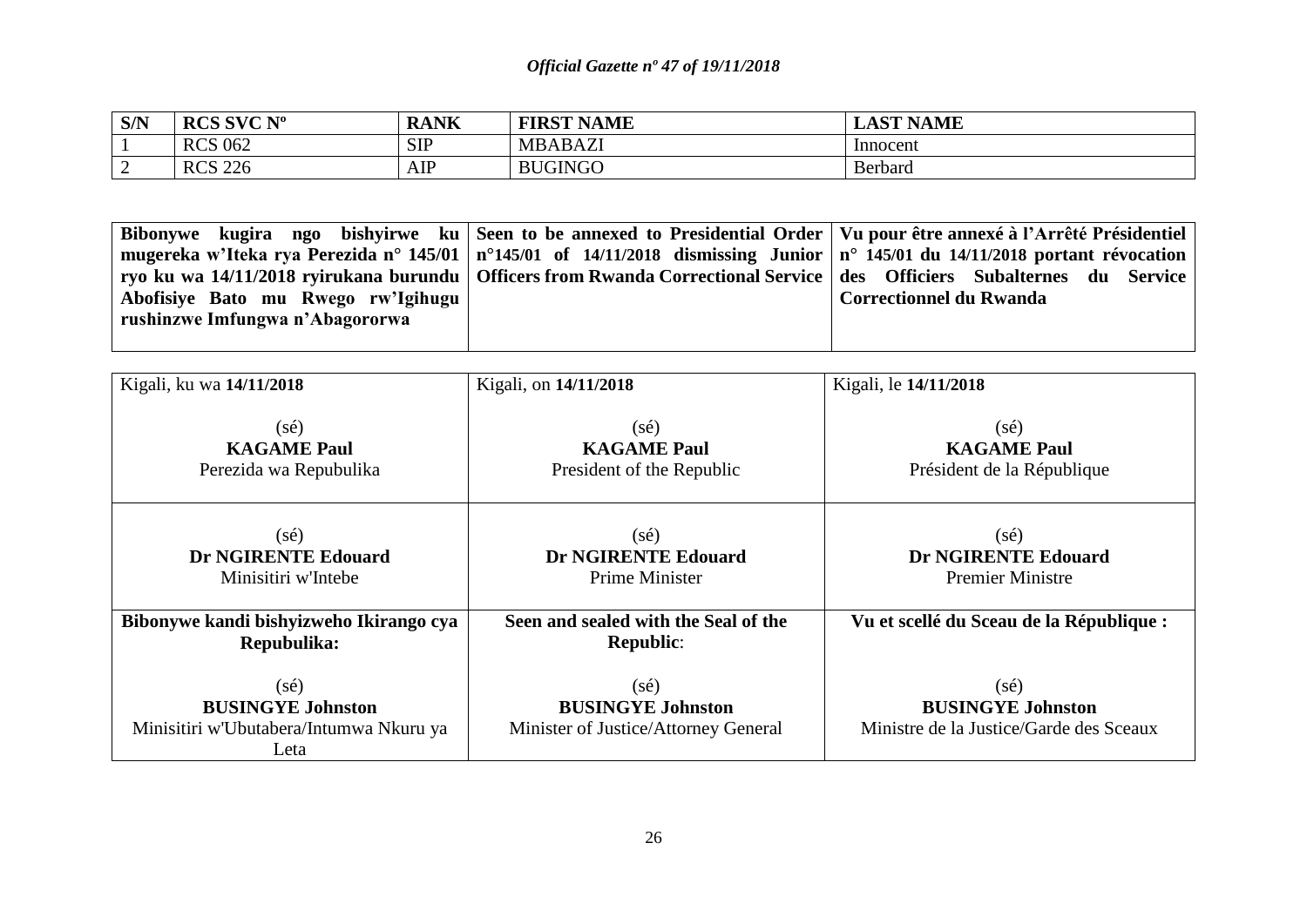**ITEKA RYA MINISITIRI Nº003/2018 MINISTERIAL ORDER Nº 003/2018 OF ARRETE MINISTERIEL Nº 003/2018 DU RYO KU WA 24/10/2018 RISHYIRAHO 24/10/2018 ESTABLISHING THE LIST 24/10/2018 ETABLISSANT LA LISTE DES URUTONDE RW'IBIKORWA OF ACTIVITIES AND PROJECTS ACTIVITES ET PROJETS FINANCES N'IMISHINGA BITERWA INKUNGA FINANCED BY THE NATIONAL FUND PAR LE FONDS NATIONAL DE N'IKIGEGA CY'IGIHUGU FOR ENVIRONMENT CY'IBIDUKIKIJE L'ENVIRONNEMENT**

#### **ISHAKIRO TABLE OF CONTENTS TABLE DES MATIERES**

**Article premier: Objet du présent arrêté**

| підпідо уа піреге. Теуб ні тека гіданніс                                                                                             | Al ticle One. I all pose of this Order | Article premier. Objet du présent arrête                                                                          |
|--------------------------------------------------------------------------------------------------------------------------------------|----------------------------------------|-------------------------------------------------------------------------------------------------------------------|
| Ingingo ya 2: Urutonde rw'ibikorwa Article 2: List of activities and projects<br>n'imishinga<br>inkunga<br>biterwa<br><b>FONERWA</b> | na financed by FONERWA                 | Article 2: Liste des activités et projets<br>financés par FONERWA                                                 |
| Ingingo ya 3: Gutera inkunga ibikorwa<br>n'imishinga bidateganyijwe ku rutonde                                                       | projects not included on the list      | Article 3: Financing of activities and Article 3: Financement des activités et<br>projets non inclus sur la liste |
| Ingingo ya 4: Ivanwaho ry'ingingo Article 4: Repealing provision<br>zinyuranyije n'iri teka                                          |                                        | <b>Article 4: Disposition abrogatoire</b>                                                                         |
| Ingingo ya 5: Igihe iri teka ritangira Article 5: Commencement<br>gukurikizwa                                                        |                                        | Article 5: Entrée en vigueur                                                                                      |

**Article One: Purpose of this Order** 

Ingingo ya mbere: Ieyo iri teka rigamije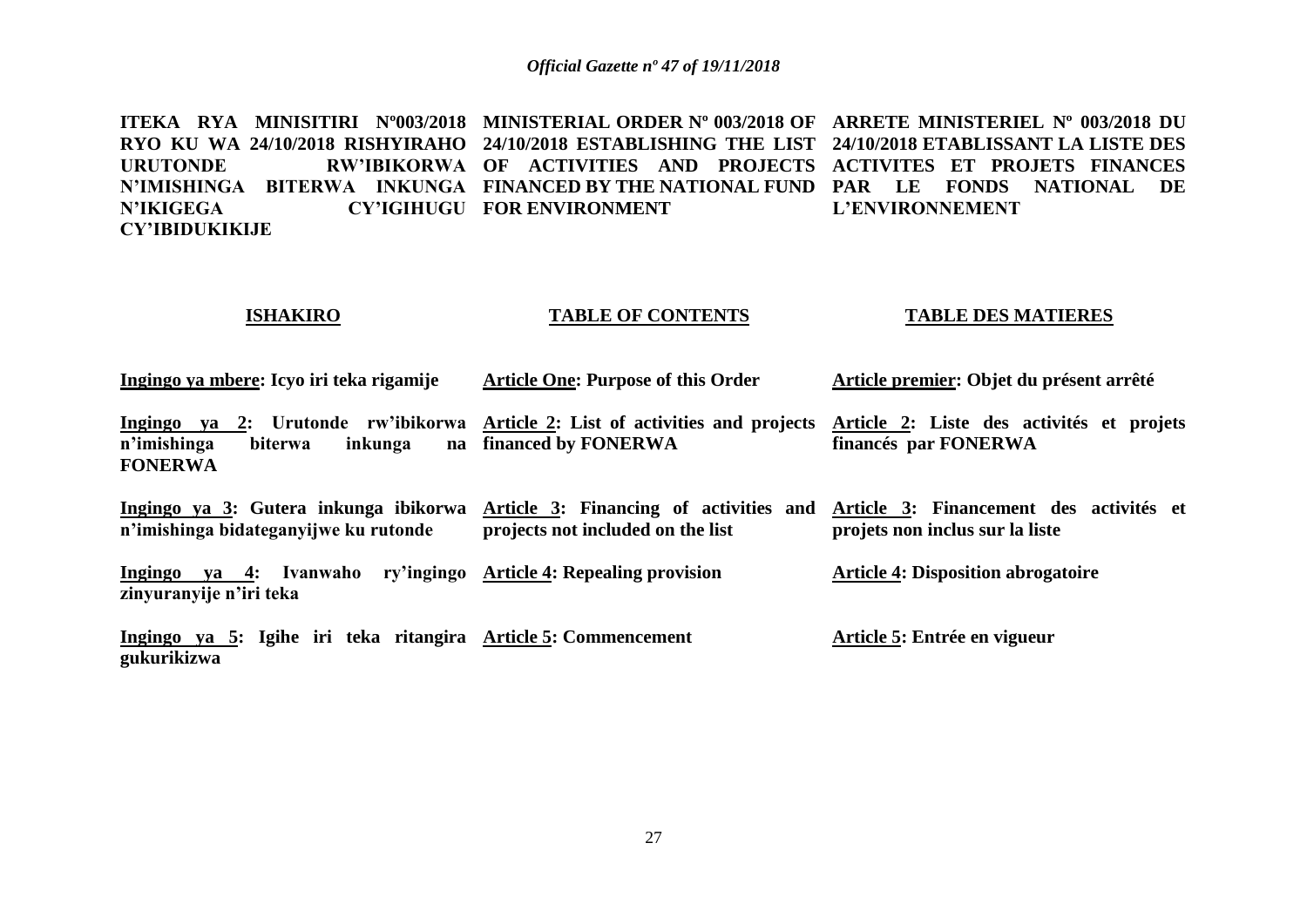**ITEKA RYA MINISITIRI Nº003/2018 MINISTERIAL ORDER Nº 003/2018 OF ARRETE MINISTERIEL Nº003/2018 DU RYO KU WA 24/10/2018 RISHYIRAHO 24/10/2018 ESTABLISHING THE LIST 24/10/2018 ETABLISSANT LA LISTE DES URUTONDE RW'IBIKORWA OF ACTIVITIES AND PROJECTS ACTIVITES ET PROJETS FINANCES N'IMISHINGA BITERWA INKUNGA FINANCED BY THE NATIONAL FUND PAR LE FONDS NATIONAL DE N'IKIGEGA CY'IGIHUGU FOR ENVIRONMENT CY'IBIDUKIKIJE L'ENVIRONNEMENT**

| Minisitiri w'Ibidukikije;                                                                                                                                                                                  | <b>The Minister of Environment;</b>                                            | Le Ministre de l'Environnement;                                                                                                                                                                                                                                                                                                                                         |
|------------------------------------------------------------------------------------------------------------------------------------------------------------------------------------------------------------|--------------------------------------------------------------------------------|-------------------------------------------------------------------------------------------------------------------------------------------------------------------------------------------------------------------------------------------------------------------------------------------------------------------------------------------------------------------------|
| Ashingiye ku Itegeko Nshinga rya Repubulika Pursuant to the Constitution of the Republic<br>y'u Rwanda ryo mu 2003 ryavuguruwe mu<br>2015, cyane cyane mu ngingo zaryo, iya 121,<br>iya 122 n'iya 176;     | of Rwanda of 2003 revised in 2015,<br>especially in Articles 121, 122 and 176; | Vu la Constitution de la République du Rwanda<br>de 2003 révisée en 2015, spécialement en ses<br>articles 121, 122 et 176;                                                                                                                                                                                                                                              |
| Ashingiye ku Itegeko n° 39/2017 ryo ku wa<br>16/08/2017 rishyiraho Ikigega cy'lgihugu<br>cy'Ibidukikije<br>rikanagena<br>inshingano,<br>imiterere n'imikorere byacyo, cyane cyane mu<br>ngingo yaryo ya 7; | Article 7;                                                                     | Pursuant to Law n° 39/2017 of 16/08/2017 Vu la Loi n° 39/2017 du 16/08/2017 portant<br>establishing the National Fund for création du Fonds National de l'Environnement<br>Environment and determining its mission, et déterminant sa mission, son organisation et<br>organisation and functioning, especially in son fonctionnement, spécialement en son article<br>7; |
| Inama y'Abaminisitiri<br>$14/09/2018$ ,<br>kubisuzuma<br>imaze<br>no<br>kubyemeza;                                                                                                                         | Cabinet, in its session of 14/09/2018;                                         | yateranye ku wa After consideration and approval by the Après examen et adoption par le Conseil des<br>Ministres, en sa séance du 14/09/2018;                                                                                                                                                                                                                           |
| <b>ATEGETSE:</b>                                                                                                                                                                                           | <b>ORDERS:</b>                                                                 | <b>ARRETE:</b>                                                                                                                                                                                                                                                                                                                                                          |
| Ingingo ya mbere: Icyo iri teka rigamije                                                                                                                                                                   | <b>Article One: Purpose of this Order</b>                                      | Article premier: Objet du présent arrêté                                                                                                                                                                                                                                                                                                                                |
| n'imishinga biterwa inkunga<br>n'Ikigega                                                                                                                                                                   | and projects financed by the National Fund                                     | Iri teka rishyiraho urutonde rw'ibikorwa This Order establishes the list of activities Le présent arrêté établit la liste des activités et<br>projets financés par le Fonds National de                                                                                                                                                                                 |

l'Environnement (FONERWA).

for Environment (FONERWA).

cy'Igihugu cy'Ibidukikije (FONERWA).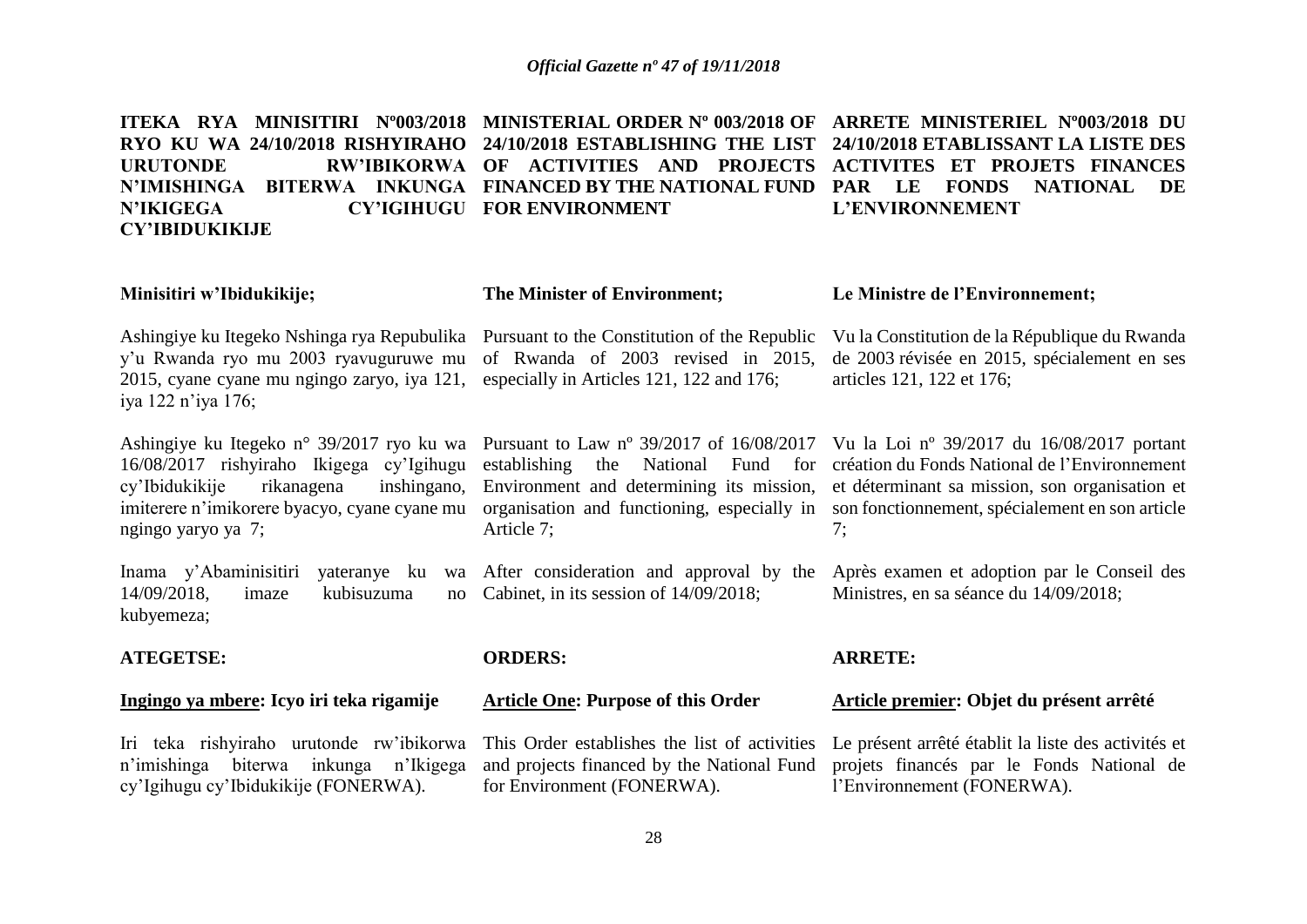| n'imishinga<br>biterwa<br>inkunga<br><b>FONERWA</b>                                                                                                                                                                                                                                          | Ingingo ya 2: Urutonde rw'ibikorwa Article 2: List of activities and projects Article 2: Liste des activités et projets<br>na financed by FONERWA                                                                                                                                        | financés par FONERWA                                                                                                                                                                                                                                                                                                                 |
|----------------------------------------------------------------------------------------------------------------------------------------------------------------------------------------------------------------------------------------------------------------------------------------------|------------------------------------------------------------------------------------------------------------------------------------------------------------------------------------------------------------------------------------------------------------------------------------------|--------------------------------------------------------------------------------------------------------------------------------------------------------------------------------------------------------------------------------------------------------------------------------------------------------------------------------------|
| inkunga na FONERWA ruri ku mugereka FONERWA is in Annex of this Order.<br>w'iri teka.                                                                                                                                                                                                        |                                                                                                                                                                                                                                                                                          | Urutonde rw'ibikorwa n'imishinga biterwa The list of activities and projects financed by La liste des activités et projets financés par<br>FONERWA est en annexe du présent arrêté.                                                                                                                                                  |
| cy'iyi ngingo, Inama y'Ubuyobozi ya<br>FONERWA igena, buri mwaka, ubwoko<br>bw'imishinga<br>n'ibikorwa<br>bizibandwaho<br>hatangwa inkunga.                                                                                                                                                  | this Article, the Board of Directors of<br>FONERWA determines, each year, the types<br>of projects and activities that have priority<br>for financing.                                                                                                                                   | Haseguriwe ibiteganywa mu gika cya mbere Subject to provisions of Paragraph One of Sous réserve des dispositions de l'alinéa<br>premier du présent article, le Conseil<br>d'Administration de FONERWA détermine,<br>chaque année, les types de projets et activités<br>ayant la priorité dans le financement.                        |
| Ingingo ya 3: Gutera inkunga ibikorwa<br>n'imishinga bidateganyijwe ku rutonde                                                                                                                                                                                                               | Article 3: Financing of activities and<br>projects not included on the list                                                                                                                                                                                                              | Article 3: Financement des activités et<br>projets non inclus sur la liste                                                                                                                                                                                                                                                           |
|                                                                                                                                                                                                                                                                                              |                                                                                                                                                                                                                                                                                          |                                                                                                                                                                                                                                                                                                                                      |
| Inama y'Ubuyobozi ya FONERWA ifite<br>ububasha bwo kwemeza gutera inkunga<br>igikorwa cyangwa umushinga bitari ku<br>rutonde iyo isanga ko icyo gikorwa cyangwa<br>umushinga bifite akamaro mu rwego rwo<br>kurengera ibidukikije, gukumira cyangwa<br>guhangana n'imihindagurikire y'ibihe. | The Board of Directors of FONERWA has<br>powers to approve financing of any activity<br>or project not included on the list if it<br>believes that the activity or project<br>contributes to the environmental protection,<br>climate change mitigation or climate change<br>adaptation. | Le Conseil d'Administration de FONERWA a<br>le pouvoir d'approuver le financement d'une<br>activité ou un projet non inclus sur la liste<br>lorsqu'il estime que cette activité ou ce projet<br>contribue à la protection de l'environnement, à<br>l'atténuation des changements climatiques ou à<br>l'adaptation à ces changements. |
| Ingingo ya 4: Ivanwaho<br>zinyuranyije n'iri teka                                                                                                                                                                                                                                            | ry'ingingo Article 4: Repealing provision                                                                                                                                                                                                                                                | <b>Article 4: Disposition abrogatoire</b>                                                                                                                                                                                                                                                                                            |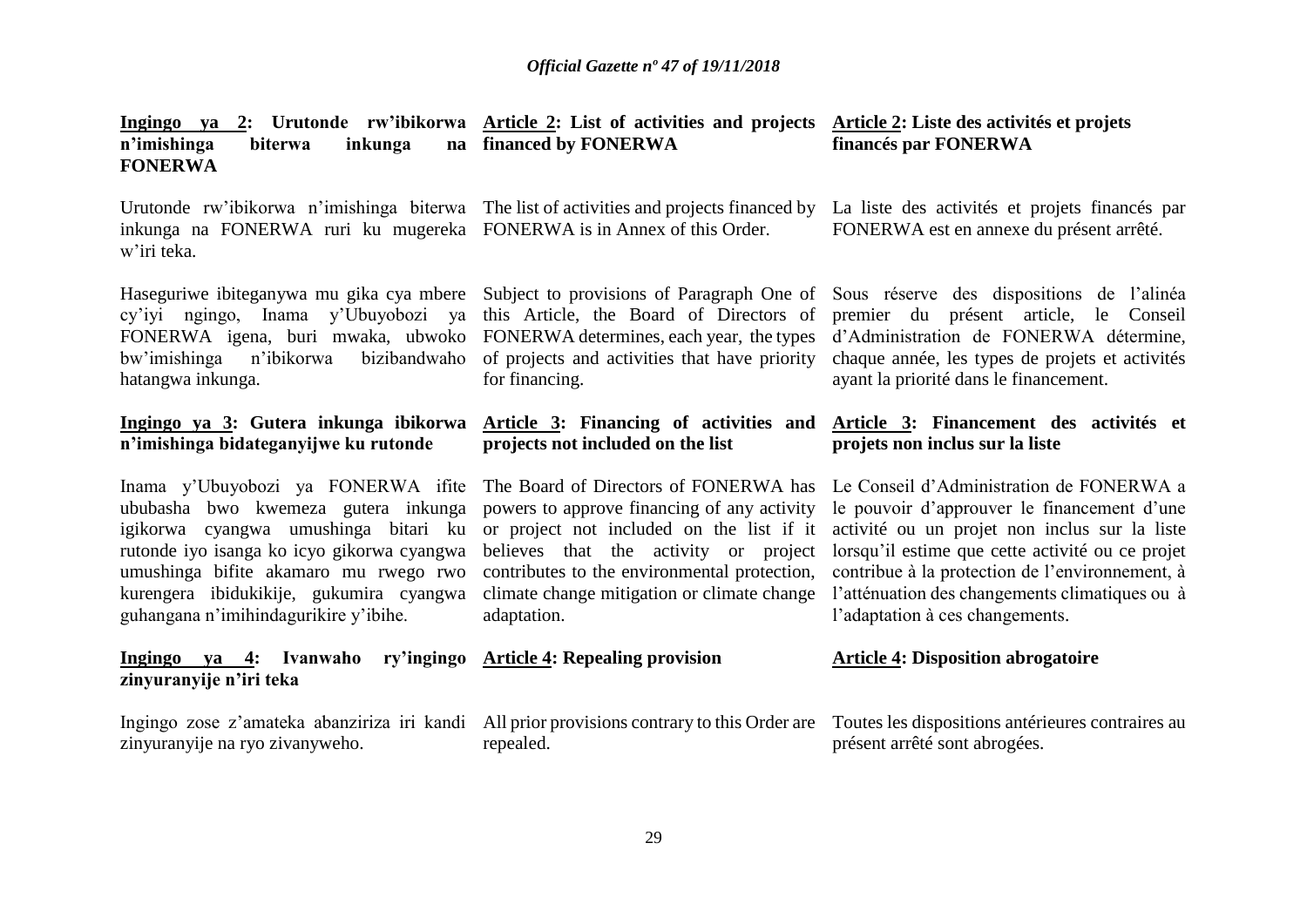**Ingingo ya 5: Igihe iri teka ritangira Article 5: Commencement gukurikizwa Article 5: Entrée en vigueur**

Iri teka ritangira gukurikizwa ku munsi This Order comes into force on the date of its Le présent arrêté entre en vigueur le jour de sa ritangarijweho mu Igazeti ya Leta ya publication in the Official Gazette of the publication au Journal Officiel de la République Repubulika y'u Rwanda.

Republic of Rwanda.

Kigali, ku wa 24/10/2018

Kigali, on 24/10/2018

Kigali, le 24/10/2018

du Rwanda.

(sé) **Dr BIRUTA Vincent** Minisitiri w'Ibidukikije

**Bibonywe kandi bishyizweho Ikirango cya Repubulika:**

 $(sé)$ **BUSINGYE Johnston** Minisitiri w'Ubutabera/Intumwa Nkuru ya Leta

**Dr BIRUTA Vincent** Minister of Environment

 $(s\acute{e})$ 

**Seen and sealed with the Seal of the Republic:**

(sé) **BUSINGYE Johnston** Minister of Justice/Attorney General

Ministre de l'Environnement **Vu et scellé du Sceau de la République:**

(sé) **Dr BIRUTA Vincent**

(sé) **BUSINGYE Johnston** Ministre de la Justice/Garde des Sceaux

30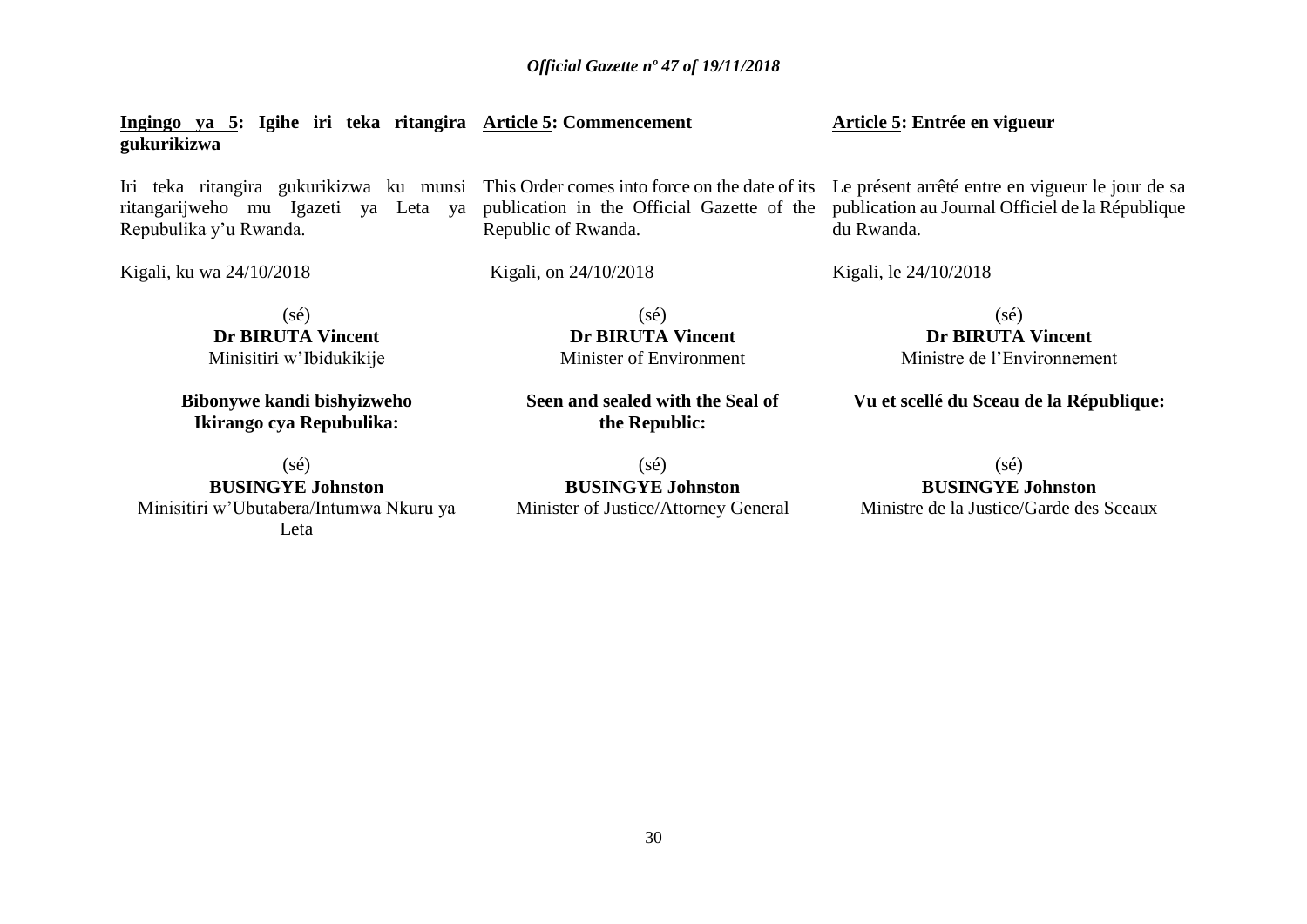| UMUGEREKA W'ITEKA                                                                       |                             | RYA ANNEX TO MINISTERIAL ORDER ANNEXE A L'ARRETE MINISTERIEL                                                                                             |
|-----------------------------------------------------------------------------------------|-----------------------------|----------------------------------------------------------------------------------------------------------------------------------------------------------|
| MINISITIRI N°003/2018 RYO KU WA   N°003/2018                                            |                             | OF 24/10/2018   N°003/2018 DU 24/10/2018 ETABLISSANT                                                                                                     |
|                                                                                         |                             | $\mid$ 24/10/2018 $\mid$ RISHYIRAHO $\mid$ URUTONDE $\mid$ ESTABLISHING $\mid$ THE $\mid$ LIST $\mid$ OF $\mid$ LA LISTE DES ACTIVITES ET PROJETS $\mid$ |
| RW'IBIKORWA                                                                             |                             | N'IMISHINGA   ACTIVITIES   AND   PROJECTS   FINANCES PAR LE FONDS NATIONAL                                                                               |
| BITERWA     INKUNGA     N'IKIGEGA   FINANCED   BY   THE   NATIONAL   DE L'ENVIRONNEMENT |                             |                                                                                                                                                          |
| CY'IGIHUGU CY'IBIDUKIKIJE                                                               | <b>FUND FOR ENVIRONMENT</b> |                                                                                                                                                          |

| <b>URUTONDE</b><br><b>RW'IBIKORWA</b><br>N'IMISHINGA BITERWA INKUNGA       | <b>LIST</b><br>OF<br><b>ACTIVITIES</b><br><b>AND</b><br>PROJECTS FINANCED | LISTE DES ACTIVITES ET PROJETS<br><b>FINANCES</b>                    |
|----------------------------------------------------------------------------|---------------------------------------------------------------------------|----------------------------------------------------------------------|
| I. Ibikorwa n'imishinga bigamije:                                          | I. Projects and activities aiming at:                                     | Activités et projets visant:<br>I.                                   |
| gusubiranya<br>indiri<br>$1^{\circ}$<br>y'urusobe<br>rw'ibinyabuzima;      | $1^{\circ}$ ecosystem rehabilitation;                                     | la réhabilitation de l'écosystème;                                   |
| $2^{\circ}$ imicungire irambye y'ubutaka;                                  | $2^{\circ}$ sustainable land management;                                  | $2^{\circ}$ la gestion durable des terres;                           |
| 3° imicungire iboneye y'umutungo kamere<br>w'amazi;                        | $3^\circ$ integrated<br>water<br>resources<br>management;                 | 3° la gestion intégrée des ressources en<br>eau:                     |
| ubucukuzi<br>burambye<br>bw'amabuye<br>$4^\circ$<br>y'agaciro na kariyeri; | $4^{\circ}$ sustainable mining and quarrying;                             | l'exploitation durable des mines et des<br>$4^{\circ}$<br>carrières; |
| 5° imicungire irambye y'amashyamba;                                        | 5° sustainable forest management;                                         | 5° la gestion durable des forêts;                                    |
| guteza imbere no kubungabunga<br>$6^{\circ}$<br>urusobe rw'ibinyabuzima;   | $6^{\circ}$ promotion<br>protection<br>of<br>and<br>biodiversity;         | la promotion et la protection de la<br>$6^{\circ}$<br>biodiversité;  |
| 7° gucunga no guhangana n'ubuhumane;                                       | $7^\circ$ pollution management and pollution<br>control;                  | $7^\circ$ la gestion et le contrôle de la pollution;                 |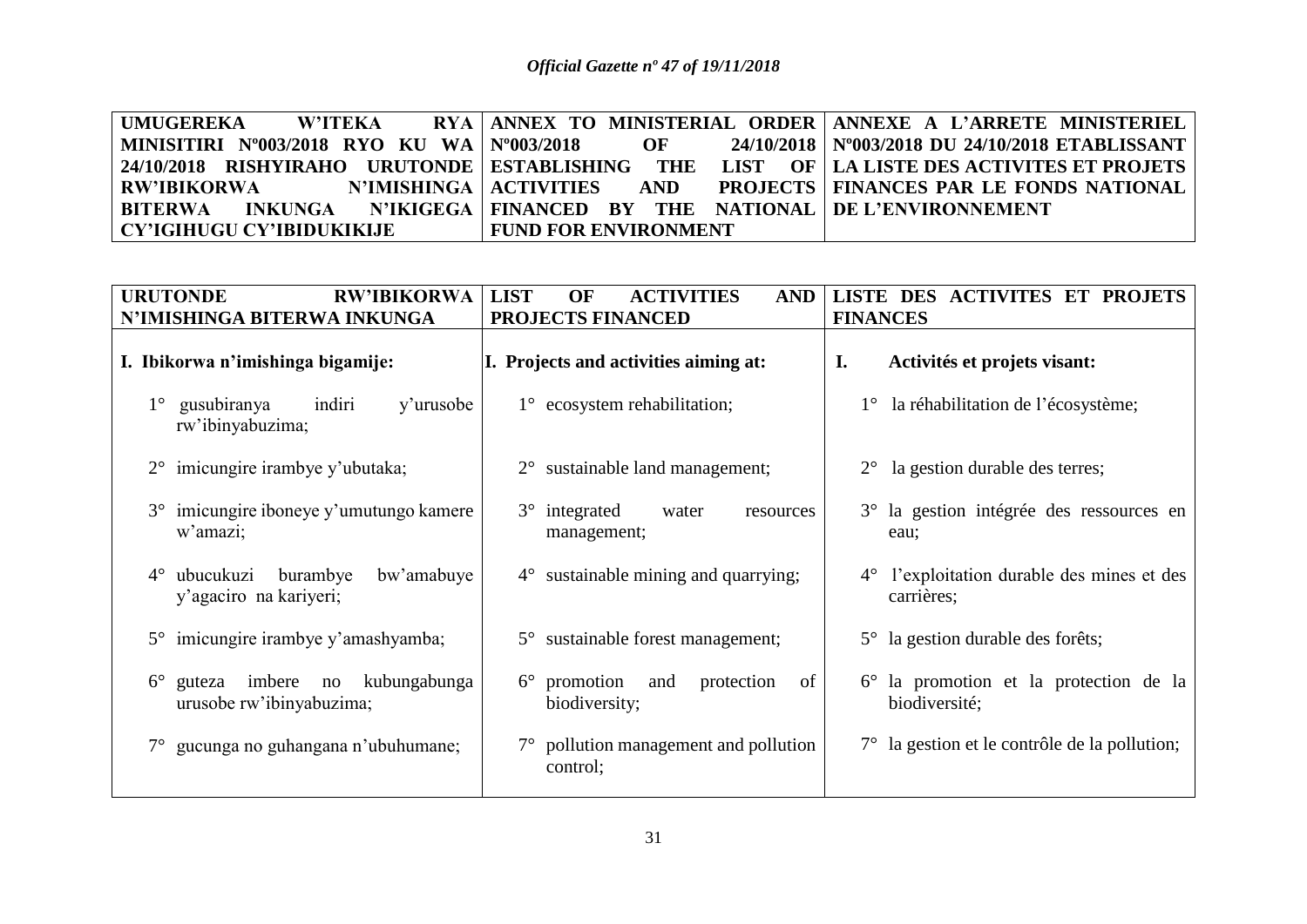| guteza imbere imishinga yo kubaka<br>bubungabunga<br>ku<br>buryo<br>imijyi<br>ibidukikije;                                                                              | 8° promotion of green urbanization;                                                                                          | 8° la promotion de l'urbanisation verte;                                                                                                                                                |
|-------------------------------------------------------------------------------------------------------------------------------------------------------------------------|------------------------------------------------------------------------------------------------------------------------------|-----------------------------------------------------------------------------------------------------------------------------------------------------------------------------------------|
| kubika amazi, kuyabungabunga no<br>$9^{\circ}$<br>kuhira ibihingwa;                                                                                                     | $9^{\circ}$<br>water storage, conservation and<br>irrigation;                                                                | $9^{\circ}$ le stockage de l'eau, sa conservation et<br>l'irrigation;                                                                                                                   |
| $10^{\circ}$ imicungire y'ibiza;                                                                                                                                        | $10^{\circ}$ disaster management;                                                                                            | $10^{\circ}$ la gestion des catastrophes;                                                                                                                                               |
| $11^{\circ}$ guteza imbere ingufu<br>zisubiranya<br>n'imikoreshereze inoze y'ingufu.                                                                                    | $11^{\circ}$ promotion of renewable energy and<br>efficient use of energy.                                                   | $11^{\circ}$ la promotion de l'énergie renouvelable<br>et l'utilisation efficace de l'énergie.                                                                                          |
| II.<br>by'ubushakashatsi<br><b>Ibikorwa</b><br>guhererekanya<br>n'iterambere<br>no<br>byerekeranye<br>ikoranabuhanga<br>mu<br>n'ibidukikije n'imihindagurikire y'ibihe; | II. Research and development activities<br>as well as technology transfer in the field<br>of environment and climate change; | <b>Activités</b><br>de<br>II.<br>recherche<br>et<br>développement ainsi que transfert<br>de<br>dans<br>de<br>technologie<br>le<br>domaine<br>l'environnement et changement climatique ; |
| Ш.<br>Kwinjiza<br>ibidukikije<br>n'imihindagurikire y'ibihe muri gahunda<br>z'iterambere.                                                                               | III. Environment and climate change<br>mainstreaming.                                                                        | III. Intégration de l'environnement et du<br>changement climatique.                                                                                                                     |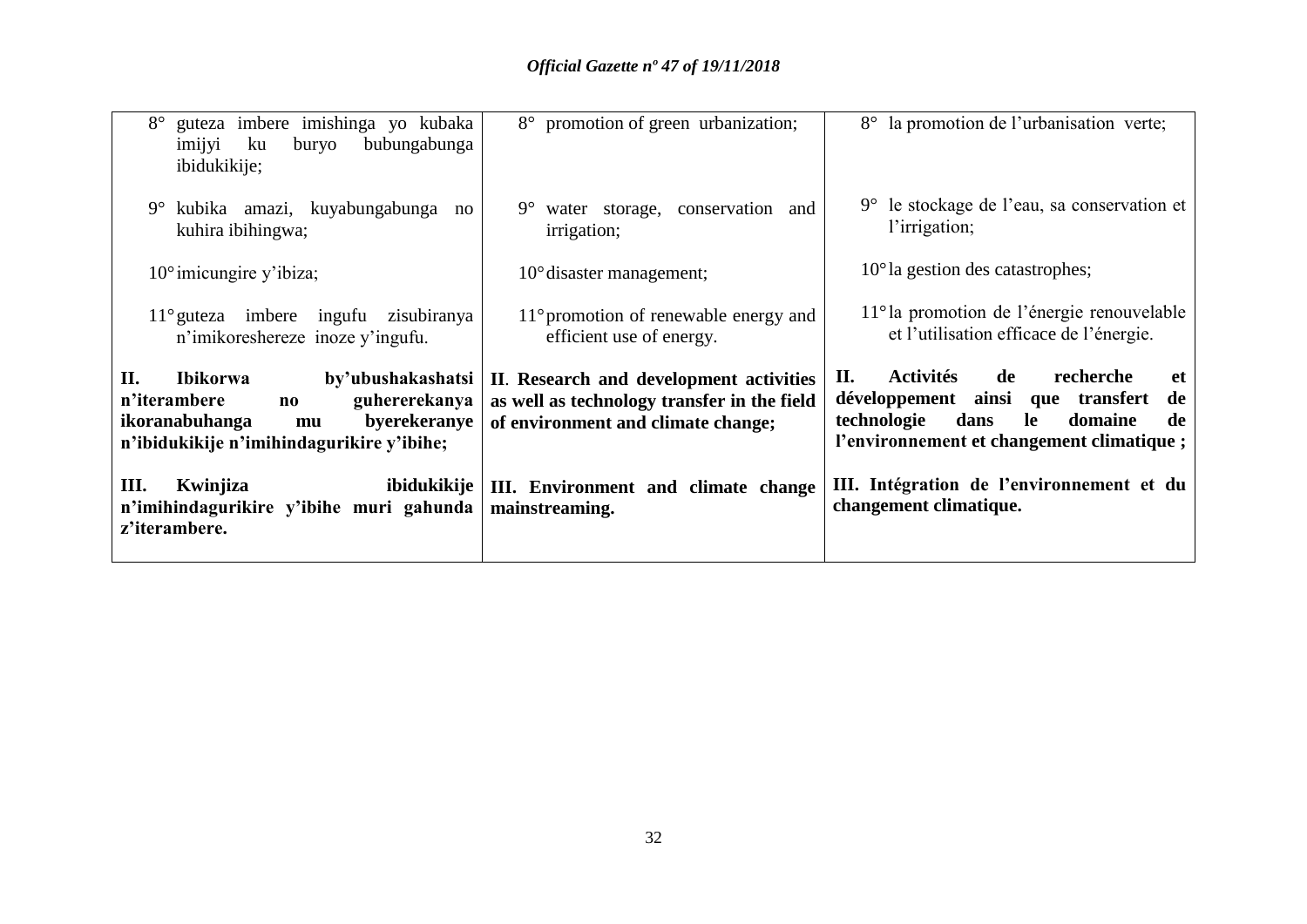| kugira ngo<br>bishyirwe ku<br><b>Bibonywe</b><br>mugereka w'Iteka rya Minisitiri n° 003/2018<br>ryo ku wa 24/10/2018 rishyiraho urutonde<br>rw'ibikorwa n'imishinga biterwa inkunga<br>n'Ikigega cy'Igihugu cy'Ibidukikije | Seen to be annexed to Ministerial Order<br>$n^{\circ}$ 003/2018 of 24/10/2018 establishing the<br>list of activities and projects financed by<br>the National Fund for Environment | Vu pour être annexé à l'Arrêté Ministériel<br>nº003/2018 du 24/10/2018 établissant la liste<br>des activités et projets financés par le Fonds<br><b>National de l'Environnement</b> |
|----------------------------------------------------------------------------------------------------------------------------------------------------------------------------------------------------------------------------|------------------------------------------------------------------------------------------------------------------------------------------------------------------------------------|-------------------------------------------------------------------------------------------------------------------------------------------------------------------------------------|
| Kigali, ku wa 24/10/2018                                                                                                                                                                                                   | Kigali, on 24/10/2018                                                                                                                                                              | Kigali, le 24/10/2018                                                                                                                                                               |
| $(s\acute{e})$                                                                                                                                                                                                             | $(s\acute{e})$                                                                                                                                                                     | $(s\acute{e})$                                                                                                                                                                      |
| <b>Dr BIRUTA Vincent</b>                                                                                                                                                                                                   | <b>Dr BIRUTA Vincent</b>                                                                                                                                                           | <b>Dr BIRUTA Vincent</b>                                                                                                                                                            |
| Minisitiri w'Ibidukikije                                                                                                                                                                                                   | Minister of Environment                                                                                                                                                            | Ministre de l'Environnement                                                                                                                                                         |
| Bibonywe kandi bishyizweho                                                                                                                                                                                                 | Seen and sealed with the Seal of                                                                                                                                                   | Vu et scellé du Sceau de la République :                                                                                                                                            |
| Ikirango cya Repubulika:                                                                                                                                                                                                   | the Republic:                                                                                                                                                                      |                                                                                                                                                                                     |
| $(s\acute{e})$                                                                                                                                                                                                             | $(s\acute{e})$                                                                                                                                                                     | $(s\acute{e})$                                                                                                                                                                      |
| <b>BUSINGYE Johnston</b>                                                                                                                                                                                                   | <b>BUSINGYE Johnston</b>                                                                                                                                                           | <b>BUSINGYE Johnston</b>                                                                                                                                                            |
| Minisitiri w'Ubutabera/Intumwa Nkuru ya                                                                                                                                                                                    | Minister of Justice/Attorney General                                                                                                                                               | Ministre de la Justice/Garde des Sceaux                                                                                                                                             |
| Leta                                                                                                                                                                                                                       |                                                                                                                                                                                    |                                                                                                                                                                                     |
|                                                                                                                                                                                                                            |                                                                                                                                                                                    |                                                                                                                                                                                     |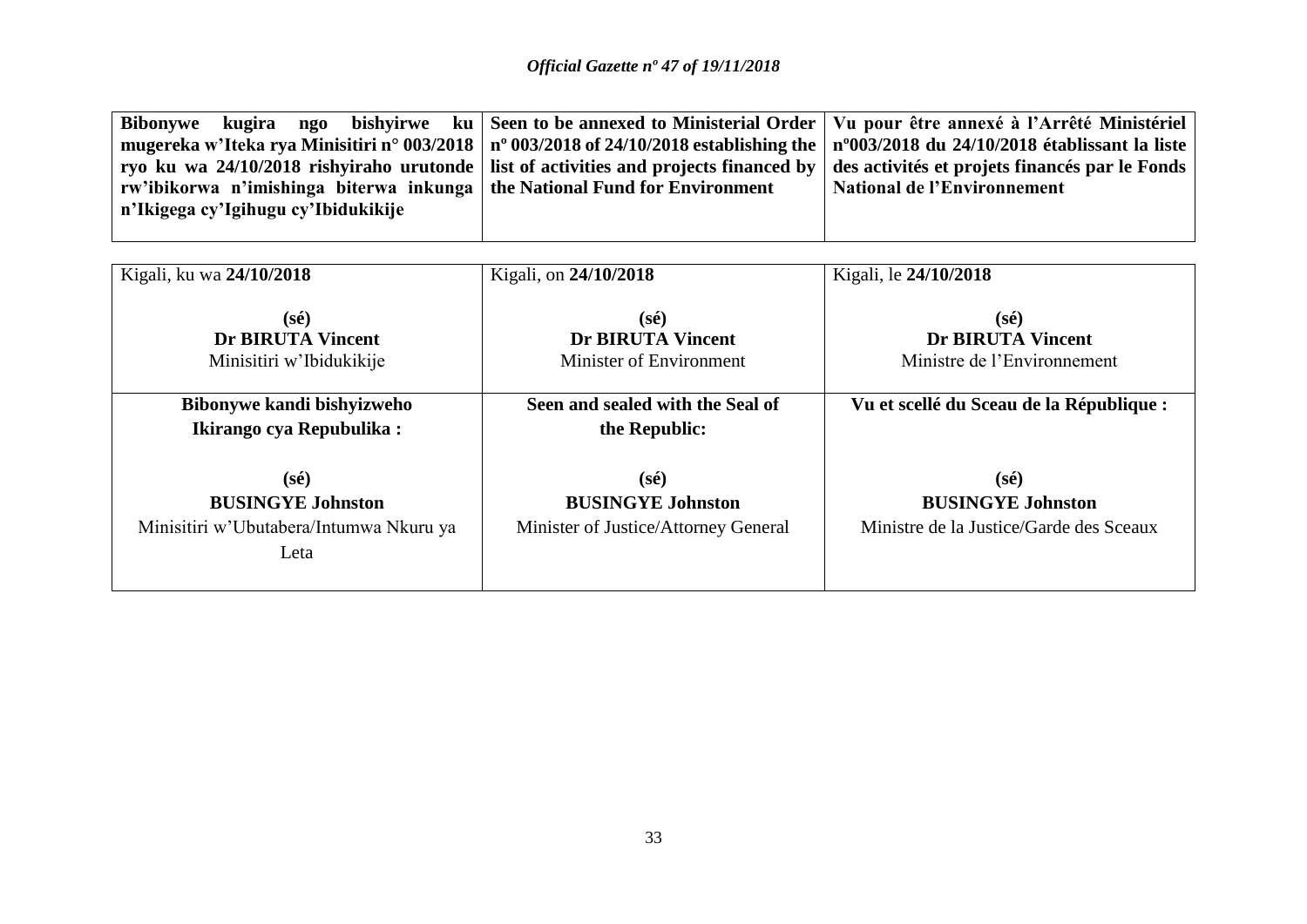## **ITANGAZO RY'ABAHAWE UBWENEGIHUGU**

| Ubuyobozi<br><b>Bukuru</b><br>bw'Abinjira<br>n'Abasohoka<br>mu Gihugu buramenyesha<br>abantu bose ko abantu bafite<br>amazina akurikira bahawe<br>bw'u<br><i><b>Ubwenegihugu</b></i><br>Rwanda: | The Directorate General of<br><b>Immigration and Emigration</b><br>informs the public that the<br>persons mentioned below<br>have been granted Rwandan<br>nationality: | La Direction<br>Générale<br>de<br>l'Immigration et Emigration<br>annonce au public que les<br>personnes ci-après ont acquis la<br>nationalité Rwandaise: |
|-------------------------------------------------------------------------------------------------------------------------------------------------------------------------------------------------|------------------------------------------------------------------------------------------------------------------------------------------------------------------------|----------------------------------------------------------------------------------------------------------------------------------------------------------|
| <b>AMPUMUZA</b><br><b>Scovia</b><br>Muriisa<br>James<br>mwene<br>na<br>Mbabari<br>Jovia<br>yavutse<br>02.01.1991 avukira Isingiro-<br>Uganda                                                    | <b>AMPUMUZA</b><br><b>Scovia</b><br>daughter of Muriisa James and<br>Mbabari<br>Jovia<br>born<br>on<br>02.01.1991<br>Isingiro-<br>at<br>Uganda                         | <b>AMPUMUZA Scovia fille de</b><br>Muriisa James et Mbabari Jovia<br>née le 02.01.1991 à Isingiro-<br>Uganda                                             |
| <b>AMWINE Winnie</b><br>mwene<br>David<br>Karangwa<br>na<br>Shemereirwe<br>Faith yavutse<br>02.05.1995<br>avukira<br>Nakasongola-Uganda                                                         | <b>AMWINE Winnie daughter</b><br>David<br>of<br>Karangwa<br>and<br>Shemereirwe Faith born on<br>02.05.1995 at Nakasongola-<br>Uganda                                   | <b>AMWINE</b><br>Winnie<br>fille<br>de<br>Karangwa<br>David<br>et<br>Shemereirwe<br>Faith<br>née<br>le<br>02.05.1995<br>Nakasongola-<br>à<br>Uganda      |
| <b>BAINGANA Ramu Paddy</b><br>Rwabuduranya<br>mwene<br>Andrew na Muteteri Marion<br>yavutse 28.10.1980 avukira<br>Kampala-Uganda                                                                | <b>BAINGANA Ramu Paddy</b><br>son of Rwabuduranya Andrew<br>and Muteteri Marion born on<br>28.10.1980<br>Kampala-<br>at<br>Uganda                                      | <b>BAINGANA Ramu Paddy fils</b><br>de Rwabuduranya Andrew<br>et<br>Muteteri<br>Marion<br>né<br>le<br>28.10.1980 à Kampala-Uganda                         |
| <b>BANGA</b><br><b>Christophe</b><br>Raphael<br>mwene<br>Ntukamazina<br>Athanase<br>na<br>Curinyana Suzanne yavutse<br>09.02.1993<br>avukira<br>Bujumbura-Burundi                               | <b>BANGA</b><br><b>Christophe</b><br>Raphael son of Ntukamazina<br>Athanase<br>Cyurinyana<br>and<br>Suzanne born on 09.02.1993<br>at Bujumbura-Burundi                 | <b>BANGA Christophe Raphael</b><br>fils de Ntukamazina Athanase et<br>Cyurinyana<br>Suzanne<br>né<br>le<br>09.02.1993<br>à<br>Bujumbura-<br>Burundi      |
| <b>BAZIZANE</b> Sylvia mwene<br>Gacuzi Antoine na Ntawiha<br>Cecile yavutse 30.12.1959<br>avukira Mityana-Uganda                                                                                | <b>BAZIZANE Sylvia</b> daughter<br>Gacuzi<br>Antoine<br>and<br>of<br>Ntawiha Cecile<br>born<br>on<br>30.12.1959<br>Mityana-<br>at<br>Uganda                            | <b>BAZIZANE</b> Sylvia fille de<br>Gacuzi Antoine et<br>Ntawiha<br>Cecile née le 30.12.1959 à<br>Mityana-Uganda                                          |
| <b>BIMENYIMANA</b><br>Hategekimana Aloys mwene<br>Hategekimana Leonard<br>na<br>Ntawanguwe Helene yavutse                                                                                       | <b>BIMENYIMANA</b><br>Hategekimana Aloys son of<br>Hategekimana Leonard and                                                                                            | <b>BIMENYIMANA</b><br>Hategekimana Aloys fils<br>de<br>Hategekimana<br>Leonard<br>et                                                                     |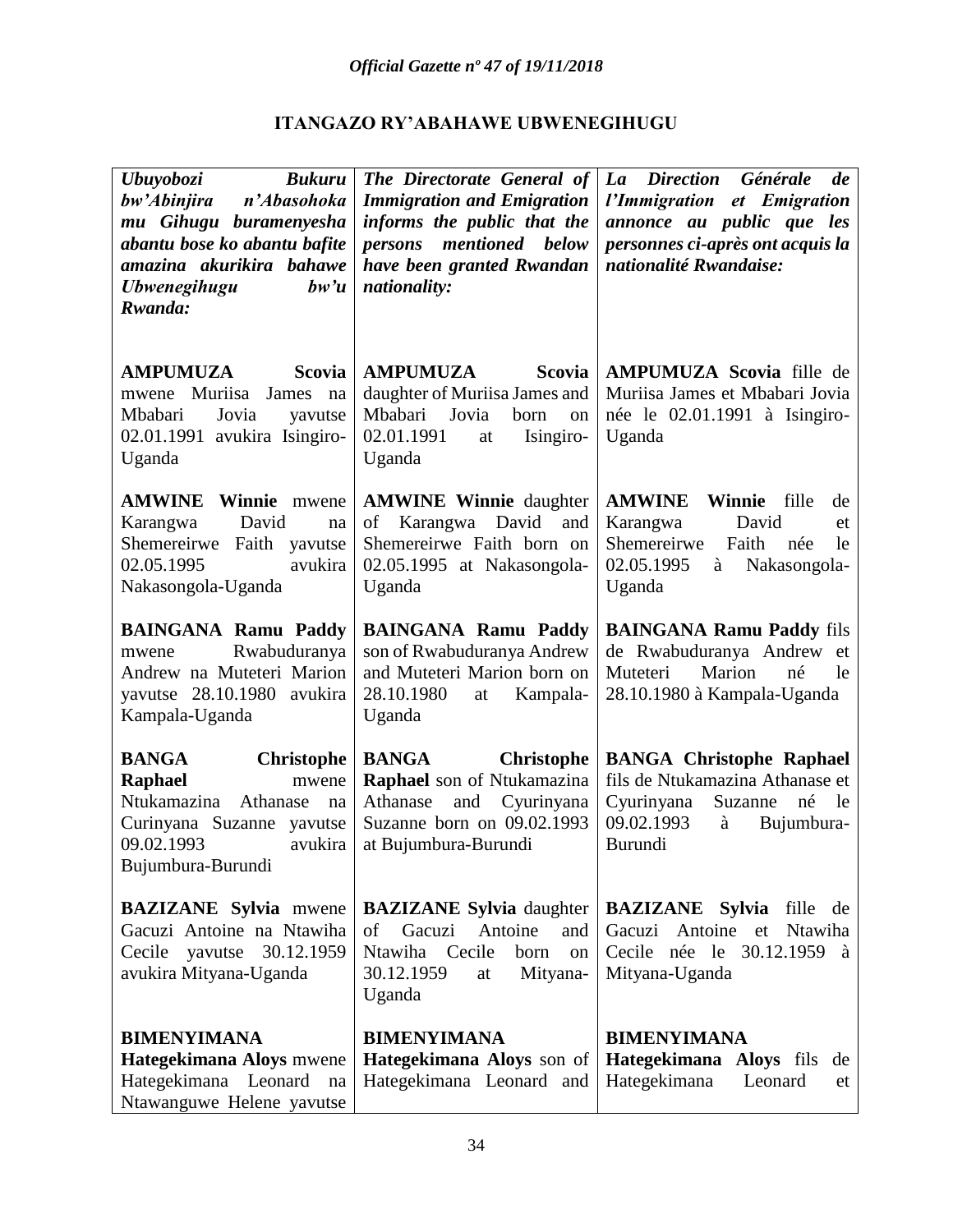| 26.04.1975 avukira Gatovu-<br><b>DRC</b>                                                                                                                                  | Ntawanguwe Helene born on<br>26.04.1975 at Gatovu-DRC                                                                                                            | Ntawanguwe Helene<br>né<br>le<br>26.04.1975 à Gatovu-DRC                                                                                          |
|---------------------------------------------------------------------------------------------------------------------------------------------------------------------------|------------------------------------------------------------------------------------------------------------------------------------------------------------------|---------------------------------------------------------------------------------------------------------------------------------------------------|
| <b>BIZIMUNGU Julius mwene</b><br>Ntamwete<br>Razaro<br>na<br>Nyiramugwera Esther yavutse<br>09.03.1964 avukira Mbarara-<br>Uganda                                         | <b>BIZIMUNGU Julius</b> son of<br>Ntamwete<br>Razaro<br>and<br>Nyiramugwera Esther born on<br>09.03.1964<br>Mbarara-<br>at<br>Uganda                             | <b>BIZIMUNGU</b><br>Julius fils<br>de<br>Ntamwete<br>Razaro<br>et<br>Nyiramugwera Esther née<br>le<br>09.03.1964 à Mbarara-Ugand                  |
| <b>DUSABE</b><br>Karasira<br><b>Jean</b><br>mwene Mwikarago Yohana<br>Nibakareke<br>Barinda<br>na<br>yavutse 24.08.1968 avukira<br>Masisi-DRC                             | <b>DUSABE Karasira Jean son</b><br>of Mwikarago Yohana and<br>Nibakareke Barinda born on<br>24.08.1968 at Masisi-DRC                                             | <b>DUSABE Karasira Jean fils de</b><br>Mwikarago<br>Yohana<br>et<br>Nibakareke<br>Barinda né<br>le<br>24.08.1968 à Masisi-DRC                     |
| <b>FURAHA</b><br>Sebutoragurwa<br><b>Jeanette</b><br>mwene<br>Sebutoragurwa<br>Joseph<br>na<br>Nyirakagori Leontine yavutse<br>30.11.1982 avukira Rutshuru-<br><b>DRC</b> | Sebutoragurwa<br><b>FURAHA</b><br>daughter<br><b>Jeanette</b><br>of<br>Sebutoragurwa Joseph<br>and<br>Nyirakagori Leontine born on<br>30.11.1982 at Rutshuru-DRC | Sebutoragurwa<br><b>FURAHA</b><br>Jeanette fille de Sebutoragurwa<br>Joseph et Nyirakagori Leontine<br>né le 30.11.1982 à Rutshuru-<br><b>DRC</b> |
| <b>GAKUBA Nickson</b> mwene<br>Rwamurangwa<br>George<br>na<br>Tumwesigye Jane<br>yavutse<br>11.10.1989 avukira Luwero-<br>Uganda                                          | <b>GAKUBA Nickson</b> son of<br>Rwamurangwa George and<br>Tumwesigye Jane born on<br>11.10.1989<br>Luwero-<br>at<br>Uganda                                       | <b>GAKUBA Nickson</b><br>fils<br>de<br>Rwamurangwa<br>George<br>et<br>Tumwesigye<br>Jane<br>né<br>le<br>11.10.1989 à Luwero-Uganda                |
| <b>KABURA</b><br>Masanja<br><b>Rumanzi</b><br>mwene<br>Sebiravanga<br>Masanja<br>na<br>Mukankindi Cecilia yavutse<br>01.07.1954 avukira Nzega-<br>Tanzania                | <b>KABURA</b><br>Masanja<br><b>Rumanzi</b> son of Sebiravanga<br>Masanja<br>and<br>Mukankindi<br>Cecilia born on 01.07.1954 at<br>Nzega-Tanzania                 | KABURA Masanja Rumanzi<br>fils de Sebiravanga Masanja et<br>Mukankindi<br>Cecilia<br>né<br>le<br>01.07.1954 à Nzega-Tanzania                      |
| <b>KAHIMA</b><br><b>Tito</b><br>mwene<br>Edward<br>Kagoboka<br>na<br>Mukangarambe<br>Margret<br>vavutse 04.04.1985<br>avukira<br>Lwengo-Uganda                            | <b>KAHIMA</b><br><b>Tito</b><br>of<br>son<br>Kagoboka<br>Edward<br>and<br>Mukangarambe Margret born<br>on 04.04.1985 at Lwengo-<br>Uganda                        | <b>KAHIMA</b><br><b>Tito</b><br>fils<br>de<br>Kagoboka<br>Edward<br>et<br>Mukangarambe Margret né le<br>04.04.1985 à Lwengo-Uganda                |
| <b>KAKUZE Margret mwene</b><br>Karolin<br>Munyengeyo<br>na<br>Nkundizanye Edisa yavutse<br>01.06.1964 avukira Kampala-<br>Uganda                                          | <b>KAKUZE Margret daughter</b><br>of Munyengeyo Karolin and<br>Nkundizanye Edisa born on<br>01.06.1964<br>Kampala-<br>at<br>Uganda                               | <b>KAKUZE</b> Margret fille<br>de<br>Karolin<br>Munyengeyo<br>et<br>Nkundizanye<br>Edisa<br>née<br>le<br>01.06.1964 à Kampala-Uganda              |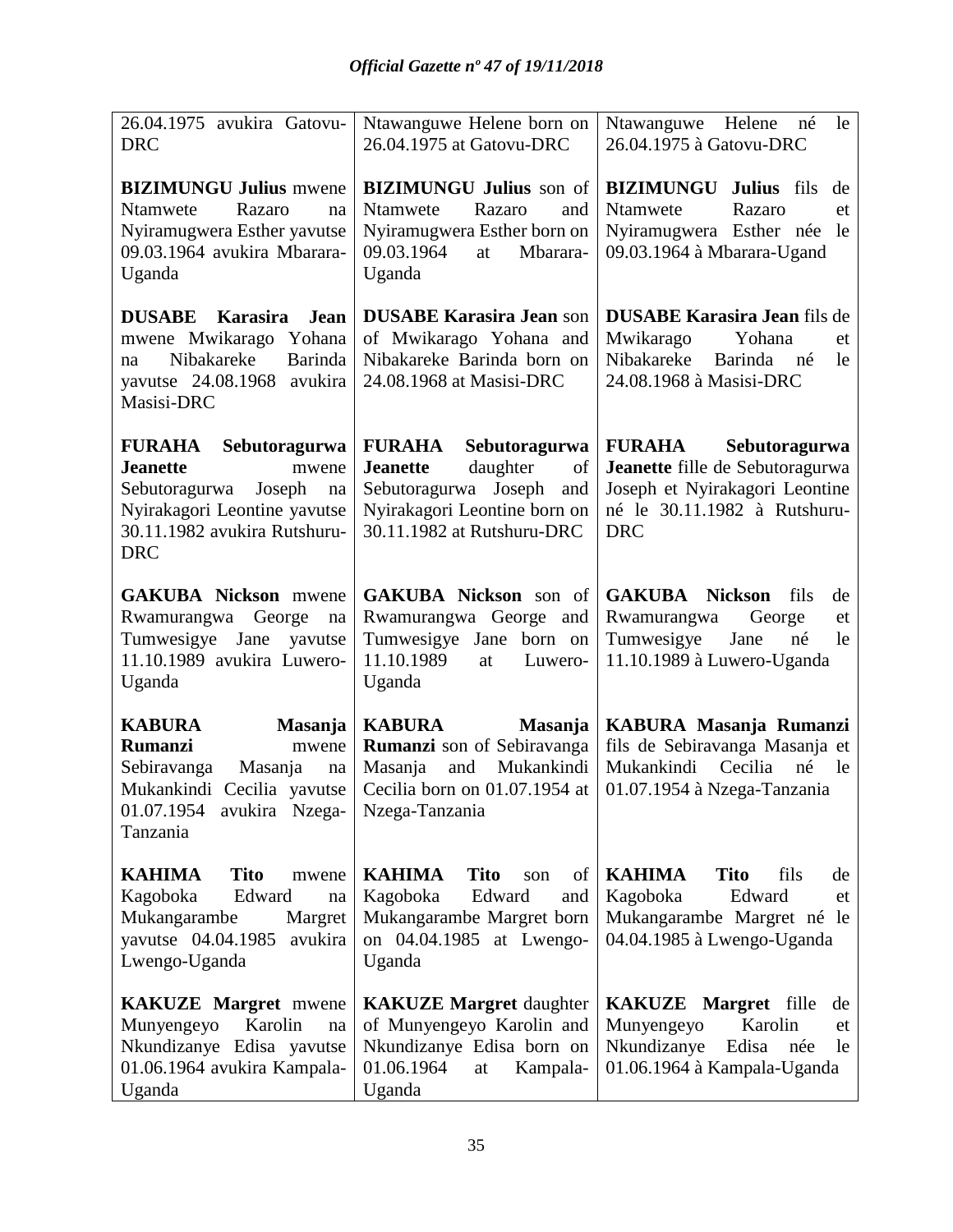| <b>Peter</b><br><b>KALISA</b><br>Simon                                                                                                                  | <b>KALISA Simon Peter son of</b>                                                                                                                              | KALISA Simon Peter fils de                                                                                           |
|---------------------------------------------------------------------------------------------------------------------------------------------------------|---------------------------------------------------------------------------------------------------------------------------------------------------------------|----------------------------------------------------------------------------------------------------------------------|
| mwene Gatare Joseph na                                                                                                                                  | Gatare Joseph and Nakasinde                                                                                                                                   | Gatare Joseph et Nakasinde                                                                                           |
| Maria<br>yavutse<br>Nakasinde                                                                                                                           | Maria born on 11.12.1994 at                                                                                                                                   | Maria né le 11.12.1994<br>à                                                                                          |
| 11.12.1994 avukira Kampala-                                                                                                                             | Kampala-Uganda                                                                                                                                                | Kampala-Uganda                                                                                                       |
| Uganda                                                                                                                                                  |                                                                                                                                                               |                                                                                                                      |
| <b>KALERA William</b> mwene<br>Safari<br>Karera Gervais<br>na<br>Norah yavutse 03.06.1973<br>avukira Rakai-Uganda                                       | <b>KALERA William</b> son of<br>Karera Gervais and Safari<br>Norah born on 03.06.1973 at<br>Rakai-Uganda                                                      | <b>KALERA</b> William<br>fils<br>de<br>Karera Gervais et Safari Norah<br>né le 03.06.1973 à Rakai-<br>Uganda         |
| <b>KAMPIRE</b><br><b>Grace</b><br>mwene<br>Javan<br><b>Ntaganda</b><br>na<br>Nyirakamana<br>Bernadette<br>yavutse kuwa 21.02.1993<br>avukira Masisi-DRC | <b>KAMPIRE</b> Grace daugther<br>of Ntaganda Javan<br>and<br>Nyirakamana Bernadette born<br>on 21.02.1993 at Masisi-DRC                                       | <b>KAMPIRE</b> Grace<br>fille<br>de<br>Ntaganda Javan et Nyirakamana<br>Bernadette née le 21.02.1993 à<br>Masisi-DRC |
| <b>KAMUGISHA</b><br><b>Emmanuel</b>                                                                                                                     | KAMUGISHA<br><b>Emmanuel</b>                                                                                                                                  | <b>KAMUGISHA Emmanuel fils</b>                                                                                       |
| mwene Mutsinzi Wilson na                                                                                                                                | son of Mutsinzi Wilson and                                                                                                                                    | Mutsinzi<br>Wilson<br>de<br>et                                                                                       |
| Mukabarungi Violet yavutse                                                                                                                              | Mukabarungi Violet born on                                                                                                                                    | Mukabarungi Violet<br>né<br>le                                                                                       |
| 25.12.1993<br>avukira                                                                                                                                   | 25.12.1993<br>Sembabule-<br>at                                                                                                                                | 25.12.1993<br>Sembabule-<br>à                                                                                        |
| Sembabule-Uganda                                                                                                                                        | Uganda                                                                                                                                                        | Uganda                                                                                                               |
|                                                                                                                                                         |                                                                                                                                                               |                                                                                                                      |
| <b>KAMUGUNDU</b><br><b>Ruth</b><br>mwene Kamugundu Thomas<br>na Mutesi Mercianne yavutse<br>03.12.1953<br>avukira<br>Rwamagana-Rwanda                   | <b>KAMUGUNDU</b><br><b>Ruth</b><br>daughter<br>Kamugundu<br>of<br>Thomas<br>Mutesi<br>and<br>Mercianne<br>born<br>on<br>03.12.1953<br>at Rwamagana-<br>Rwanda | <b>KAMUGUNDU Ruth fille de</b><br>Kamugundu Thomas et Mutesi<br>Mercianne née le 03.12.1953 à<br>Rwamagana-Rwanda    |
| <b>KAMUNTU Robert mwene</b>                                                                                                                             | <b>KAMUNTU Robert son of   KAMUNTU Robert fils</b>                                                                                                            | de                                                                                                                   |
| Ugirashebuja<br>John<br>na                                                                                                                              | Ugirashebuja<br>John                                                                                                                                          | and Ugirashebuja<br>John<br>et                                                                                       |
|                                                                                                                                                         |                                                                                                                                                               | Muhonganseko Stella yavutse   Muhonganseko Stella born on   Muhonganseko Stella né le                                |
| 28.02.1983 avukira Isingiro-<br>Uganda                                                                                                                  | 28.02.1983<br>Isingiro-<br>at<br>Uganda                                                                                                                       | 28.02.1983 à Isingiro-Uganda                                                                                         |
| <b>KANSINGIKA</b>                                                                                                                                       |                                                                                                                                                               |                                                                                                                      |
| Joyce<br>mwene Benempinga Yohana                                                                                                                        | <b>KANSINGIKA</b><br>Joyce<br>daughter<br>of<br>Benempinga                                                                                                    | <b>KANSINGIKA Joyce fille de</b><br>Benempinga<br>Yohana<br>et                                                       |
| Muhutukazi<br>Eduleda<br>na                                                                                                                             | Yohana<br>Muhutukazi<br>and                                                                                                                                   | Muhutukazi Eduleda née<br>le                                                                                         |
| yavutse 27.04.1959<br>avukira                                                                                                                           | Eduleda born on 27.04.1959 at                                                                                                                                 | 27.04.1959 à Ntugamo-Uganda                                                                                          |
| Ntugamo-Uganda                                                                                                                                          | Ntugamo-Uganda                                                                                                                                                |                                                                                                                      |
| <b>KANTAYONBYA Florence</b>                                                                                                                             | <b>KANTAYONBYA Florence</b>                                                                                                                                   | <b>KANTAYONBYA</b><br><b>Florence</b>                                                                                |
| mwene Kayonga Dominic na                                                                                                                                | daughter of Kayonga Dominic                                                                                                                                   | fille de Kayonga Dominic et                                                                                          |
| Kaitesi<br>Agnes<br>yavutse                                                                                                                             | and Kaitesi Agnes born on<br>16.06.1989 at Kiboga-Uganda                                                                                                      | Kaitesi Agnes née le 16.06.1989<br>à Kiboga-Uganda                                                                   |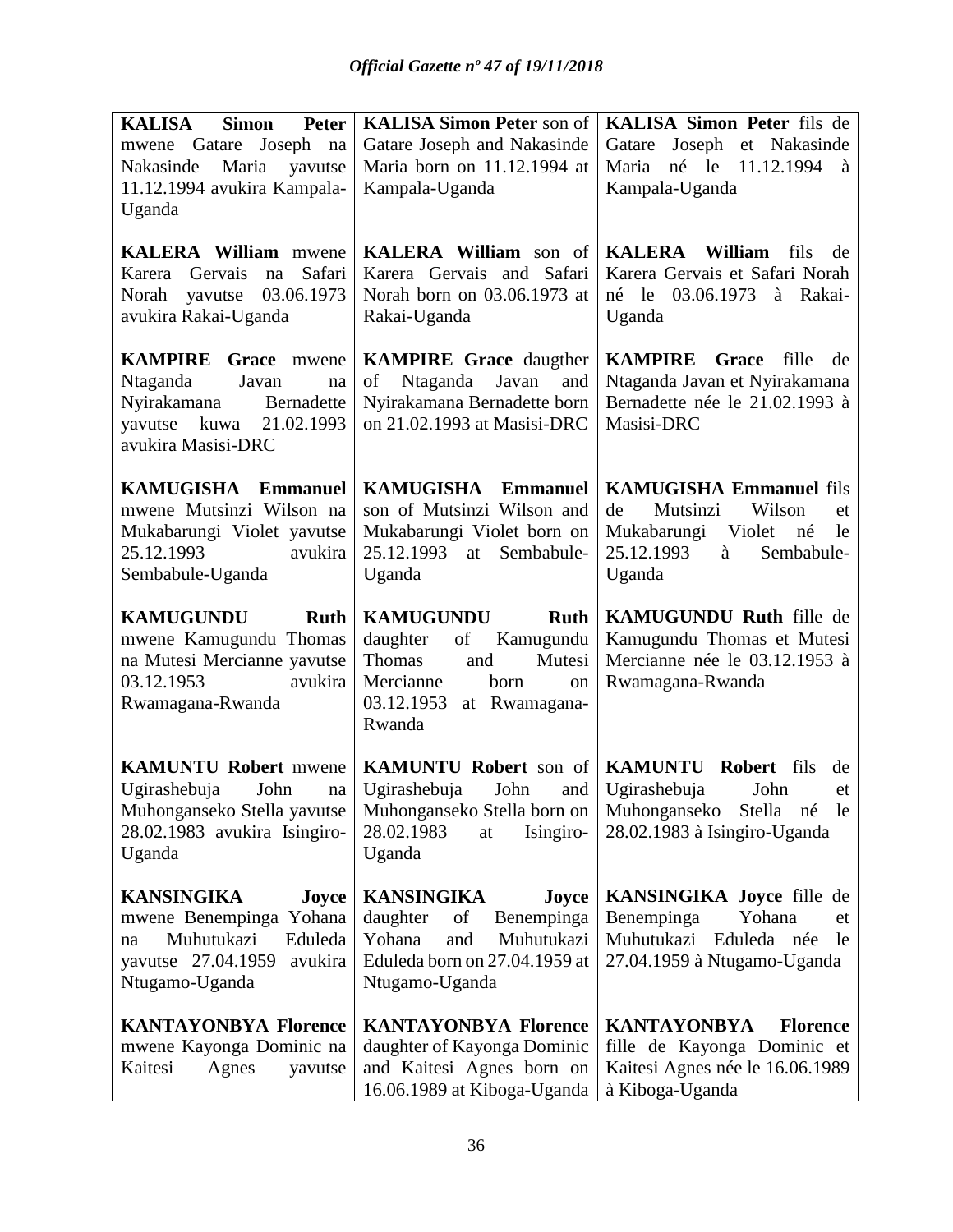| 16.06.1989 avukira Kiboga-<br>Uganda                                                                                                             |                                                                                                                                                                         |                                                                                                                                                     |
|--------------------------------------------------------------------------------------------------------------------------------------------------|-------------------------------------------------------------------------------------------------------------------------------------------------------------------------|-----------------------------------------------------------------------------------------------------------------------------------------------------|
| <b>Stella</b><br><b>KANYUNYUZI</b><br>mwene Munyambabazi Aaron<br>Njerimina<br>Kyalimba<br>na<br>yavutse 12.05.1978 avukira<br>Virka Hill-Uganda | KANYUNYUZI<br><b>Stella</b><br>daughter of Munyambabazi<br>Aaron<br>and<br>Njerimina<br>Kyalimba born on 12.05.1978<br>at Virka Hill-Uganda                             | KANYUNYUZI Stella fille de<br>Munyambabazi<br>Aaron<br>et<br>Njerimina Kyalimba née<br>le<br>12.05.1978 à Virka Hill-Uganda                         |
| <b>KAPEEGI Scovia</b><br>mwene<br>Muhire<br>Edward<br>na<br>Musindarwejo Norah yavutse<br>23.03.1989<br>avukira<br>Sembabule-Uganda              | <b>KAPEEGI</b> Scovia daughter<br>Muhire<br>Edward<br>of<br>and<br>Musindarwejo Norah born on<br>23.03.1989<br>at Sembabule-<br>Uganda                                  | <b>KAPEEGI</b><br><b>Scovia</b><br>fille<br>de<br>Muhire<br>Edward<br>et<br>Musindarwejo Norah née<br>le<br>23.03.1989<br>Sembabule-<br>à<br>Uganda |
| <b>KARURANGA</b><br><b>Jerry</b><br>mwene Karuranga Methode<br>na Rukatsa Godelive yavutse<br>11.09.1951 avukira Kirundo-<br>Burundi             | <b>KARURANGA Jerry</b> son of<br>Methode<br>Karuranga<br>and<br>Rukatsa Godelive born on<br>11.09.1951<br>Kirundo-<br>at<br>Burundi                                     | KARURANGA Jerry fils de<br>Karuranga Methode et Rukatsa<br>Godelive né le 11.09.1951 à<br>Kirundo-Burundi                                           |
| <b>KASONGO</b><br><b>Nyagi</b><br>Esperance mwene Sekagwa<br>Mukayiranga<br>Lucien<br>na<br>Leocadie yavutse 24.11.1975<br>avukira Bukavu-DRC    | <b>KASONGO</b><br><b>Nyagi</b><br><b>Esperance</b><br>daughter<br>of<br>Sekagwa<br>Lucien<br>and<br>Mukayiranga Leocadie born<br>on 24.11.1975 at Bukavu-<br><b>DRC</b> | <b>KASONGO Nyagi Esperance</b><br>fille de Sekagwa Lucien et<br>Mukayiranga Leocadie née le<br>24.11.1975 à Bukavu-DRC                              |
| <b>KAYITESI Margret mwene</b><br>Bizimungu<br>Charles<br>na<br>Mukankusi<br>Grace<br>yavutse<br>03.03.1994 avukira Wakiso-<br>Uganda             | <b>KAYITESI</b><br><b>Margret</b><br>Bizimungu<br>daughter<br>of<br>Charles and Mukankusi Grace<br>03.03.1994<br>born<br>at<br>on<br>Wakiso-Uganda                      | <b>KAYITESI Margret fille</b><br>de<br>Bizimungu<br>Charles<br>et<br>Mukankusi<br>le<br>Grace<br>née<br>03.03.1994 à Wakiso-Uganda                  |
| <b>KYEBIGOHE Janet mwene</b><br>Rwamashazi<br>Yohana<br>na<br>Ruth<br>Bakanaga<br>yavutse<br>06.06.1952<br>avukira Nkozi-<br>Uganda              | <b>KYEBIGOHE</b><br><b>Janet</b><br>daughter of<br>Rwamashazi<br>Yohana and Bakanaga Ruth<br>born on 06.06.1952 at Nkozi-<br>Uganda                                     | <b>KYEBIGOHE Janet</b> fille de<br>Rwamashazi<br>Yohana<br>et<br>Bakanaga<br>Ruth<br>née<br>le<br>06.06.1952 à Nkozi-Uganda                         |
| <b>KEKIKATU</b><br>Kantengwa<br>Fridah<br>Kimenyi<br>mwene<br>Nathanael na Kakuze Aidah<br>yavutse 10.04.1956 avukira<br>Bushenyi-Uganda         | Kantengwa<br><b>KEKIKATU</b><br>Fridah daughter<br>Kimenyi<br>Nathanael and Kakuze Aidah<br>10.04.1956<br>born<br>on<br>at<br>Bushenyi-Uganda                           | <b>KEKIKATU</b><br>Kantengwa<br>Fridah<br>fille<br>Kimenyi<br>de<br>Nathanael et Kakuze Aidah née<br>10.04.1956<br>à<br>le<br>Bushenyi-<br>Uganda   |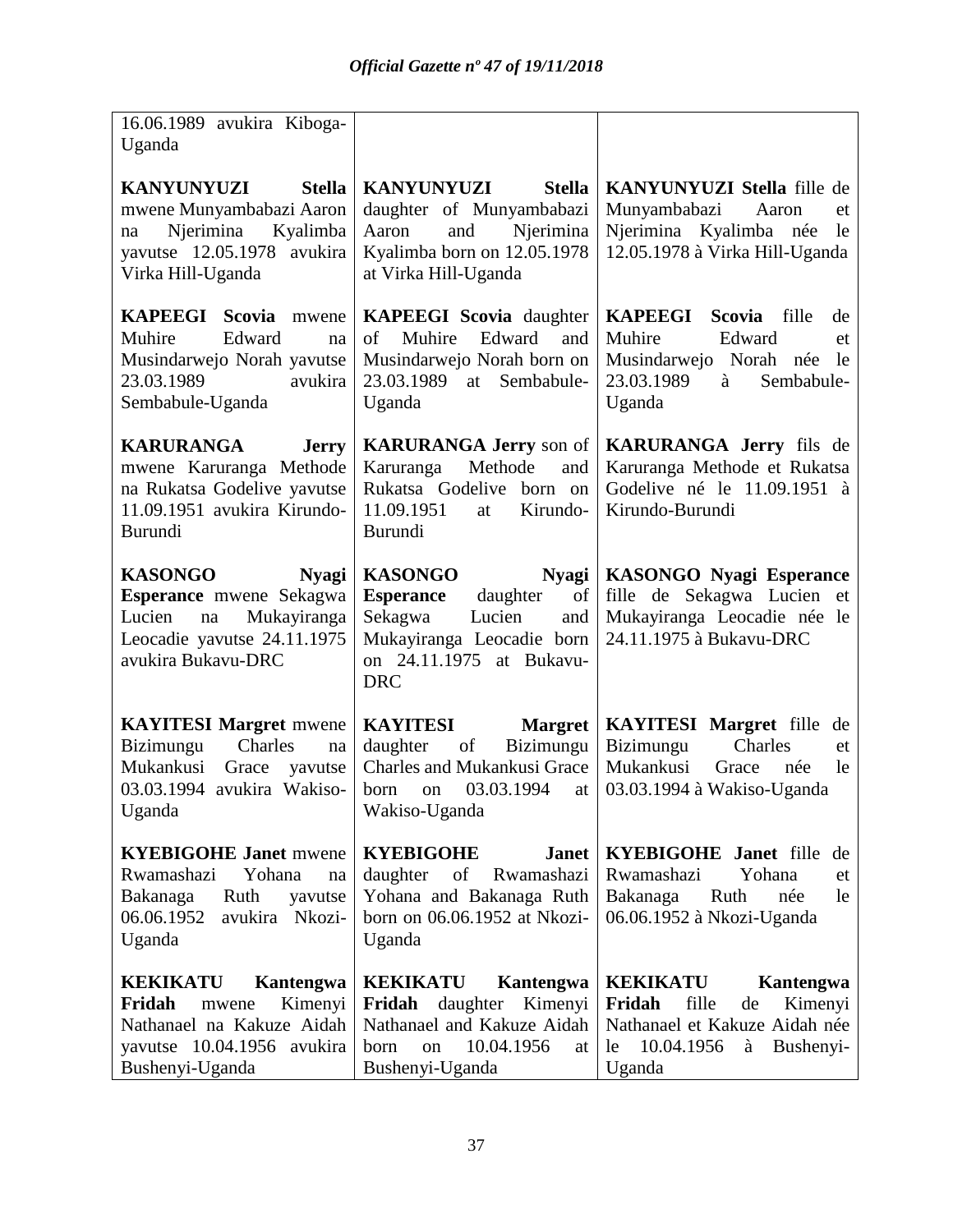| <b>KOBUSINGYE</b><br><b>Phoebe</b>                       | <b>KOBUSINGYE</b><br><b>Phoebe</b>                  | <b>KOBUSINGYE Phoebe fille de</b>                 |
|----------------------------------------------------------|-----------------------------------------------------|---------------------------------------------------|
| mwene Rutahira James na                                  | daughter of Rutahira James                          | Rutahira James et Nyabunyana                      |
| Nyabunyana Edinas yavutse                                | and Nyabunyana Edinas born                          | Edinas née le 01.01.1951 à                        |
| 01.01.1951 avukira Kamwezi-                              | on 01.01.1951 at Kamwezi-                           | Kamwezi-Uganda                                    |
| Uganda                                                   | Uganda                                              |                                                   |
| <b>KYARISIIMA</b><br>Rebecca                             | <b>KYARISIIMA</b><br><b>Rebecca</b>                 | <b>KYARISIIMA Rebecca fille de</b>                |
| mwene Nyagatare Charles na                               | daughter of Nyagatare Charles                       | Nyagatare Charles et Kendeba                      |
| Faith<br>Kendeba<br>yavutse                              | and Kendeba Faith born on                           | Faith née le 20.12.1992<br>à                      |
| 20.12.1992 avukira Mbarara-                              | 20.12.1992<br>Mbarara-<br>at                        | Mbarara-Uganda                                    |
| Uganda                                                   | Uganda                                              |                                                   |
| <b>KYOMUGISHA</b><br><b>Stella</b>                       | <b>KYOMUGISHA</b><br><b>Stella</b>                  | <b>KYOMUGISHA Stella</b> fille de                 |
| mwene Sebuhoro Prudence na                               | Sebuhoro<br>daughter<br>of                          | Sebuhoro<br>Prudence<br>et                        |
| Nyiramvujira<br>Verdianne                                | Prudence and Nyiramvujira                           | Nyiramvujira Verdianne née le                     |
| yavutse 01.10.1944 avukira                               | Verdianne born on 01.10.1944                        | 01.10.1944 à Kayonza-Rwanda                       |
| Kayonza-Rwanda                                           | at Kayonza-Rwanda                                   |                                                   |
| <b>MAHIRWE Alexis mwene</b>                              | <b>MAHIRWE Alexis</b> son of                        | <b>MAHIRWE</b> Alexis<br>fils<br>de               |
| Muhoza Ananias na Nyambo                                 | Muhoza Ananias and Nyambo                           | Muhoza Ananias et Nyambo                          |
| Julienne yavutse 20.12.1986                              | Julienne born on 20.12.1986                         | Julienne né le 20.12.1986 à Fizi-                 |
| avukira Fizi-DRC                                         | at Fizi-DRC                                         | <b>DRC</b>                                        |
| <b>MBABAZI</b><br><b>Ruth</b><br>mwene                   | <b>MBABAZI Ruth daughter of</b>                     | <b>MBABAZI</b><br><b>Ruth</b><br>fille<br>de      |
|                                                          |                                                     |                                                   |
| Kavumvuri<br>na                                          | Kavumvuri<br>Stephen<br>and                         | Kavumvuri<br>Stephen<br>et                        |
| Stephen<br>Mukagasana Margret yavutse                    | Mukagasana Margret born on                          | Mukagasana Margret née<br>le                      |
| 03.03.1995 avukira Kiboga-                               | 03.03.1995 at Kiboga-Uganda                         | 03.03.1995 à Kiboga-Uganda                        |
| Uganda                                                   |                                                     |                                                   |
|                                                          |                                                     | MUGALULA David fils de                            |
| <b>MUGALULA David mwene</b><br>Kasaana Herbert na Kitama | MUGALULA David son of<br>Kasaana Herbert and Kitama | Kasaana Herbert et Kitama Jane                    |
| 08.10.1990<br>Jane<br>yavutse                            | Jane born on 08.10.1990 at                          | né le 08.10.1990 à Gomba-                         |
| avukira Gomba-Uganda                                     | Gomba-Uganda                                        | Uganda                                            |
|                                                          |                                                     | James fils                                        |
| <b>MUGAMBE</b> James mwene<br>Rubangura<br>Samuel<br>na  | MUGAMBE James son of<br>Rubangura<br>Samuel<br>and  | <b>MUGAMBE</b><br>de<br>Rubangura<br>Samuel<br>et |
| Mukamazimpaka<br>Robinah                                 | Mukamazimpaka<br>Robinah                            | Mukamazimpaka Robinah né le                       |
| varutse 04.02.1991<br>avukira                            | born on 04.02.1991 at Kiboga-                       | 04.02.1991 à Kiboga-Uganda                        |
| Kiboga-Uganda                                            | Uganda                                              |                                                   |
| <b>MUHIMUZI Benoit mwene</b>                             | MUHIMUZI Benoit son of                              | <b>MUHIMUZI Benoit fils</b><br>de                 |
| Nyirikaziba<br>Jean<br>$\operatorname{na}$               | Nyirikaziba<br>Jean<br>and                          | Nyirikaziba<br>Jean<br>et                         |
| Nyirahabimana<br>Theresse                                | Nyirahabimana Theresse born                         | Nyirahabimana Theresse né le                      |
| yavutse 05.05.1958 avukira<br>Gihanga-Burundi            | on 05.05.1958 at Gihanga-<br>Burundi                | 05.05.1958 à Gihanga-Burundi                      |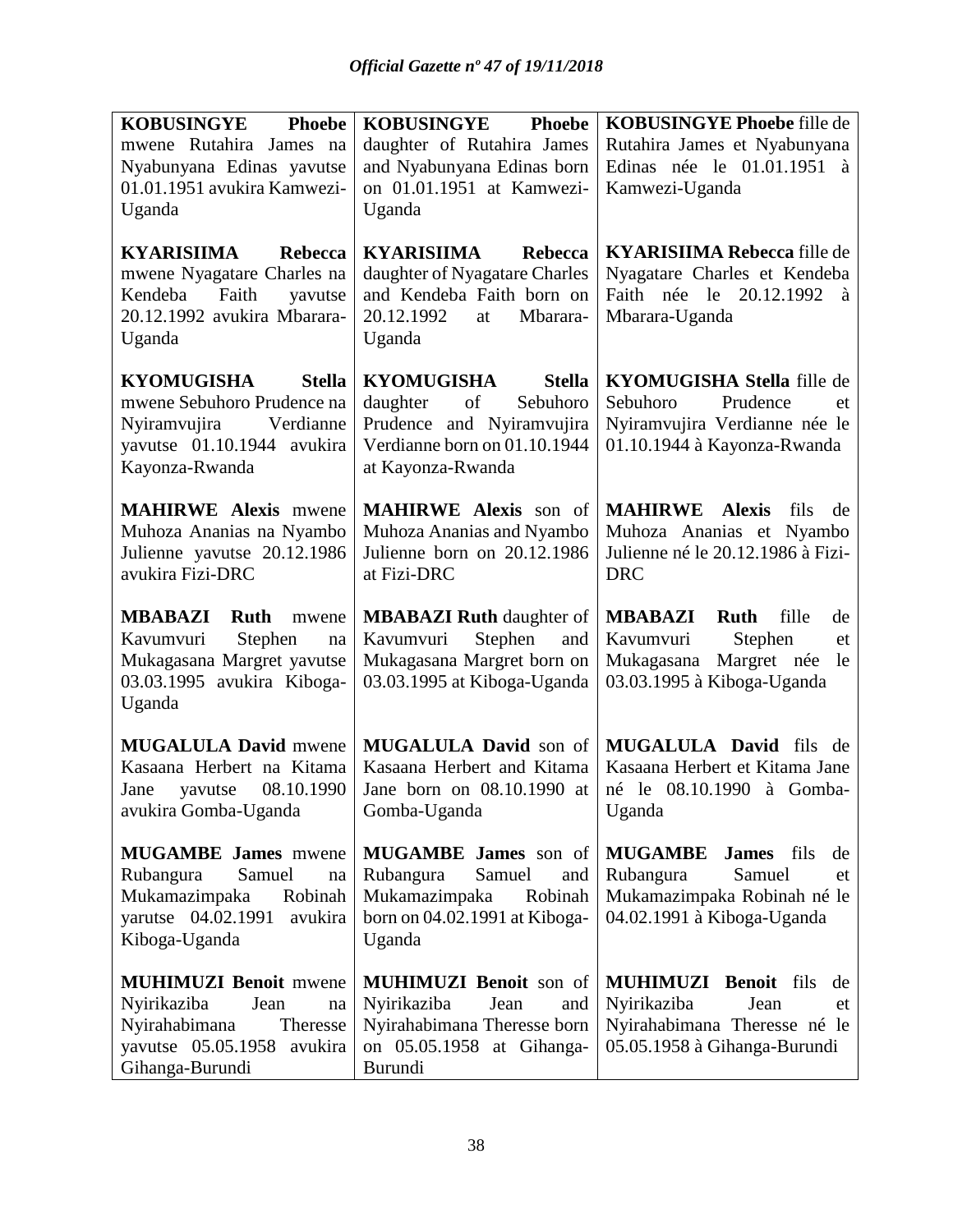| <b>MUHONGERWA</b>                                                                                                                                       | <b>MUHONGERWA</b>                                                                                                                        | MUHONGERWA Liberathe                                                                                                                        |
|---------------------------------------------------------------------------------------------------------------------------------------------------------|------------------------------------------------------------------------------------------------------------------------------------------|---------------------------------------------------------------------------------------------------------------------------------------------|
| Liberathe<br>mwene<br>Mankoronko<br>Francois<br>na<br>Nyiraminani<br>Liberatha<br>yavutse 28.11.1960 avukira<br>Kirundo-Burundi                         | Liberathe<br>daughter<br>of<br>Francois<br>Mankoronko<br>and<br>Nyiraminani Liberatha born<br>on 28.11.1960 at Kirundo-<br>Burundi       | fille de Mankoronko Francois et<br>Nyiraminani Liberatha née le<br>28.11.1960 à Kirundo-Burundi                                             |
| <b>MUKABARUNGI</b><br><b>Violet</b><br>mwene Gatera Thomas na<br>Candari yavutse 10.01.1969<br>avukira Sembabule-Uganda                                 | <b>MUKABARUNGI Violet</b><br>daughter of Gatera Thomas<br>born<br>Candari<br>and<br>on<br>10.01.1969<br>Sembabule-<br>at<br>Uganda       | <b>MUKABARUNGI Violet fille</b><br>de Gatera Thomas et Candari née<br>le 10.01.1969 à Sembabule-<br>Uganda                                  |
| <b>MUKANGARAMBE Ruth</b><br><b>Nassazi</b><br>Kayonga<br>mwene<br>Mukagahunde<br>Charles<br>na<br>Maria yavutse<br>24.09.1943<br>avukira Gatsibo-Rwanda | <b>MUKANGARAMBE Ruth</b><br>Nassazi daughter of Kayonga<br>Charles and Mukagahunde<br>Maria born on 24.09.1943 at<br>Gatsibo-Rwanda      | <b>MUKANGARAMBE</b><br><b>Ruth</b><br>Nassazi fille<br>de Kayonga<br>Charles et Mukagahunde Maria<br>née le 24.09.1943 à Gatsibo-<br>Rwanda |
| <b>MUKANKUSI</b><br><b>Margret</b><br>mwene Sentongo Paul na<br>Mariam yavutse<br>Nsheka<br>06.04.1967 avukira Luwero-<br>Uganda                        | <b>MUKANKUSI</b><br><b>Margret</b><br>daughter of Sentongo Paul and<br>Nsheka Mariam<br>born on<br>06.04.1967<br>Luwero-<br>at<br>Uganda | <b>MUKANKUSI Margret fille de</b><br>Sentongo Paul et<br>Nsheka<br>Mariam née le 06.04.1967 à<br>Luwero-Uganda                              |
| <b>MUKANTAGARA Therese</b><br>mwene Baramira Paul<br>na<br>Nyirarija yavutse 01.01.1930<br>avukira Mbyo-Bugesera                                        | <b>MUKANTAGARA Therese</b><br>daughter of Baramira Paul and<br>Nyirarija born on 01.01.1930<br>at Mbyo-Bugesera                          | <b>MUKANTAGARA</b><br><b>Therese</b><br>fille<br>de Baramira<br>Paul<br>et<br>Nyirarija née le 01.01.1930 à<br>Mbyo-Bugesera                |
| <b>MUKIMBIRI John mwene</b><br>Kayonga Apollo na Kasirare<br>Joyce yavutse 26.04.1955<br>avukira Butambala-Uganda                                       | MUKIMBIRI John son of<br>Kayonga Apollo and Kasirare<br>Joyce born on 26.04.1955 at<br>Butambala-Uganda                                  | MUKIMBIRI John<br>fils<br>de<br>Kayonga Apollo et Kasirare<br>Joyce né le 26.04.1955<br>à<br>Butambala-Uganda                               |
| <b>MURERWA Molly mwene</b><br>Bideheri<br>Jotham<br>na<br>Norah yavutse<br>Kyabeshiki<br>12.03.1983 avukira Kragwe-<br>Tanzania                         | <b>MURERWA Molly daughter</b><br>Jotham<br>Bideheri<br>of<br>and<br>Kyabeshiki Norah born on<br>12.03.1983<br>Kragwe-<br>at<br>Tanzania  | MURERWA Molly fille de<br>Bideheri Jotham et Kyabeshiki<br>Norah née le 12.03.1983 à<br>Kragwe-Tanzania                                     |
| <b>Ronald</b><br>MUNYIGINYA<br>mwene Kagire Richard na<br>Kagire<br>Ruth<br>yavutse<br>06.09.1990<br>avukira Rakai-<br>Uganda                           | <b>MUNYIGINYA Ronald son</b><br>of Kagire Richard and Kagire<br>Ruth born on 06.09.1990 at<br>Rakai-Uganda                               | MUNYIGINYA Ronald<br>fils<br>Kagire de Richard et Kagire<br>Ruth né le 06.09.1990 à Rakai-<br>Uganda                                        |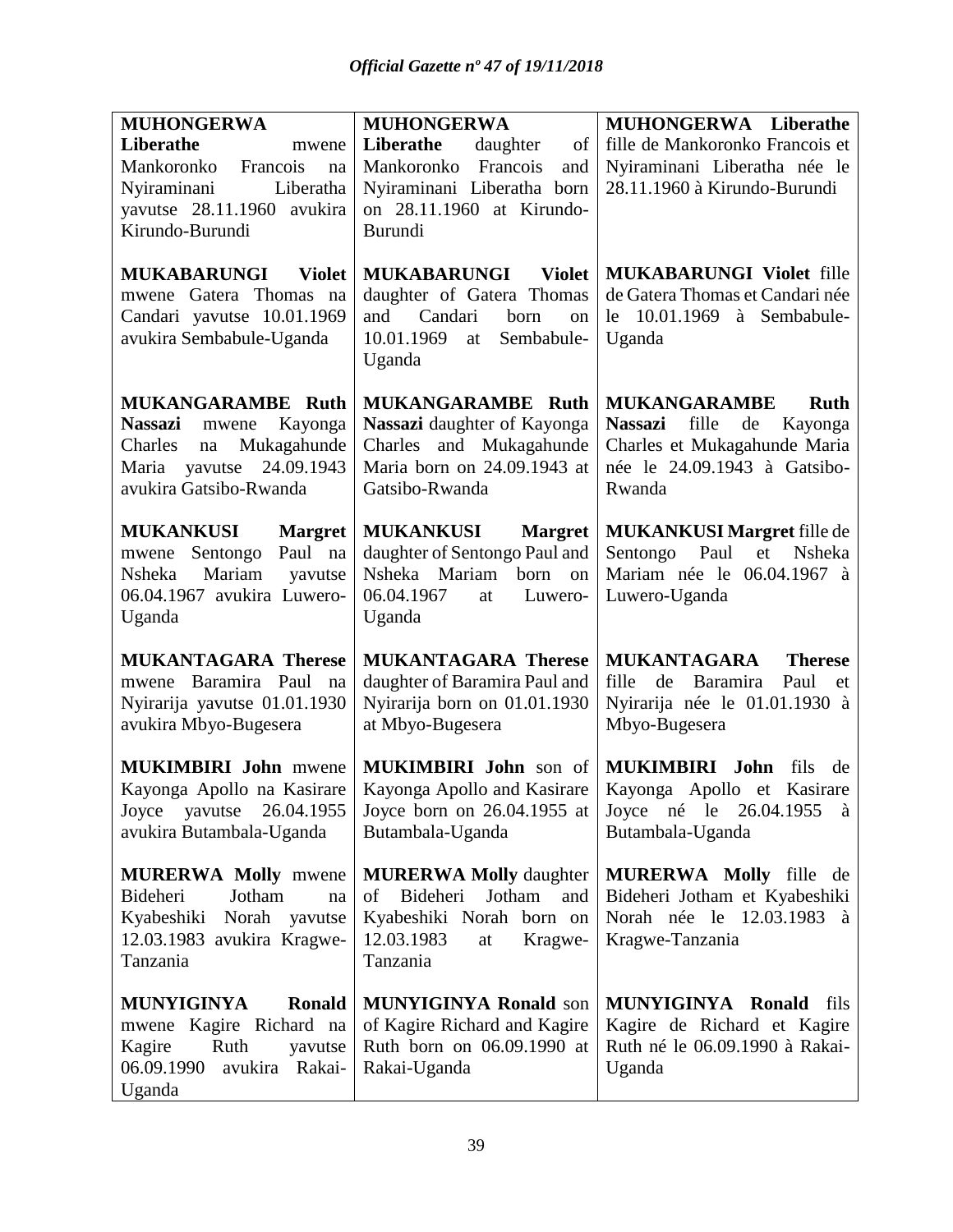| MURWANASHYAKA                           | MURWANASHYAKA                       | <b>MURWANASHYAKA</b>                          |
|-----------------------------------------|-------------------------------------|-----------------------------------------------|
| Fredy<br>Tchiluba<br>mwene              | Tchiluba Fredy<br>son<br>of         | Tchiluba Fredy<br>fils<br>de                  |
| Paul<br>Sebugorore<br>na                | Paul<br>Sebugorore<br>and           | Sebugorore<br>Paul<br>et                      |
| Mudasumbwa<br>Ruth<br>akaba             | Mudasumbwa Ruth born on             | Mudasumbwa<br>Ruth<br>le<br>né                |
| yaravutse kuwa 05.08.1988               | 05.08.1988 at Nkango-DRC            | 05.08.1988 à Nkango-DRC                       |
| avukira Nkango-DRC                      |                                     |                                               |
|                                         |                                     |                                               |
| <b>MUSINGA</b><br><b>Nsabimana</b>      | <b>MUSINGA</b><br><b>Nsabimana</b>  | <b>MUSINGA Nsabimana Kevin</b>                |
| Nsabimana<br>Kevin<br>mwene             | of<br>Nsabimana<br><b>Kevin</b> son | fils de Nsabimana Claude<br>et                |
| Claude na Bede Tshibuabua               | Claude and Bede Tshibuabua          | Tshibuabua<br>Bede<br>le<br>né                |
| yavutse 03.01.1995 avukira              | born on 03.01.1995 at Matadi-       | 03.01.1995 à Matadi-DRC                       |
| Matadi-DRC                              | <b>DRC</b>                          |                                               |
|                                         |                                     |                                               |
| <b>MUTANGANA</b><br><b>Marie</b>        | <b>MUTANGANA</b><br><b>Marie</b>    | <b>MUTANGANA Marie fille de</b>               |
| Rumaziminsi<br>mwene                    | of Rumaziminsi<br>daughter          | Rumaziminsi<br>Alphonse<br>et                 |
| Alphonse<br>Karigirwa<br>na             | Alphonse<br>and<br>Karigirwa        | Karigirwa<br>Theresse<br>née<br>le            |
| Theresse yavutse 28.12.1959             | Theresse born on 28.12.1959         | 28.12.1959 à Goma-DRC                         |
| avukira Goma-DRC                        | at Goma-DRC                         |                                               |
|                                         |                                     |                                               |
| <b>MUTESI</b><br><b>Shilla</b><br>mwene | <b>MUTESI Shilla</b> daughter of    | <b>MUTESI</b><br><b>Shilla</b><br>fille<br>de |
| Ruzindana<br>Mathias<br>na              | Ruzindana<br>Mathias<br>and         | Ruzindana Mathias et Busingye                 |
| Busingye<br>Annah<br>yavutse            | Busingye Annah born on              | Annah née le 02.01.1990 à                     |
| 02.01.1990 avukira Kampala-             | 02.01.1990<br>Kampala-<br>at        | Kampala-Uganda                                |
| Uganda                                  | Uganda                              |                                               |
| <b>MUTETERI</b> Jane mwene              | <b>MUTETERI</b> Jane daughter       | <b>MUTETERI</b> Jane<br>fille<br>de           |
| David<br>Rwanyagapapa<br>na             | of Rwanyagapapa David and           | David<br>Rwanyagapapa<br>et                   |
| Mukankobe Joyce yavutse                 | Mukankobe Joyce born on             | Mukankobe<br>Joyce<br>née<br>le               |
| 05.01.1991 avukira Bukoba-              | 05.01.1991<br>Bukoba-<br>at         | 05.01.1991 à Bukoba-Tanzania                  |
| Tanzania                                | Tanzania                            |                                               |
|                                         |                                     |                                               |
| <b>MUTIMA</b><br>Eric<br>mwene          | <b>MUTIMA</b><br>of<br>Eric<br>son  | <b>MUTIMA</b><br>fils<br>Eric<br>de           |
| Elisee<br>Rukamirwa<br>na               | Rukamirwa<br>Elisee<br>and          | Elisee<br>Rukamirwa<br>et                     |
| Nyiragazura Julienne yavutse            | Nyiragazura Julienne born on        | Nyiragazura<br>Julienne<br>le<br>né           |
| 05.01.1991<br>avukira Uvira-            | 05.01.1991 at Uvira-DRC             | 05.01.1991 à Uvira-DRC                        |
| <b>DRC</b>                              |                                     |                                               |
| <b>MUTONI</b><br>Jane<br>mwene          | <b>MUTONI</b> Jane daughter of      | <b>MUTONI Jane fille de Kirenga</b>           |
| Kirenga Vianney na Niragire             | Kirenga Vianney and Niragire        | Vianney and Niragire Justine                  |
| Justine yavutse 24.06.1993              | Justine born on 24.06.1993 at       | née le 24.06.1993 à Nakaseke-                 |
| avukira Nakaseke-Uganda                 | Nakaseke-Uganda                     | Uganda                                        |
|                                         |                                     |                                               |
| <b>MUTONI</b> Patrick mwene             | <b>MUTONI</b> Patrick son of        | <b>MUTONI</b><br><b>Patrick</b><br>fils<br>de |
| Ruzindazi<br>Fidele<br>na               | Ruzindazi<br>Fidele<br>and          | Ruzindazi<br>Fidele<br>et                     |
| Mukamusoni<br>Tezra yavutse             | Mukamusoni Tezra born on            | Mukamusoni<br>Tezra<br>le<br>né               |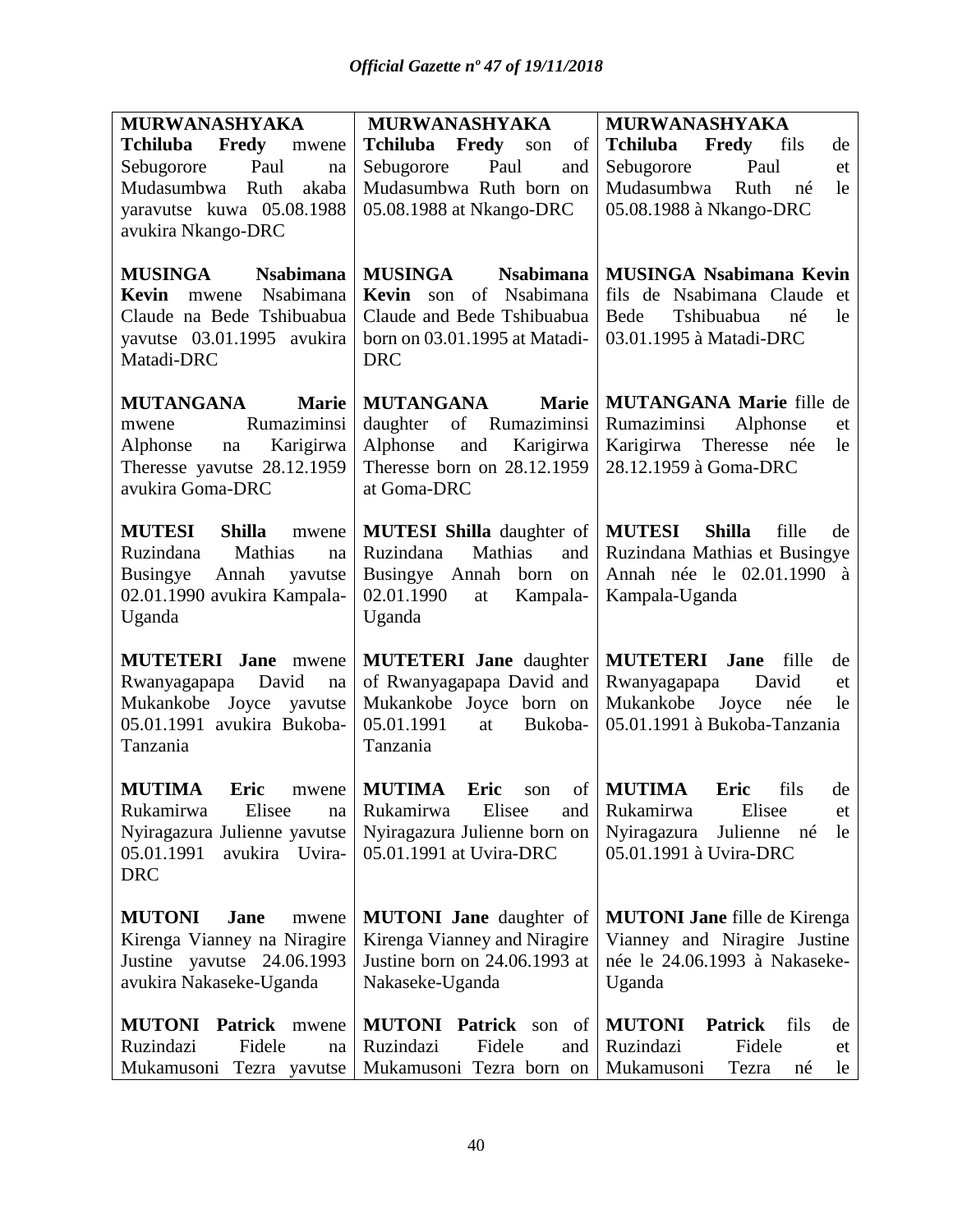| 17.05.1982<br>avukira<br>Sembabule-Uganda                                                                                                                                   | 17.05.1982<br>Sembabule-<br>at<br>Uganda                                                                                                                          | 17.05.1982<br>Sembabule-<br>à<br>Uganda                                                                                            |
|-----------------------------------------------------------------------------------------------------------------------------------------------------------------------------|-------------------------------------------------------------------------------------------------------------------------------------------------------------------|------------------------------------------------------------------------------------------------------------------------------------|
| <b>MUTSINZI Wilson</b> mwene<br>Rwahinjori Ernest na Milongo<br>Mukamaweju<br>yavutse<br>03.05.1968<br>avukira<br>Sembabule-Uganda                                          | MUTSINZI Wilson son of<br>Rwahinjori<br>Ernest<br>and<br>Milongo Mukamaweju born<br>on 03.05.1968 at Sembabule-<br>Uganda                                         | <b>MUTSINZI</b> Wilson<br>fils<br>de<br>Rwahinjori Ernest et Milongo<br>Mukamaweju né le 03.05.1968 à<br>Sembabule-Uganda          |
| <b>MUVUGAHORIRI Justine</b><br>mwene Kazinguvu Masenga<br>Paul na Nyiragazura Ruda<br>yavutse 26.11.1994 avukira<br>Uvira-DRC                                               | <b>MUVUGAHORIRI Justine</b><br>daughter<br>of<br>Kazinguvu<br>Masenga<br>Paul<br>and<br>Nyiragazura Ruda born on<br>26.11.1994 at Uvira-DRC                       | <b>MUVUGAHORIRI</b><br><b>Justine</b><br>fille de Kazinguvu Masenga<br>Paul et Nyiragazura Ruda né le<br>26.11.1994 à Uvira-DRC    |
| MWUNGURA Nkurunziza<br>mwene Gatonesha Dieudonne<br>na Nyirabakamirwa Angelina<br>yarutse 05.11.1986 avukira<br>Gakangala-DRC                                               | MWUNGURA Nkurunziza<br>son of Gatonesha Dieudonne<br>Nyirabakamirwa<br>and<br>Angelina born on 05.11.1986<br>at Gakangala-DRC                                     | <b>MWUNGURA Nkurunziza fils</b><br>Gatonesha Dieudonne<br>de<br>et<br>Nyirabakamirwa Angelina né le<br>05.11.1986 à Gakangala-DRC  |
| <b>N'KOROMBA</b><br><b>Kageme</b><br>Rushema<br><b>Marie</b><br>mwene<br>Kamanzi<br>Mureramanzi<br>na<br>Antoinette<br>yavutse<br>09.05.1950 avukira Mugwata-<br><b>DRC</b> | <b>N'KOROMBA</b><br>Kageme<br>Marie daughter of Rushema<br>Mureramanzi and Kamanzi<br>Antoinette<br>born<br>on<br>09.05.1950 at Mugwata-DRC                       | N'KOROMBA Kageme Marie<br>fille de Rushema Mureramanzi<br>et Kamanzi Antoinette née le<br>09.05.1950 à Mugwata-DRC                 |
| <b>NABANDEKE</b><br><b>Sylvia</b><br>mwene Ndekezi Jean Baptiste<br>na Kantarama Anne Marie<br>yavutse 23.03.1989 avukira<br>Kampala-Uganda                                 | <b>NABANDEKE</b><br><b>Sylvia</b><br>daughter of Ndekezi Jean<br>Baptiste and Kantarama Anne<br>Marie born on 23.03.1989 at<br>Kampala-Uganda                     | NABANDEKE Sylvia fille de<br>Ndekezi<br>Jean<br>Baptiste<br>et<br>Kantarama<br>Anne<br>née<br>le<br>23.03.1989 à Kampala-Uganda    |
| <b>NABISABO</b><br><b>Nakazungu</b><br>Elisabeth mwene Ruwhikira<br>Jonas na Gashabiro Dinah<br>yavutse 17.11.1989 avukira<br>Lunundu-DRC                                   | <b>NABISABO</b><br><b>Nakazungu</b><br><b>Elisabeth</b><br>daughter<br>of<br>Ruwhikira<br>Jonas<br>and<br>Gashabiro<br>Dinah born on<br>17.11.1989 at Lunundu-DRC | <b>NABISABO</b><br><b>Nakazungu</b><br>Elisabeth fille de Ruwhikira<br>Jonas et Gashabiro Dinah née le<br>17.11.1989 à Lunundu-DRC |
| <b>NAKIYINGI</b><br><b>Harriet</b><br>mwene Kibuuka Paul James<br>na Kibuuka Phoebe yavutse<br>05.05.1979<br>avukira<br>Kalangala-Uganda                                    | <b>NAKIYINGI</b><br><b>Harriet</b><br>daughter of Kibuuka Paul<br>James and Kibuuka Phoebe<br>05.05.1979<br>born<br>on<br>at<br>Kalangala-Uganda                  | <b>NAKIYINGI Harriet</b> fille de<br>Kibuuka Paul James et Kibuuka<br>Phoebe née le 05.05.1979 à<br>Kalangala-Uganda               |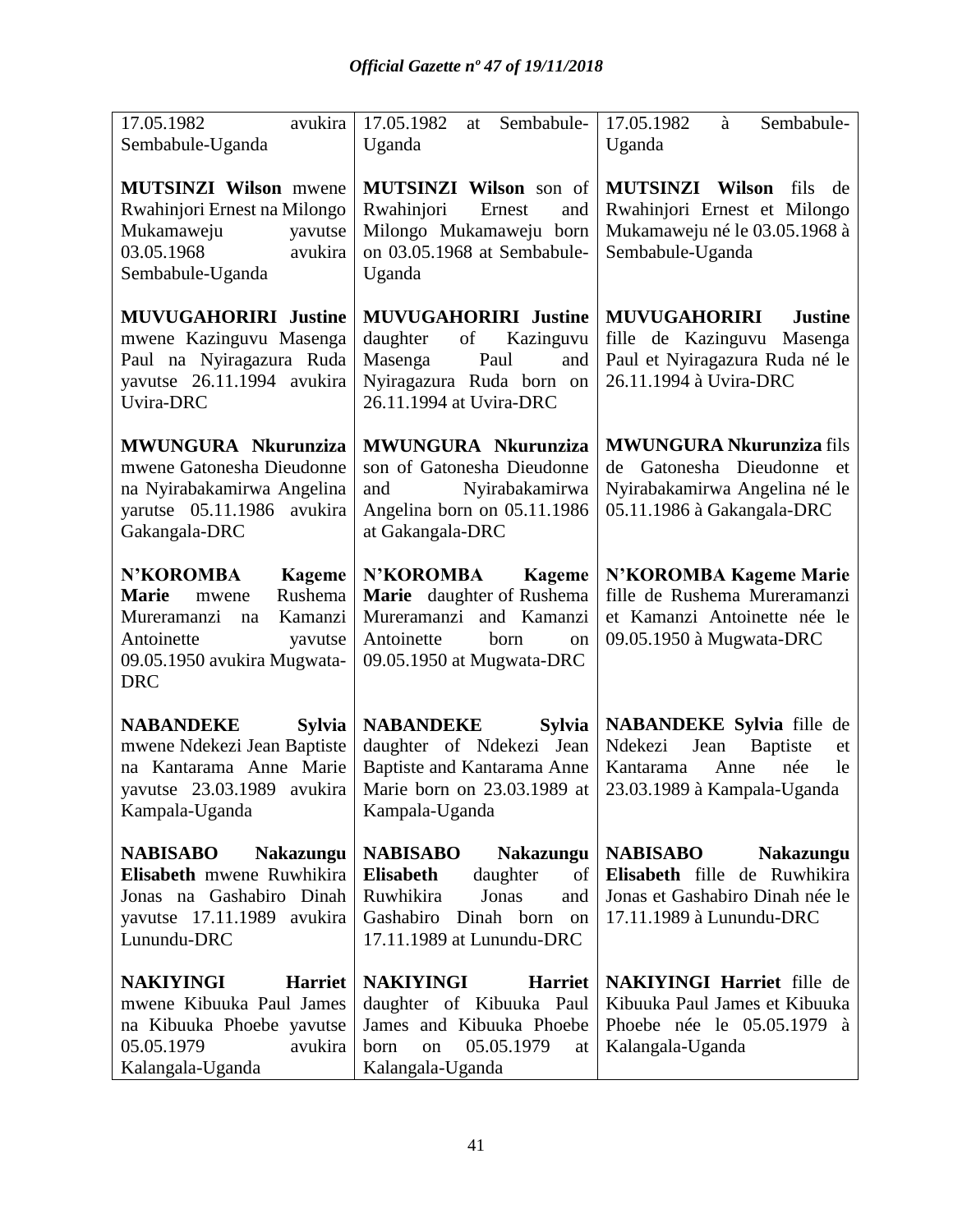| NAMPIRWA<br><b>Natekereza</b>                                                                                                           | NAMPIRWA Natekereza                                                                                                                      | <b>NAMPIRWA</b><br><b>Natekereza</b>                                                                                                       |
|-----------------------------------------------------------------------------------------------------------------------------------------|------------------------------------------------------------------------------------------------------------------------------------------|--------------------------------------------------------------------------------------------------------------------------------------------|
| Nastazia mwene Semandwa                                                                                                                 | <b>Nastazia</b><br>daughter<br>of                                                                                                        | Nastazia fille de Semandwa                                                                                                                 |
| Gratien na Ndidima Suzanne                                                                                                              | Gratien<br>Semandwa<br>and                                                                                                               | Gratien et Ndidima Suzanne née                                                                                                             |
| yavutse 05.12.1935 avukira                                                                                                              | Ndidima Suzanne born on                                                                                                                  | le 05.12.1935 à Kavugwa-DRC                                                                                                                |
| Kavugwa-DRC                                                                                                                             | 05.12.1935 at Kavugwa-DRC                                                                                                                |                                                                                                                                            |
| <b>NANDUHURA</b><br><b>Claudine</b><br>mwene Kashaje Stefano na<br>Nansuhurwa Zera yavutse<br>01.12.1987 avukira Bijombo-<br><b>DRC</b> | <b>NANDUHURA</b> Claudine<br>daughter of Kashaje Stefano<br>and Nansuhurwa Zera born on<br>01.12.1987 at Bijombo-DRC                     | <b>NANDUHURA Claudine fille</b><br>Stefano<br>Kashaje<br>de<br>et<br>Nansuhurwa Zera<br>née<br>le<br>01.12.1987 à Bijombo-DRC              |
| NASAMAZA<br><b>Nagiciro</b><br>mwene Ngendahayo Labani<br>na Nyamajana Ada yavutse<br>01.10.1992 avukira Mikenke-<br><b>DRC</b>         | <b>Nagiciro</b><br>NASAMAZA<br>Ngendahayo<br>daughter<br>of<br>Labani and Nyamajana Ada<br>01.10.1992<br>on<br>born<br>at<br>Mikenke-DRC | NASAMAZA Nagiciro fille de<br>Ngendahayo<br>Labani<br>et<br>Nyamajana Ada<br>née<br>le<br>01.10.1992 à Mikenke-DRC                         |
| <b>NATUKUNDA Hope mwene</b><br>Karenzi Peter na Bagirinka<br>Faith yavutse 15.02.1994<br>avukira Ntungamo-Uganda                        | <b>NATUKUNDA</b><br>Hope<br>daughter of Karenzi Peter and<br>Bagirinka Faith born<br>on<br>15.02.1994<br>Ntungamo-<br>at<br>Uganda       | NATUKUNDA Hope fille de<br>Karenzi Peter et Bagirinka Faith<br>née le 15.02.1994 à Ntungamo-<br>Uganda                                     |
| <b>NATUMANYA Nyangoma</b><br>Jane mwene Karera Gervais<br>Safari Nora<br>yavutse<br>na<br>21.05.1969<br>avukira<br>Ntungamo-Uganda      | NATUMANYA Nyangoma<br>Jane daughter of Karera<br>Gervais and Safari Nora born<br>on 21.05.1969 at Ntungamo-<br>Uganda                    | NATUMANYA<br><b>Nyangoma</b><br>Jane fille de Karera Gervais et<br>Safari Nora née le 21.05.1969 à<br>Ntungamo-Uganda                      |
| <b>Charles</b><br><b>NKUSI</b><br>mwene<br>Rukata Simon na Kantarama<br>Prudence yavutse 15.04.1965<br>avukira Isingiro-Uganda          | <b>NKUSI</b><br><b>Charles</b><br>of  <br>son<br>Rukata Simon and Kantarama<br>at Isingiro-Uganda                                        | <b>NKUSI Charles</b> fils de Rukata<br>Simon et Kantarama Prudence<br>Prudence born on 15.04.1965   né le 15.04.1965 à Isingiro-<br>Uganda |
| <b>NYAKATO</b> Sylvia mwene<br>Rwancwende Emmanuel na<br>Mbabazi Peninah<br>yavutse<br>09.01.1995 avukira Mukono-<br>Uganda             | <b>NYAKATO</b> Sylvia daughter<br>of Rwancwende Emmanuel<br>and Mbabazi Peninah born on<br>09.01.1995<br>Mukono-<br>at<br>Uganda         | NYAKATO Sylvia fille<br>de<br>Emmanuel<br>Rwancwende<br>et<br>Peninah<br>Mbabazi<br>née<br>le<br>09.01.1995 à Mukono-Uganda                |
| NYANKAZI Sarah Nkusi<br>mwene Nkusi Stephen na<br>Kadozi<br>Jovia<br>yavutse<br>25.08.1987<br>avukira<br>Nakaseke-Uganda                | NYANKAZI Sarah Nkusi<br>daughter of Nkusi Stephen<br>and Kadozi Jovia born on<br>25.08.1987<br>Nakaseke-<br>at<br>Uganda                 | <b>NYANKAZI Sarah Nkusi fille</b><br>de Nkusi Stephen et Kadozi<br>Jovia née le 25.08.1987 à<br>Nakaseke-Uganda                            |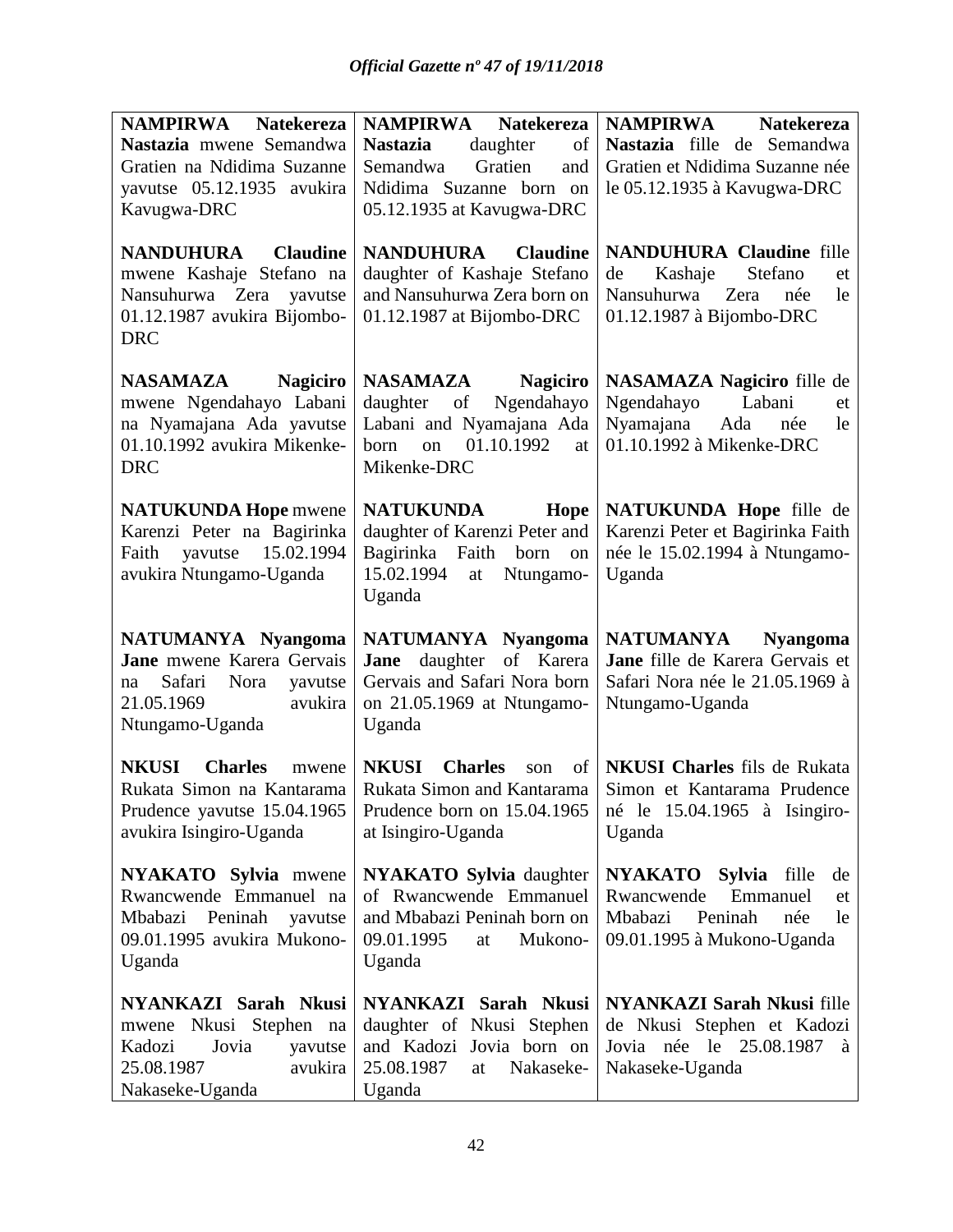| <b>Nabikundwa</b><br>NYAKIZA                            | <b>Nabikundwa</b><br><b>NYAKIZA</b>                      | <b>NYAKIZA</b><br><b>Nabikundwa</b>                         |
|---------------------------------------------------------|----------------------------------------------------------|-------------------------------------------------------------|
| Nathalie mwene Birumwami                                | <b>Nathalie</b><br>daughter<br>of                        | Nathalie fille de Birumwami                                 |
| Jean na Nyiramutuzo Beatrice                            | Birumwami<br>Jean<br>and                                 | Jean et Nyiramutuzo Beatrice                                |
| yavutse 10.10.1970 avukira                              | Nyiramutuzo Beatrice born on                             | née le 10.10.1970 à Rugezi-DRC                              |
| Rugezi-DRC                                              | 10.10.1970 at Rugezi-DRC                                 |                                                             |
| <b>NYIRABINTU</b><br>Pendeza                            | NYIRABINTU<br>Pendeza                                    | <b>NYIRABINTU</b><br>Pendeza                                |
| Claudine mwene Madeberi                                 | <b>Claudine</b><br>daughter<br>of                        | Claudine fille de Madeberi                                  |
| Francois na Nyirarukundo                                | Madeberi<br>Francois<br>and                              | Francois<br>et<br>Nyirarukundo                              |
| Sophia yavutse 06.12.1979                               | Nyirarukundo Sophia born on                              | Sophia née le 06.12.1979 à Fizi-                            |
| avukira Fizi-DRC                                        | 06.12.1979 at Fizi-DRC                                   | <b>DRC</b>                                                  |
|                                                         |                                                          |                                                             |
| <b>NYIRAMITAVU</b> Tantine                              | NYIRAMITAVU<br><b>Tantine</b>                            | <b>NYIRAMITAVU Tantine fille</b>                            |
| mwene Kiringa Elias na Dida                             | daughter of Kiringa Elias and                            | de Kiringa Elias et Dida Dorcas                             |
| Dorcas yavutse 02.05.1985                               | Dida<br>Dorcas<br>born<br>on                             | née le 02.05.1985 à Minembwe-                               |
| avukira Minembwe-DRC                                    | 02.05.1985 at<br>Minembwe-                               | <b>DRC</b>                                                  |
|                                                         | <b>DRC</b>                                               |                                                             |
|                                                         |                                                          |                                                             |
| <b>NYIRAMANEZA Francine</b>                             | <b>NYIRAMANEZA Francine</b>                              | NYIRAMANEZA<br><b>Francine</b>                              |
| mwene Ntayomba Ezekiya na                               | daughter<br>of<br>Ntayomba                               | fille de Ntayomba Ezekiya et                                |
| Najurama Damari yavutse                                 | Ezekiya<br>and<br>Najurama                               | Najurama<br>Damari<br>née<br>le                             |
| 01.01.1980<br>avukira                                   | Damari born on 01.01.1980 at                             | 01.01.1980<br>Muramvya-<br>à                                |
| Muramvya-Burundi                                        | Muramvya-Burundi                                         | Burundi                                                     |
|                                                         |                                                          |                                                             |
| <b>NYIRAMASOSO</b><br><b>Chantal</b>                    | <b>NYIRAMASOSO</b><br><b>Chantal</b>                     | <b>NYIRAMASOSO Chantal fille</b>                            |
| mwene Muruburi Ntagayisha<br>Neema<br>Nyiramuteto<br>na | of<br>Muruburi<br>daughter<br>Ntagayisha and Nyiramuteto | de Muruburi Ntagayisha<br>et<br>Nyiramuteto Neema née<br>le |
| yavutse 01.01.1983<br>avukira                           | Neema born on 01.01.1983 at                              | 01.01.1983 à Mwenga-DRC                                     |
| Mwenga-DRC                                              | Mwenga-DRC                                               |                                                             |
|                                                         |                                                          |                                                             |
| <b>NYIRANKUZA</b><br>Dina                               | <b>NYIRANKUZA</b><br>Dina                                | <b>NYIRANKUZA</b><br>Dina                                   |
| Nyihasha mwene Mbingira                                 | Nyihasha daughter                                        | of Nyihasha fille de Mbingira                               |
| Sebasaza naNyirabasare                                  |                                                          | Mbingira Sebasaza and Sebasaza et Nyirabasare               |
| Mariyamu<br>yavutse                                     | Nyirabasare Mariyamu born                                | Mariyamu née le 02.05.1951 à                                |
| 02.05.1951<br>avukira                                   | on 02.05.1951 at Minembwe--                              | Minembwe--DRC                                               |
| Minembwe-DRC                                            | <b>DRC</b>                                               |                                                             |
| <b>NYIRAMUHIRE Burembo</b>                              | <b>NYIRAMUHIRE Burembo</b>                               | <b>NYIRAMUHIRE</b><br><b>Burembo</b>                        |
| Sarah mwene Burembo na                                  | Sarah daughter of Burembo                                | Sarah fille de Burembo et                                   |
| Nyirahabiyeze<br>yavutse                                | and Nyirahabiyeze born on                                | Nyirahabiyeze née le 04.09.1937                             |
| 04.09.1937 avukira Rubavu-                              | 04.09.1937<br>Rubavu-<br>at                              | à Rubavu-Rwanda                                             |
| Rwanda                                                  | Rwanda                                                   |                                                             |
|                                                         |                                                          |                                                             |
|                                                         |                                                          |                                                             |
|                                                         |                                                          |                                                             |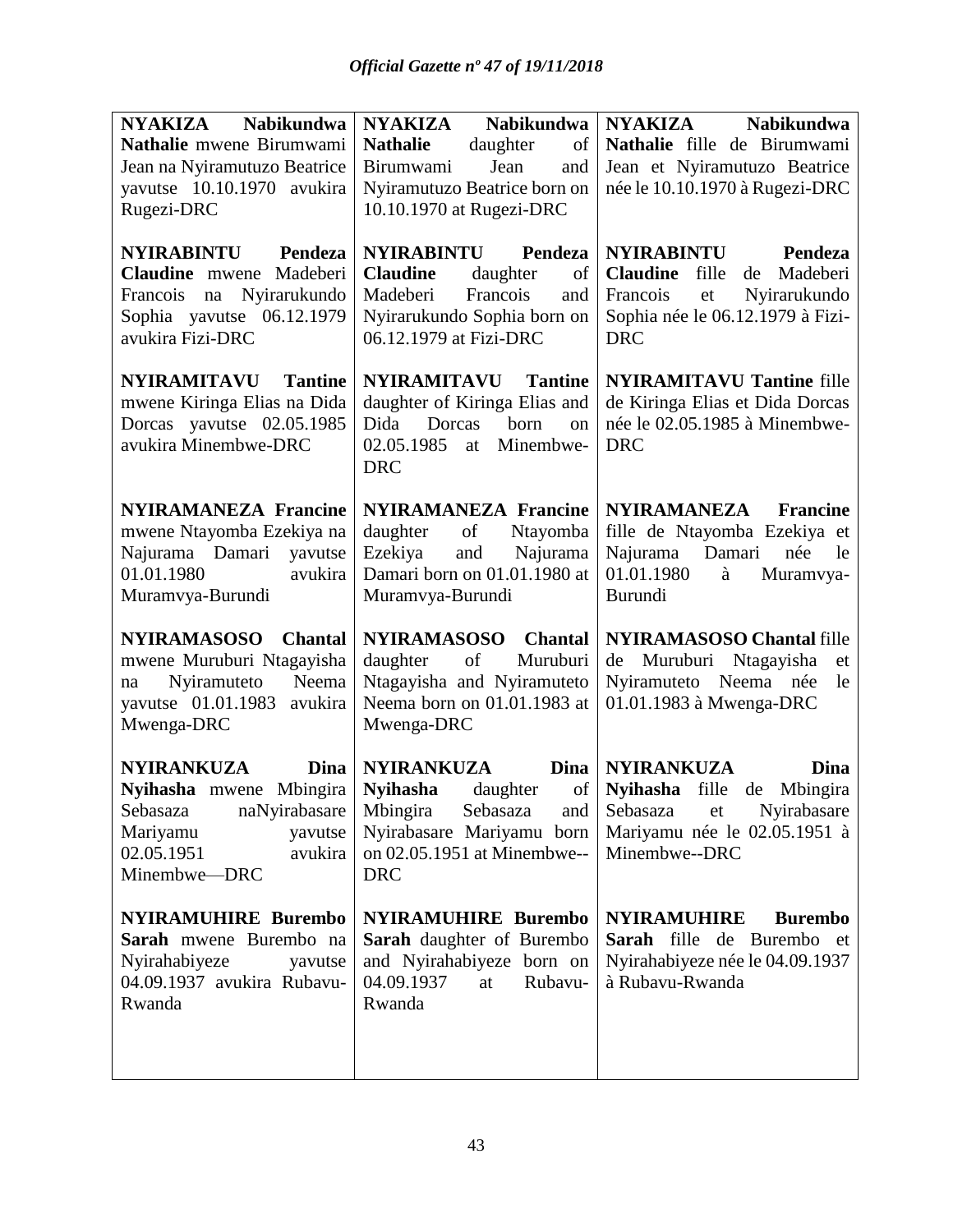| <b>NYIRANDEGEYA Beatrice</b>                                                                                                                                | <b>NYIRANDEGEYA Beatrice</b>                                                                                                                                     | <b>NYIRANDEGEYA</b><br><b>Beatrice</b>                                                                                                                      |
|-------------------------------------------------------------------------------------------------------------------------------------------------------------|------------------------------------------------------------------------------------------------------------------------------------------------------------------|-------------------------------------------------------------------------------------------------------------------------------------------------------------|
| mwene Gato Thomas<br>na                                                                                                                                     | daughter of Gato Thomas and                                                                                                                                      | fille<br>de Gato<br>Thomas<br>et                                                                                                                            |
| Mukakigeri Joyce yavutse                                                                                                                                    | Mukakigeri Joyce born on                                                                                                                                         | Mukakigeri<br>Joyce<br>née<br>le                                                                                                                            |
| 01.12.1986 avukira Masindi-                                                                                                                                 | 01.12.1986<br>Masindi-<br>at                                                                                                                                     | 01.12.1986 à Masindi-Uganda                                                                                                                                 |
| Uganda                                                                                                                                                      | Uganda                                                                                                                                                           |                                                                                                                                                             |
| <b>NYIRASOBANURA</b><br>Gatsitsi Esperance mwene<br>Mudahemuka<br>Gatsitsi<br>na<br>Nyirankwano Marie Therese<br>yavutse 01.01.1950 avukira<br>Rutshuru-DRC | <b>NYIRASOBANURA</b><br>Gatsitsi Esperance daughter<br>of Gatsitsi Mudahemuka and<br>Nyirankwano Marie Therese<br>01.01.1950<br>born<br>on<br>at<br>Rutshuru-DRC | <b>NYIRASOBANURA</b><br><b>Gatsitsi</b><br>Esperance fille de<br>Gatsitsi<br>Mudahemuka et Nyirankwano<br>Marie Therese née le 01.01.1950<br>à Rutshuru-DRC |
| <b>NZIRIMO Manassé mwene</b><br>Tabazi<br>Musa<br>na<br>Nyiramuhonga Sadi yavutse<br>01.01.1949 avukira Uvira-<br><b>DRC</b>                                | NZIRIMO Manassé son of<br>Tabazi<br>Musa<br>and<br>Nyiramuhonga Sadi born on<br>01.01.1949 at Uvira-DRC                                                          | NZIRIMO Manassé fils de<br>Tabazi Musa et Nyiramuhonga<br>Sadi né le 01.01.1949 à Uvira-<br><b>DRC</b>                                                      |
| <b>Benon</b><br><b>RWAMUNINGI</b><br>mwene Mutabaruka Yosia na<br>Mukora<br>Jovanith<br>yavutse<br>25.12.1959<br>avukira<br>Ntungamo-Uganda                 | <b>RWAMUNINGI Benon son</b><br>of Mutabaruka Yosia and<br>Mukora Jovanith born on<br>25.12.1959<br>Ntungamo-<br>at<br>Uganda                                     | <b>RWAMUNINGI Benon</b> fils de<br>Mutabaruka Yosia et Mukora<br>Jovanith né le 25.12.1959 à<br>Ntungamo-Uganda                                             |
| <b>RWINIKIZA</b><br><b>Muhoza</b><br>mwene Ndatsinze Zephanie<br>na Nyacuriza sada yavutse<br>01.01.1977<br>avukira<br>Kamombo-DRC                          | <b>RWINIKIZA Muhoza</b> son of<br>Ndatsinze<br>Zephanie<br>and<br>Nyacuriza<br>born<br>sada<br>on<br>01.01.1977<br>Kamombo-<br>at<br><b>DRC</b>                  | <b>RWINIKIZA Muhoza</b> fils de<br>Ndatsinze<br>Zephanie<br>et<br>Nyacuriza sada né le 01.01.1977<br>à Kamombo-DRC                                          |
| <b>TENDEKA Moses</b> mwene<br>Kanonko George na Kanonko  <br>yavutse<br>23.09.1988<br>Annet<br>avukira Isingiro-Uganda                                      | <b>TENDEKA Moses</b> son of <b>TENDEKA</b> Moses<br>Kanonko<br>born<br>Annet<br><sub>on</sub><br>Isingiro-<br>23.09.1988<br>at<br>Uganda                         | fils<br>de<br>Kanonko George and Kanonko George et Kanonko<br>Annet né le<br>23.09.1988<br>à<br>Isingiro-Uganda                                             |
| <b>OWAMAZIMA</b><br><b>Elisabeth</b><br>Neezha<br>John<br>na<br>mwene<br>Nyamate<br>Evas<br>yavutse<br>07.04.1992 avukira Mbarara-<br>Uganda                | <b>OWAMAZIMA</b><br><b>Elisabeth</b><br>daughter of Neezha John and<br>Nyamate<br>Evas<br>born<br>on<br>07.04.1992<br>Mbarara-<br>at<br>Uganda                   | <b>OWAMAZIMA Elisabeth fille</b><br>de Neezha John et Nyamate Evas<br>née le 07.04.1992 à Mbarara-<br>Uganda                                                |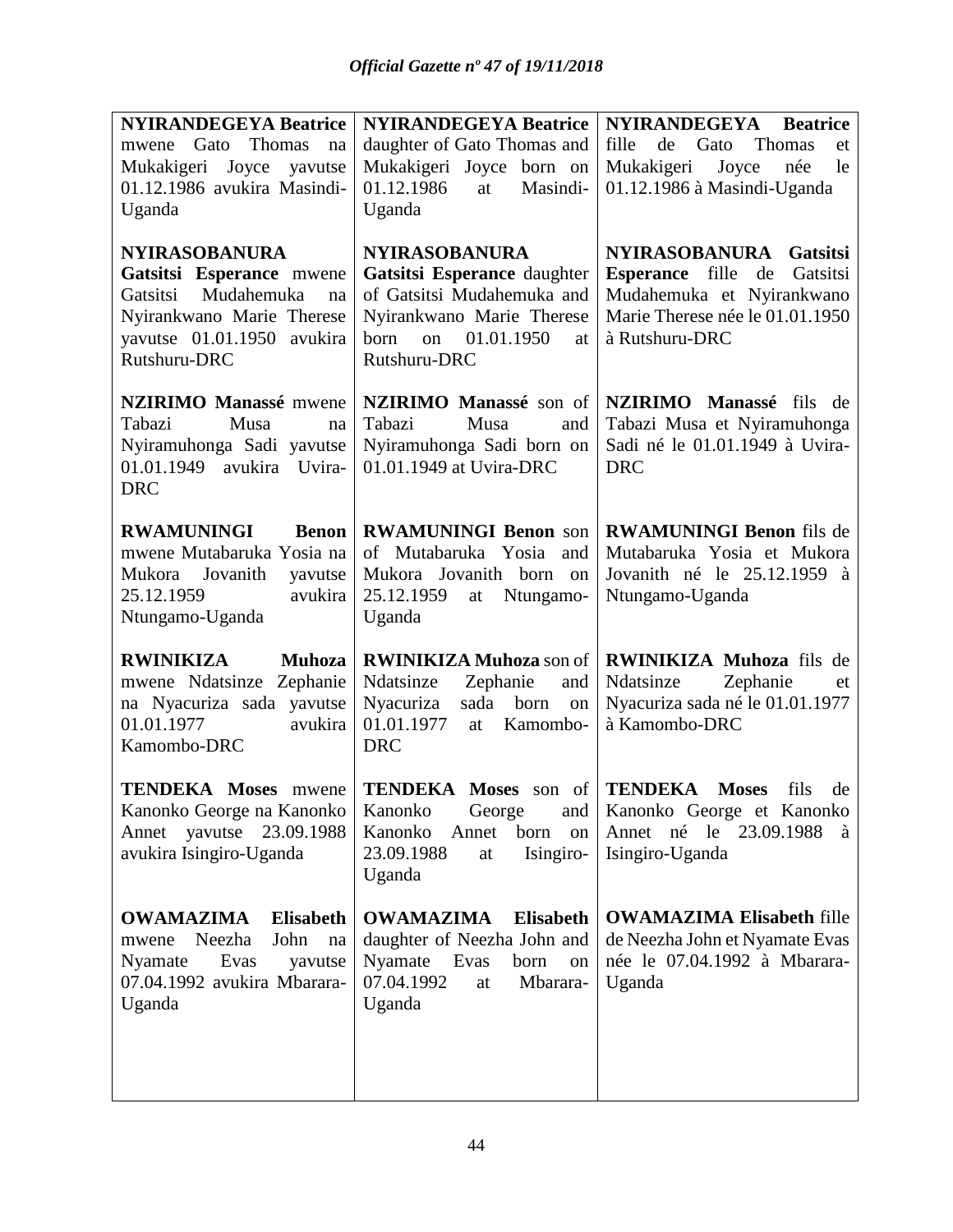| <b>RIVUZI Samuel Nduwayo</b>                                                                                                               | <b>RIVUZI Samuel Nduwayo</b>                                                                                                               | <b>RIVUZI Samuel Nduwayo fils</b>                                                                                                  |
|--------------------------------------------------------------------------------------------------------------------------------------------|--------------------------------------------------------------------------------------------------------------------------------------------|------------------------------------------------------------------------------------------------------------------------------------|
| Ruhatambuga<br>mwene                                                                                                                       | Ruhatambuga<br>of<br>son                                                                                                                   | de Ruhatambuga Ntagarurwa et                                                                                                       |
| Ntagarurwa na Uziya Bunene                                                                                                                 | and Uziya<br>Ntagarurwa                                                                                                                    | Uziya Bunene né le 02.05.1948 à                                                                                                    |
| yavutse 02.05.1948 avukira                                                                                                                 | Bunene born on 02.05.1948 at                                                                                                               | Minembwe-DRC                                                                                                                       |
| Minembwe-DRC                                                                                                                               | Minembwe-DRC                                                                                                                               |                                                                                                                                    |
| RUGUMA Nkundabayo<br>Mahinga<br><b>Enock</b> mwene<br>Semuroro na Nyirankurira<br>Siribo yavutse 01.01.1942<br>avukira Uvira-DRC           | <b>RUGUMA</b><br>Nkundabayo<br>of<br>Mahinga<br><b>Enock</b> son<br>Semuroro and Nyirankurira<br>Siribo born on 01.01.1942 at<br>Uvira-DRC | RUGUMA Nkundabayo<br><b>Enock</b><br>fils<br>de<br>Mahinga<br>Semuroro et Nyirankurira Siribo<br>né le 01.01.1942 à Uvira-DRC      |
| <b>RUREMESHA John</b> mwene<br>Kamugundu<br>Thomas<br>na<br>Mutesi Merciane<br>yavutse<br>01.01.1946<br>avukira<br>Rwamgana-Rwanda         | <b>RUREMESHA John son of</b><br>Thomas<br>Kamugundu<br>and<br>Mutesi Merciane born on<br>01.01.1946<br>at Rwamgana-<br>Rwanda              | RUREMESHA John fils de<br>Kamugundu Thomas et Mutesi<br>Merciane né le 01.01.1946 à<br>Rwamgana-Rwanda                             |
| <b>RUSAGURA Rwizigira Eric</b><br>mwene Rukataza Zaburoni na<br>Nyiramahoro Keza yavutse<br>12.01.1986 avukira Bukavu-<br><b>DRC</b>       | <b>RUSAGURA Rwizigira Eric</b><br>son of Rukataza Zaburoni and<br>Nyiramahoro Keza<br>born<br>on12.01.1986<br>Bukavu-<br>at<br><b>DRC</b>  | RUSAGURA Rwizigira Eric<br>fils de Rukataza Zaburoni et<br>Nyiramahoro Keza<br>né<br>le<br>12.01.1986 à Bukavu-DRC                 |
| SAFARI Stephen<br>mwene<br>Gumiriza<br>Jacob<br>na<br>Nyirangaruye Rakeri yavutse<br>20.02.1948<br>avukira<br>Nyagatare-Rwanda             | <b>SAFARI</b> Stephen son of<br>Gumiriza<br>Jacob<br>and<br>Nyirangaruye Rakeri born on<br>20.02.1948<br>at Nyagatare-<br>Rwanda           | SAFARI<br><b>Stephen</b><br>fils<br>de<br>Gumiriza Jacob et Nyirangaruye<br>Rakeri né le 20.02.1948 à<br>Nyagatare-Rwanda          |
| Fabrice<br><b>SEBANYANA</b><br>mwene Mudaga Andre na<br>Namasoso Rosilate yavutse<br>avukira Uvira-<br>11.01.1986<br><b>DRC</b>            | <b>SEBANYANA Fabrice son</b><br>of<br>Mudaga<br>Andre<br>and<br>11.01.1986 at Uvira-DRC                                                    | <b>SEBANYANA Fabrice fils de</b><br>Mudaga Andre et Namasoso<br>Namasoso Rosilate born on Rosilate né le 11.01.1986 à<br>Uvira-DRC |
| <b>NALUWAIRO Dan</b> mwene<br>Bageya Alex na Babirye Ruth<br>yavutse 25.07.1984 avukira<br>Jinja-Uganda                                    | NALUWAIRO Dan son of<br>Bageya Alex and Babirye<br>Ruth born on 25.07.1984 at<br>Jinja-Uganda                                              | NALUWAIRO Dan fils de<br>Bageya Alex et Babirye Ruth né<br>le $25.07.1984$ à Jinja-Uganda                                          |
| <b>NANTSIMBO</b><br><b>Auguste</b><br>mwene Ndayisenga Lucien na<br>Kamenge Generose yavutse<br>04.06.1976<br>avukira<br>Bujumbura-Burundi | <b>NANTSIMBO</b> Auguste son<br>of Ndayisenga Lucien and<br>Kamenge Generose born on<br>04.06.1976<br>at<br>Bujumbura-<br>Burundi          | <b>NANTSIMBO</b> Auguste fils de<br>Ndayisenga Lucien et Kamenge<br>Generose née le 04.06.1976 à<br>Bujumbura-Burundi              |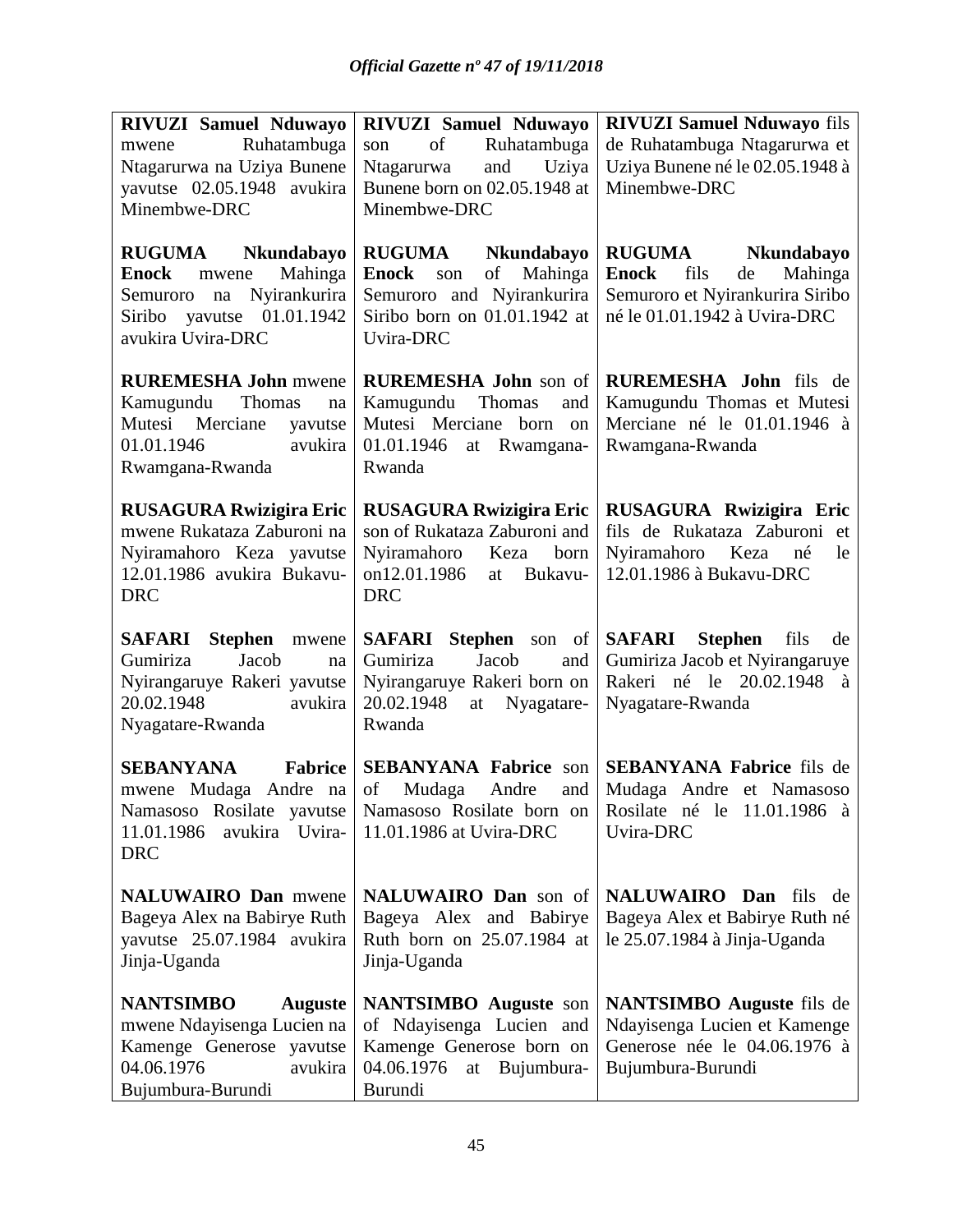| <b>NDABAHAWENIMANA</b>                                                                                                                     | <b>NDABAHAWENIMANA</b>                                                                                                                    | <b>NDABAHAWENIMANA</b>                                                                                               |
|--------------------------------------------------------------------------------------------------------------------------------------------|-------------------------------------------------------------------------------------------------------------------------------------------|----------------------------------------------------------------------------------------------------------------------|
| <b>Nathan</b><br>Nkubije<br>mwene                                                                                                          | Nathan son of Nkubije Pierre                                                                                                              | Nathan fils de Nkubije Pierre et                                                                                     |
| Pierre na Ndayisaba Eugenie                                                                                                                | and Ndayisaba Eugenie born                                                                                                                | Ndayisaba<br>Eugenie<br>né<br>le                                                                                     |
| yavutse 22.12.1978 avukira                                                                                                                 | on 22.12.1978 at Bujumbura-                                                                                                               | 22.12.1978<br>à<br>Bujumbura-                                                                                        |
| Bujumbura-Burundi                                                                                                                          | <b>Burundi</b>                                                                                                                            | <b>Burundi</b>                                                                                                       |
| <b>NDIKUMANA</b><br><b>Patrick</b><br>mwene Ndikumana Pierre na<br>Ndikumana mundane yavutse<br>avukira<br>16.09.1979<br>Bujumbura-Burundi | <b>NDIKUMANA Patrick son</b><br>of Ndikumana Pierre<br>and<br>Ndikumana Mundane born on<br>16.09.1979<br>at Bujumbura-<br>Burundi         | <b>NDIKUMANA Patrick fils de</b><br>Ndikumana Pierre et Ndikumana<br>mundane né le 16.09.1979 à<br>Bujumbura-Burundi |
| <b>NIBIGIRA Martine mwene</b><br>Nibigira Roger na Barancira<br>Domitille yavutse 03.08.1985<br>avukira Bujumbura-Burundi                  | <b>NIBIGIRA</b><br><b>Martine</b><br>daughter of Nibigira Roger<br>and Barancira Domitille born<br>on 03.08.1985 at Bujumbura-<br>Burundi | NIBIGIRA Martine fille de<br>Nibigira Roger et Barancira<br>Domitille née le 03.08.1985 à<br>Bujumbura-Burundi       |
| <b>NIGANZE</b> Lievin mwene                                                                                                                | NIGANZE Lievin son of                                                                                                                     | <b>NIGANZE</b> Lievin<br>fils<br>de                                                                                  |
| Pierre<br>Bikwemu<br>na                                                                                                                    | Bikwemu<br>Pierre<br>and                                                                                                                  | Bikwemu Pierre et Niyonkuru                                                                                          |
| Niyonkuru Costance yavutse                                                                                                                 | Niyonkuru Costance born on                                                                                                                | Costance né le 29.06.1985 à                                                                                          |
| 29.06.1985<br>avukira                                                                                                                      | 29.06.1985<br>at Bujumbura-                                                                                                               | Bujumbura-Burundi                                                                                                    |
| Bujumbura-Burundi                                                                                                                          | <b>Burundi</b>                                                                                                                            |                                                                                                                      |
| <b>NIJIMBERE</b><br><b>Jeanine</b><br>P.<br>Claver<br>mwene<br>na                                                                          | <b>NIJIMBERE</b><br><b>Jeanine</b><br>daughter of P. Claver and                                                                           | <b>NIJIMBERE Jeanine fille de P.</b><br>Claver et Nzeyimana Judith née                                               |
| Nzeyimana<br>Judith yavutse<br>14.06.1982<br>avukira Karusi-<br>Burundi                                                                    | Nzeyimana Judith born on<br>14.06.1982 at Karusi-Burundi                                                                                  | le 14.06.1982 à Karusi-Burundi                                                                                       |
| <b>NISHIMWE Luce Gloria</b>                                                                                                                | <b>NISHIMWE</b> Luce<br>Gloria                                                                                                            | <b>NISHIMWE Luce Gloria fille</b>                                                                                    |
| mwene Suguru Sylvere na                                                                                                                    | daughter of Suguru Sylvere                                                                                                                | de<br>Suguru<br>Sylvere<br>et                                                                                        |
|                                                                                                                                            |                                                                                                                                           |                                                                                                                      |
|                                                                                                                                            |                                                                                                                                           |                                                                                                                      |
| 06.03.1984<br>avukira                                                                                                                      | Nyamuyenzi Rosette yavutse   and Nyamuyenzi Rosette born                                                                                  | Nyamuyenzi Rosette née le<br>06.03.1984<br>à                                                                         |
| Bujumbura-Burundi                                                                                                                          | on 06.03.1984 at Bujumbura-<br>Burundi                                                                                                    | Bujumbura-<br>Burundi                                                                                                |
|                                                                                                                                            |                                                                                                                                           |                                                                                                                      |
| <b>NKERAMIHIGO</b><br>Kal's                                                                                                                | <b>NKERAMIHIGO</b><br>Kal's                                                                                                               | <b>NKERAMIHIGO</b><br>Kal's                                                                                          |
| <b>Thadens</b><br>Kalika<br>mwene                                                                                                          | <b>Thadens</b><br>Kalika<br>son<br>of                                                                                                     | Thadens fils de Kalika Edward                                                                                        |
| Edward<br>Mukagahunga<br>na                                                                                                                | and Mukagahunga<br>Edward                                                                                                                 | et Mukagahunga Nazariah né le                                                                                        |
| Nazariah yavutse 11.04.1980<br>avukira Mbarara-Uganda                                                                                      | Nazariah born 11.04.1980 at<br>Mbarara-Uganda                                                                                             | 11.04.1980 à Mbarara-Uganda                                                                                          |
|                                                                                                                                            |                                                                                                                                           |                                                                                                                      |
| <b>NKUNZIGOMA</b><br><b>Charles</b>                                                                                                        | <b>NKUNZIGOMA</b><br><b>Charles</b>                                                                                                       | NKUNZIGOMA Charles fils                                                                                              |
| mwene Bujara Sebastien na<br>Kabirori<br>Marie<br>yavutse                                                                                  | son of Bujara Sebastien and<br>Kabirori Marie<br>born<br>on                                                                               | de Bujara Sebastien et Kabirori<br>Marie né le 24.10.1970<br>à                                                       |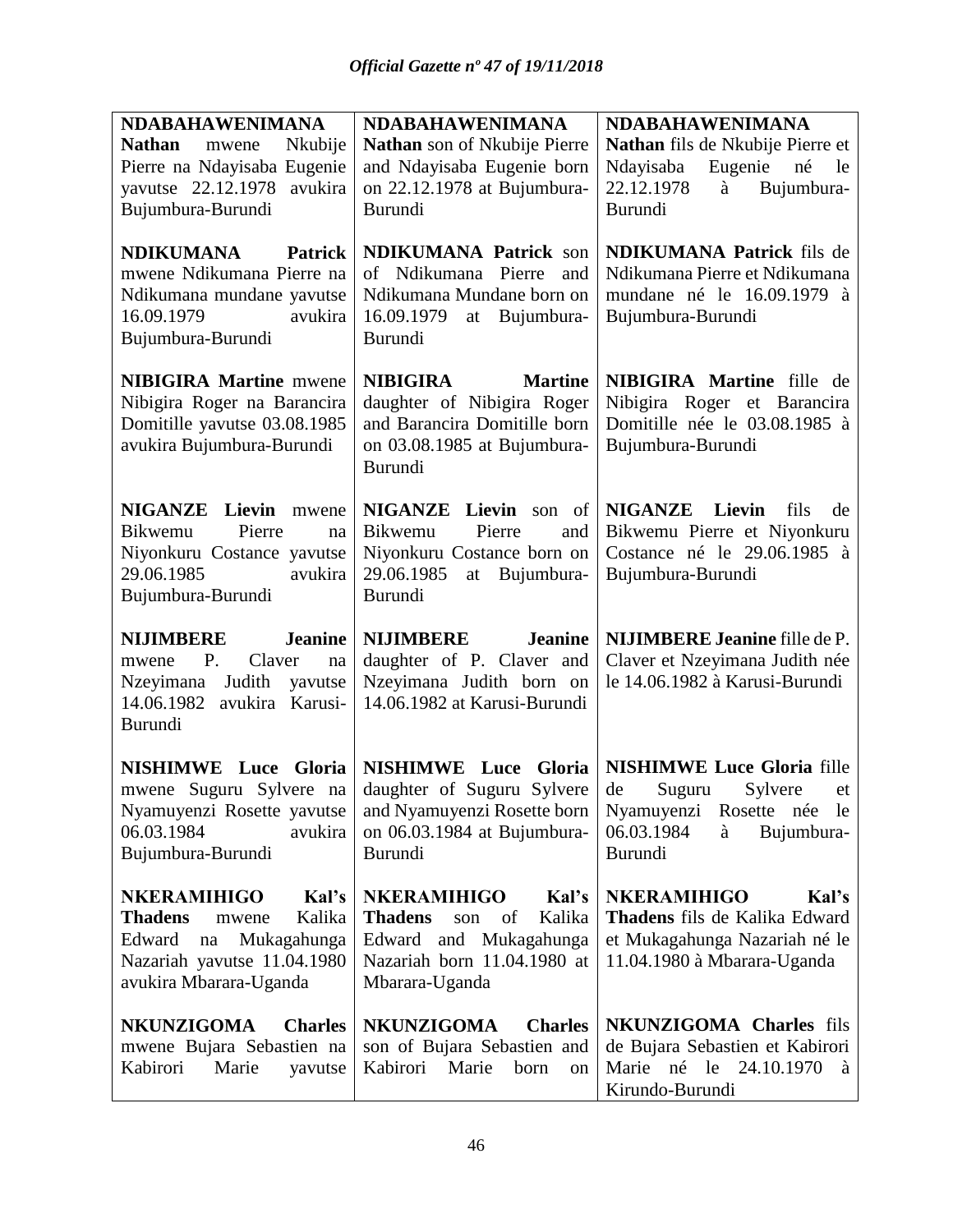| 24.10.1970 avukira Kirundo-<br>Burundi                                                                                                                                  | 24.10.1970<br>Kirundo-<br>at<br>Burundi                                                                                                                        |                                                                                                                                                                |
|-------------------------------------------------------------------------------------------------------------------------------------------------------------------------|----------------------------------------------------------------------------------------------------------------------------------------------------------------|----------------------------------------------------------------------------------------------------------------------------------------------------------------|
| <b>NSHOMBO</b><br><b>Mushagalusa</b><br>mwene Nshombo Salvator na<br>Nsimire N'Bazirha yavutse<br>28.03.1975 avukira Walungu-<br><b>DRC</b>                             | <b>NSHOMBO</b><br><b>Mushagalusa</b><br>son of Nshombo Salvator and<br>Nsimire N'Bazirha born on<br>28.03.1975 at Walungu-DRC                                  | <b>NSHOMBO</b> Mushagalusa fils<br>de Nshombo Salvator et Nsimire<br>N'Bazirha né le 28.03.1975 à<br>Walungu-DRC                                               |
| <b>NTAHETWA</b><br><b>Hussein</b><br>mwene Misigaro Fundisho na<br>Miburo Mapendo<br>yavutse<br>01.01.1973<br>avukira<br>Bujumbura-Burundi                              | NTAHETWA Hussein son<br>of Misigaro Fundisho<br>and<br>Miburo Mapendo born on<br>01.01.1973<br>at Bujumbura-<br><b>Burundi</b>                                 | NTAHETWA Hussein fils de<br>Misigaro Fundisho et Miburo<br>Mapendo né le 01.01.1973 à<br>Bujumbura-Burundi                                                     |
| <b>NYIRAHATEGEKIMANA</b><br><b>Karikumutima</b><br>mwene<br>Karikumutima<br>Thomas<br>na<br>Ntikazashira Pascasie yavutse<br>26.06.1972 avukira Rutshuru-<br><b>DRC</b> | <b>NYIRAHATEGEKIMANA</b><br>Karikumutima daughter of<br>Karikumutima Thomas and<br>Ntikazashira Pascasie born on<br>26.06.1972 at Rutshuru-DRC                 | <b>NYIRAHATEGEKIMANA</b><br><b>Karikumutima</b><br>fille<br>de<br>Karikumutima<br>Thomas<br>et<br>Ntikazashira Pascasie née<br>le<br>26.06.1972 à Rutshuru-DRC |
| <b>NYIRAKAMA</b><br><b>Christine</b><br>Rukorakanguhe<br>mwene<br>Charles na Narame console<br>yavutse 07.10.1988 avukira<br>Masisi-DRC                                 | NYIRAKAMA<br><b>Christine</b><br>daughter of Rukorakanguhe<br>Charles and Narame console<br>born on 07.10.1988 at Masisi-<br><b>DRC</b>                        | <b>NYIRAKAMA Christine fille</b><br>de Rukorakanguhe Charles et<br>console<br>Narame<br>née<br>le<br>07.10.1988 à Masisi-DRC                                   |
| <b>RUSAKE Athanase mwene</b><br>Rusake<br>Marc<br>na<br>Ndabagendeje<br>Anastasie<br>yavutse 28.12.1958 avukira<br>Bujumbura-Burundi                                    | RUSAKE Athanase son of<br>Rusake<br>Marc<br>and<br>Ndabagendeje Anastasie born<br>on 28.12.1958 at Bujumbura-<br>Burundi                                       | <b>RUSAKE</b> Athanase<br>fils<br>de<br>Rusake Marc et Ndabagendeje<br>Anastasie né le 28.12.1958 à<br>Bujumbura-Burundi                                       |
| <b>RWAMURANGO</b><br><b>Pierre</b><br>Mitego<br><b>Claver</b><br>mwene<br>Francois na Nanziza Marthe<br>yavutse 01.01.1959<br>avukira<br>Kirundo-Burundi                | <b>RWAMURANGO</b><br><b>Pierre</b><br><b>Claver</b><br>of<br>Mitego<br>son<br>Francois and Nanziza Marthe<br>01.01.1959<br>on<br>born<br>at<br>Kirundo-Burundi | <b>RWAMURANGO</b><br><b>Pierre</b><br>Claver fils de Mitego Francois<br>Nanziza Marthe<br>né<br>le<br>et<br>01.01.1959 à Kirundo-Burundi                       |
| <b>TUSIIME</b> Shallon mwene<br>Rwamuningi<br>Stephen<br>$\operatorname{na}$<br>Kamugasho Alice yavutse<br>04.11.1983 avukira Mbarara-<br>Uganda                        | <b>TUSIIME Shallon</b> daughter<br>of Rwamuningi Stephen and<br>Kamugasho Alice born on<br>04.11.1983<br>at<br>Mbarara-<br>Uganda                              | <b>TUSIIME</b><br><b>Shallon</b><br>fille<br>de<br>Rwamuningi<br>Stephen<br>et<br>Kamugasho<br>Alice<br>née<br>le<br>04.11.1983 à Mbarara-Uganda               |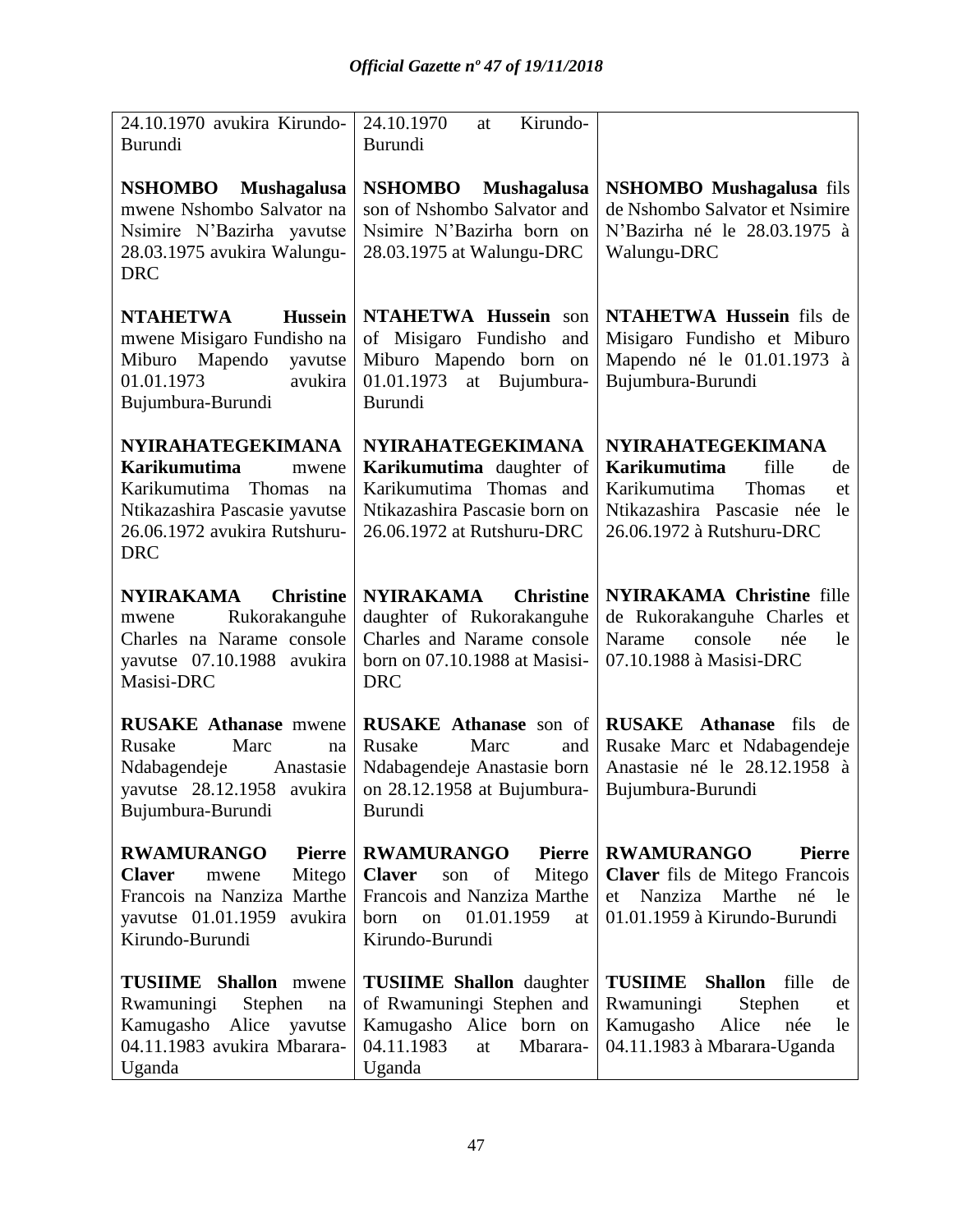| <b>FREDERIC François marie</b>                                                                                                                                            | <b>FREDERIC François marie</b>                                                                                                                                               | FREDERIC François marie                                                                                                                                                                                                |
|---------------------------------------------------------------------------------------------------------------------------------------------------------------------------|------------------------------------------------------------------------------------------------------------------------------------------------------------------------------|------------------------------------------------------------------------------------------------------------------------------------------------------------------------------------------------------------------------|
| Verjus<br>mwene<br>Hadelin                                                                                                                                                | Verjus son of Hadelin Joseph                                                                                                                                                 | Verjus fils de Hadelin Joseph                                                                                                                                                                                          |
| Joseph Desire na Machozi                                                                                                                                                  | Desire and Machozi Marie                                                                                                                                                     | Desire et Machozi Marie né le                                                                                                                                                                                          |
| Marie yavutse 27.04.1957                                                                                                                                                  | 27.04.1957<br>born<br>on<br>at                                                                                                                                               | 27.04.1957 à Kibombo-DRC                                                                                                                                                                                               |
| avukira Kibombo-DRC                                                                                                                                                       | Kibombo-DRC                                                                                                                                                                  |                                                                                                                                                                                                                        |
| <b>MARESCAUX</b><br><b>Jacques</b><br>Bernard François mwene<br>Marescaux Jean Marie na<br>Bidon<br>Collette<br>yavutse<br>04.08.1948 avukira Clermont-<br>Ferrand-France | <b>MARESCAUX</b><br><b>Jacques</b><br>Bernard François son of<br>Marescaux Jean Marie and<br>Bidon Collette<br>born<br>on<br>04.08.1948<br>Clermont-<br>at<br>Ferrand-France | <b>MARESCAUX</b><br><b>Jacques</b><br>fils<br><b>Bernard</b> François<br>de<br>Marescaux Jean Marie et Bidon<br>Collette né le 04.08.1948 à<br><b>Clermont-Ferrand-France</b>                                          |
| <b>MARESCAUX</b> Guillaume<br>mwene Marescaux Jacques na<br>Marescaux Jacques yavutse<br>02.12.1977<br>avukira<br>Strassbourg-France                                      | <b>MARESCAUX</b> Guillaume<br>son of Marescaux Jacques and<br>Marescaux Jacques born on<br>02.12.1977<br>born<br>on<br>Strassbourg-France                                    | <b>MARESCAUX Guillaume fils</b><br>de<br>Marescaux<br>Jacques<br>et<br>Marescaux<br>Jacques<br>né<br>le<br>02.12.1977<br>Strassbourg-<br>à<br>France                                                                   |
| <b>ABDUL</b><br><b>Ismail</b><br>mwene<br>Karenzo Ismael na Tuyisenge<br>02.07.1962<br>yavutse<br>Juli<br>avukira Bujumbura-Burundi                                       | <b>ABDUL</b><br><b>Ismail</b><br>son<br>of<br>Karenzo<br>Ismael<br>and<br>Tuyisenge<br>Juli<br>born<br>on<br>02.07.1962<br>Bujumbura-<br>at<br><b>Burundi</b>                | <b>ABDUL Ismail</b> fils de Karenzo<br>Ismael et Tuyisenge Juli né le<br>02.07.1962<br>à Bujumbura-<br>Burundi                                                                                                         |
| <b>BANGA</b> Nganza<br>Michel<br>Banga Michel na<br>mwene<br>Regine<br>Makozi<br>yavutse<br>23.03.1953<br>avukira<br>Kisangani-Burundi                                    | <b>BANGA Nganza Michel son</b><br>of Banga Michel and Makozi<br>Regine born on 23.03.1953 at<br>Kisangani-Burundi                                                            | <b>BANGA Nganza Michel fils de</b><br>Banga Michel et Makozi Regine<br>né le 23.03.1953 à Kisangani-<br>Burundi                                                                                                        |
| Kathemo yavutse 28.04.1975<br>avukira Uvira-DRC                                                                                                                           | Kathemo born on 28.04.1975<br>at Uvira-DRC                                                                                                                                   | BARAZA Agwandili Claude   BARAZA Agwandili Claude   BARAZA Agwandili Claude<br>mwene Baraza Pierre na Safi   son of Baraza Pierre and Safi   fils de Baraza Pierre et Safi<br>Kathemo née le 28.04.1975 à<br>Uvira-DRC |
| <b>BECART</b> Lydie Eveline<br>mwene Becart Gustave na<br>Van Gyzel Maria Louisa<br>yavutse 26.02.1948 avukira<br>Mechelen-Belgium                                        | <b>BECART</b> Lydie<br><b>Eveline</b><br>daughter of Becart Gustave<br>and Van Gyzel Maria Louisa<br>26.02.1948<br>on<br>born<br>at<br>Mechelen-Belgium                      | <b>BECART Lydie Eveline fille</b><br>de Becart Gustave et Van Gyzel<br>Maria Louisa née le 26.02.1948<br>à Mechelen-Belgium                                                                                            |
| <b>BIGIRIMANA</b><br><b>Venerand</b><br>mwene Mugabukubaye Elias<br>Bwonderwa<br>Solange<br>na                                                                            | <b>BIGIRIMANA</b><br><b>Venerand</b><br>son of Mugabukubaye Elias<br>and Bwonderwa Solange born                                                                              | <b>BIGIRIMANA Venerand fils</b><br>Mugabukubaye<br>Elias<br>de<br>et<br>Bwonderwa Solange née<br>le<br>11.10.1949 à Gitega-Burundi                                                                                     |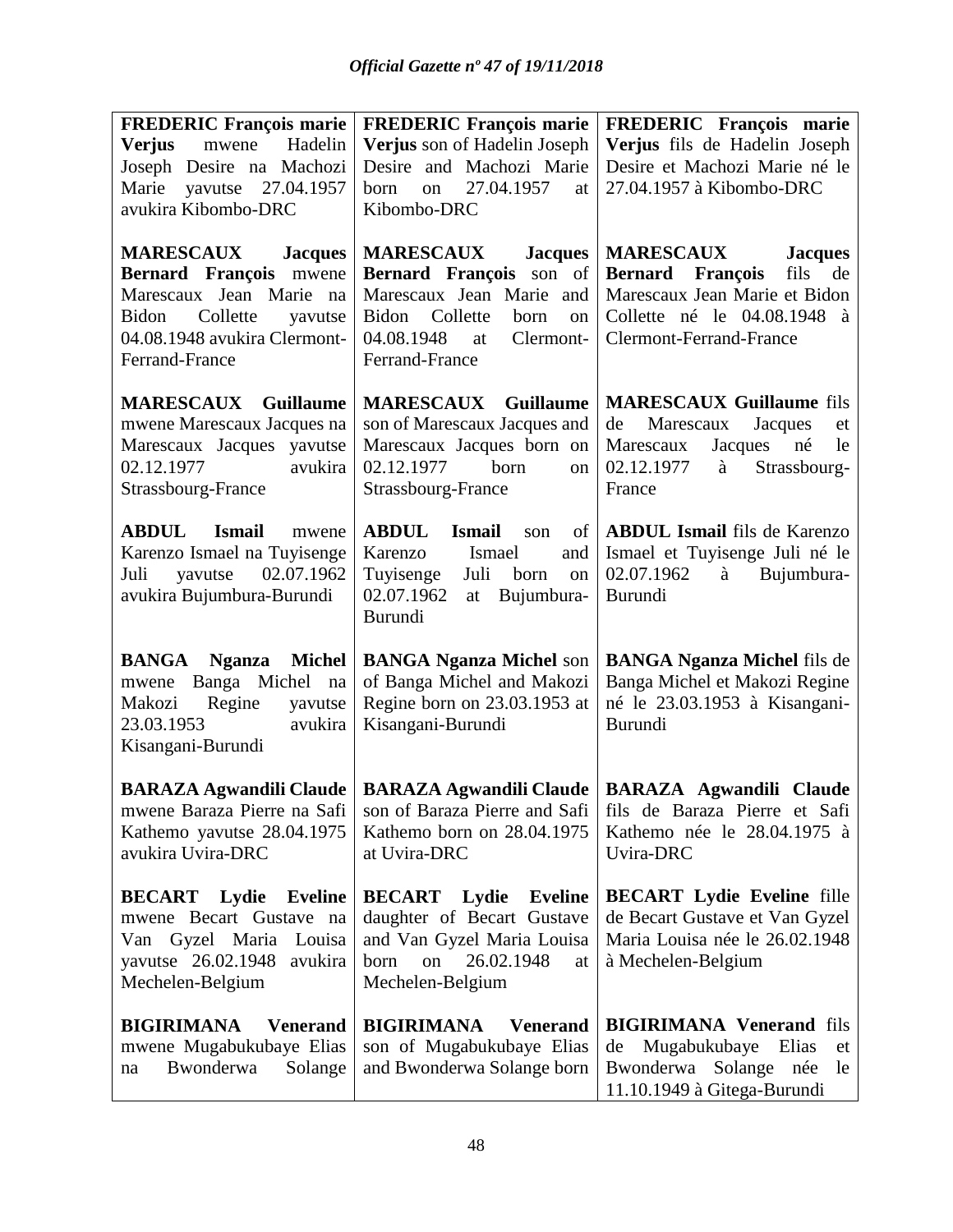| yavutse 11.10.1949 avukira<br>Gitega-Burundi                                                                                                                                       | 11.10.1949<br>Gitega-<br>on<br>at<br><b>Burundi</b>                                                                                                                             |                                                                                                                                                                     |
|------------------------------------------------------------------------------------------------------------------------------------------------------------------------------------|---------------------------------------------------------------------------------------------------------------------------------------------------------------------------------|---------------------------------------------------------------------------------------------------------------------------------------------------------------------|
| <b>BIKARISHA</b><br><b>Martine</b><br><b>Bikarisha</b><br>mwene<br>na<br>Ndarusanze<br>yavutse<br>avukira<br>26.11.1976<br>Bujumbura-Burundi                                       | <b>BIKARISHA</b><br><b>Martine</b><br>daughter of Bikarisha and<br>Ndarusanze<br>born<br>on<br>26.11.1976<br>Bujumbura-<br>at<br>Burundi                                        | <b>BIKARISHA Martine fille de</b><br>Bikarisha et Ndarusanze née le<br>26.11.1976<br>à<br>Bujumbura-<br>Burundi                                                     |
| <b>CROISET</b><br><b>Gilles</b><br>mwene<br>Croiset Emile na Copet Cecile<br>yavutse 22.11.1952 avukira<br>Sugny-Belgium                                                           | <b>CROISET</b> Gilles<br>of<br>son<br>Croiset Emile<br>and<br>Copet<br>Cecile born on 22.11.1952 at<br>Sugny-Belgium                                                            | <b>CROISET Gilles</b> fils de Croiset<br>Emile et Copet Cecile né le<br>22.11.1952 à Sugny-Belgium                                                                  |
| <b>DUKUNDANE</b><br><b>Emmanuel</b><br>mwene Nyankwara Charles na<br>Mukankusi Theresa yavutse<br>30.11.1974 avukira Mbarara-<br>Uganda                                            | <b>DUKUNDANE</b><br><b>Emmanuel</b><br>son of Nyankwara Charles and<br>Mukankusi Theresa born on<br>30.11.1974<br>Mbarara-<br>at<br>Uganda                                      | <b>DUKUNDANE Emmanuel fils</b><br>Nyankwara<br>de<br>Charles<br>et<br>Mukankusi<br>Theresa<br>né<br>le<br>30.11.1974 à Mbarara-Uganda                               |
| <b>FILLEKES</b><br><b>Jacobus</b><br><b>Marinus</b> mwene<br>Hendrick<br>Cornelis Fillekes na Jacoba<br>28.10.1959<br>Strugh yavutse<br>avukira Berkel en Rodenrijs-<br>Netherland | <b>FILLEKES</b><br><b>Jacobus</b><br>Marinus son of Hendrick<br>Cornelis Fillekes and Jacoba<br>Strugh born on 28.10.1959 at<br><b>Berkel</b><br>Rodenrijs-<br>en<br>Netherland | <b>FILLEKES Jacobus Marinus</b><br>de<br>Hendrick<br>fils<br>Cornelis<br>Fillekes et Jacoba Strugh né le<br>28.10.1959<br>Berkel<br>à<br>en<br>Rodenrijs-Netherland |
| <b>GATONYE</b><br><b>Beth</b><br><b>Njoki</b><br>mwene Gatonye Frederick na<br>Thabitha<br>Wanjiru<br>yavutse<br>02.04.1978 avukira Nairobi-<br>Kenya                              | <b>GATONYE</b><br><b>Njoki</b><br><b>Beth</b><br>of<br>daughter<br>Gatonye<br>Frederick<br>and<br>Wanjiru<br>Thabitha born on 02.04.1978<br>at Nairobi-Kenya                    | <b>GATONYE Beth Njoki fille de</b><br>Gatonye Frederick et Wanjiru<br>Thabitha né le 02.04.1978 à<br>Nairobi-Kenya                                                  |
| <b>GRULOOS François Joseph</b><br>mwene Gruloos Georges na<br>Denise<br>yavutse<br>Peeters<br>10.07.1952 avukira Brussels-<br>Belgium                                              | <b>GRULOOS François Joseph</b><br>son of Gruloos Georges and<br>Peeters Denise<br>born<br>on<br>Brussels-<br>10.07.1952<br>at<br>Belgium                                        | <b>GRULOOS</b> François Joseph<br>fils de Gruloos Georges et<br>Peeters Denise né le 10.07.1952<br>à Brussels-Belgium                                               |
| <b>HABANAYO</b><br>Longin<br>mwene Mvuyekure Venerand<br>na Hoka Seraphine yavutse<br>10.03.1976<br>avukira<br>Makamba-Burundi                                                     | <b>HABANAYO Longin</b> son of<br>Mvuyekure<br>Venerand<br>and<br>Hoka Seraphine<br>born<br>on<br>10.03.1976<br>Makamba-<br>at<br><b>Burundi</b>                                 | HABANAYO Longin fils de<br>Mvuyekure Venerand et Hoka<br>Seraphine né le 10.03.1976 à<br>Makamba-Burundi                                                            |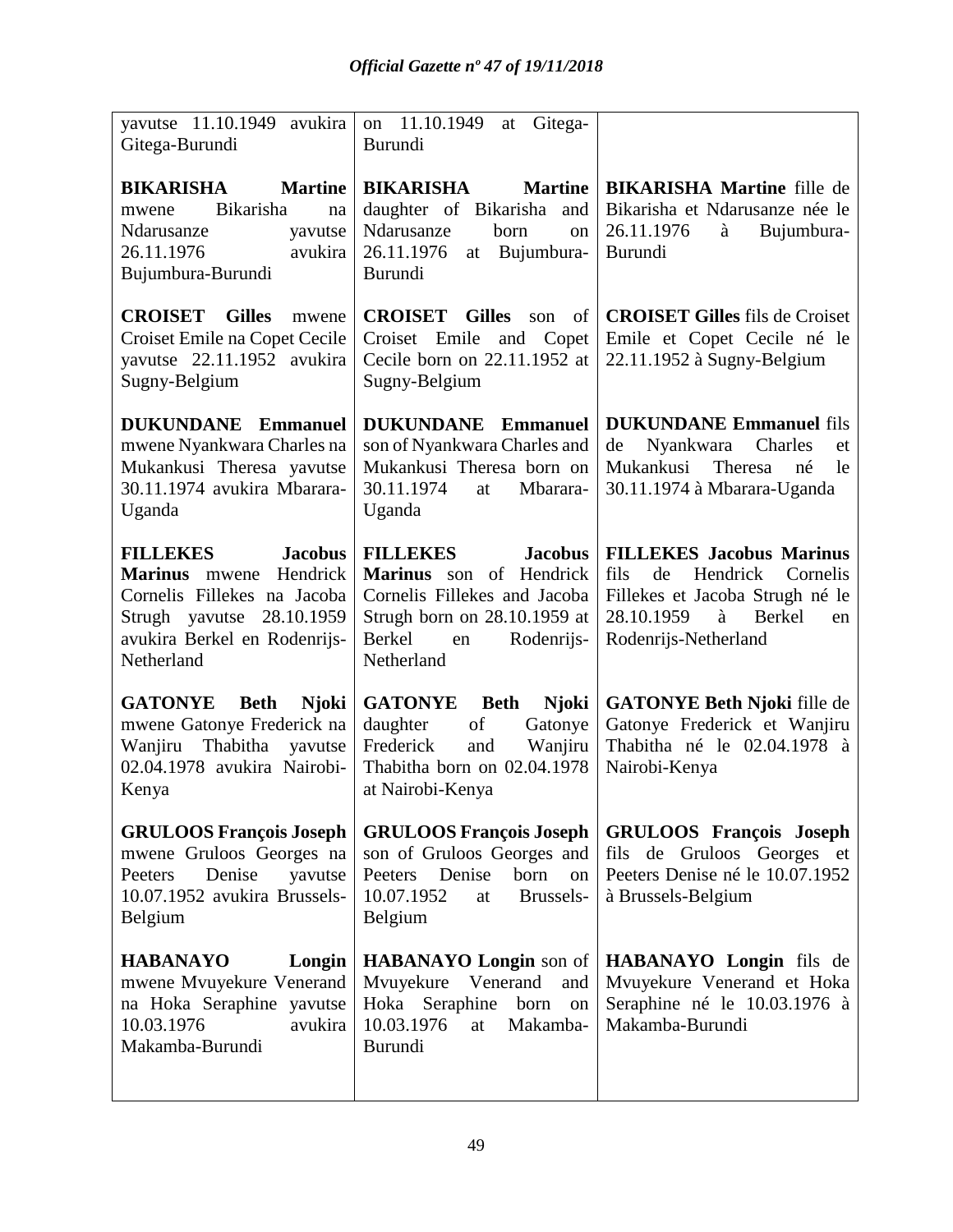| HARUNA Muteba mwene                                                                                                                                                        | HARUNA Muteba son of                                                                                                                                       | <b>HARUNA</b> Muteba<br>fils<br>de                                                                                                                            |
|----------------------------------------------------------------------------------------------------------------------------------------------------------------------------|------------------------------------------------------------------------------------------------------------------------------------------------------------|---------------------------------------------------------------------------------------------------------------------------------------------------------------|
| Muteba Rajabu na Kabemba                                                                                                                                                   | Muteba Rajabu and Kabemba                                                                                                                                  | Muteba Rajabu et Kabemba                                                                                                                                      |
| Zuya yavutse 09.03.1962                                                                                                                                                    | Zuya born on 09.03.1962 at                                                                                                                                 | Zuya né le 09.03.1962 à Goma-                                                                                                                                 |
| avukira Goma-DRC                                                                                                                                                           | Goma-DRC                                                                                                                                                   | <b>DRC</b>                                                                                                                                                    |
| <b>HATUNGIMANA</b><br><b>Belise</b>                                                                                                                                        | HATUNGIMANA<br><b>Belise</b>                                                                                                                               | <b>HATUNGIMANA Belise fille</b>                                                                                                                               |
| Hatungimana<br>mwene                                                                                                                                                       | daughter of Hatungimana                                                                                                                                    | de Hatungimana Polycarpe et                                                                                                                                   |
| Nzeyimana<br>Polycarpe<br>na                                                                                                                                               | Polycarpe<br>and<br>Nzeyimana                                                                                                                              | Nzeyimana Marie Therese née le                                                                                                                                |
| Therese<br>Marie<br>yavutse                                                                                                                                                | Marie Therese<br>born<br>on                                                                                                                                | 22.01.1982<br>à<br>Bujumbura-                                                                                                                                 |
| avukira<br>22.01.1982                                                                                                                                                      | 22.01.1982<br>Bujumbura-<br>at                                                                                                                             | Burundi                                                                                                                                                       |
| Bujumbura-Burundi                                                                                                                                                          | Burundi                                                                                                                                                    |                                                                                                                                                               |
| <b>JACQUES Pascal Germain</b><br><b>Jacques</b><br>Ghislain<br>mwene<br>Jacques Yvan na<br>Louise<br>Jeanne Heckmans<br>yavutse<br>29.04.1965 avukira Nivelles-<br>Belgium | <b>JACQUES Pascal Germain</b><br>Jacques Ghislain son of<br>Jacques Yvan and Louise<br>Jeanne Heckmans born on<br>29.04.1965<br>Nivelles-<br>at<br>Belgium | <b>JACQUES</b> Pascal Germain<br><b>Jacques</b><br>Ghislain<br>fils<br>de<br>Jacques Yvan et Louise Jeanne<br>Heckmans né le 29.04.1965 à<br>Nivelles-Belgium |
| Lushoka<br><b>KABEZA</b><br><b>Christian</b><br>Kabeza<br>mwene<br>Faustin na Kaboyi Victoryne                                                                             | <b>KABEZA</b><br>Lushoka<br><b>Christian</b><br>of Kabeza<br>son<br>Faustin and Kaboyi Victoryne<br>born on 25.12.1975 at Goma-                            | <b>KABEZA Lushoka Christian</b><br>fils de Kabeza Faustin et Kaboyi<br>Victoryne né le 25.12.1975 à<br>Goma-DR                                                |
| yavutse 25.12.1975 avukira<br>Goma-DRC                                                                                                                                     | <b>DRC</b>                                                                                                                                                 |                                                                                                                                                               |
| Ghislain d'Assise<br><b>KAINE</b><br>Kaine Denis<br>mwene<br>na<br>Rachel<br>Moussa<br>yavutse<br>02.11.1984 avukira<br>Sibut-<br>Central Africa                           | KAINE Ghislain d'Assise<br>Kaine Denis<br>son of<br>and<br>Moussa<br>Rachel<br>born<br>on<br>02.11.1984 at Sibut-Central<br>Africa                         | KAINE Ghislain d'Assise fils<br>de Kaine Denis et Moussa<br>Rachel né le 02.11.1984 à Sibut-<br>Central Africa                                                |
| <b>KANEZA</b><br>Galina<br>mwene                                                                                                                                           | <b>KANEZA</b> Galina                                                                                                                                       | son of   KANEZA<br>Galina<br>fils<br>de                                                                                                                       |
| Regine yavutse 30.07.1986                                                                                                                                                  | Regine<br>born<br>Rwamo<br>on                                                                                                                              | Ndikuriyo William na Rwamo   Ndikuriyo   William   and   Ndikuriyo William et Rwamo<br>Regine née le 30.07.1986 à                                             |
| avukira Bujumbura-Burundi                                                                                                                                                  | 30.07.1986<br>Bujumbura-<br>at<br><b>Burundi</b>                                                                                                           | Bujumbura-Burundi                                                                                                                                             |
| <b>KARINGANIRE Clemence</b>                                                                                                                                                | <b>KARINGANIRE Clemence</b>                                                                                                                                | <b>KARINGANIRE</b><br><b>Clemence</b>                                                                                                                         |
| mwene Semajangwe Jonas na                                                                                                                                                  | of<br>daughter<br>Semajangwe                                                                                                                               | mwene Semajangwe Jonas na                                                                                                                                     |
| Nyiratunga<br>yavutse                                                                                                                                                      | Jonas and Nyiratunga born on                                                                                                                               | Nyiratunga yavutse 01.01.1989 à                                                                                                                               |
| 01.01.1989<br>avukira<br>Bujumbura-Burundi                                                                                                                                 | 01.01.1989<br>Bujumbura<br>at<br><b>Burundi</b>                                                                                                            | Bujumbura Burundi                                                                                                                                             |
|                                                                                                                                                                            |                                                                                                                                                            |                                                                                                                                                               |
| <b>KALIMUSHI</b><br><b>Baganda</b>                                                                                                                                         | <b>KALIMUSHI</b><br><b>Baganda</b>                                                                                                                         | <b>KALIMUSHI</b><br><b>Baganda</b>                                                                                                                            |
| <b>Claude</b><br>Baganda<br>mwene                                                                                                                                          | <b>Claude</b><br>Baganda<br>of<br>son                                                                                                                      | <b>Claude</b><br>fils<br>Baganda<br>de                                                                                                                        |
| Rubaduka<br>Cyprien<br>$\operatorname{na}$                                                                                                                                 | Rubaduka<br>Cyprien<br>and                                                                                                                                 | Rubaduka<br>Cyprien<br>et                                                                                                                                     |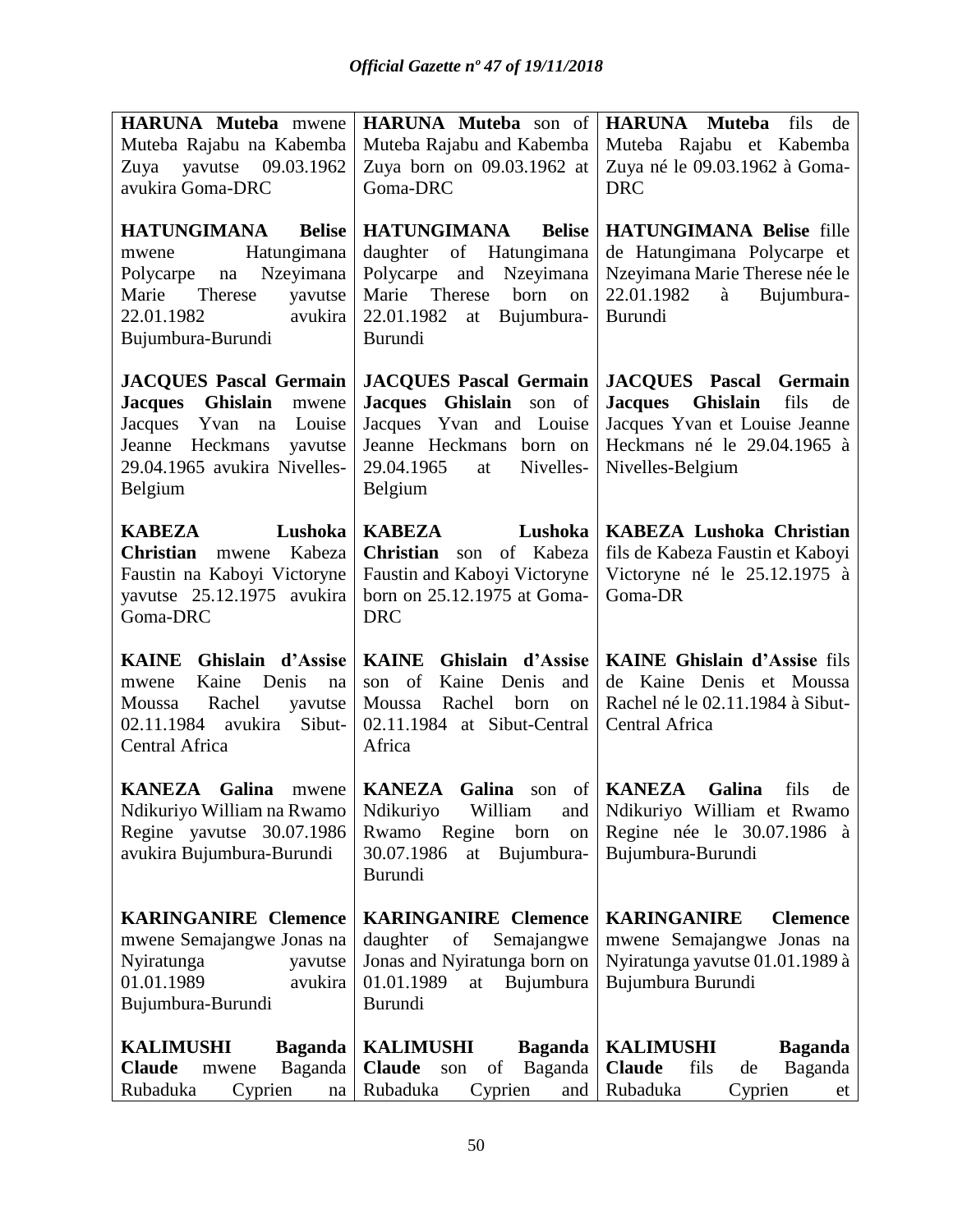| Esperance<br>Mushobekwa<br>yavutse 30.07.1978 avukira<br>Kabungo-DRC                                                                       | Mushobekwa Esperance born<br>on 30.07.1978 at Kabungo-<br><b>DRC</b>                                                                        | Mushobekwa Esperance né le<br>30.07.1978 à Kabungo-DRC                                                                                           |
|--------------------------------------------------------------------------------------------------------------------------------------------|---------------------------------------------------------------------------------------------------------------------------------------------|--------------------------------------------------------------------------------------------------------------------------------------------------|
| <b>Hussein</b><br><b>CIZA</b><br>mwene<br>Ndikumana Djuma<br>Moza<br>Appoline yavutse 11.05.1995<br>avukira Bujumbura-Burundi              | <b>Hussein</b><br><b>CIZA</b><br>of<br>son<br>Djuma<br>Moza<br>Ndikumana<br>Appoline born on 11.05.1995<br>at Bujumbura-Burundi             | <b>Hussein</b><br><b>CIZA</b><br>fils<br>de<br>Ndikumana<br>Djuma<br>Moza<br>Appoline né le 11.05.1995 à<br>Bujumbura-Burundi                    |
| <b>DEME Hawa</b> mwene Deme<br>Salif<br>Traore<br>Mariam<br>na<br>yavutse 23.05.1984 avukira<br>Bamako-Mali                                | <b>DEME</b> Hawa daughter of<br>Deme<br>Salif<br>and<br>Traore<br>Mariam born on 23.05.1984 at<br>Bamako-Mali                               | <b>DEME</b> Hawa fille de Deme<br>Salif et Traore Mariam née le<br>23.05.1984 à Bamako-Mali                                                      |
| KAGERE Meddie mwene<br>Kagere Lubega na Kagoya<br>Rehmah yavutse 10.04.1988<br>avukira Iganga-Uganda                                       | KAGERE Meddie son of<br>Kagere Lubega and Kagoya<br>Rehmah born on 10.04.1988<br>at Iganga-Uganda                                           | KAGERE Meddie<br>fils<br>de<br>Kagere Lubega et Kagoya<br>Rehmah né le 10.04.1988 à<br>Iganga-Uganda                                             |
| <b>Fils</b><br><b>LOMAMI</b><br>André<br>mwene Lomami André na<br>Mwezi Charlotte<br>yavutse<br>06.08.1987<br>avukira<br>Nyarugenge-Rwanda | <b>LOMAMI André Fils son of</b><br>Lomami André and Mwezi<br>Charlotte born on 06.08.1987<br>at Nyarugenge-Rwanda                           | <b>LOMAMI André Fils fils de</b><br>Lomami<br>André<br>Mwezi<br>et<br>Charlotte né le 06.08.1987 à<br>Nyarugenge-Rwanda                          |
| <b>LOMAMI</b> Marcel mwene<br>Lomami André na Mwezi<br>Charlotte yavutse 26.06.1980<br>avukira Nyarugenge-Rwanda                           | <b>LOMAMI</b> Marcel son of<br>Lomami André and Mwezi<br>Charlotte born on 26.06.1980<br>at Nyarugenge-Rwanda                               | <b>LOMAMI</b><br><b>Marcel</b><br>fils<br>de<br>Lomami<br>André<br>et<br>Mwezi<br>Charlotte né le 26.06.1980 à<br>Nyarugenge-Rwanda              |
| <b>OTEMA Peter mwene Olie</b><br>Patrick na Alice Mayiskwe<br>yavutse 11.11.1985 avukira<br>Jinja-Uganda                                   | <b>OTEMA Peter</b> son of Olie<br>Patrick and Alice Mayiskwe<br>born on 11.11.1985 at Jinja-<br>Uganda                                      | <b>OTEMA Peter</b> fils de Olie<br>Patrick et Alice Mayiskwe né le<br>11.11.1985 à Jinja-Uganda                                                  |
| <b>MASHINGLWA Kibengo</b><br>Jimmy mwene Hakizimana<br>Alphonse<br>Mubake<br>na<br>Godelive yavutse 02.07.1990<br>avukira Rusizi-Rwanda    | <b>MASHINGLWA Kibengo</b><br>Jimmy son of Hakizimana<br>Alphonse<br>Mubake<br>and<br>Godelive born on 02.07.1990<br>at Rusizi-Rwanda        | <b>MASHINGLWA</b><br><b>Kibengo</b><br>Hakizimana<br><b>Jimmy</b> fils de<br>Alphonse et Mubake Godelive<br>né le 02.07.1990 à Rusizi-<br>Rwanda |
| <b>BRETT Edwin Lovellette</b><br>mwene Steve Lovelette Edwin<br>na Barbara Seward Lovellette<br>yavutse 12.04.1984 avukira<br>Kansas-USA   | <b>BRETT Edwin Lovellette</b><br>son of Steve Lovelette Edwin<br>Barbara<br>Seward<br>and<br>Lovellette born on 12.04.1984<br>at Kansas-USA | <b>BRETT Edwin Lovellette fils</b><br>de Steve Lovelette Edwin et<br>Barbara Seward Lovellette née<br>le 12.04.1984 à Kansas-USA                 |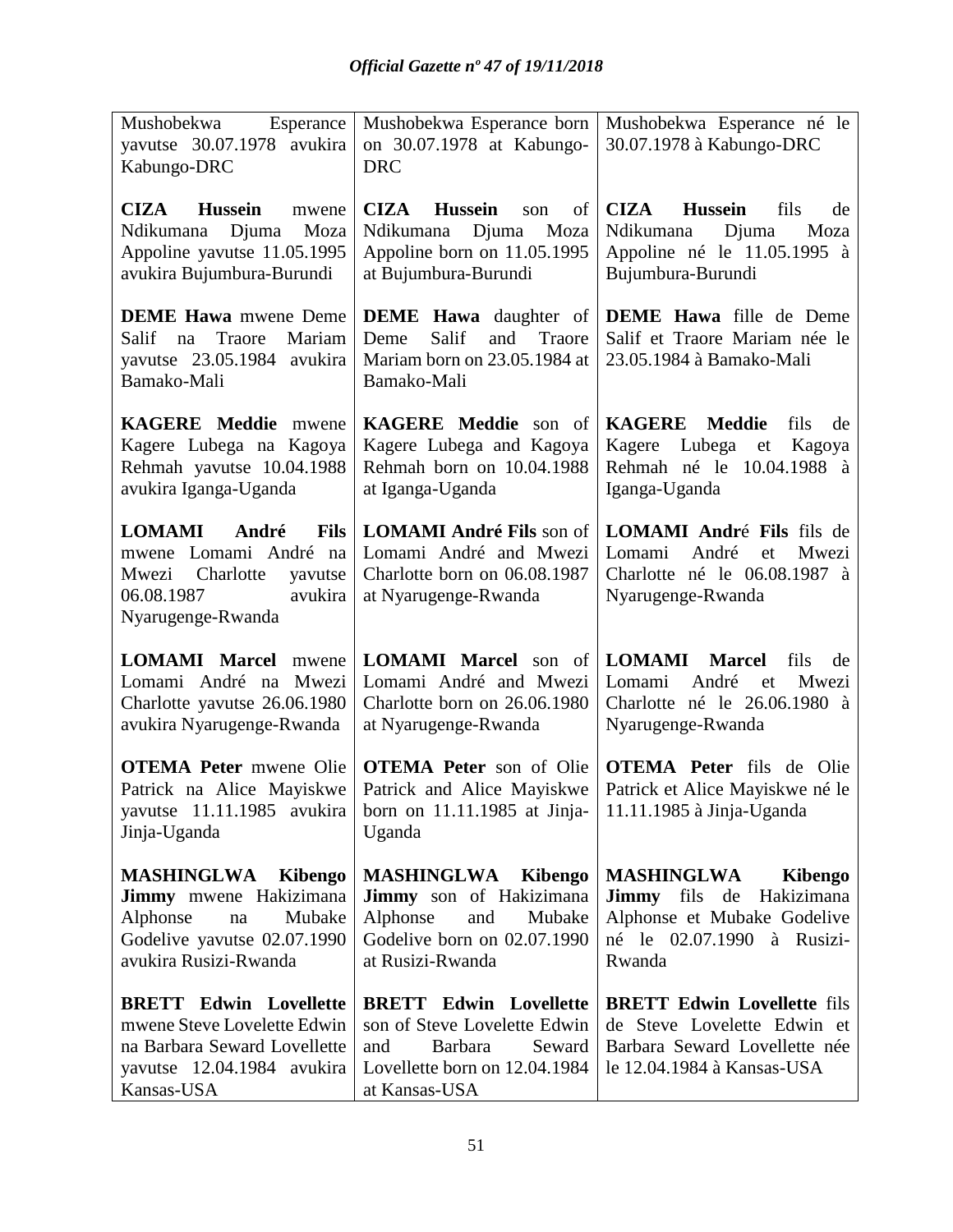| <b>MATABARO</b><br><b>Mateso</b>                                                                                                                                         | <b>MATABARO</b><br><b>Mateso</b>                                                                                                                                                      | <b>MATABARO Mateso Victor</b>                                                                                                                                                       |
|--------------------------------------------------------------------------------------------------------------------------------------------------------------------------|---------------------------------------------------------------------------------------------------------------------------------------------------------------------------------------|-------------------------------------------------------------------------------------------------------------------------------------------------------------------------------------|
| Victor mwene Ntirukizire na                                                                                                                                              | Victor son of Ntirukizire and                                                                                                                                                         | Ntirukizire<br>fils<br>de<br>et                                                                                                                                                     |
| Mukarukerankiko<br>yavutse                                                                                                                                               | Mukarukerankiko<br>born<br>on                                                                                                                                                         | Mukarukerankiko<br>le<br>né                                                                                                                                                         |
| 12.09.1953 avukira Kasha-                                                                                                                                                | 12.09.1953 at Kasha-DRC                                                                                                                                                               | 12.09.1953 à Kasha-DRC                                                                                                                                                              |
| <b>DRC</b>                                                                                                                                                               |                                                                                                                                                                                       |                                                                                                                                                                                     |
| <b>Ninette</b><br><b>MBAKUYE</b><br>Mbakuye<br>Parfaite mwene<br>Gervais na Nzeyimana Angele<br>yavutse 02.04.1987 avukira                                               | <b>Ninette</b><br><b>MBAKUYE</b><br>Parfaite<br>daughter<br>of<br>Mbakuye<br>Gervais<br>and<br>Nzeyimana Angele born on                                                               | <b>MBAKUYE Ninette Parfaite</b><br>fille de Mbakuye Gervais et<br>Nzeyimana<br>Angele née<br>le<br>02.04.1987<br>Bujumbura-<br>à                                                    |
| Bujumbura-Burundi                                                                                                                                                        | 02.04.1987<br>at Bujumbura-<br>Burundi                                                                                                                                                | Burundi                                                                                                                                                                             |
| <b>MILILO</b> Njabulo mwene<br>Mililo Mthandazo na Mililo<br>Ophia yavutse 13.10.1967<br>avukira Filabusi-Zimbabwe                                                       | <b>MILILO</b> Njabulo son of<br>Mililo Mthandazo and Mililo<br>Ophia born on 13.10.1967 at<br>Filabusi-Zimbabwe                                                                       | <b>MILILO Njabulo</b> fils de Mililo<br>Mthandazo et Mililo Ophia né le<br>13.10.1967<br>Filabusi-<br>à<br>Zimbabwe                                                                 |
| <b>MWANIKI Cyrus Karani</b><br>mwene Mwaniki Charles na<br>Wangeci Fhrista<br>yavutse<br>22.11.1978<br>avukira<br>Kirinyaga-Kenya                                        | <b>MWANIKI Cyrus Karani</b><br>son of Mwaniki Charles and<br>Wangeci Fhrista born on<br>22.11.1978<br>Kirinyaga-<br>at<br>Kenya                                                       | <b>MWANIKI Cyrus Karani fils</b><br>de Mwaniki Charles et Wangeci<br>Fhrista né le 22.11.1978<br>à<br>Kirinyaga-Kenya                                                               |
| <b>BIN</b><br>Kingombe Cesar<br>Ghislain Isingidi<br>mwene<br>Ramazani Charles Kingombe<br>na Nyirabambogo Marguerite<br>yavutse 30.06.1952 avukira<br>Bujumbura-Burundi | <b>BIN</b><br>Kingombe Cesar<br>Ghislain Isingidi son of<br>Ramazani Charles Kingombe<br>Nyirabambogo<br>and<br>Marguerite<br>born<br>on<br>30.06.1952<br>Bujumbura-<br>at<br>Burundi | <b>BIN Kingombe Cesar Ghislain</b><br>fils de Ramazani<br>Isingidi<br>Charles<br>Kingombe<br>et<br>Nyirabambogo Marguerite né le<br>30.06.1952<br>à<br>Bujumbura-<br><b>Burundi</b> |
| Nyamabanze<br><b>AMISI</b><br>Huguette mwene Amisi Idi<br>Mansha na Moka<br>Kubota<br>yavutse 16.02.1989 avukira<br>Bukavu-DRC                                           | <b>Nyamabanze</b><br><b>AMISI</b><br><b>Huguette</b> daughter of Amisi<br>Idi Mansha and Moka Kubota<br>16.02.1989<br>born<br>on<br>at<br>Bukavu-DRC                                  | <b>AMISI Nyamabanze Huguette</b><br>fille d'Amisi Idi Mansha et<br>Moka Kubota née le 16.02.1989<br>à Bukavu-DRC                                                                    |
| <b>Byamugisha</b><br><b>ASIMWE</b><br>Benon mwene Byamugisha<br>Nathan na Nyamajuta Jolly<br>yavutse 25.04.1972 avukira<br>Mbarara-Uganda                                | <b>ASIMWE</b><br><b>Byamugisha</b><br>Benon son of Byamugisha<br>Nathan and Nyamajuta Jolly<br>25.04.1972<br>born<br>on<br>at<br>Mbarara-Uganda                                       | <b>ASIMWE Byamugisha Benon</b><br>fils de Byamugisha Nathan et<br>Jolly<br>Nyamajuta<br>née<br>le<br>25.04.1972 à Mbarara-Uganda                                                    |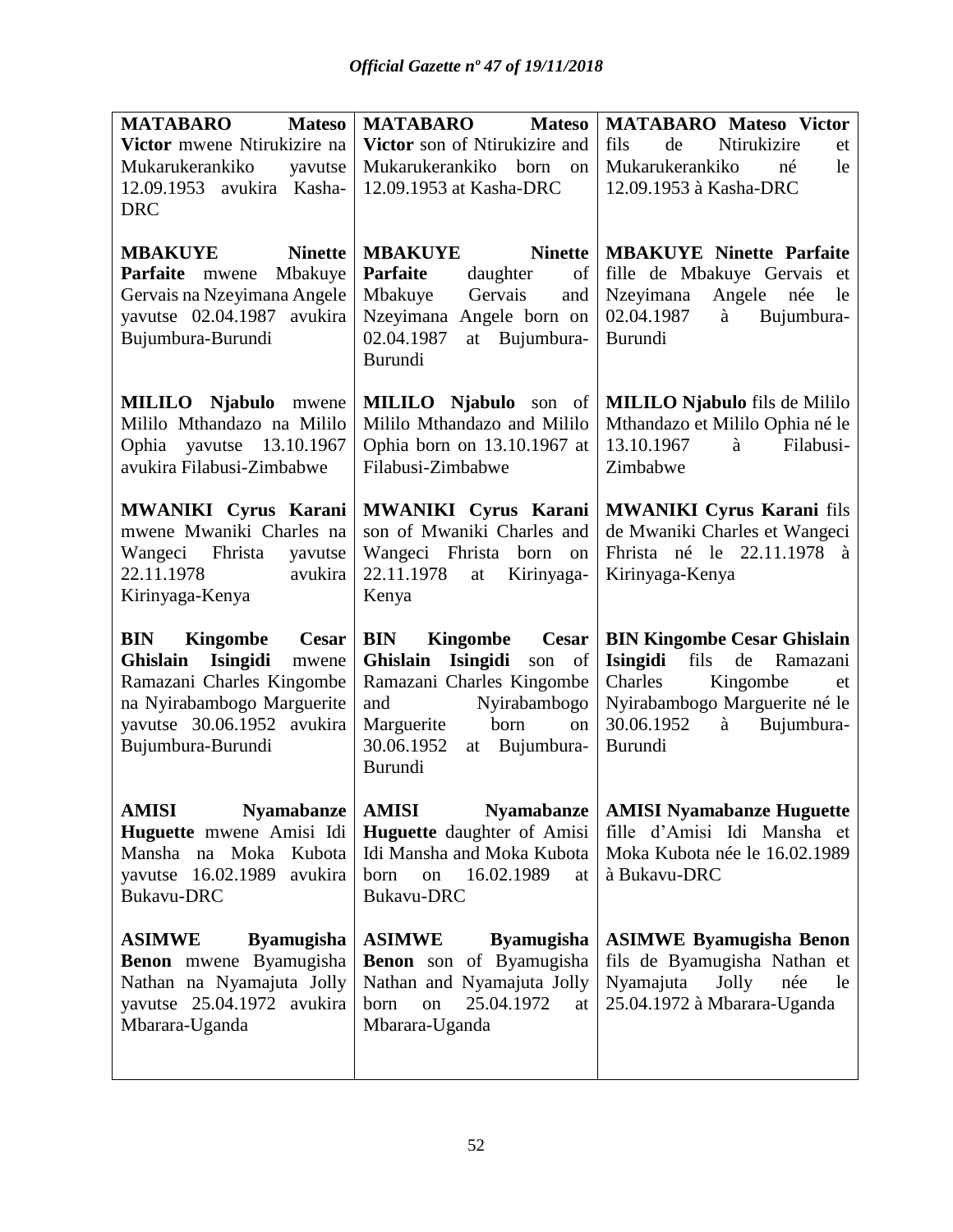| ASSABA Ayedjo Roland               | <b>ASSABA Ayedjo Roland son</b>    | <b>ASSABA Ayedjo Roland fils</b>                                           |
|------------------------------------|------------------------------------|----------------------------------------------------------------------------|
| mwene Assaba Pierre<br>na          | of Assaba Pierre and Etekpo        | de Assaba Pierre et Etekpo Anne                                            |
| Etekpo<br>Anne<br>yavutse          | Anne born on 21.09.1983 at         | né le 21.09.1983 à Gazibouo-                                               |
| 21.09.1983<br>avukira              | Gazibouo-Coted'ivoire              | Coted'ivoire                                                               |
| Gazibouo-Coted'ivoire              |                                    |                                                                            |
| <b>BAELE Rudy Gaston Mark</b>      | <b>BAELE Rudy Gaston Mark</b>      | <b>BAELE Rudy Gaston Mark</b>                                              |
| Baele<br>Roger<br>mwene<br>na      | son of Baele Roger and             | de<br>Baele<br>fils<br>Roger<br>et                                         |
| Georgette<br>Neckebreck            | Neckebreck Georgette born          | Neckebreck Georgette née le                                                |
| yavutse 04.12.1955 avukira         | on 04.12.1955 at Zottegem-         | 04.12.1955 à Zottegem-Belgium                                              |
| Zottegem-Belgium                   | Belgium                            |                                                                            |
| <b>DEBRUYNE Annick Anna</b>        | <b>DEBRUYNE Annick Anna</b>        | <b>DEBRUYNE Annick Anna</b>                                                |
| Huguette Cornelia mwene            | Huguette Cornelia daughter         | Huguette Cornelia fille de                                                 |
| Debruyne Guy na Duthoy             | of Debruyne Guy and Duthoy         | Debruyne Guy et Duthoy Anna                                                |
| Anna yavutse 06.03.1965            | Anna born on 06.03.1965 at         | née le 06.03.1965 à Kortryk-                                               |
| avukira Kortryk-Belgium            | Kortryk-Belgium                    | Belgium                                                                    |
| <b>KASOKE Phoebe Busingi</b>       | <b>KASOKE Phoebe Busingi</b>       | <b>KASOKE Phoebe Busingi fille</b>                                         |
| Kasoke<br>Wilson<br>mwene          | daughter of Kasoke Wilson          | de Kasoke Wilson Gedeon et                                                 |
| Gedeon na Kasoke Margaret          | Gedeon and Kasoke Margaret         | Kasoke Margaret<br>née<br>le                                               |
| yavutse 15.01.1989 avukira         | 15.01.1989<br>born<br>on<br>at     | 15.01.1989 à Kampala-Uganda                                                |
| Kampala-Uganda                     | Kampala-Uganda                     |                                                                            |
| <b>NORMAN Vincent Gleason</b>      | <b>NORMAN Vincent Gleason</b>      | <b>NORMAN Vincent Gleason</b>                                              |
| mwene Gleason Vincent na           | son of Gleason Vincent and         | fils de Gleason Vincent<br>et                                              |
| Thelma yavutse<br>Gleason          | Gleason Thelma born on             | Gleason<br>Thelma<br>née<br>le                                             |
| 17.05.1958 avukira Michigan-       | 17.05.1958 at Michigan-USA         | 17.05.1958 à Michigan-USA                                                  |
| <b>USA</b>                         |                                    |                                                                            |
| HAKIZIMANA<br><b>Alice</b>         | HAKIZIMANA<br><b>Alice</b>         | <b>HAKIZIMANA Alice fille de</b>                                           |
| mwene Ngendakumana Paul            | daughter of Ngendakumana           | Ngendakumana<br>Paul<br>et                                                 |
|                                    |                                    | na Ntahonicaye Bonna Paul and Ntahonicaye Bonna   Ntahonicaye Bonna née le |
| yavutse 18.11.1982<br>avukira      | born on 18.11.1982 at Buraza-      | 18.11.1982 à Buraza-Burundi                                                |
| Buraza-Burundi                     | <b>Burundi</b>                     |                                                                            |
| <b>IRAKOZE</b> Arlette mwene       | <b>IRAKOZE</b> Arlette daughter    | <b>IRAKOZE</b> Arlette fille<br>de                                         |
| Mbesherubusa<br>Albert<br>na       | of Mbesherubusa Albert and         | Mbesherubusa<br>Albert<br>and                                              |
| Ndayishimiye<br>Josephine          | Ndayishimiye Josephine born        | Ndayishimiye Josephine née le                                              |
| yavutse 12.11.1985 avukira         | on 12.11.1985 at Bujumbura-        | 12.11.1985<br>Bujumbura-<br>à                                              |
| Bujumbura-Burundi                  | <b>Burundi</b>                     | <b>Burundi</b>                                                             |
| <b>Mireille</b><br><b>KAMARIZA</b> | <b>Mireille</b><br><b>KAMARIZA</b> | <b>KAMARIZA Mireille</b> fille de                                          |
| Nimpagaritse<br>na<br>mwene        | daughter of Nimpagaritse and       | Nimpagaritse et Mukamusoni                                                 |
| Mukamusoni<br>yavutse              | Mukamusoni<br>born<br>on           | née le 15.08.1980 à Muyinga-                                               |
|                                    |                                    | Burundi                                                                    |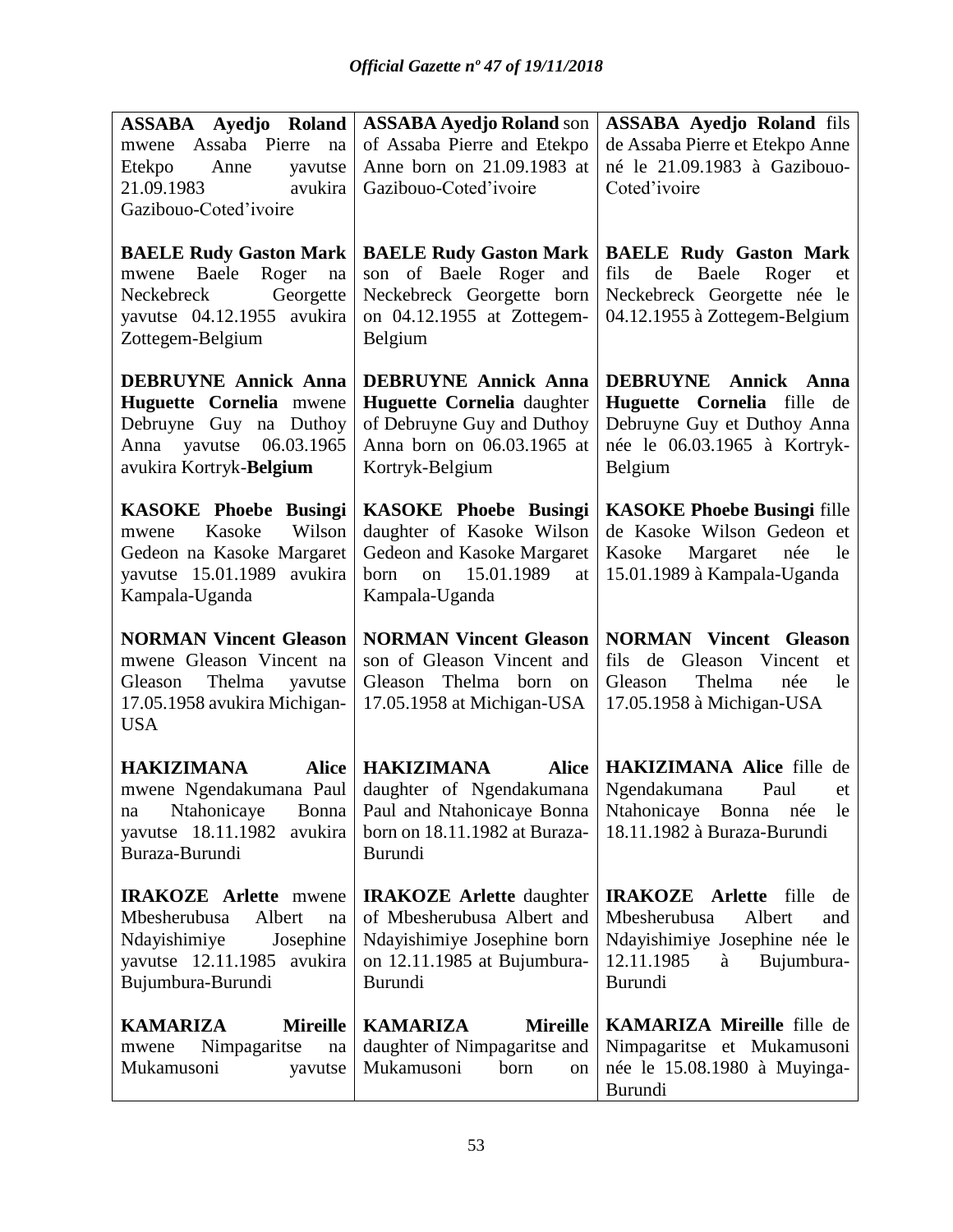| 15.08.1980 avukira Muyinga-<br>Burundi                                                                                                       | 15.08.1980 avukira Muyinga-<br>Burundi                                                                                                               |                                                                                                                                                           |
|----------------------------------------------------------------------------------------------------------------------------------------------|------------------------------------------------------------------------------------------------------------------------------------------------------|-----------------------------------------------------------------------------------------------------------------------------------------------------------|
| <b>KAMI</b> Kabange<br>mwene<br>Augustin<br>Mwilambwe<br>na<br>Martine<br>Mbuyi<br>yavutse<br>02.07.1984<br>avukira<br>Lubumbashi-DRC        | <b>KAMI</b> Kabange<br>son<br>Mwilambwe Augustin<br>and<br>Mbuyi<br>Martine<br>born<br>on<br>02.07.1984 at Lubumbashi-<br><b>DRC</b>                 | of $\overline{\text{KAMI}}$<br>Kabange<br>fils<br>de<br>Mwilambwe Augustin et Mbuyi<br>Martine né le 02.07.1984<br>à<br>Lubumbashi-DRC                    |
| <b>KAVUGWA</b><br><b>Magendo</b><br>Guillaume mwene Magendo<br>Nabakazi<br>yavutse<br>na<br>avukira<br>Idjwi-<br>23.04.1975<br><b>DRC</b>    | <b>KAVUGWA</b><br><b>Magendo</b><br>Guillaume son of Magendo<br>Nabakazi<br>born<br>and<br>on<br>23.04.1975 at Idjwi-DRC                             | <b>KAVUGWA</b><br><b>Magendo</b><br>Guillaume fils de Magendo et<br>Nabakazi né le 23.04.1975 à<br>Idjwi-DRC                                              |
| <b>KEREBE Kini Samson Kini</b><br>mwene Kerebe Samson Kini<br>Elsaid<br>Bahia Osman<br>na<br>yavutse 04.07.1973 avukira<br>Cairo-Egypt       | <b>KEREBE Kini Samson Kini</b><br>son of Kerebe Samson Kini<br>and Bahia Osman Elsaid born<br>on $04.07.1973$ at Cairo-Egypt                         | <b>KEREBE Kini Samson Kini</b><br>son of Kerebe Samson Kini et<br>Bahia Osman Elsaid né<br>le<br>04.07.1973 à Cairo-Egypt                                 |
| <b>KIBUUTA Mauku Robert</b><br>mwene Mahuku Ezekiel na<br>Cyomuhendo Joyce yavutse<br>20.08.1974 avukira Nabiswa-<br>Uganda                  | <b>KIBUUTA Mauku Robert</b><br>son of Mahuku Ezekiel and<br>Cyomuhendo Joyce born on<br>20.08.1974<br>Nabiswa-<br>at<br>Uganda                       | <b>KIBUUTA Mauku Robert fils</b><br>de<br>Mahuku<br>Ezekiel<br>et<br>Cyomuhendo<br>Joyce<br>né<br>le<br>20.08.1974 à Nabiswa-Uganda                       |
| <b>Marcin</b><br><b>MAKOWSKI</b><br>Wojciench mwene Makowski<br>Andrzej na Makowska Maria<br>yavutse 26.101980<br>avukira<br>Krakow-Poland   | <b>MAKOWSKI</b><br><b>Marcin</b><br>Wojciench son of Makowski<br>Andrzej and Makowska Maria<br>26.101980<br><b>born</b><br>on<br>at<br>Krakow-Poland | <b>MAKOWSKI</b><br><b>Marcin</b><br>Wojciench fils de Makowski<br>Andrzej et Makowska Maria né<br>le 26.101980 à Krakow-Poland                            |
| <b>MBANZENDORE EGIDE</b><br>mwene Mbanzendore Bernard<br>na Butoyi Generose yavutse<br>21.04.1978<br>avukira<br>Bujumbura-Burundi            | <b>MBANZENDORE</b><br>Egide<br>son of Mbanzendore Bernard<br>and Butoyi Generose born on<br>21.04.1978<br>at Bujumbura-<br>Burundi                   | <b>MBANZENDORE Egide fils</b><br>de Mbanzendore Bernard<br>et<br><b>Butoyi</b><br>Generose<br>né<br>le<br>21.04.1978<br>à<br>Bujumbura-<br><b>Burundi</b> |
| <b>MIHARURWA</b><br><b>François</b><br>mwene Barayandema Aloys<br>na Shirakandi Marthe yavutse<br>14.12.1956<br>avukira<br>Bujumbura-Burundi | <b>MIHARURWA</b><br><b>François</b><br>son of Barayandema Aloys<br>and Shirakandi Marthe born<br>on 14.12.1956 at Bujumbura-<br>Burundi              | <b>MIHARURWA François fils</b><br>Barayandema<br><b>Aloys</b><br>de<br>et<br>Shirakandi<br>Marthe<br>né<br>le<br>14.12.1956<br>Bujumbura-<br>à<br>Burundi |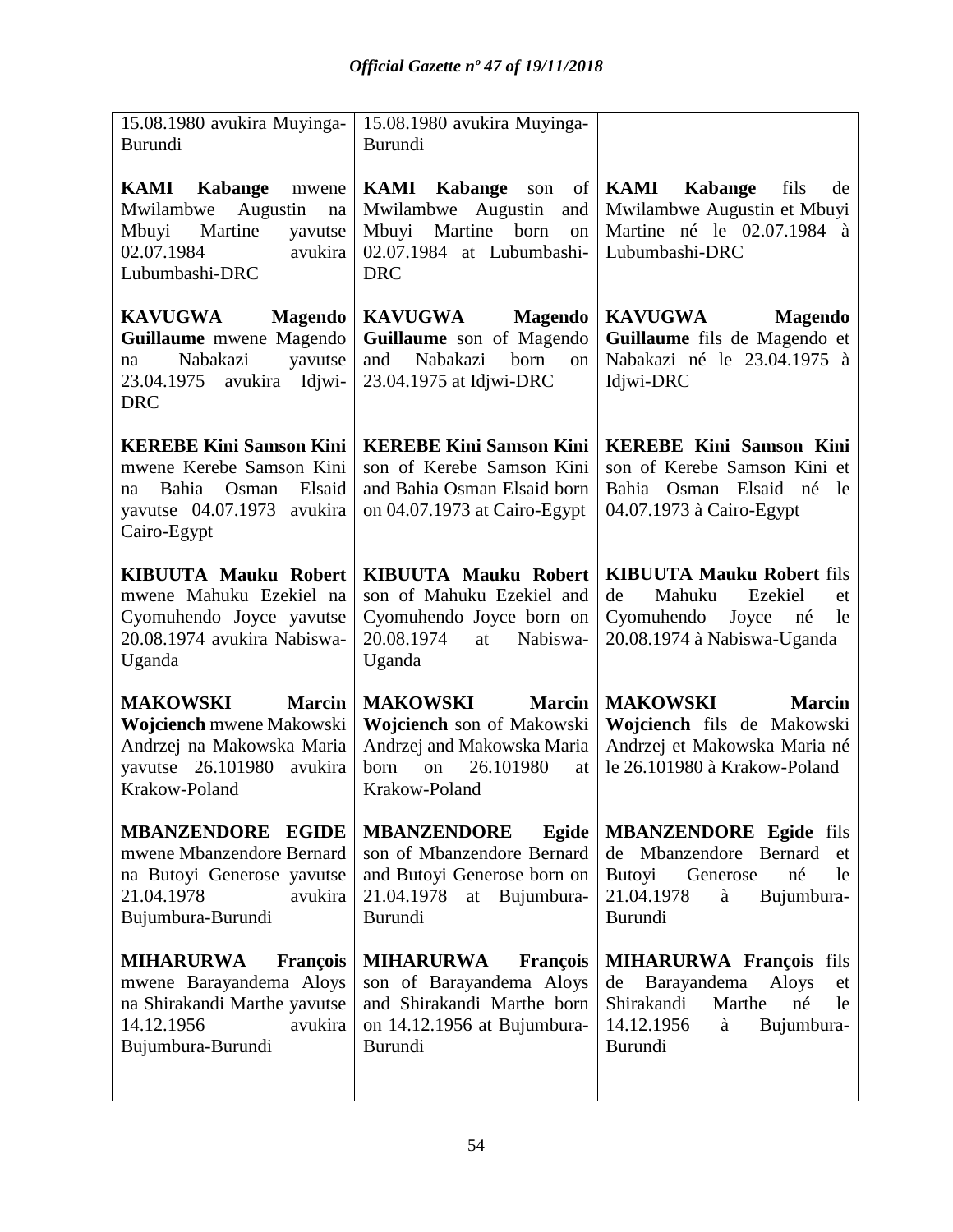| <b>MUHIMPUNDU</b><br><b>Betina</b>                                                                                                     | <b>MUHIMPUNDU</b><br><b>Betina</b>                                                                                                         | <b>MUHIMPUNDU Betina fille</b>                                                                                       |
|----------------------------------------------------------------------------------------------------------------------------------------|--------------------------------------------------------------------------------------------------------------------------------------------|----------------------------------------------------------------------------------------------------------------------|
| mwene Gahungu<br>Isaac na                                                                                                              | daughter of Gahungu Isaac                                                                                                                  | Gahungu<br>de<br>Isaac<br>et                                                                                         |
| Ndabahagamye<br>Christine                                                                                                              | and Ndabahagamye Christine                                                                                                                 | Ndabahagamye Christine née le                                                                                        |
| yavutse 30.08.1981 avukira                                                                                                             | on 30.08.1981<br>born<br>at                                                                                                                | 30.08.1981<br>Bujumbura-<br>à                                                                                        |
| Bujumbura-Burundi                                                                                                                      | Bujumbura-Burundi                                                                                                                          | Burundi                                                                                                              |
| <b>MUHIMUPUNDU</b><br><b>Liesse</b><br>mwene Mucaragi Lazare na<br>Kanyange Generose yavutse<br>08.01.1987 avukira Gihanga-<br>Burundi | <b>MUHIMUPUNDU</b><br><b>Liesse</b><br>daughter of Mucaragi Lazare<br>and Kanyange Generose born<br>on 08.01.1987 at Gihanga-<br>Burundi   | <b>MUHIMUPUNDU Liesse fille</b><br>de Mucaragi Lazare et Kanyange<br>Generose née le 08.01.1987 à<br>Gihanga-Burundi |
| <b>MUKANDAYISENGA</b>                                                                                                                  | <b>MUKANDAYISENGA</b>                                                                                                                      | <b>MUKANDAYISENGA</b>                                                                                                |
| Clemence mwene Sebuntu                                                                                                                 | of<br><b>Clemence</b><br>daughter                                                                                                          | Clemence fille de Sebuntu                                                                                            |
| Simon na Nyirabukara Belie                                                                                                             | Simon<br>Sebuntu<br>and                                                                                                                    | Simon et Nyirabukara Belie née                                                                                       |
| yavutse 30.09.1987 avukira                                                                                                             | Nyirabukara Belie born on                                                                                                                  | le 30.09.1987 à Walikare-DRC                                                                                         |
| Walikare-DRC                                                                                                                           | 30.09.1987 at Walikare-DRC                                                                                                                 |                                                                                                                      |
| <b>NTARUNGARUNGA</b>                                                                                                                   | <b>NTARUNGARUNGA</b>                                                                                                                       | <b>NTARUNGARUNGA</b>                                                                                                 |
| <b>Georges</b><br>mwene                                                                                                                | <b>Georges</b><br>of<br>son                                                                                                                | Georges fils de Ntarungarunga                                                                                        |
| Ntarungarunga Mathias<br>na                                                                                                            | Ntarungarunga Mathias and                                                                                                                  | Mathias et Simbagoye Petronie                                                                                        |
| Simbagoye Petronie yavutse                                                                                                             | Simbagoye Petronie born on                                                                                                                 | né le 21.04.1964 à Mwaro-                                                                                            |
| 21.04.1964 avukira Mwaro-                                                                                                              | 21.04.1964<br>Mwaro-<br>at                                                                                                                 | Burundi                                                                                                              |
| Burundi                                                                                                                                | Burundi                                                                                                                                    |                                                                                                                      |
| SOW<br><b>Idrissa</b><br>Abdoluaye<br>mwene Abdoulaye Sow na<br>Diallo<br>Aissata<br>yavutse<br>07.05.1952 avukira Kita-Mali           | <b>SOW Idrissa Abdoluaye son</b><br>of<br>Abdoulaye<br>Sow<br>and<br>Aissata<br>Diallo<br>born<br><sub>on</sub><br>07.05.1952 at Kita-Mali | SOW Idrissa Abdoluaye fils de<br>Sow et Aissata<br>Abdoulaye<br>Diallo né le 07.05.1952 à Kita-<br>Mali              |
| <b>ZACKA</b><br>Jimi<br><b>Philippe</b>                                                                                                | <b>ZACKA Jimi Philippe son of</b>                                                                                                          | ZACKA Jimi Philippe fils de                                                                                          |
| mwene Boukare Jerome na                                                                                                                | Boukare Jerome and Asta                                                                                                                    | Jerome<br><b>Boukare</b><br>et<br>Asta                                                                               |
| Lucienne<br>Asta<br>yavutse                                                                                                            | Lucienne born on 09.08.1958                                                                                                                | Lucienne né le 09.08.1958 àk                                                                                         |
| 09.08.1958 avukira Bangui-                                                                                                             | at Bangui-Central Africa                                                                                                                   | <b>Bangui-Central Africa</b>                                                                                         |
| Central Africa                                                                                                                         |                                                                                                                                            |                                                                                                                      |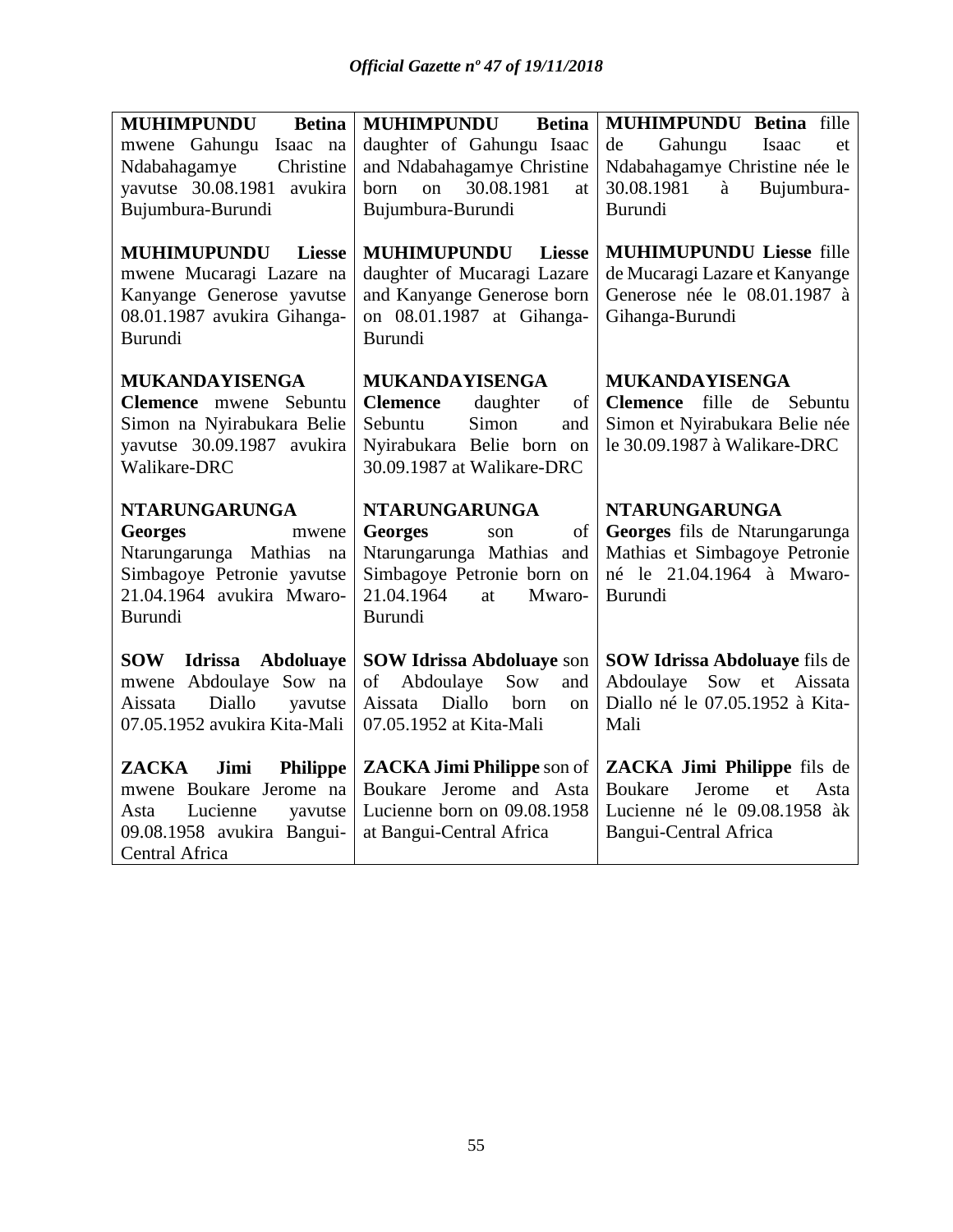| Ubuyobozi<br><b>Bukuru</b>                              |                                           | The Directorate General of   La Direction Générale de     |
|---------------------------------------------------------|-------------------------------------------|-----------------------------------------------------------|
| n'abasohoka<br>bw'Abinjira                              | Immigration<br>and                        | l'Immigration<br>et                                       |
| mu Gihugu buramenyesha                                  | Emigration would like to                  | <b>Emigration</b> annonce<br>au                           |
| bose ko<br>abantu<br>abantu                             | inform the general public                 | public que les personnes ci-                              |
| bafite amazina akurikira                                | that the persons mentioned                | après ont volontairement                                  |
| baretse Ubwenegihugu bw'u                               | voluntarily<br><b>below</b><br>have       | renoncé à la nationalité                                  |
| Rwanda ku bushake:                                      | <b>Rwandan</b><br>renounced               | <b>Rwandaise:</b>                                         |
|                                                         | nationality:                              |                                                           |
| <b>HABIMANA</b><br><b>François</b>                      | <b>HABIMANA</b><br><b>François</b>        | <b>HABIMANA</b><br><b>François</b>                        |
| Habimana<br><b>Regis</b><br>mwene                       | <b>Regis</b><br>Habimana<br>of<br>son     | Regis fils<br>Habimana<br>de                              |
| Dominique na Twagiramariya                              | Dominique<br>and                          | Dominique et Twagiramariya                                |
| Speciose yavutse 16/06/1964                             | Twagiramariya<br>Speciose                 | Speciose né le 16/06/1964 à                               |
| Janja / Gakenke<br>avukira                              | born on $16/06/1964$ at Janja /           | Janja / Gakenke District                                  |
| District                                                | Gakenke District                          |                                                           |
| <b>HAGUMA Tyrone Charles</b>                            | <b>HAGUMA Tyrone Charles</b>              | <b>HAGUMA Tyrone Charles</b>                              |
| Oduor<br><b>Bernard</b><br>mwene                        | <b>Oduor</b> son of Bernard Okinyo        | <b>Oduor</b> fils de Bernard Okinyo                       |
| Okinyo na Haguma Lynette                                | and Haguma Lynette Uwera                  | et Haguma Lynette Uwera né                                |
| Uwera yavutse 23/03/1998                                | on<br>23/03/1998<br>born<br>at            | le 23/03/1998 à Karangazi /                               |
| avukira Karangazi / Nyagatare                           | Karangazi / Nyagatare District            | <b>Nyagatare District</b>                                 |
| District                                                |                                           |                                                           |
|                                                         |                                           |                                                           |
| <b>KAGABO Umutoni Solange</b>                           | <b>KAGABO Umutoni Solange</b>             | <b>KAGABO Umutoni Solange</b>                             |
| mwene Kagabo Callixte na                                | daughter of Kagabo Callixte               | fille de Kagabo Callixte et                               |
| Mujawindekwe<br>Antoinette                              | and<br>Mujawindekwe<br>Antoinette<br>born | Mujawindekwe<br>Antoinette<br>née le 05/02/1977 à Kansi / |
| yavutse 05/02/1977 avukira<br>Kansi / Gisagara District | on<br>05/02/1977<br>Kansi<br>$\sqrt{2}$   |                                                           |
|                                                         | at<br>Gisagara District                   | Gisagara District                                         |
|                                                         |                                           |                                                           |
| <b>MUKANGANGO La Lanca</b>                              | <b>MUKANGANGO La Lanca</b>                | <b>MUKANGANGO La Lanca</b>                                |
| <b>Marie</b><br>Rwayitare<br>mwene                      | Marie daughter of Rwayitare               | Marie fille de Rwayitare                                  |
| Kamashara<br>Damien<br>na                               | Kamashara<br>Damien<br>and                | Kamashara<br>Damien<br>et                                 |
| Tatienne yavutse 25/10/1968                             | Tatienne born on 25/10/1968               | Tatienne née le 25/10/1968 à                              |
| avukira Cankuzo / Burundi                               | at Cankuzo / Burundi                      | Cankuzo / Burundi                                         |
| <b>MUNVANEZA</b><br><b>Christine</b>                    | <b>MUNVANEZA</b><br><b>Christine</b>      | <b>MUNVANEZA</b><br><b>Christine</b>                      |
| mwene Nsabimana Benoit na                               | daughter of Nsabimana Benoit              | fille Nsabimana Benoit et                                 |
| Munvaneza Verena yavutse                                | and Munvaneza Verena born                 | Munvaneza Verena née le                                   |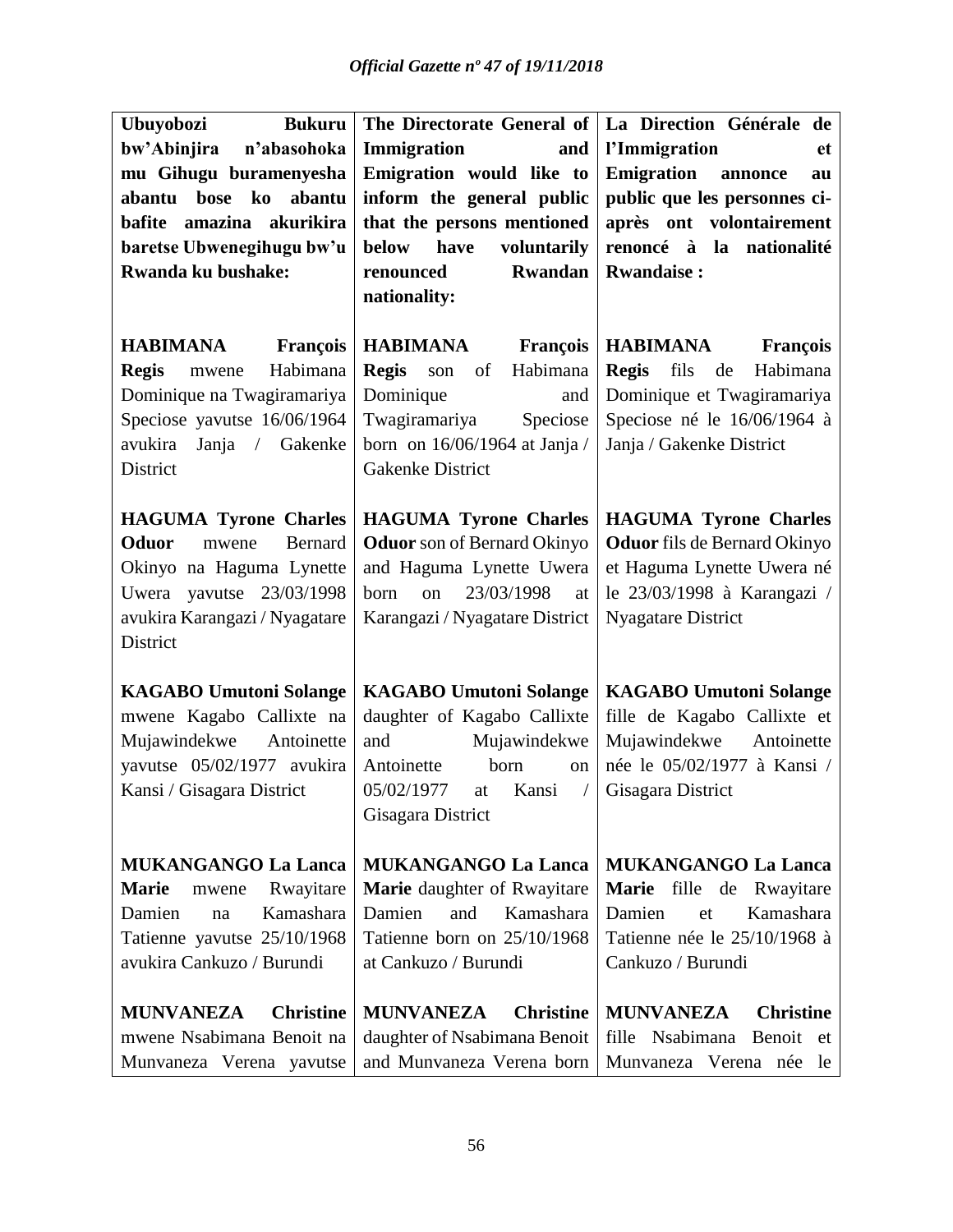| 04/06/1984 avukira Rebero/                                                                                                                       | 04/06/1984 at Rebero/<br><sub>on</sub>                                                                                                                                          | 04/06/1984<br>Rebero/<br>à                                                                                                                      |
|--------------------------------------------------------------------------------------------------------------------------------------------------|---------------------------------------------------------------------------------------------------------------------------------------------------------------------------------|-------------------------------------------------------------------------------------------------------------------------------------------------|
| <b>Byumba</b>                                                                                                                                    | Byumba                                                                                                                                                                          | <b>Byumba</b>                                                                                                                                   |
|                                                                                                                                                  |                                                                                                                                                                                 |                                                                                                                                                 |
| MUNVANEZA Chouchou<br>Nsabimana<br>Uwera mwene<br>Benoina Munvaneza Verena<br>yavutse 30/04/1982 avukira<br>Ruvune / Gicumbi                     | <b>MUNVANEZA</b><br>Chouchou<br>daughter<br><b>Uwera</b><br>of<br>Nsabimana<br>Benoit<br>and<br>Munvaneza Verena born on<br>30/04/1982<br>Ruvune<br>at<br>$\sqrt{2}$<br>Gicumbi | <b>MUNVANEZA</b> Chouchou<br>Uwera fille de Nsabimana<br>Benoit et Munvaneza Verena<br>née le 30/04/1982 à Ruvune /<br>Gicumbi                  |
| <b>MUMVANEZA</b><br><b>Verena</b><br>Mwumvaneza<br>mwene<br>Wenseslas na Nyinawabasa<br>Languida yavutse 01/09/1948<br>avukira Bwisigye / Byumba | <b>MUMVANEZA</b><br><b>Verena</b><br>daughter of Mwumvaneza<br>Wenseslas and Nyinawabasa<br>Languida born on 01/09/1948<br>at Bwisigye / Byumba                                 | <b>MUMVANEZA Verena fille</b><br>de Mwumvaneza Wenseslas<br>et Nyinawabasa Languida née<br>le $01/09/1948$ à Bwisigye/<br>Byumba                |
| <b>MUSONI</b> Vedaste mwene<br>Nsabimpuhwe Venuste<br>na<br>Kanzayire Theodora yavutse<br>05/01/1978 avukira Ndaro/<br>Ngororero                 | <b>MUSONI</b> Vedaste son of<br>Nsabimpuhwe Venuste and<br>Kanzayire Theodora born on<br>05/01/1978<br>Ndaro/<br>at<br>Ngororero                                                | <b>MUSONI</b> Vedaste fils<br>de<br>Nsabimpuhwe<br>Venuste<br>et<br>Kanzayire Theodora né le<br>05/01/1978<br>Ndaro/<br>à<br>Ngororero          |
| <b>NDABAMENYE</b><br><b>Phocas</b><br>mwene Munyabarenzi Yusto<br>na Nyiramaliza Immaculee<br>yavutse 31/12/1974 avukira<br>Nyarugenge           | <b>NDABAMENYE Phocas son</b><br>of Munyabarenzi Yusto and<br>Nyiramaliza Immaculee born<br>on 31/12/1974 at Nyarugenge                                                          | <b>NDABAMENYE Phocas fils</b><br>de Munyabarenzi Yusto et<br>Nyiramaliza Immaculee né le<br>31/12/1974 à Nyarugenge                             |
| <b>UMURAZA</b><br><b>Blandine</b><br>mwene Sebiraza Antoine na<br>Mukankuranga Anne Marie<br>yavutse 01/06/1974 avukira<br>Nyamata / Bugesera    | <b>UMURAZA</b><br><b>Blandine</b><br>daughter of Sebiraza Antoine<br>Mukankuranga<br>and<br>Anne<br>Marie born on 01/06/1974 at<br>Nyamata / Bugesera                           | <b>UMURAZA Blandine</b> fille<br>Sebiraza<br>Antoine<br>de<br>et<br>Mukankuranga Anne Marie<br>née le 01/06/1974 à Nyamata /<br><b>Bugesera</b> |
| <b>UWAMAHORO</b><br>Yvone<br>mwene Kamanda Stanley na<br>Nyiramatabaro<br>Alphonsine<br>yavutse 05/07/1985 avukira<br>Ngoma / Kibungo            | <b>UWAMAHORO</b><br>Yvone<br>daughter of Kamanda Stanley<br>and<br>Nyiramatabaro<br>Alphonsine<br>born<br>on<br>05/07/1985<br>Ngoma/<br>at<br>Kibungo                           | <b>UWAMAHORO Yvone fille</b><br>Kamanda<br><b>Stanley</b><br>de<br>et<br>Nyiramatabaro<br>Alphonsine<br>née le 05/07/1985 à Ngoma /<br>Kibungo  |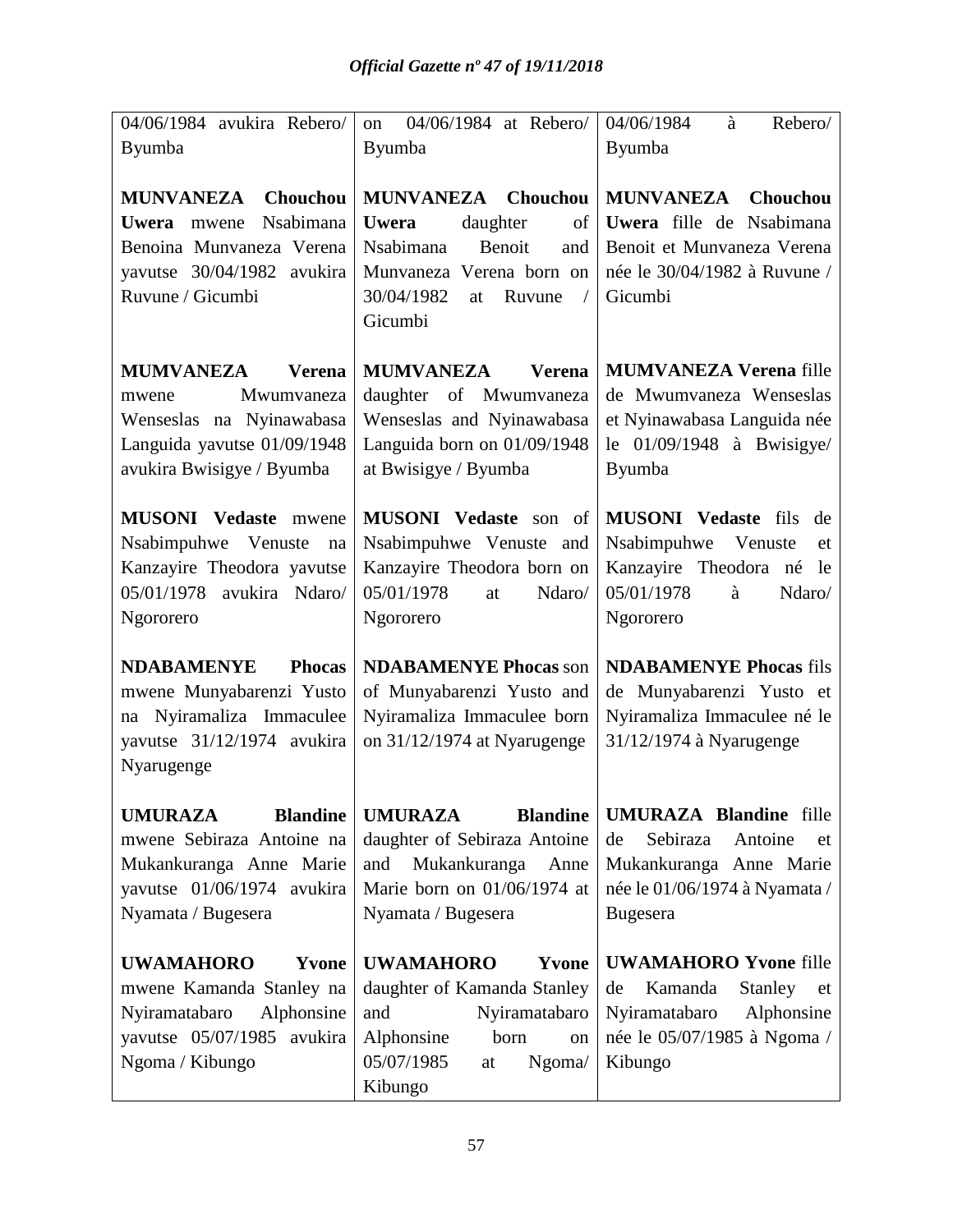#### **REPUBULIKA Y'U RWANDA**

#### **MINISITERI Y'UBUTEGETSI BW'IGIHUGU P.O.BOX 3445, KIGALI Website**: www.minaloc.gov.rw

#### **ICYEMEZO GITANGA UBURENGANZIRA BWO GUHINDURA IZINA**

#### **Minisitiri w'Ubutegetsi bw'Igihugu;**

Ashingiye ku Itegeko nº 32/2016 ryo ku wa 28/08/2016 rigenga abantu n'umuryango, cyane cyane mu ngingo yaryo ya 42;

Ashingiye ku Iteka rya Minisitiri nº 001/07.01 ryo ku wa 17/01/2017 rishyiraho uburyo n'inzira bikurikizwa mu guhindura izina;

Amaze kubona ibaruwa ya NDARUHUTSE Bosco yo ku wa 07/06/2018 isaba uburenganzira bwo guhindura amazina asanzwe yanditse mu gitabo cy'Irangamimerere;

#### **Yemeje ko:**

Bwana NDARUHUTSE Bosco, utuye mu Mudugudu wa Gisimenti, Akagari ka Rukiri I, Umurenge wa Remera, Akarere ka Gasabo, mu Mujyi wa Kigali, ubarizwa kuri telephone: 0788618794, ahinduye amazina asanganywe.

Kuva ubu yiswe **NDARUHUTSE GASHEGU Bosco.**

Bikorewe i Kigali, ku wa 12/07/2018

**(sé) KABONEKA Francis Minisitiri w'Ubutegetsi bw'Igihugu**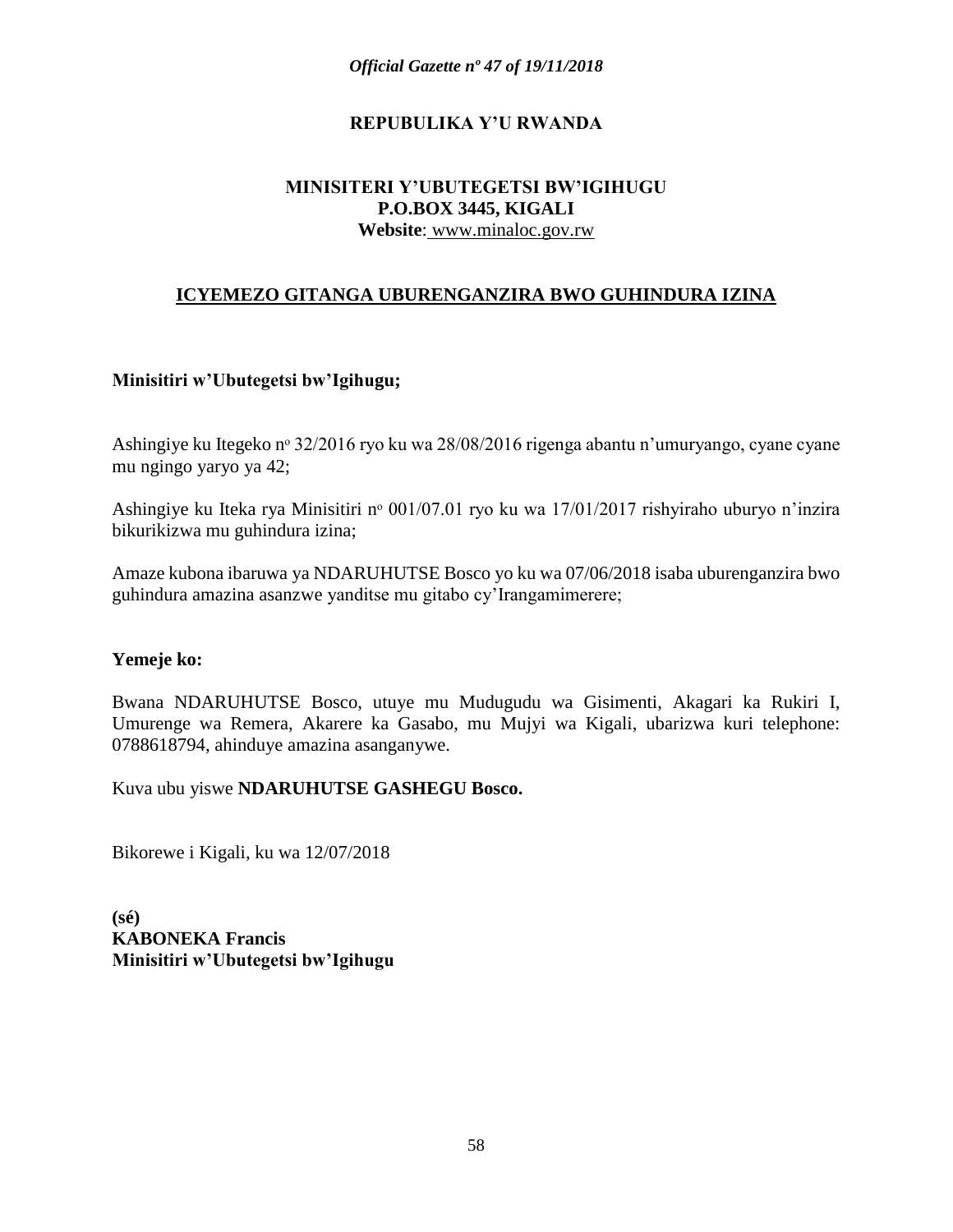### **REPUBULIKA Y'U RWANDA**

#### **MINISITERI Y'UBUTEGETSI BW'IGIHUGU P.O.BOX 3445, KIGALI Website**: www.minaloc.gov.rw

## **ICYEMEZO GITANGA UBURENGANZIRA BWO GUHINDURA IZINA**

#### **Minisitiri w'Ubutegetsi bw'Igihugu;**

Ashingiye ku Itegeko nº 32/2016 ryo ku wa 28/08/2016 rigenga abantu n'umuryango, cyane cyane mu ngingo yaryo ya 42;

Ashingiye ku Iteka rya Minisitiri nº 001/07.01 ryo ku wa 17/01/2017 rishyiraho uburyo n'inzira bikurikizwa mu guhindura izina;

Amaze kubona ibaruwa ya MUTAYOBA ABU Pierre yo ku wa 23/10/2018 isaba uburenganzira bwo guhindura amazina asanzwe yanditse mu gitabo cy'Irangamimerere;

#### **Yemeje ko:**

Bwana MUTAYOBA ABU Pierre, utuye mu Mudugudu w'Urumuri, Akagari ka Rwezamenyo II, Umurenge wa Rwezamenyo, Akarere ka Nyarugenge, mu Mujyi wa Kigali, ubarizwa kuri telephone: 0788300986, ahinduye amazina asanganywe.

Kuva ubu yiswe **KALINGANIRE Pierre.**

Bikorewe i Kigali, ku wa 12/11/2018

**(sé) Prof. SHYAKA Anastase Minisitiri**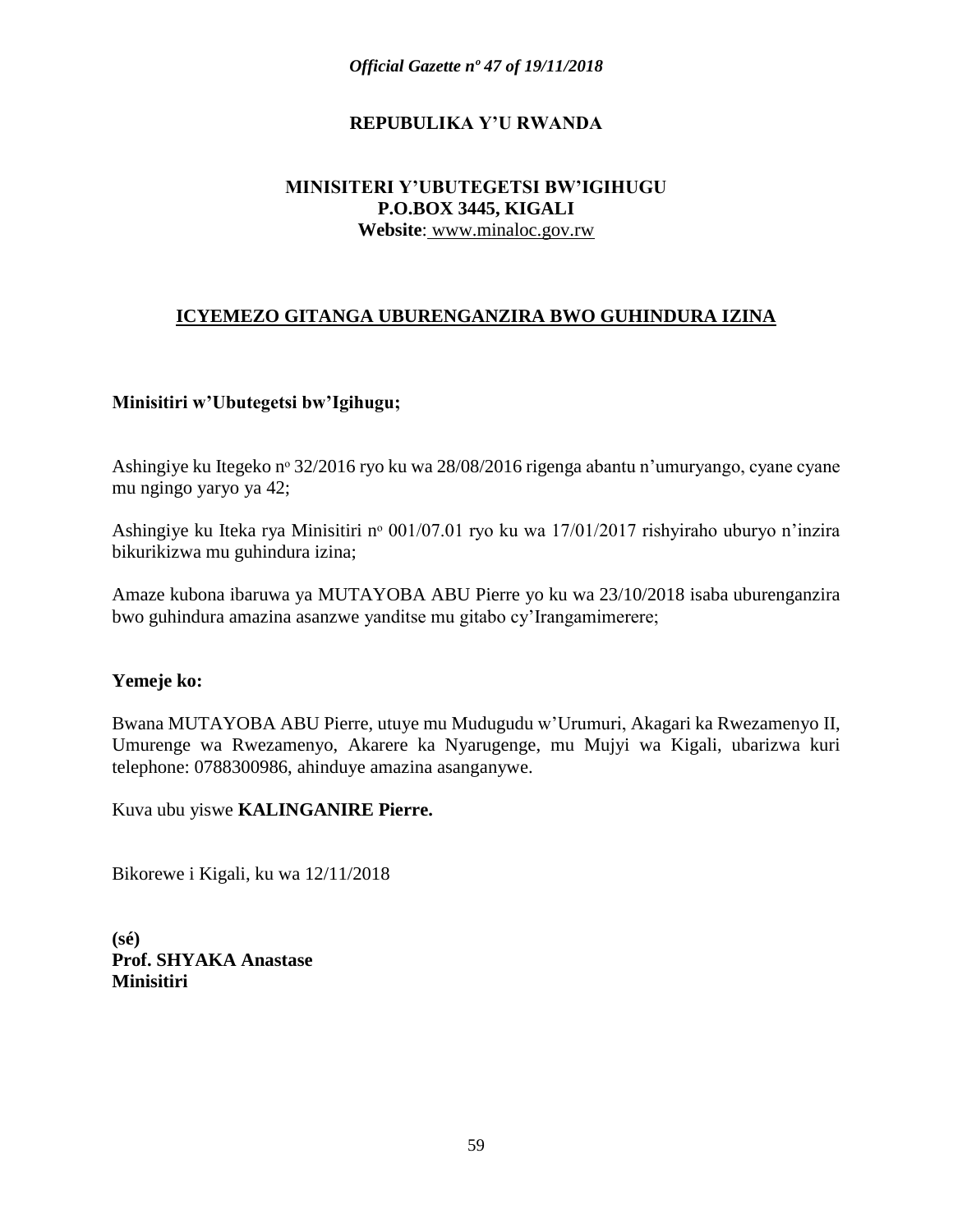### **REPUBULIKA Y'U RWANDA**

#### **MINISITERI Y'UBUTEGETSI BW'IGIHUGU P.O.BOX 3445, KIGALI Website**: www.minaloc.gov.rw

## **ICYEMEZO GITANGA UBURENGANZIRA BWO GUHINDURA IZINA**

#### **Minisitiri w'Ubutegetsi bw'Igihugu;**

Ashingiye ku Itegeko nº 32/2016 ryo ku wa 28/08/2016 rigenga abantu n'umuryango, cyane cyane mu ngingo yaryo ya 42;

Ashingiye ku Iteka rya Minisitiri nº 001/07.01 ryo ku wa 17/01/2017 rishyiraho uburyo n'inzira bikurikizwa mu guhindura izina;

Amaze kubona ibaruwa ya MUKASHYAKA Joyeuse yo ku wa 17/10/2018 isaba uburenganzira bwo guhindura amazina asanzwe yanditse mu gitabo cy'Irangamimerere;

#### **Yemeje ko:**

Madamazela MUKASHYAKA Joyeuse, utuye mu Mudugudu wa Kamwiza, Akagari ka Munanira II, Umurenge wa Nyakabanda, Akarere ka Nyarugenge, mu Mujyi wa Kigali, ubarizwa kuri telephone: 0787702138, ahinduye amazina asanganywe.

Kuva ubu yiswe **INEZA MUKASHYAKA Joyeuse.**

Bikorewe i Kigali, ku wa 15/11/2018

**(sé) Prof. SHYAKA Anastase Minisitiri**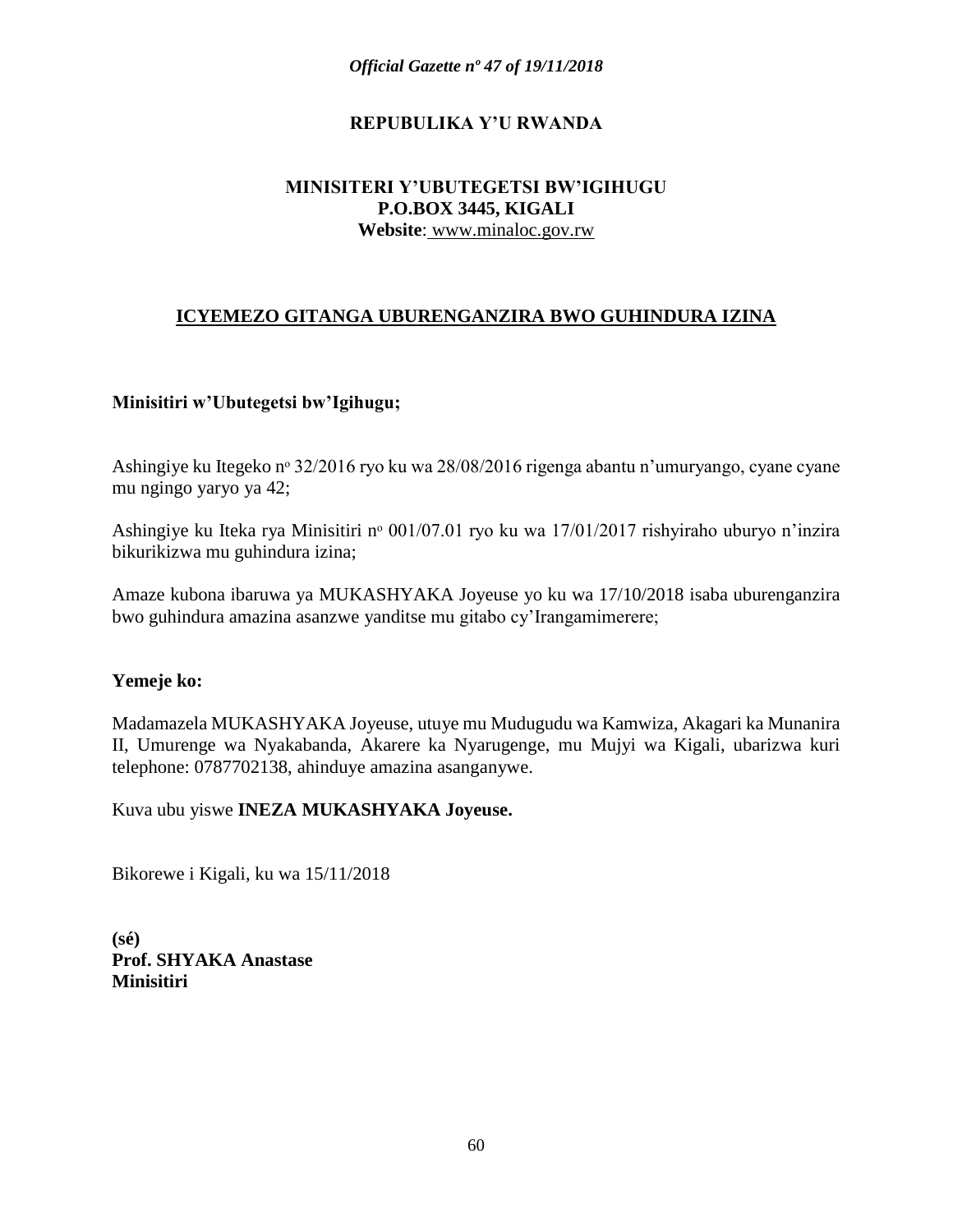# **REPUBULIKA Y'U RWANDA**

#### **MINISITERI Y'UBUTEGETSI BW'IGIHUGU P.O.BOX 3445, KIGALI Website**: www.minaloc.gov.rw

# **ICYEMEZO GITANGA UBURENGANZIRA BWO GUHINDURA IZINA**

#### **Minisitiri w'Ubutegetsi bw'Igihugu;**

Ashingiye ku Itegeko nº 32/2016 ryo ku wa 28/08/2016 rigenga abantu n'umuryango, cyane cyane mu ngingo yaryo ya 42;

Ashingiye ku Iteka rya Minisitiri nº 001/07.01 ryo ku wa 17/01/2017 rishyiraho uburyo n'inzira bikurikizwa mu guhindura izina;

Amaze kubona ibaruwa ya INGABIRE Prossy yo ku wa 13/11/2018 isaba uburenganzira bwo guhindura amazina asanzwe yanditse mu gitabo cy'Irangamimerere;

#### **Yemeje ko:**

Madamazela INGABIRE Prossy, utuye mu Mudugudu wa Buranga, Akagari ka Kibagabaga, Umurenge wa Kimironko, Akarere ka Gasabo, mu Mujyi wa Kigali, ubarizwa kuri telephone: 0785135553, ahinduye amazina asanganywe.

Kuva ubu yiswe **RURANGWA INGABIRE Prossy.**

Bikorewe i Kigali, ku wa 15/11/2018

**(sé) Prof. SHYAKA Anastase Minisitiri**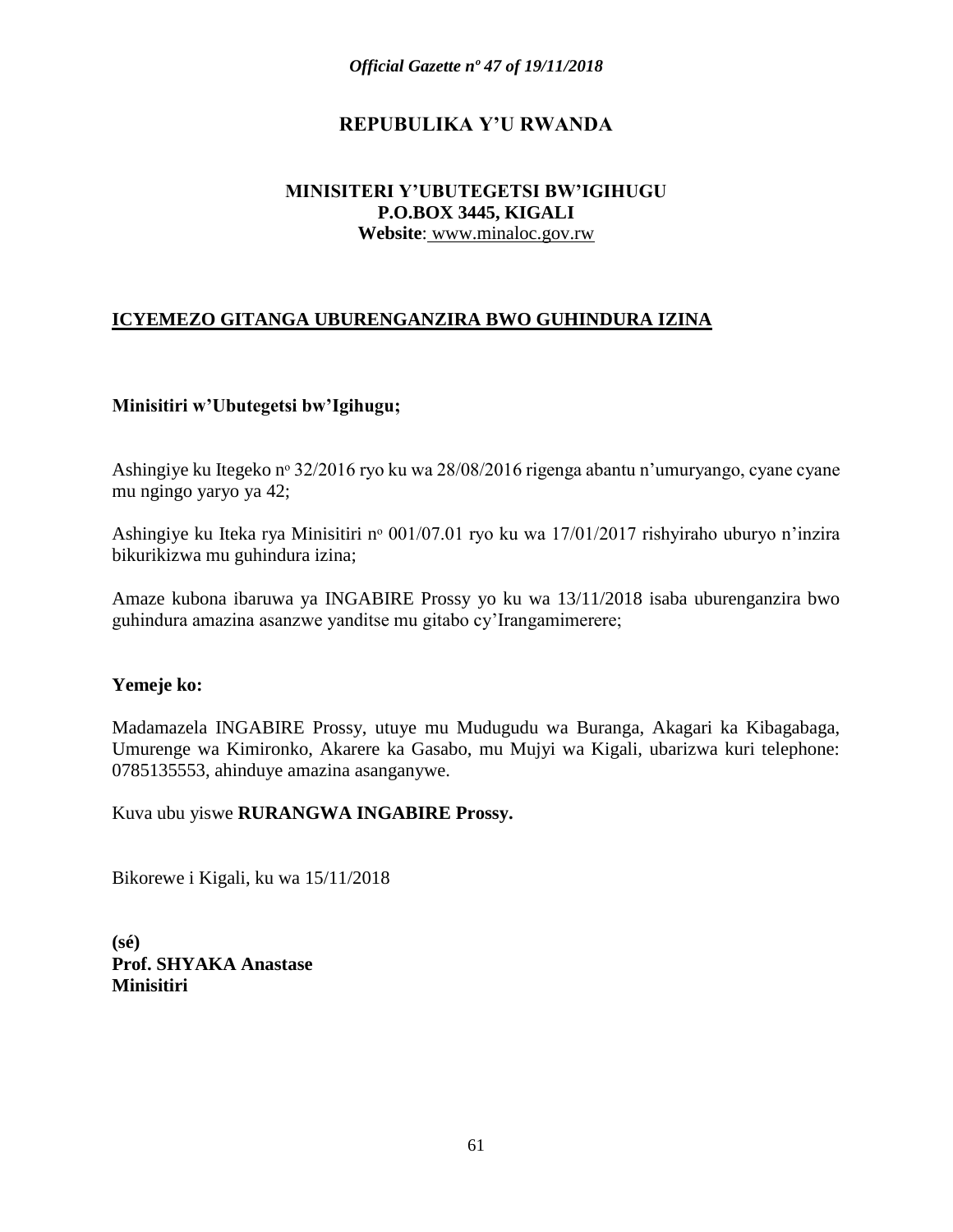#### **REPUBULIKA Y'U RWANDA**

#### **MINISITERI Y'UBUTEGETSI BW'IGIHUGU P.O.BOX 3445, KIGALI Website**: www.minaloc.gov.rw

#### **ICYEMEZO GITANGA UBURENGANZIRA BWO GUHINDURA IZINA**

#### **Minisitiri w'Ubutegetsi bw'Igihugu;**

Ashingiye ku Itegeko nº 32/2016 ryo ku wa 28/08/2016 rigenga abantu n'umuryango, cyane cyane mu ngingo yaryo ya 42;

Ashingiye ku Iteka rya Minisitiri nº 001/07.01 ryo ku wa 17/01/2017 rishyiraho uburyo n'inzira bikurikizwa mu guhindura izina;

Amaze kubona ibaruwa ya MUKAMUGEMA Alima yo ku wa 07/05/2018 isaba uburenganzira bwo guhindura amazina asanzwe yanditse mu gitabo cy'Irangamimerere;

#### **Yemeje ko:**

Madamu MUKAMUGEMA Alima, utuye mu Mudugudu w'Ihuriro, Akagari ka Kigarama, Umurenge wa Gatenga, Akarere ka Kicukiro, mu Mujyi wa Kigali, ubarizwa kuri telephone: 0782155616, ahinduye amazina asanganywe.

Kuva ubu yiswe **NYANDWI Alima.**

Bikorewe i Kigali, ku wa 11/09/2018

**(sé) KABONEKA Francis Minisitiri w'Ubutegetsi bw'Igihugu**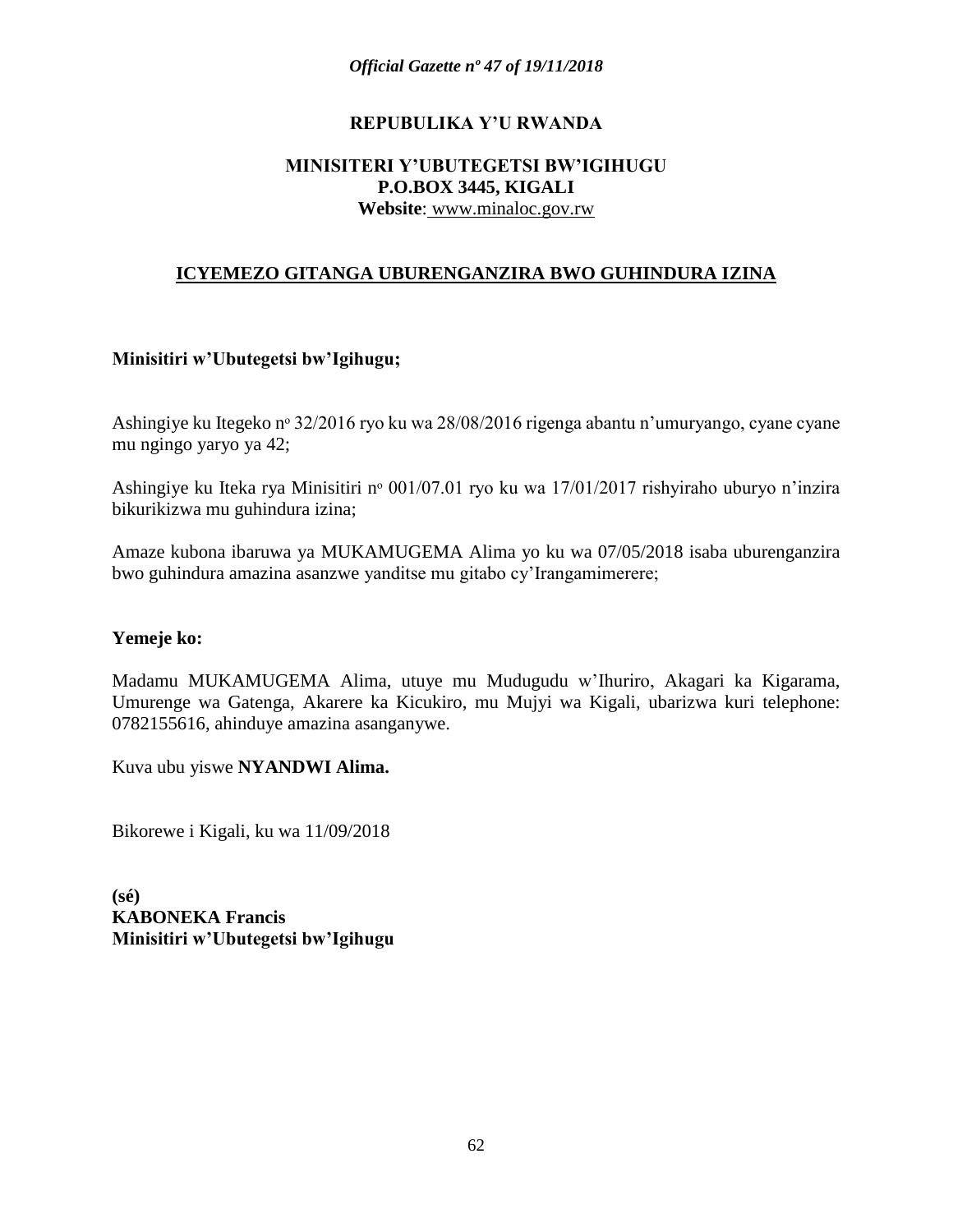# **REPUBULIKA Y'U RWANDA**

#### **MINISITERI Y'UBUTEGETSI BW'IGIHUGU P.O.BOX 3445, KIGALI Website**: www.minaloc.gov.rw

# **ICYEMEZO GITANGA UBURENGANZIRA BWO GUHINDURA IZINA**

#### **Minisitiri w'Ubutegetsi bw'Igihugu;**

Ashingiye ku Itegeko nº 32/2016 ryo ku wa 28/08/2016 rigenga abantu n'umuryango, cyane cyane mu ngingo yaryo ya 42;

Ashingiye ku Iteka rya Minisitiri nº 001/07.01 ryo ku wa 17/01/2017 rishyiraho uburyo n'inzira bikurikizwa mu guhindura izina;

Amaze kubona ibaruwa ya BANAMWANA Yvonne Pacifique yo ku wa 25/10/2018 isaba uburenganzira bwo guhindura amazina asanzwe yanditse mu gitabo cy'Irangamimerere;

#### **Yemeje ko:**

Madamu BANAMWANA Yvonne Pacifique, utuye mu Mudugudu w'Isangano, Akagari k'Ubumwe, Umurenge wa Muhima, Akarere ka Nyarugenge, mu Mujyi wa Kigali, ahinduye amazina asanganywe.

Kuva ubu yiswe **BANAMWANA Yvonne Pacifique Sara**.

Bikorewe i Kigali, ku wa 16/02/2018

**(sé) KABONEKA Francis Minisitiri**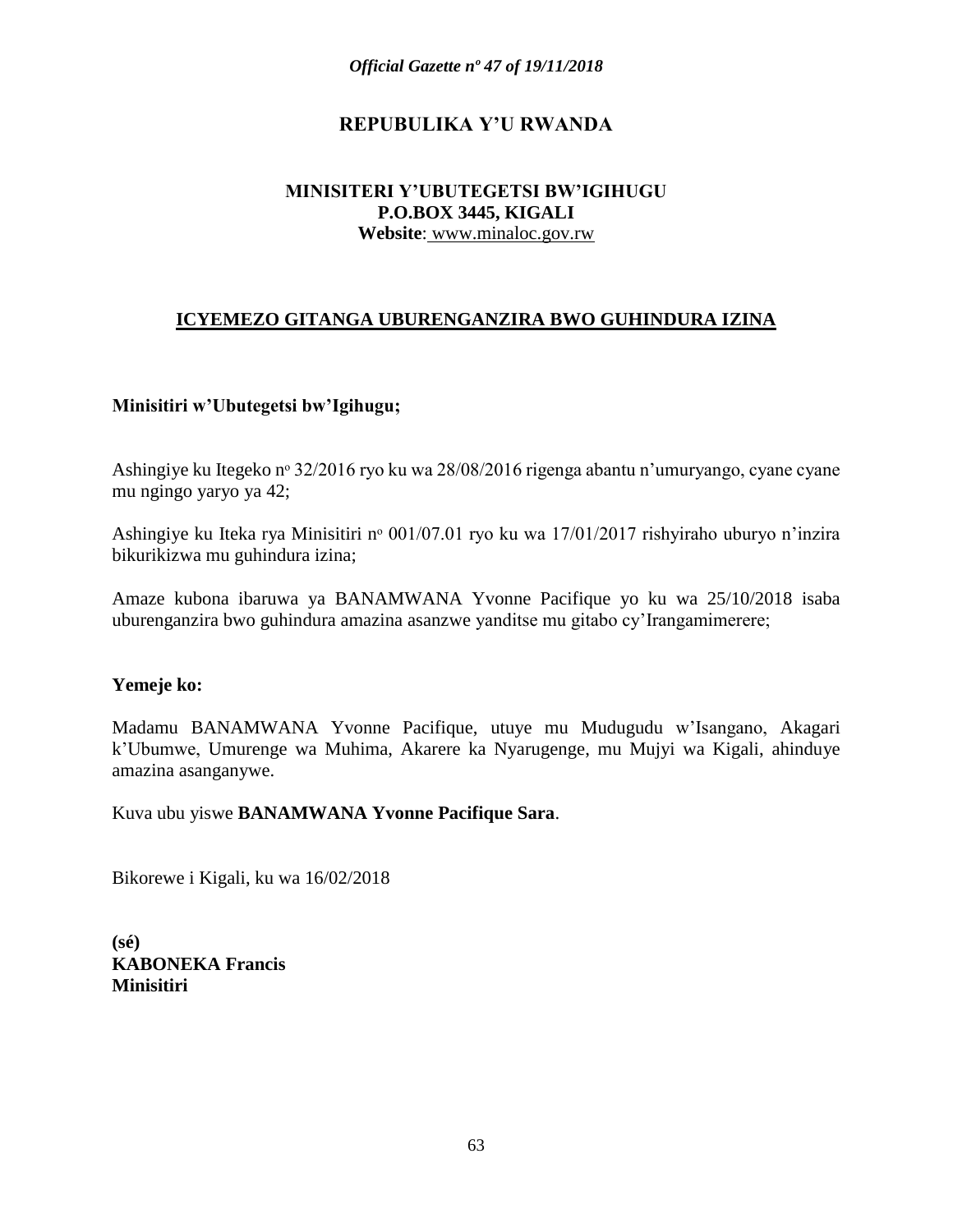#### **INGINGO Z'INGENZI Z'URWANDIKO RWA NYIRANDIMUBANZI Drocella RUSABA GUHINDURA IZINA**

Uwitwa NYIRANDIMUBANZI Drocella mwene NTAKIYIMANA Danny na NYIRABAZUNGU Josephine, utuye Mudugudu wa Kabagendwa, Akagari ka Kamashashi, Umurenge wa Nyarugunga, Akarere ka Kicukiro, mu Mujyiwa Kigali, uboneka kuri telefone: 0785148705/0722124459;

Yasabye uburenganzira bwo gusimbuza izina NYIRANDIMUBANZI izina UMUHOZA ku mazina asanganywe NYIRANDIMUBANZI Drocella bityo akitwa **UMUHOZA Drocella.**

Impamvu atanga ni uko izina NYIRANDIMUBANZI rimutera ipfunwe muri bagenzi be.

Akaba asaba kwemererwa binyuze mu nzira zemewe n'amategeko, gusimbuza izina NYIRANDIMUBANZI izina UMUHOZA ku mazina asanganywe NYIRANDIMUBANZI Drocella bityo akitwa **UMUHOZA Drocella** mu gitabo cy'Irangamimerere kirimo inyandiko ye y'ivuka.

### **INGINGO Z'INGENZI Z'URWANDIKO RWA MUHORACYEYE Vanessa RUSABA GUHINDURA IZINA**

Uwitwa MUHORACYEYE Vanessa mwene HABIMANA Vedaste na MUKANKUNDIYE Marthe, utuye Mudugudu wa Bengazi, Akagari ka Rwesero, Umurenge wa Kirehe, Akarere ka Kirehe, mu Ntara y'Iburasirazuba;

Yasabye uburenganzira bwo gusimbuza izina Vanessa izina **Evanice** ku mazina asanganywe MUHORACYEYE Vanessa akitwa **MUHORACYEYE Evanice.**

Impamvu atanga ni uko izina Evanice yaribatijwe mu Itorero rya Angilikani mu Rwanda.

Akaba asaba kwemererwa binyuze mu nzira zemewe n'amategeko, gusimbuza izina Vanessa izina **Evanice** ku mazina asanganywe MUHORACYEYE Vanessa akitwa **MUHORACYEYE Evanice** mu gitabo cy'Irangamimerere kirimo inyandiko ye y'ivuka.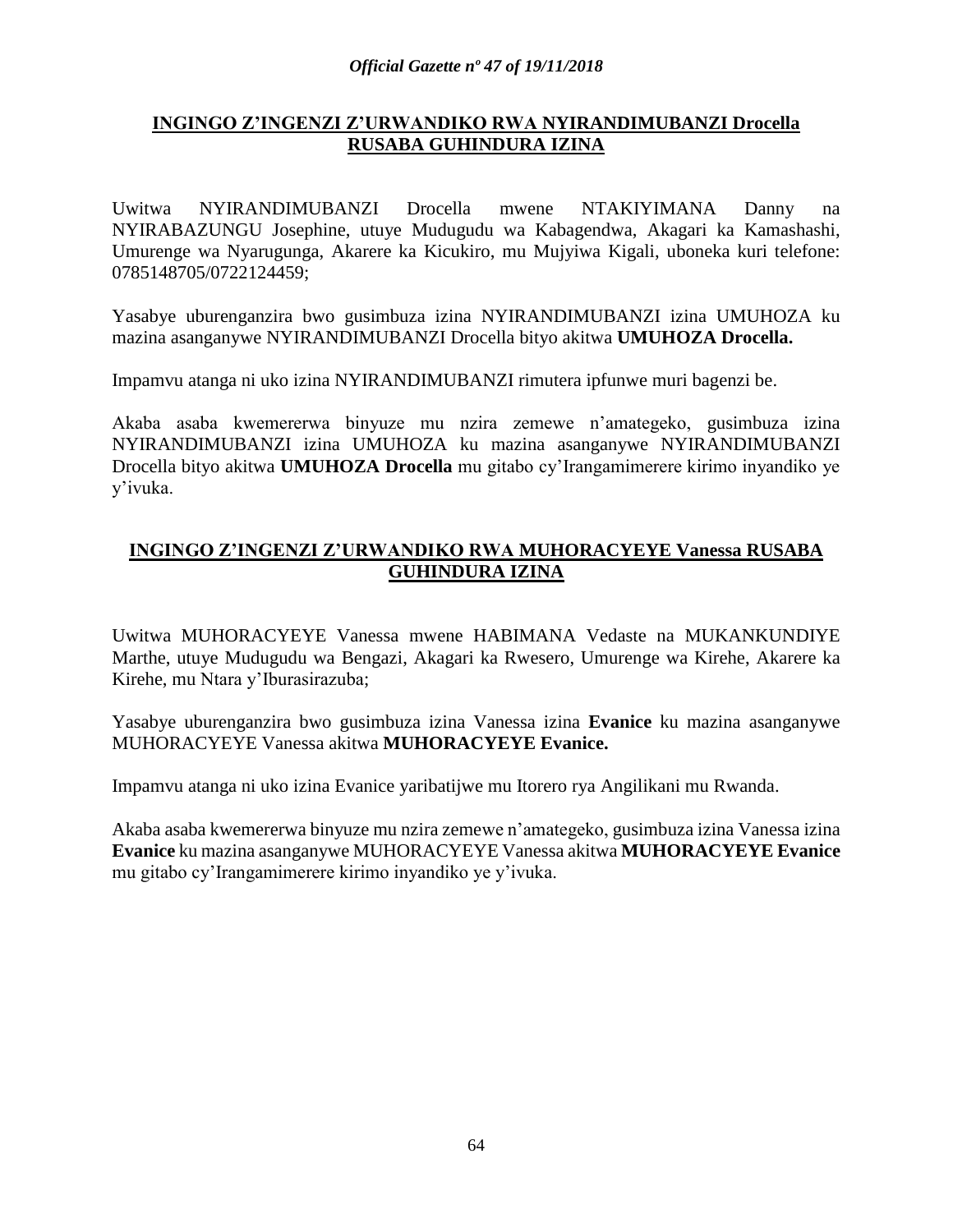# **INGINGO Z'INGENZI Z'URWANDIKO RWA NYIRANGIRENTE Joyeuse RUSABA GUHINDURA IZINA**

Uwitwa NYIRANGIRENTE Joyeuse mwene MUNYANDINDA na UWIMANA, utuye Mudugudu wa Rwampara II, Akagari k'Ubutare, Umurenge wa Kigarama, Akarere ka Kicukiro, mu Mujyi wa Kigali, uboneka kuri telephone: 0783675100/0782284026;

Yasabye uburenganzira bwo guhindura izina NYIRANGIRENTE mu mazina asanganywe NYIRANGIRENTE Joyeuse akitwa **ISHIMWE Joyeuse** mu Irangamimerere.

Impamvu atanga ni uko izina NYIRANGIRENTE ari irigenurano kandi rikaba rimutera ipfunwe mu bandi.

Akaba asaba kwemererwa binyuze mu nzira zemewe n'amategeko, guhindura izina NYIRANGIRENTE, akarisimbuza izina **ISHIMWE** mu mazina asanganywe NYIRANGIRENTE Joyeuse bityo akitwa **ISHIMWE Joyeuse** mu gitabo cy'Irangamimerere kirimo inyandiko ye y'ivuka.

# **INGINGO Z'INGENZI Z'URWANDIKO RWA BAHUTUBAKIZE Jean Claude RUSABA GUHINDURA IZINA**

Uwitwa BAHUTUBAKIZE Jean Claude mwene MASUMBUKO Ferdinand na MUKANDAMUTSA Annonciatta, utuye mu Mudugudu wa Gahinga, Akagari ka Gatsiro, Umurenge wa Gihundwe, Akarere ka Rusizi, mu Ntara y'Iburengerazuba, uboneka kuri telephone: 0788821786/0722821786;

Yasabye uburenganzira bwo guhinduza izina BAHUTUBAKIZE izina **NSHUTI** mu mazina asanganywe BAHUTUBAKIZE Jean Claude akitwa NSHUTI Jean Claude.

Impamvu atanga ni uko izina BAHUTUBAKIZE rimutera ipfunwe muri bagenzi be.

Akaba asaba kwemererwa binyuze mu nzira zemewe n'amategeko, guhinduza izina BAHUTUBAKIZE izina **NSHUTI** mu mazina asanganywe BAHUTUBAKIZE Jean Claude bityo akitwa **NSHUTI Jean Claude** mu gitabo cy'Irangamimerere kirimo inyandiko ye y'ivuka.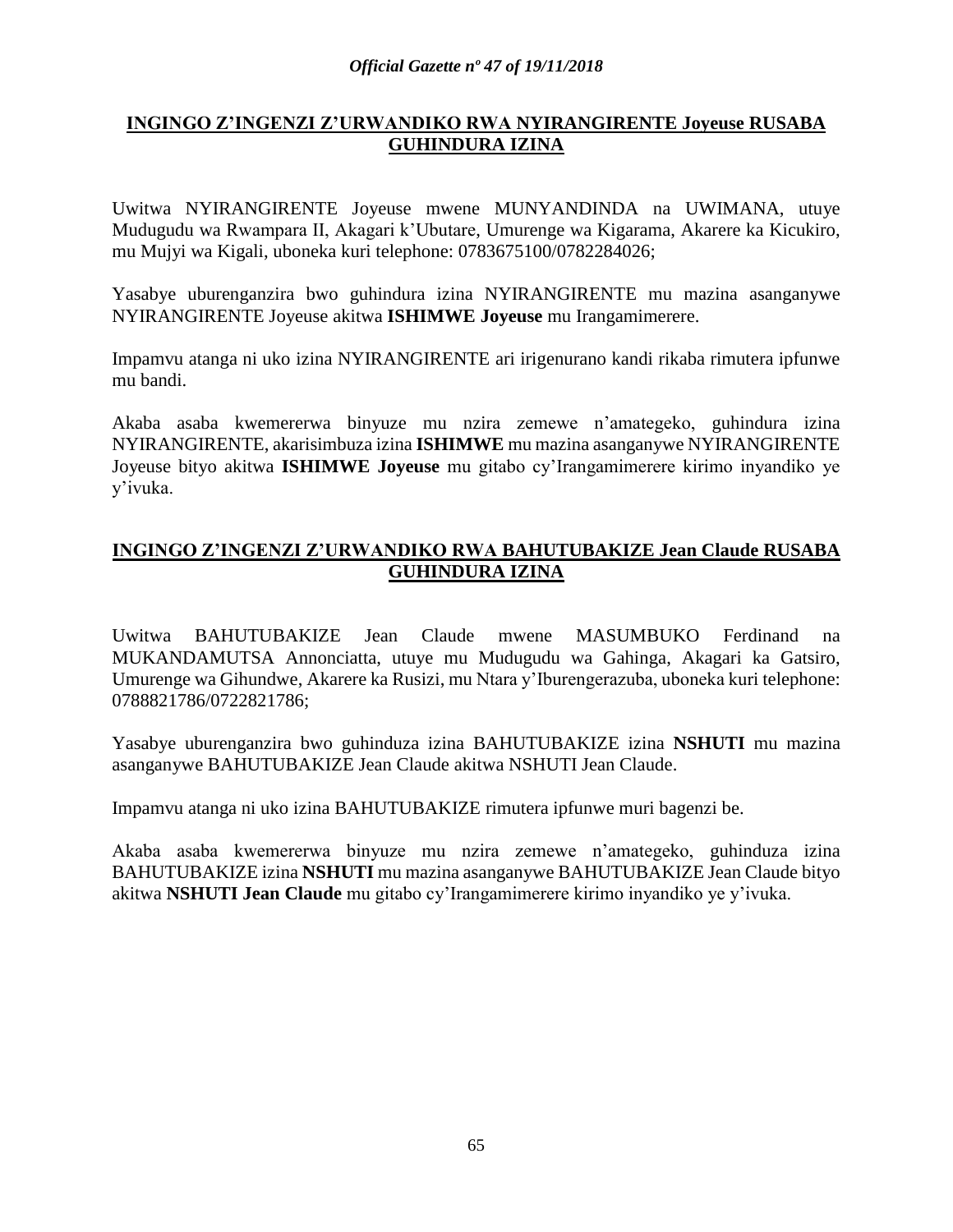# **INGINGO Z'INGENZI Z'URWANDIKO RWA BAZIMAZIKI Kelly Innocent RUSABA GUHINDURA IZINA**

Uwitwa BAZIMAZIKI Kelly Innocent mwene NTAMUGABUMWE Protais na UWIMANA Lea, utuye Mudugudu w'Intwari, Akagari ka Kamashashi, Umurenge wa Nyarugunga, Akarere ka Kicukiro, mu Mujyi wa Kigali, uboneka kuri telephone: 0783230228;

Yasabye uburenganzira bwo gusimbuza izina BAZIMAZIKI izina KALISA mu mazina asanganywe BAZIMAZIKI Kelly Innocent akitwa **KALISA Kelly Innocent**.

Impamvu atanga ni uko izina BAZIMAZIKI rimubangamira.

Akaba asaba kwemererwa binyuze mu nzira zemewe n'amategeko, gusimbuza izina BAZIMAZIKI izina KALISA mu mazina asanganywe BAZIMAZIKI Kelly Innocent bityo akitwa **KALISA Kelly Innocent** mu gitabo cy'Irangamimerere kirimo inyandiko ye y'ivuka.

### **INGINGO Z'INGENZI Z'URWANDIKO RWA MATILDA Boniphace RUSABA GUHINDURA IZINA**

Uwitwa MATILDA Boniphace mwene KAYIJUKA Boniphace na GATARAMIRWA Joyce, utuye Mudugudu wa Muhe, Akagari ka Ruhengeri, Umurenge wa Muhoza, Akarere ka Musanze, mu Ntara y'Amajyaruguru, uboneka kuri telephone: 0788632675;

Yasabye uburenganzira bwo guhindura izina Boniphace akarisimbuza izina **ABAYISENGA** mu mazina asanganywe MATILDA Boniphace bityo akitwa **ABAYISENGA Matilda** mu Irangamimerere.

Impamvu atanga ni uko izina ABAYISENGA ari izina ry'ikinyarwanda kandi nawe akaba ari umunyarwanda kuko izina yitwaga ryari irinyamahanga.

Akaba asaba kwemererwa binyuze mu nzira zemewe n'amategeko, guhindura izina Boniphace, akarisimbuza izina **ABAYISENGA** mu mazina asanganywe MATILDA Boniphase bityo akitwa **ABAYISENGA Matilda** mu gitabo cy'Irangamimerere kirimo inyandiko ye y'ivuka.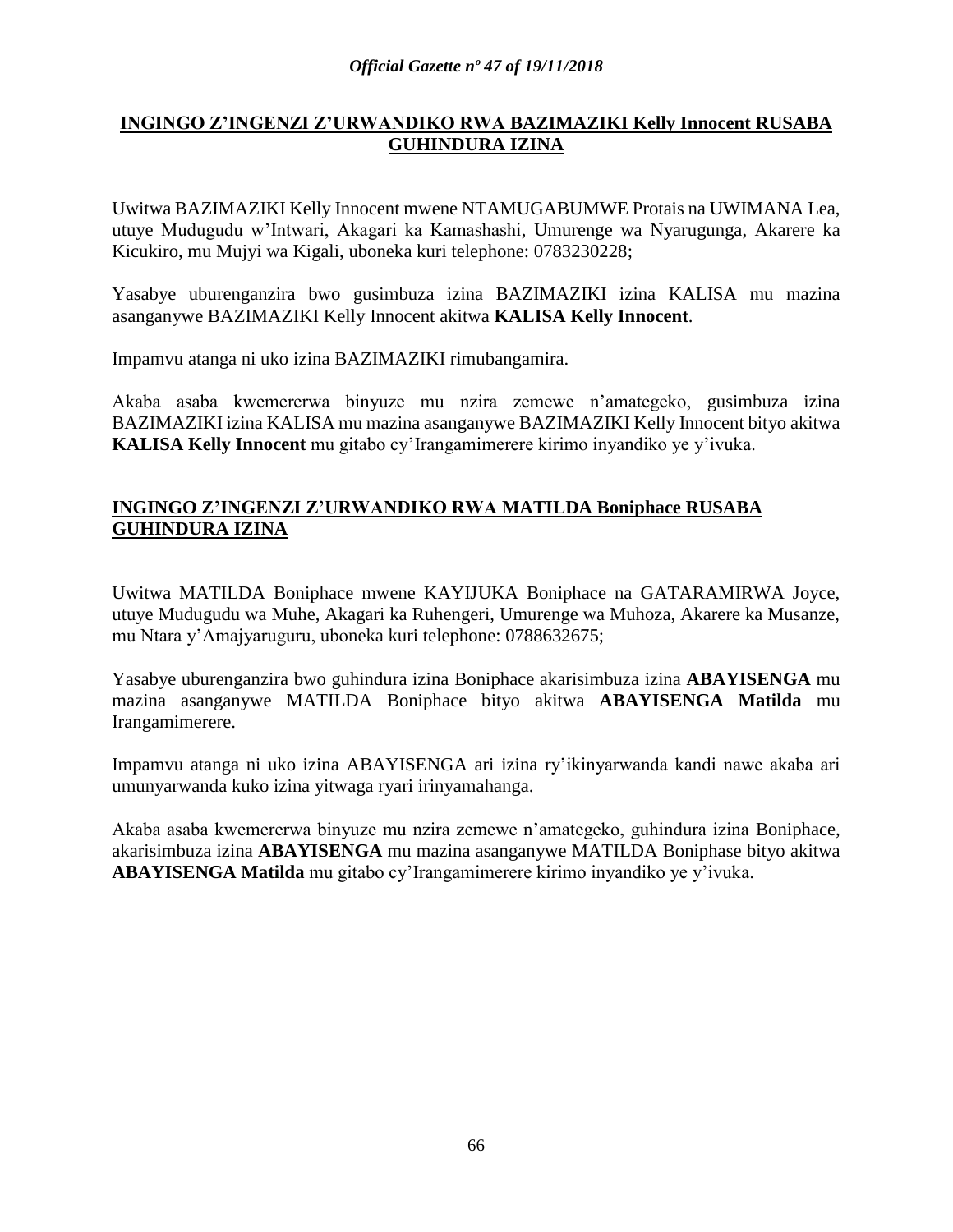# **ICYEMEZO** *N<sup>O</sup>RCA/0638/***2018 CYO KU WA 01/11/2018 GIHA UBUZIMAGATOZI KOPERATIVE « RWIYEMEZAMIRIMO DUFATANYE»**

## **Umuyobozi Mukuru w'Ikigo cy'Igihugu gishinzwe guteza imbere Amakoperative;**

Ashingiye ku Itegeko n<sup>o</sup> 50/2007 ryo ku wa 18 Nzeri 2007 rigena ishyirwaho, imiterere n'imikorere y'Amakoperative mu Rwanda, nk'uko ryavuguruwe kandi ryujujwe kugeza ubu, cyane cyane mu ngingo yaryo ya 23, igika cya 3;

Ashingiye ku Itegeko n<sup>o</sup> 48/2013 ryo kuwa 28/06/2013 rishyiraho Ikigo cy'Igihugu gishinzwe guteza Imbere Amakoperative, cyane cyane mu ngingo yaryo ya 3, igika cya 2;

Abisabwe na Perezida wa Koperative **« RWIYEMEZAMIRIMO DUFATANYE »** ifite icyicaro mu Kagari ka Kanserege, Umurenge wa Gikondo Akarere ka Kicukiro, Umujyi wa Kigali.

### **YEMEJE:**

### **Ingingo ya mbere:**

Koperative **« RWIYEMEZAMIRIMO DUFATANYE »** ifite icyicaro mu Kagari ka Kanserege, Umurenge wa Gikondo Akarere ka Kicukiro, Umujyi wa Kigali, ihawe ubuzimagatozi;

### **Ingingo ya 2:**

Koperative **«RWIYEMEZAMIRIMO DUFATANYE»** igamije guteza imbere ubucuruzi bw'imboga, imbuto n'amakara. Ntiyemerewe gukora indi mirimo inyuranye n'iyo iherewe ubuzimagatozi keretse ibanje kubisaba ikanabiherwa uburenganzira.

### **Ingingo ya 3:**

Icyemezo nº RCA/0588/2009 cyo ku wa 15/01/2009 kivanyweho.

### **Ingingo ya 4:**

Koperative **« RWIYEMEZAMIRIMO DUFATANYE »** itegetswe gutangaza iki Cyemezo mu Igazeti ya Leta ya Repubulika y'u Rwanda mu gihe kitarenze iminsi mirongo itatu (30) ikimara kugihabwa.

### **Kigali, ku wa 01/11/2018**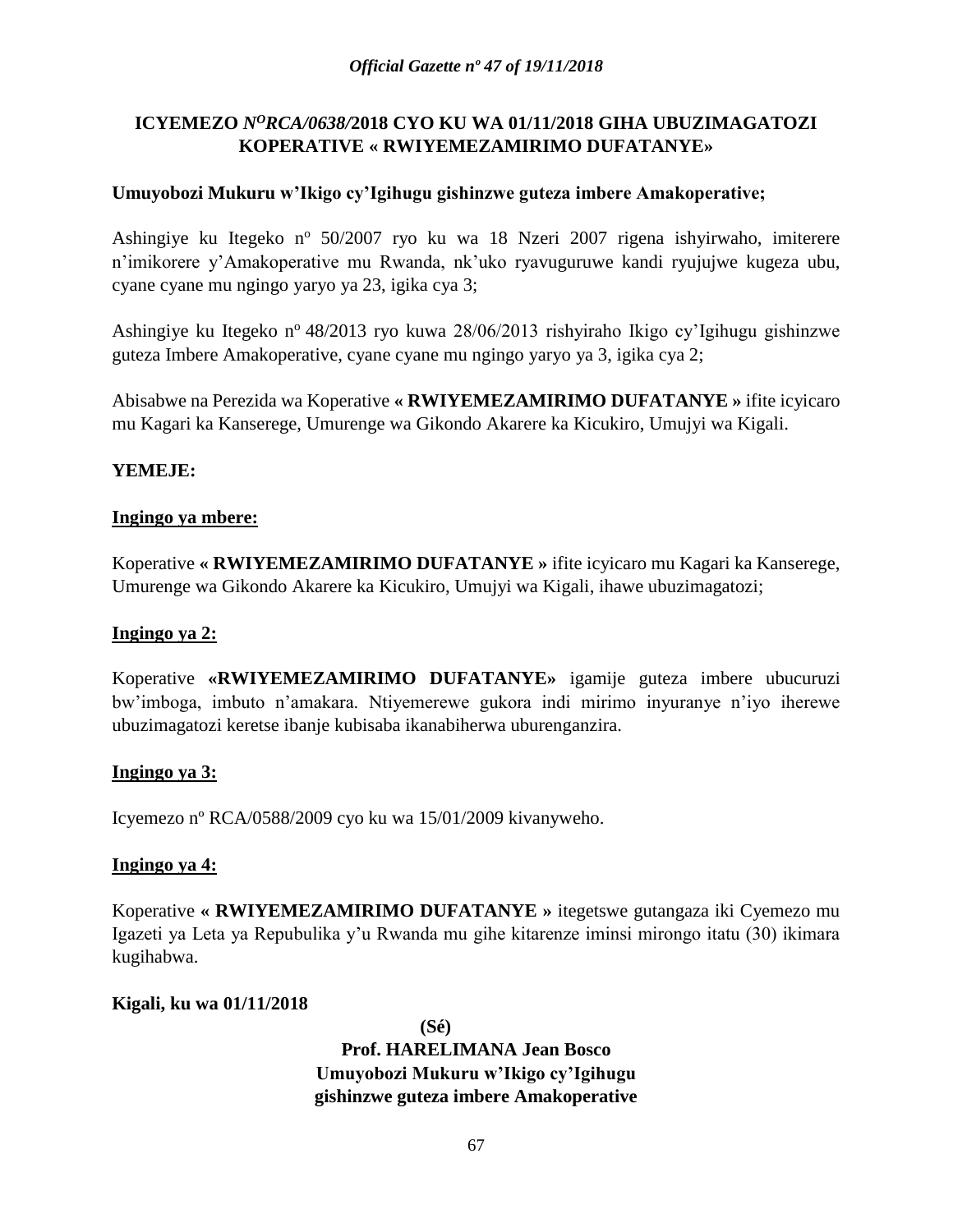# **ICYEMEZO** *N<sup>O</sup>RCA/0523/***2018 CYO KU WA 17/09/2018 GIHA UBUZIMAGATOZI KOPERATIVE « ABANYAMURAVA KIMONYI»**

## **Umuyobozi Mukuru w'Ikigo cy'Igihugu gishinzwe guteza imbere Amakoperative;**

Ashingiye ku Itegeko nº 50/2007 ryo kuwa 18 Nzeri 2007 rigena ishyirwaho, imiterere n'imikorere y'Amakoperative mu Rwanda, nk'uko ryavuguruwe kandi ryujujwe kugeza ubu, cyane cyane mu ngingo yaryo ya 23, igika cya 3;

Ashingiye ku Itegeko n<sup>o</sup> 48/2013 ryo kuwa 28/06/2013 rishyiraho Ikigo cy'Igihugu gishinzwe guteza Imbere Amakoperative, cyane cyane mu ngingo yaryo ya 3, igika cya 2;

Abisabwe na Perezida wa Koperative **« ABANYAMURAVA KIMONYI»** ifite icyicaro mu Kagari ka Kivumu, Umurenge wa Kimonyi Akarere ka Musanze, Intara y'Amajyaruguru.

### **YEMEJE:**

### **Ingingo ya mbere:**

Koperative **«ABANYAMURAVA KIMONYI»** ifite icyicaro mu Kagari ka Kivumu, Umurenge wa Kimonyi Akarere ka Musanze, Intara y'Amajyaruguru, ihawe ubuzimagatozi.

### **Ingingo ya 2:**

Koperative **«ABANYAMURAVA KIMONYI»** igamije guteza imbere ububaji. Ntiyemerewe gukora indi mirimo inyuranye n'iyo iherewe ubuzimagatozi keretse ibanje kubisaba ikanabiherwa uburenganzira.

### **Ingingo ya 3:**

Koperative **« «ABANYAMURAVA KIMONYI»** itegetswe gutangaza iki Cyemezo mu Igazeti ya Leta ya Repubulika y'u Rwanda mu gihe kitarenze iminsi mirongo itatu (30) ikimara kugihabwa.

#### **Kigali, ku wa 17/09/2018**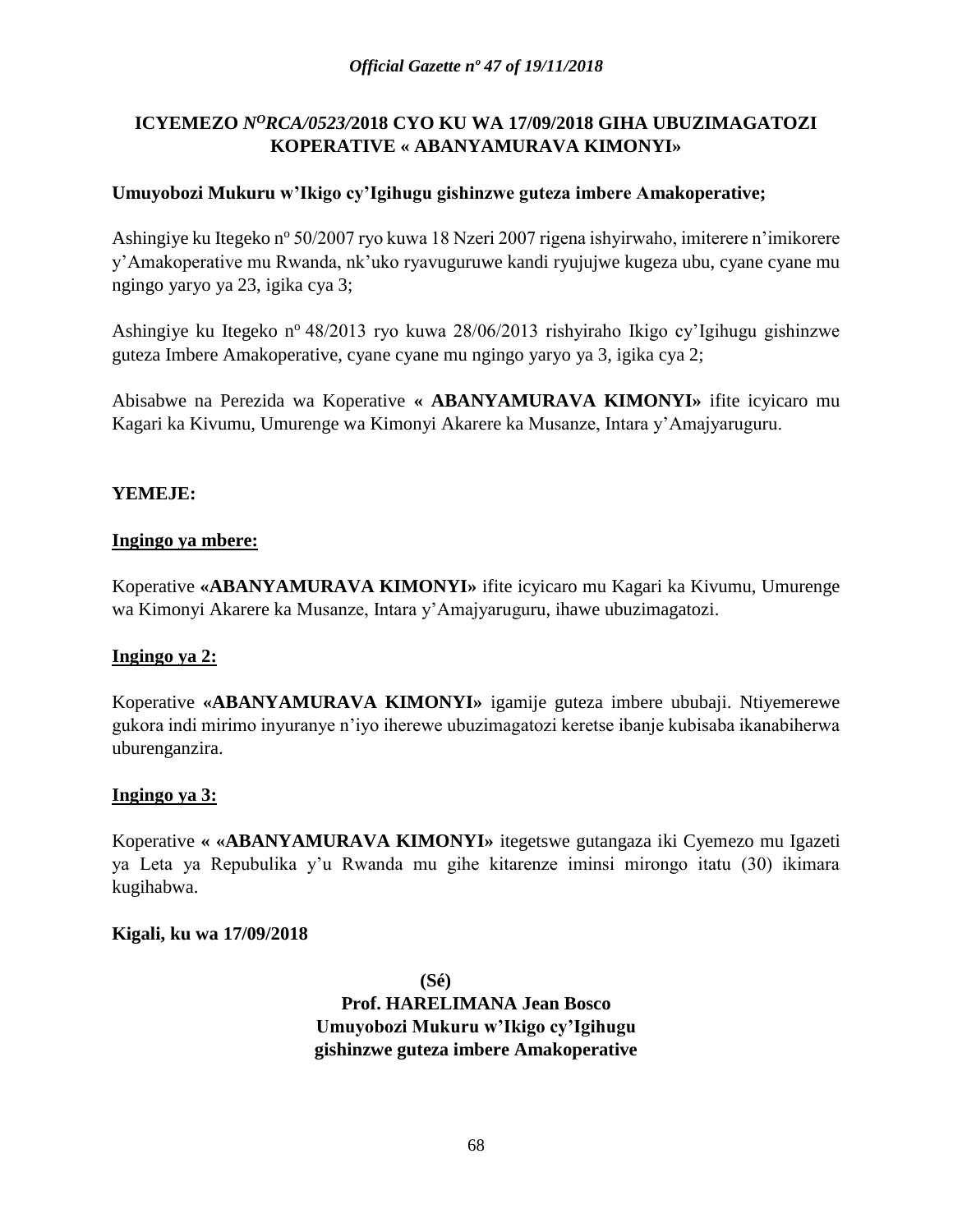# **ICYEMEZO** *N<sup>O</sup>RCA/167/***2013 CYO KU WA 11/03/2013 GIHA UBUZIMAGATOZI KOPERATIVE « ABIZERANA BA RWINKWAVU» (KOPABIRWI)**

## **Umuyobozi w'Ikigo cy'Igihugu gishinzwe guteza imbere Amakoperative;**

Ashingiye ku Itegeko nº 50/2007 ryo kuwa 18 Nzeri 2007 rigena ishyirwaho, imiterere n'imikorere y'Amakoperative mu Rwanda, nk'uko ryavuguruwe kandi ryujujwe kugeza ubu, cyane cyane mu ngingo yaryo ya 23, igika cya 3;

Ashingiye ku Itegeko n<sup>o</sup> 16/2013 ryo kuwa 28/06/2013 rishyiraho Ikigo cy'Igihugu gishinzwe guteza Imbere Amakoperative, cyane cyane mu ngingo yaryo ya 3, igika cya 2;

Abisabwe na Perezidante wa Koperative **«KOPABIRWI»** ifite icyicaro i Mukoyoyo, Umurenge wa Rwinkwavu Akarere ka Kayonza, Intara y'Iburasirazuba;

# **YEMEJE:**

### **Ingingo ya mbere:**

Koperative **«KOPABIRWI»** ifite icyicaro i Mukoyoyo, Umurenge wa Rwinkwavu Akarere ka Kayonza, Intara y'Iburasirazuba, ihawe ubuzima gatozi.

### **Ingingo ya 2:**

Koperative **« KOPABIRWI»** igamije guteza imbere ubucuruzi bw'amafi. Ntiyemerewe gukora indi mirimo inyuranye n'iyo iherewe ubuzimagatozi keretse ibanje kubisaba ikanabiherwa uburenganzira.

#### **Ingingo ya 3:**

Koperative **« KOPABIRWI»** itegetswe gutangaza iki Cyemezo mu Igazeti ya Leta ya Repubulika y'u Rwanda mu gihe kitarenze iminsi mirongo itatu (30) ikimara kugihabwa.

#### **Kigali, ku wa 11/03/2013**

**(Sé) MUGABO Damien Umuyobozi w'Ikigo cy'Igihugu gishinzwe guteza imbere Amakoperative**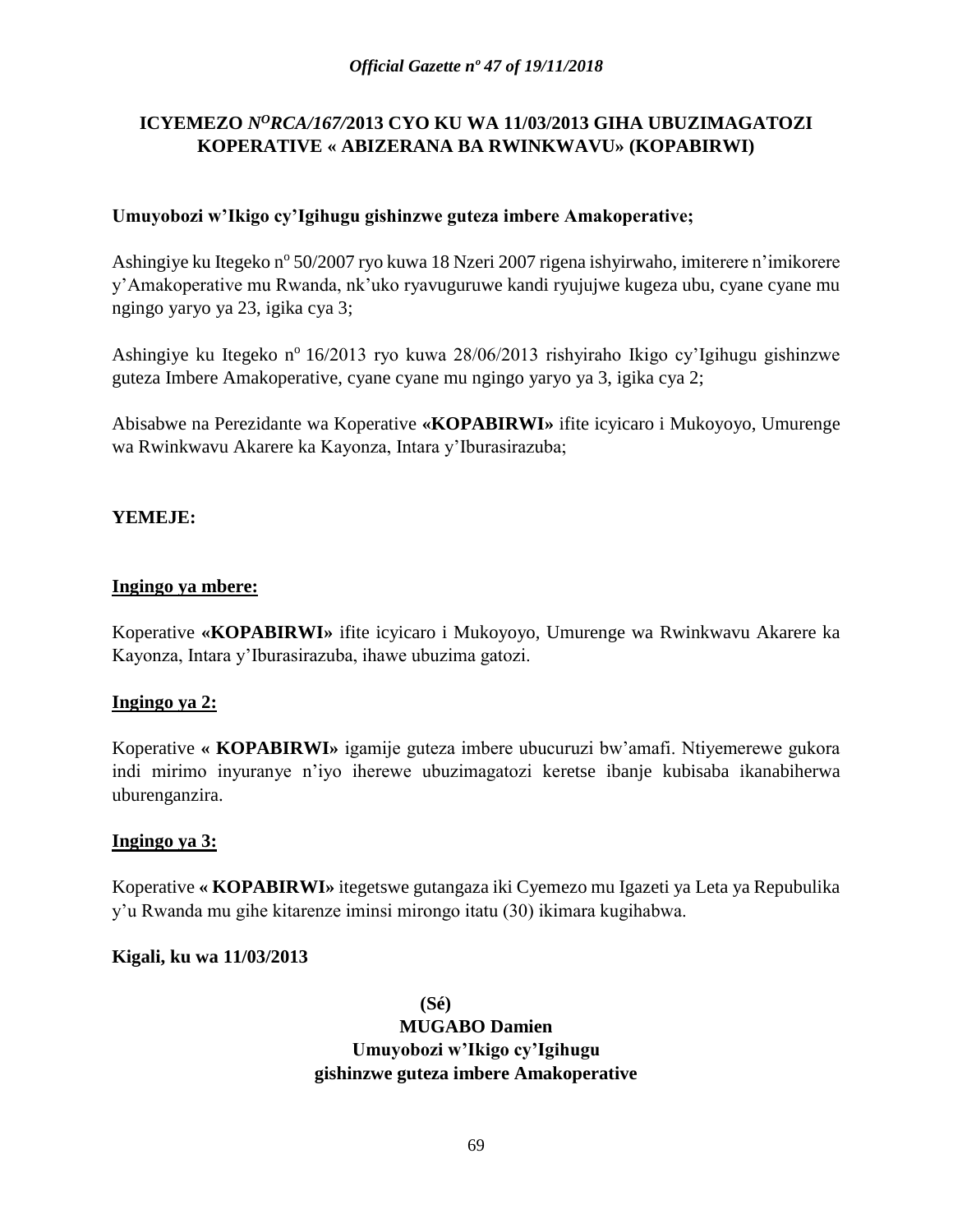# **ICYEMEZO** *N<sup>O</sup>RCA/0545/***2018 CYO KU WA 26/09/2018 GIHA UBUZIMAGATOZI KOPERATIVE « KUNDUMURIMO MACUBA»**

## **Umuyobozi Mukuru w'Ikigo cy'Igihugu gishinzwe guteza imbere Amakoperative;**

Ashingiye ku Itegeko nº 50/2007 ryo kuwa 18 Nzeri 2007 rigena ishyirwaho, imiterere n'imikorere y'Amakoperative mu Rwanda, nk'uko ryavuguruwe kandi ryujujwe kugeza ubu, cyane cyane mu ngingo yaryo ya 23, igika cya 3;

Ashingiye ku Itegeko n<sup>o</sup> 48/2013 ryo kuwa 28/06/2013 rishyiraho Ikigo cy'Igihugu gishinzwe guteza Imbere Amakoperative, cyane cyane mu ngingo yaryo ya 3, igika cya 2;

Abisabwe na Perezida wa Koperative **«KUNDUMURIMO MACUBA»** ifite icyicaro mu Kagari ka Gatare, Umurenge wa Macuba, Akarere ka Nyamasheke, Intara y'Iburengerazuba;

# **YEMEJE:**

### **Ingingo ya mbere:**

Koperative **«KUNDUMURIMO MACUBA»** ifite icyicaro mu Kagari ka Gatare, Umurenge wa Macuba, Akarere ka Nyamasheke, Intara y'Iburengerazuba, ihawe ubuzima gatozi.

### **Ingingo ya 2:**

Koperative **«KUNDUMURIMO MACUBA»** igamije gutanga serivisi zijyanye no gupakira no gupakurura imizigo. Ntiyemerewe gukora indi mirimo inyuranye n'iyo iherewe ubuzimagatozi keretse ibanje kubisaba ikanabiherwa uburenganzira.

### **Ingingo ya 3:**

Koperative **«KUNDUMURIMO MACUBA»** itegetswe gutangaza iki Cyemezo mu Igazeti ya Leta ya Repubulika y'u Rwanda mu gihe kitarenze iminsi mirongo itatu (30) ikimara kugihabwa.

### **Kigali, ku wa 26/09/2018**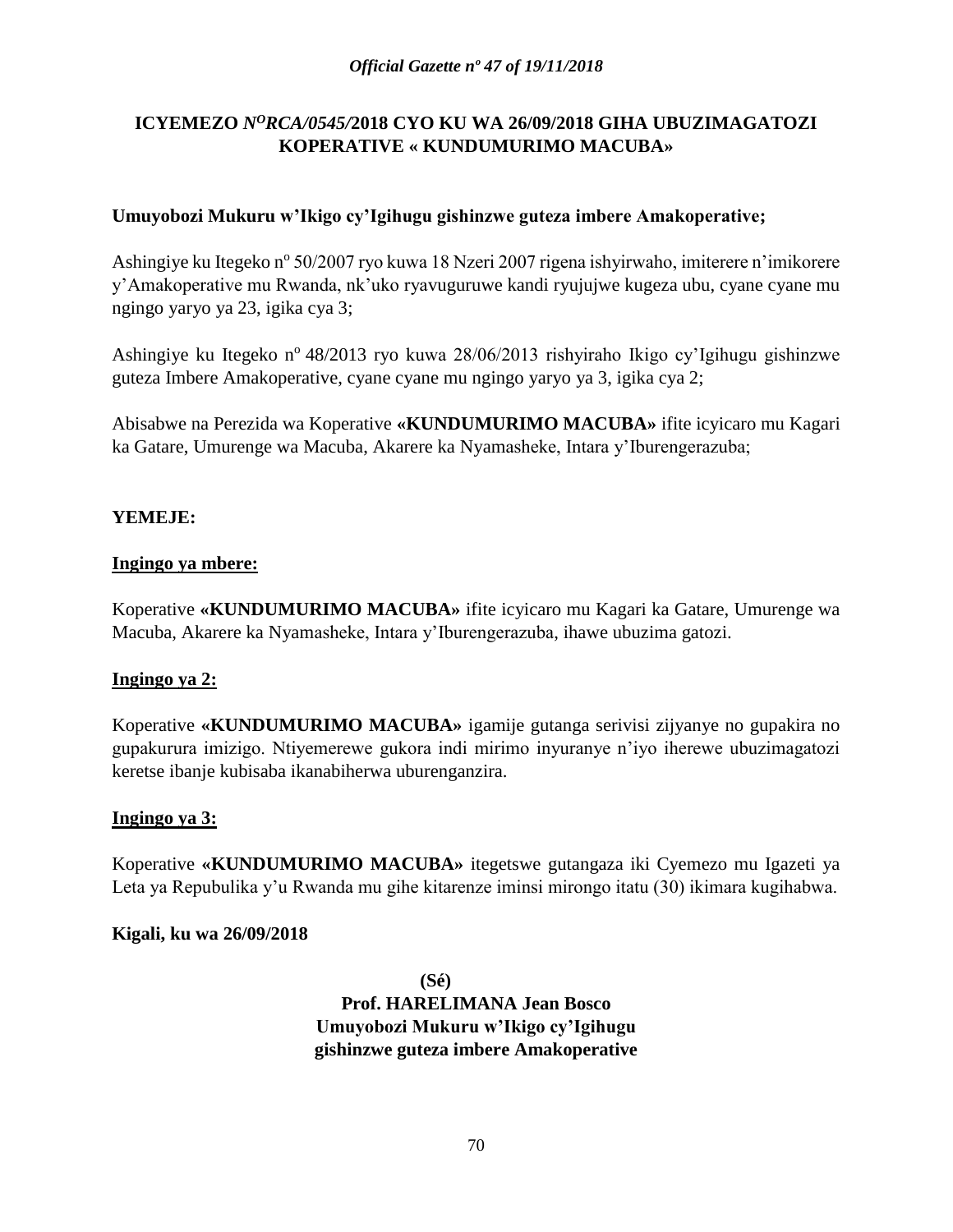# **ICYEMEZO** *N<sup>O</sup>RCA/0602/***2018 CYO KU WA 18/10/2018 GIHA UBUZIMAGATOZI KOPERATIVE « RUFUNGO DAIRY -SINGIZA»**

## **Umuyobozi w'Ikigo cy'Igihugu gishinzwe guteza imbere Amakoperative;**

Ashingiye ku Itegeko nº 50/2007 ryo kuwa 18 Nzeri 2007 rigena ishyirwaho, imiterere n'imikorere y'Amakoperative mu Rwanda, nk'uko ryahinduwe kandi ryujujwe kugeza ubu, cyane cyane mu ngingo yaryo ya 23, igika cya 3;

Ashingiye ku Itegeko n<sup>o</sup> 48/2013 ryo kuwa 28/06/2013 rishyiraho Ikigo cy'Igihugu gishinzwe guteza Imbere Amakoperative, cyane cyane mu ngingo yaryo ya 3, igika cya 2;

Abisabwe na Perezida wa Koperative **«RUFUNGO DAIRY -SINGIZA»** ifite icyicaro i Mwendo, Umurenge wa Mukura, Akarere ka Rutsiro, Intara y'Iburengerazuba;

# **YEMEJE:**

### **Ingingo ya mbere:**

Koperative **« RUFUNGO DAIRY -SINGIZA »** ifite icyicaro i Mwendo, Umurenge wa Mukura, Akarere ka Rutsiro, Intara y'Iburengerazuba, ihawe ubuzima gatozi.

### **Ingingo ya 2:**

Koperative **«RUFUNGO DAIRY -SINGIZA»** igamije gutezimbere ubucuruzi bw'amata n'ibiyakomokaho. Ntiyemerewe gukora indi mirimo inyuranye n'iyo iherewe ubuzimagatozi keretse ibanje kubisaba ikanabiherwa uburenganzira.

### **Ingingo ya 3:**

Koperative **«RUFUNGO DAIRY -SINGIZA»** itegetswe gutangaza iki Cyemezo mu Igazeti ya Leta ya Repubulika y'u Rwanda mu gihe kitarenze iminsi mirongo itatu (30) ikimara kugihabwa.

### **Kigali, ku wa 18/10/2018**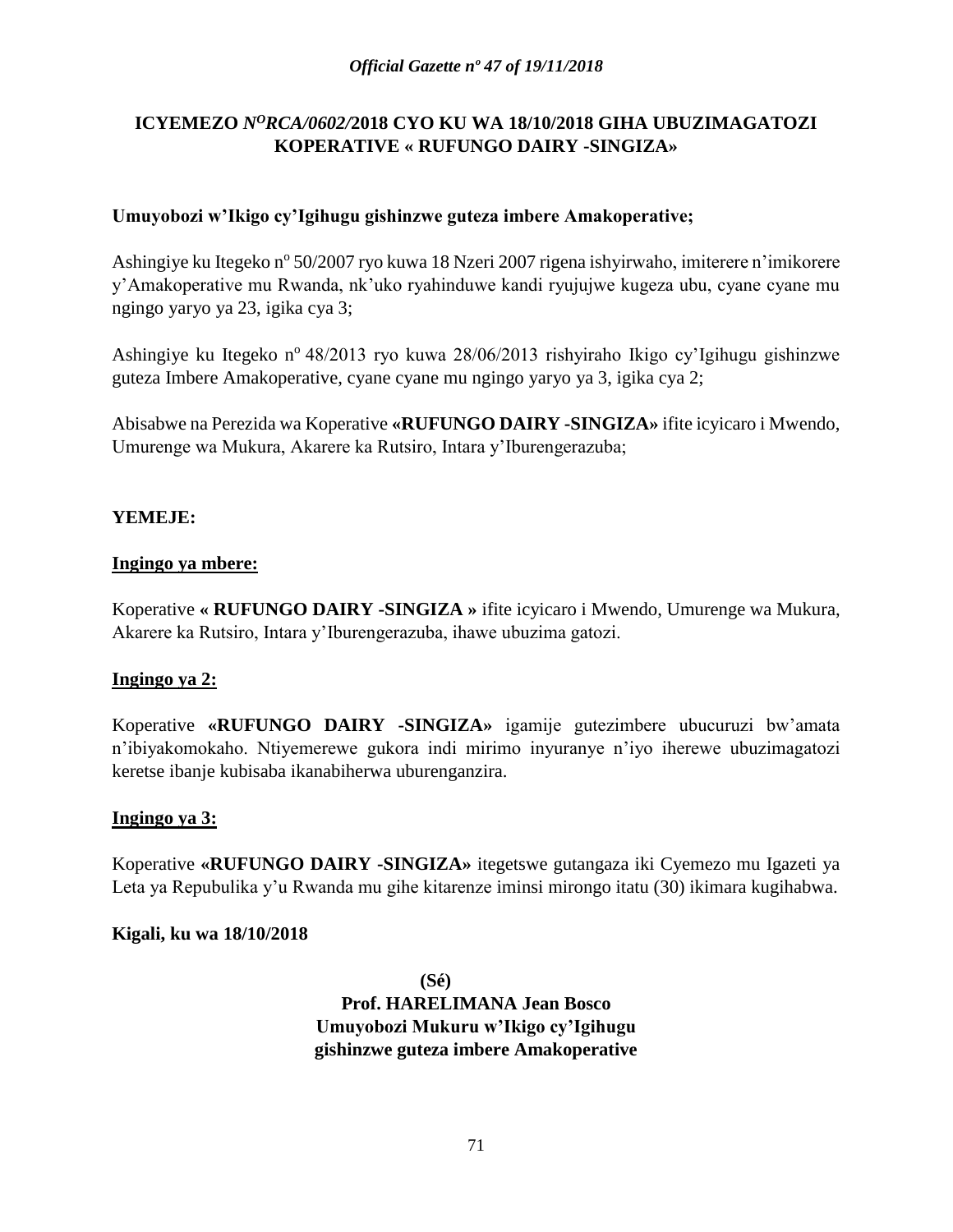# **ICYEMEZO** *N<sup>O</sup>RCA/0521/***2018 CYO KU WA 11/09/2018 GIHA UBUZIMAGATOZI «PROGRESS SERVICES COOPERATIVE»**

## **Umuyobozi Mukuru w'Ikigo cy'Igihugu gishinzwe guteza imbere Amakoperative;**

Ashingiye ku Itegeko nº 50/2007 ryo kuwa 18 Nzeri 2007 rigena ishyirwaho, imiterere n'imikorere y'Amakoperative mu Rwanda, nk'uko ryahinduwe kandi ryujujwe kugeza ubu, cyane cyane mu ngingo yaryo ya 23, igika cya 3;

Ashingiye ku Itegeko n<sup>o</sup> 48/2013 ryo kuwa 28/06/2013 rishyiraho Ikigo cy'Igihugu gishinzwe guteza Imbere Amakoperative, cyane cyane mu ngingo yaryo ya 3, igika cya 2;

Abisabwe na Perezida wa Koperative **« PROGRESS SERVICES COOPERATIVE »** ifite icyicaro mu Kagari ka Cyabajwa, Umurenge wa Kabarondo, Akarere ka Kayonza, Intara y'Iburasirazuba;

# **YEMEJE:**

### **Ingingo ya mbere:**

Koperative **«PROGRESS SERVICES COOPERATIVE»** ifite icyicaro mu Kagari ka Cyabajwa, Umurenge wa Kabarondo, Akarere ka Kayonza, Intara y'Iburasirazuba, ihawe ubuzimagatozi.

### **Ingingo ya 2:**

Koperative **«PROGRESS SERVICES COOPERATIVE»** igamije guteza imbere ubucuruzi bw'imyaka (ibishyimbo, amasaka, ibigori). Ntiyemerewe gukora indi mirimo inyuranye n'iyo iherewe ubuzimagatozi keretse ibanje kubisaba ikanabiherwa uburenganzira.

### **Ingingo ya 3:**

Koperative **« PROGRESS SERVICES COOPERATIVE »** itegetswe gutangaza iki Cyemezo mu Igazeti ya Leta ya Repubulika y'u Rwanda mu gihe kitarenze iminsi mirongo itatu (30) ikimara kugihabwa.

### **Kigali, ku wa 11/09/2018**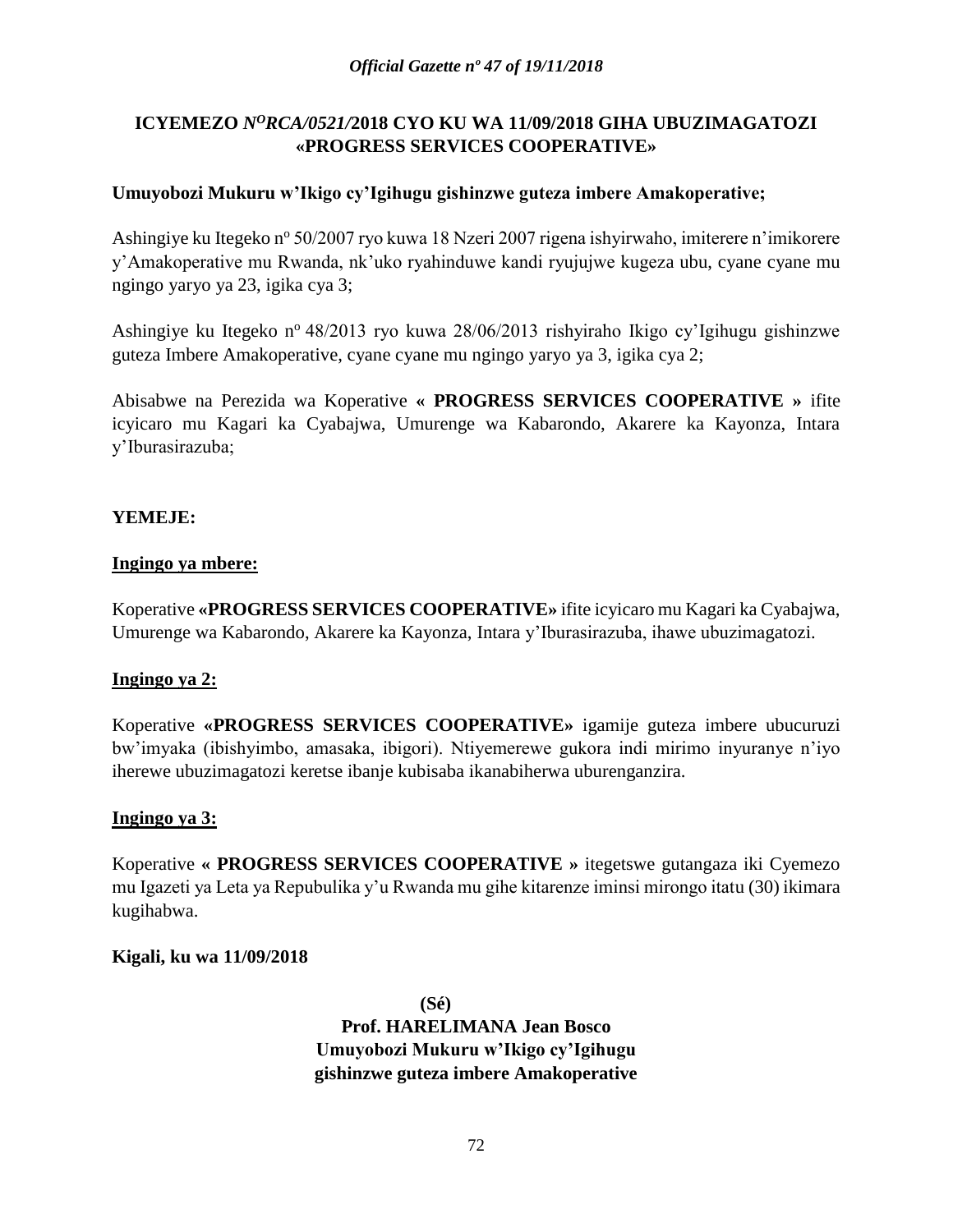# **ICYEMEZO** *N<sup>O</sup>RCA/547/***2011 CYO KU WA 13/06/2011 GIHA UBUZIMAGATOZI KOPERATIVE « COOPERATIVE DE TRANSPORT SUR LES VELOS DE MUHAZI» (TRAVELO-MUHAZI)**

#### **Umuyobozi w'Ikigo cy'Igihugu gishinzwe guteza imbere Amakoperative;**

Ashingiye ku Itegeko nº 50/2007 ryo ku wa 18 Nzeri 2007 rigena ishyirwaho, imiterere n'imikorere y'Amakoperative mu Rwanda, cyane cyane mu ngingo yaryo ya 23, igika cya 3;

Ashingiye ku Itegeko n<sup>o</sup> 16/2008 ryo ku wa 11/06/2008 rishyiraho Ikigo cy'Igihugu gishinzwe guteza Imbere Amakoperative, cyane cyane mu ngingo yaryo ya 3, igika cya 2;

Abisabwe na Perezida wa Koperative **«TRAVELO-MUHAZI»** ifite icyicaro i Kabare, Umurenge wa Muhazi, Akarere ka Rwamagana, Intara y'Iburasirazuba, mu rwandiko rwe rwakiriwe ku wa 19 Mata 2011;

### **YEMEJE:**

#### **Ingingo ya mbere:**

Koperative **«TRAVELO-MUHAZI»** ifite icyicaro i Kabare, Umurenge wa Muhazi, Akarere ka Rwamagana, Intara y'Iburasirazuba; ihawe ubuzima gatozi.

#### **Ingingo ya 2:**

Koperative **«TRAVELO-MUHAZI»** igamije gutanga serivisi zijyanye no gutwara abagenzi hakoreshejwe amagare. Ntiyemerewe gukora indi mirimo inyuranye n'iyo iherewe ubuzimagatozi keretse ibanje kubisaba ikanabiherwa uburenganzira.

#### **Ingingo ya 3:**

Iki Cyemezo kigira agaciro guhera umunsi cyatangarijwe mu Igazeti ya Leta ya Repubulika y'u Rwanda.

#### **Kigali, ku wa 13/06/2011**

**(Sé) MUGABO Damien Umuyobozi w'Ikigo cy'Igihugu gishinzwe guteza imbere Amakoperative**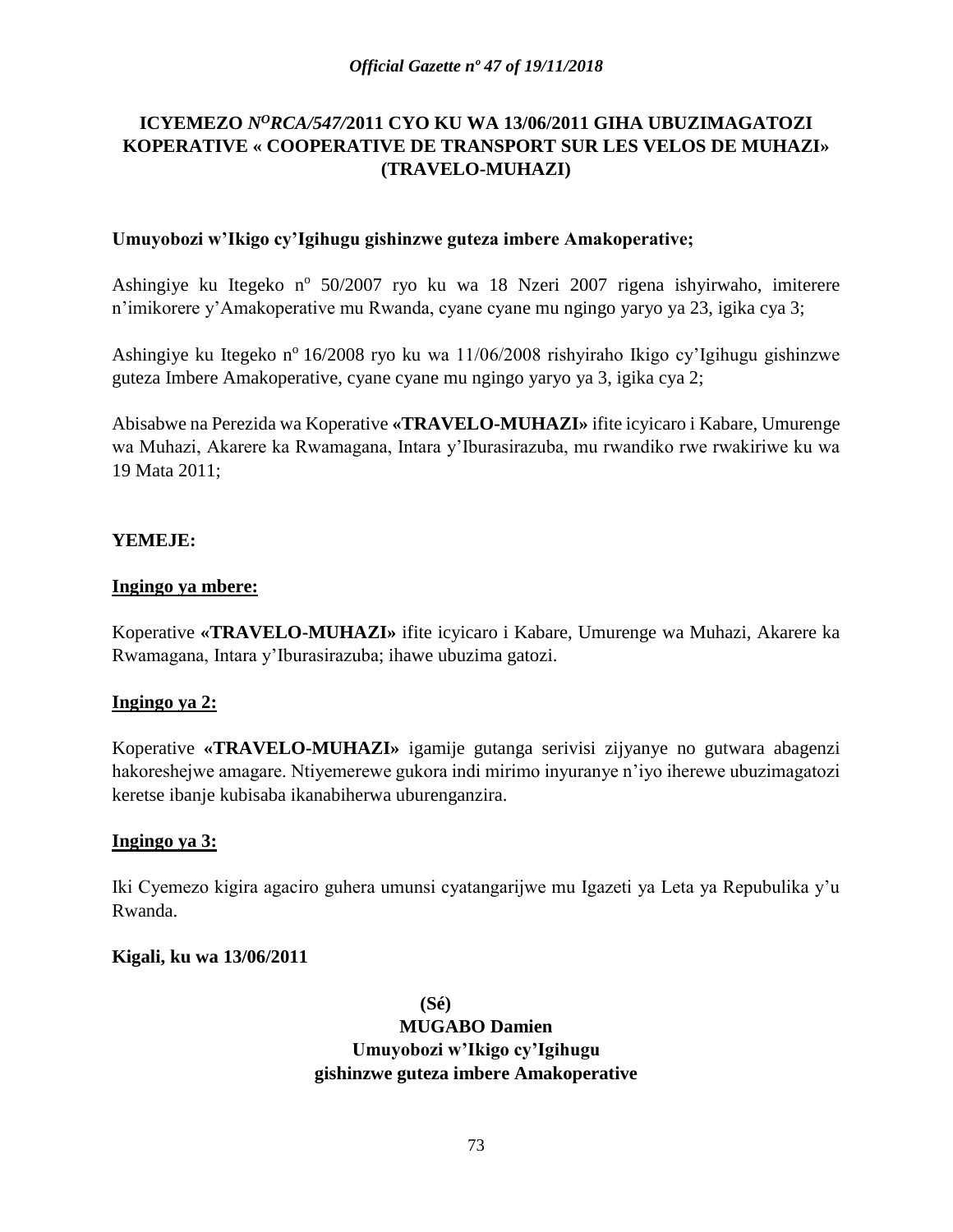# **ICYEMEZO** *N<sup>O</sup>RCA/0654/***2018 CYO KU WA 12/11/2018 GIHA UBUZIMAGATOZI «KORA COMMISSIONNAIRE REMERA COOPERATIVE» (KCRC)**

### **Umuyobozi Mukuru w'Ikigo cy'Igihugu gishinzwe guteza imbere Amakoperative;**

Ashingiye ku Itegeko nº 50/2007 ryo ku wa 18 Nzeri 2007 rigena ishyirwaho, imiterere n'imikorere y'Amakoperative mu Rwanda, nk'uko ryahinduwe kandi ryujujwe kugeza ubu, cyane cyane mu ngingo yaryo ya 23, igika cya 3;

Ashingiye ku Itegeko n<sup>o</sup> 48/2013 ryo ku wa 28/06/2013 rishyiraho Ikigo cy'Igihugu gishinzwe guteza Imbere Amakoperative, cyane cyane mu ngingo yaryo ya 3, igika cya 2;

Abisabwe na Perezida wa Koperative **«KCRC»** ifite icyicaro mu Kagari ka Rukiri II, Umurenge wa Remera, Akarere ka Gasabo, Umujyi wa Kigali;

# **YEMEJE:**

### **Ingingo ya mbere:**

Koperative **«KCRC»** ifite icyicaro mu Kagari ka Rukiri II, Umurenge wa Remera, Akarere ka Gasabo, Umujyi wa Kigali, ihawe ubuzimagatozi.

### **Ingingo ya 2:**

Koperative **«KCRC»** igamije gutanga serivisi zijyanye no guhuza abaguzi n'abagurisha (kuranga amazu, ibinyabiziga, …). Ntiyemerewe gukora indi mirimo inyuranye n'iyo iherewe ubuzimagatozi keretse ibanje kubisaba ikanabiherwa uburenganzira.

#### **Ingingo ya 3:**

Koperative **«KCRC»** itegetswe gutangaza iki Cyemezo mu Igazeti ya Leta ya Repubulika y'u Rwanda mu gihe kitarenze iminsi mirongo itatu (30) ikimara kugihabwa.

#### **Kigali, ku wa 12/11/2018**

**(Sé) Prof. HARELIMANA Jean Bosco Umuyobozi Mukuru w'Ikigo cy'Igihugu gishinzwe guteza imbere Amakoperative**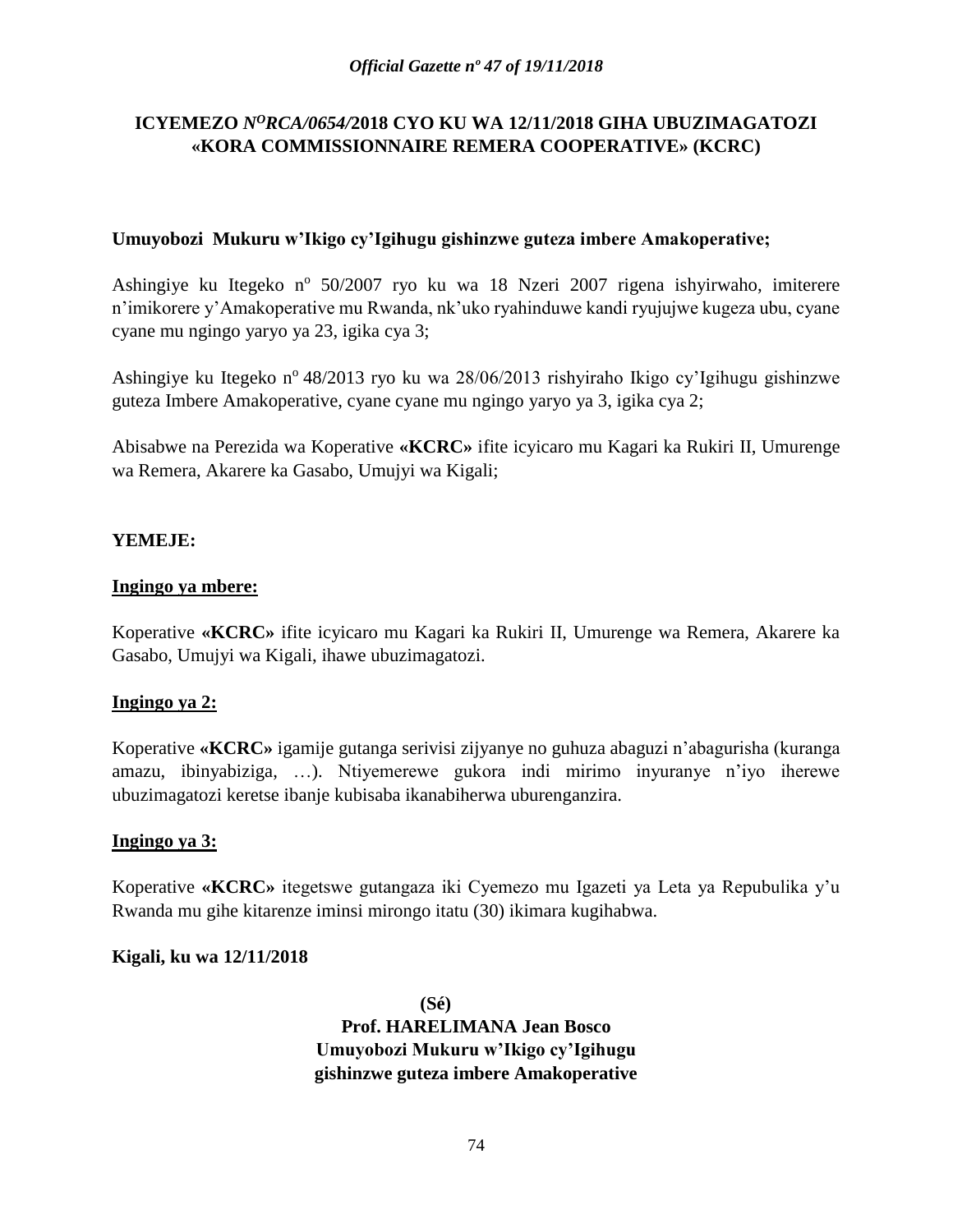### **ICYEMEZO** *N<sup>O</sup>RCA/0614/***2018 CYO KU WA 19/10/11/2018 GIHA UBUZIMAGATOZI KOPERATIVE « UMUSINGI W'ITERAMBERE KAWA» (UWKA)**

### **Umuyobozi Mukuru w'Ikigo cy'Igihugu gishinzwe guteza imbere Amakoperative;**

Ashingiye ku Itegeko nº 50/2007 ryo ku wa 18 Nzeri 2007 rigena ishyirwaho, imiterere n'imikorere y'Amakoperative mu Rwanda, nk'uko ryavuguruwe kandi ryujujwe kugeza ubu, cyane cyane mu ngingo yaryo ya 23, igika cya 3;

Ashingiye ku Itegeko n<sup>o</sup> 48/2013 ryo ku wa 28/06/2013 rishyiraho Ikigo cy'Igihugu gishinzwe guteza imbere Amakoperative, cyane cyane mu ngingo yaryo ya 3, igika cya 2;

Abisabwe na Perezida wa Koperative **« UWKA »** ifite icyicaro mu Kagari ka Kanserege, Umurenge wa Gikondo, Akarere ka Kicukiro, Umujyi wa Kigali;

# **YEMEJE:**

### **Ingingo ya mbere:**

Koperative **«UWKA»** ifite icyicaro mu Kagari ka Kanserege, Umurenge wa Gikondo, Akarere ka Kicukiro, Umujyi wa Kigali, ihawe ubuzimagatozi.

### **Ingingo ya 2:**

Koperative **«UWKA»** igamije gutanga serivisi zo gutoranya kawa. Ntiyemerewe gukora indi mirimo inyuranye n'iyo iherewe ubuzimagatozi keretse ibanje kubisaba ikanabiherwa uburenganzira.

### **Ingingo ya 3:**

Koperative **«UWKA»** itegetswe gutangaza iki Cyemezo mu Igazeti ya Leta ya Repubulika y'u Rwanda mu gihe kitarenze iminsi mirongo itatu (30) ikimara kugihabwa.

#### **Kigali, ku wa 19/10/2018**

**(Sé) Prof. HARELIMANA Jean Bosco Umuyobozi Mukuru w'Ikigo cy'Igihugu gishinzwe guteza imbere Amakoperative**